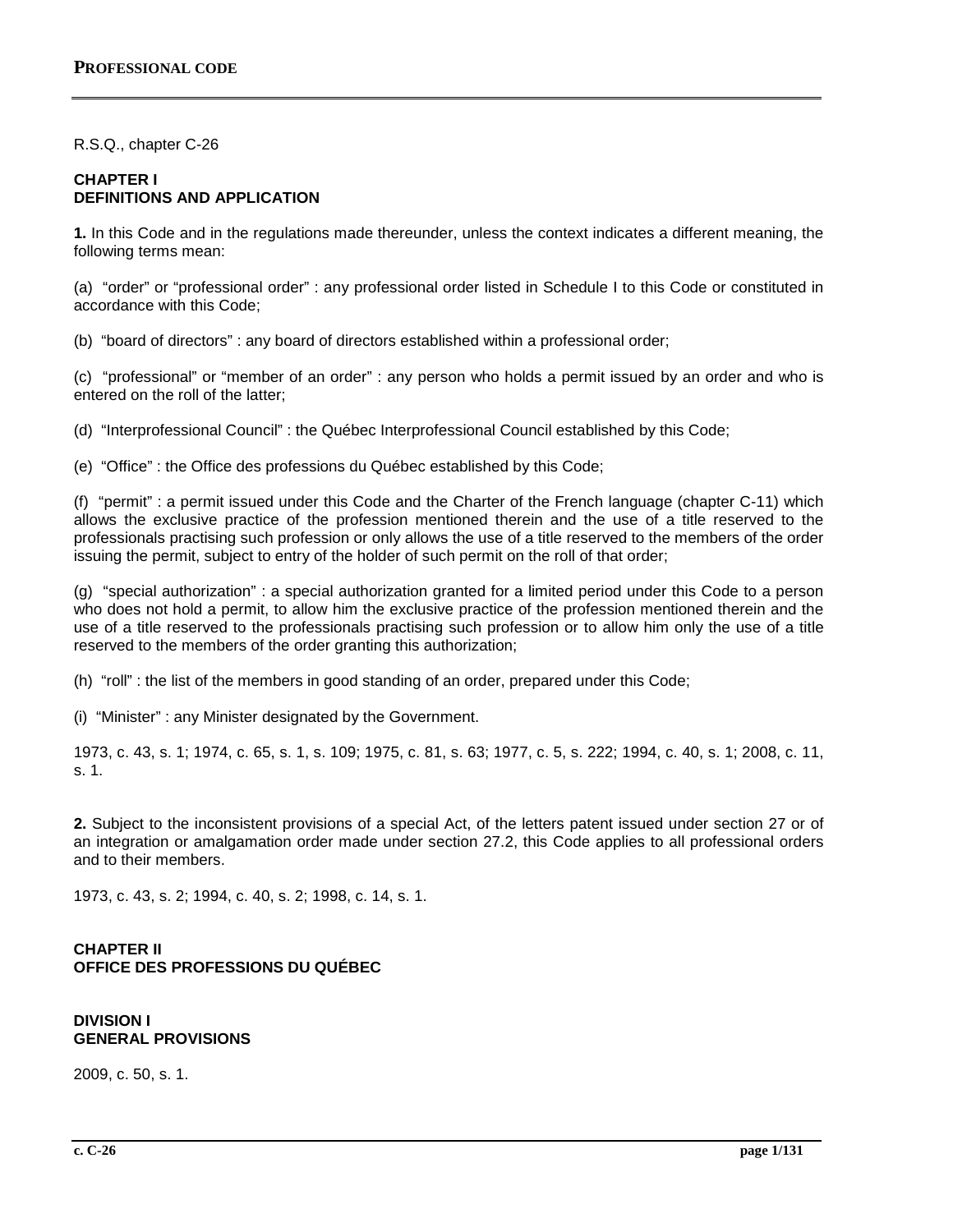**3.** There shall be a body called the "Office des professions du Québec".

1973, c. 43, s. 3 (part); 1974, c. 65, s. 109.

**3.1.** The Office may appear before the courts as plaintiff or defendant.

Articles 80, 81 and 180 of the Code of Civil Procedure (chapter C-25.01) apply to the Office.

1978, c. 18, s. 21; 2002, c. 7, s. 165; I.N. 2016-01-01 (NCCP).

**4.** The Office shall consist of seven members domiciled in Québec, including a chair and a vice-chair, appointed by the Government on the basis of the expertise and experience profiles approved by the Office. The Government shall fix their salaries.

Five of the members, including the chair and the vice-chair, must be professionals. Three among their number, including the chair or the vice-chair, shall be chosen from a list of at least seven names provided to the Government by the Interprofessional Council.

The other two members must be non-professionals. They shall be selected on the basis of their interest for the protection of the public that must be ensured by the professional orders.

At least one member of the Office must be 35 years of age or under at the time of appointment.

The composition of the Office must tend toward gender parity. The Office must also be composed of members whose cultural identity reflects the various components of Québec society as much as possible.

The chair and the vice-chair shall be appointed for a term of office of up to five years and may be reappointed once to serve in that capacity. The other members shall be appointed for a term of up to three years and may be reappointed twice to serve in that capacity.

Once fixed, their term of office and the amounts of their salaries cannot be reduced.

Upon the expiry of their term, they shall remain in office until reappointed or replaced.

1973, c. 43, s. 4; 1974, c. 65, s. 109; 1994, c. 40, s. 3; 2008, c. 11, s. 213; 2017, c. 11, s. 1.

**5.** The secretary, the Commissioner for Admission to Professions and the other functionaries and employees of the Office are appointed according to the Public Service Act (chapter F-3.1.1).

1973, c. 43, s. 5; 1974, c. 65, s. 109; 1978, c. 18, s. 22; 1978, c. 15, s. 140; 1983, c. 55, s. 161; 2000, c. 8, s. 242; 2009, c. 50, s. 2; 2017, c. 11, s. 2.

**6**. Five members including the chair or vice-chair shall constitute a quorum of the Office.

The head office of the Office shall be situated in the territory of Ville de Québec.

1973, c. 43, s. 6; 1974, c. 65, s. 109; 1977, c. 5, s. 14; 1994, c. 40, s. 4; 2000, c. 56, s. 220; 2008, c. 11, s. 213; 2017, c. 11, s. 3.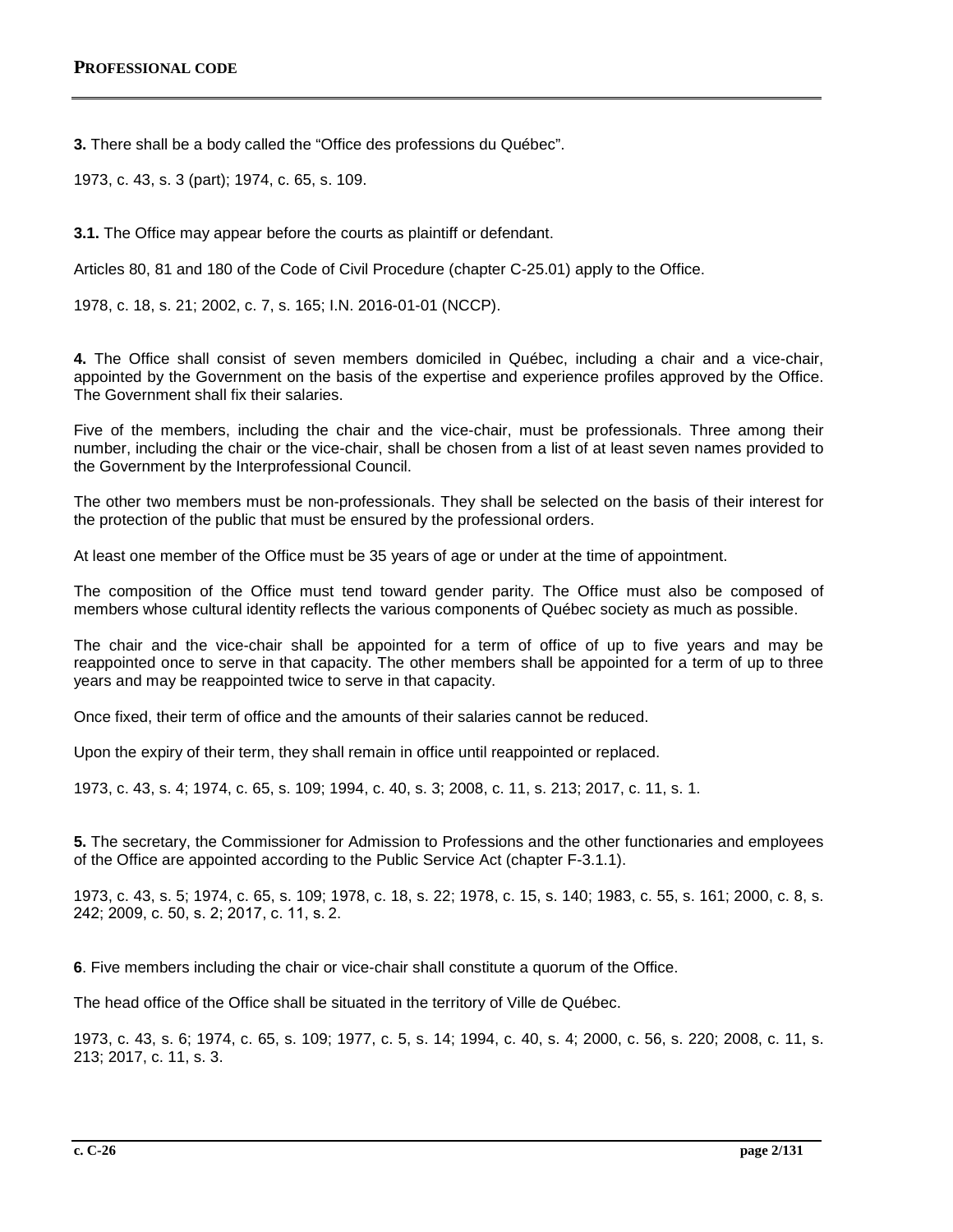**7.** The chair and the vice-chair must devote their time exclusively to the work of the Office and to the duties of their office.

1973, c. 43, s. 7; 1974, c. 65, s. 109; 2008, c. 11, s. 213.

**8.** The chair shall preside over meetings of the Office and shall be responsible for the administration of its affairs within the scope of the rules governing the conduct of its affairs.

He shall exercise the rights, powers and privileges granted by law to the chief executive officer of an agency within the meaning of the Public Service Act (chapter F-3.1.1).

1973, c. 43, s. 8; 1974, c. 65, s. 2, s. 109; 1978, c. 15, s. 140; 1983, c. 55, s. 161; 1994, c. 40, s. 5; 2008, c. 11, s. 213.

**9.** If the chair is absent or unable to act, he shall be replaced by the vice-chair; when the vice-chair or another member is so unable to act he may be replaced by a person appointed to perform his duties; such person shall be appointed by the Government which shall fix his salary.

1973, c. 43, s. 9; 1994, c. 40, s. 6; 1999, c. 40, s. 58; 2008, c. 11, s. 213.

**10.** Any vacancy occurring during the term of office of a member of the Office shall be filled for the unexpired portion of such term by following the mode prescribed for the appointment of the member to be replaced.

1973, c. 43, s. 10; 1974, c. 65, s. 109.

**11.** The members of the Office and the persons employed by it must take the oath contained in Schedule II.

1973, c. 43, s. 11; 1974, c. 65, s. 109; 1999, c. 40, s. 58.

**12.** The function of the Office shall be to see that each order ensures the protection of the public. For that purpose, the Office may, in particular, monitor the operation of the various mechanisms established within an order pursuant to this Code and, where applicable, the Act constituting the professional order. Each order must collaborate with the Office in the exercise of that function.

The Office may, if it considers it necessary for the protection of the public, require an order to take corrective and appropriate follow-up measures and to comply with any other measure determined by the Office, including supervisory or monitoring measures.

It shall, where it considers it expedient, suggest the establishment of new orders, the amalgamation or dissolution of existing orders, the integration of a group of persons into one of the orders referred to in Division III of Chapter IV and amendments to this Code and the Acts, letters patent, the integration or amalgamation orders, regulations and by-laws governing them; it shall endeavour to bring the orders to work together to find solutions to the common problems they encounter, by reason, in particular, of the relatedness of the activities exercised by their members; it shall suggest ways to ensure the best possible training for professionals.

The Office must, in particular,

(1) ensure that the board of directors of each order adopts every regulation or by-law which it is required to adopt under this Code or, as the case may be, under the Act constituting the professional order;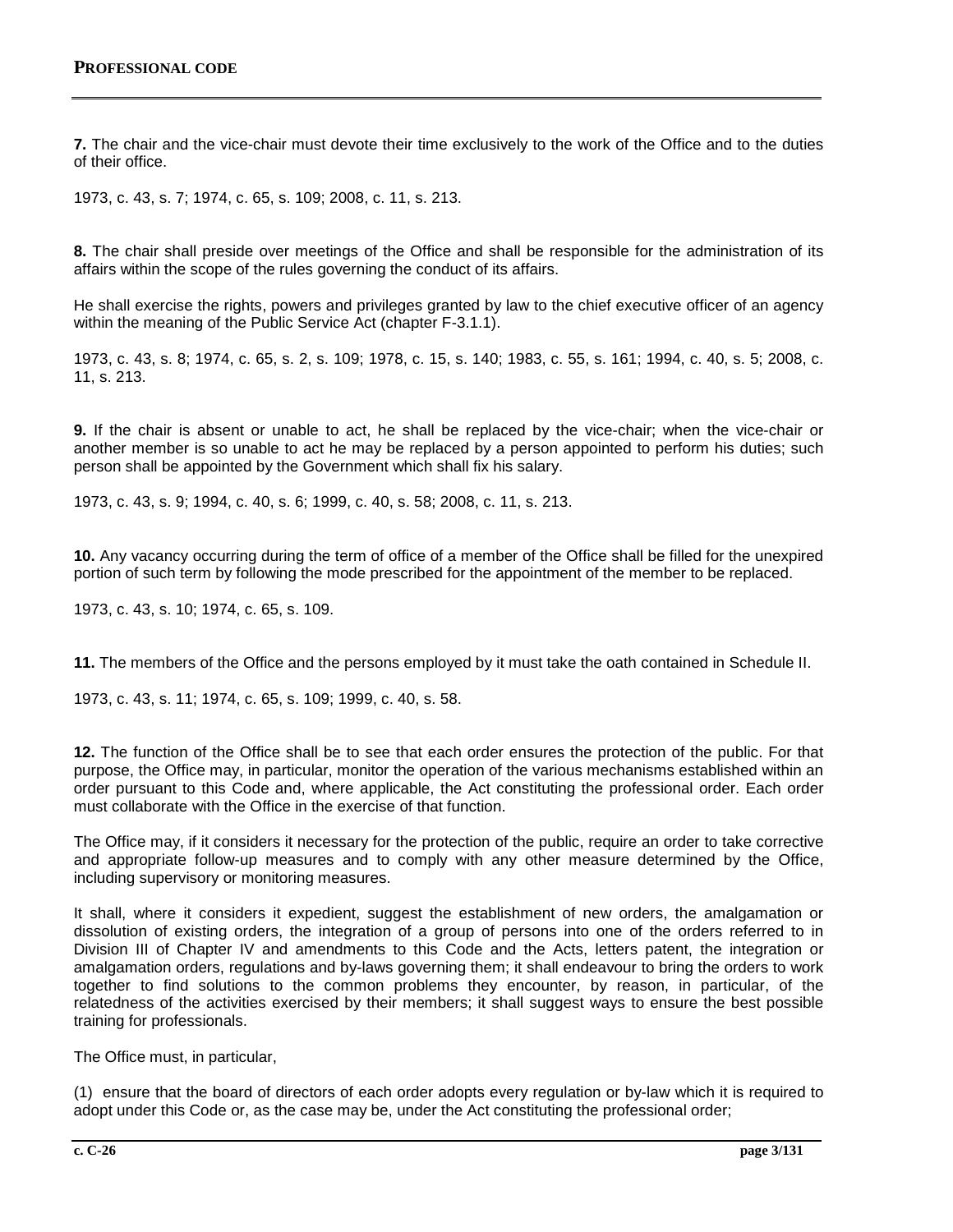(2) recommend that the Government adopt, by regulation, any regulation or by-law which the board of directors is required to adopt under this Code or, as the case may be, under the Act constituting the professional order, if the board of directors fails to do so within the time fixed by the Office;

(3) suggest to the board of directors of an order, at any time, the amendments the Office considers necessary to any regulation or by-law adopted by the board of directors, even before its publication in draft form in the Gazette officielle du Québec where so required, and even after its coming into force;

(4) recommend that the Government adopt, at any time, by regulation, the amendments the Office considers necessary to any regulation or by-law adopted by the board of directors, whether or not the regulation or bylaw has been published in draft form in the Gazette officielle du Québec where so required, and whether or not it is in force, if the board of directors fails to adopt such amendments within the time fixed by the Office;

(5) inform the order concerned of the comments regarding the regulations or by-laws it has examined;

(6) determine, by regulation and after consultation with the Interprofessional Council:

(a) the information other than the information provided for in section 46.1 that must be included in the roll of an order, as well as the standards governing the preparation, updating and publication of the roll;

(b) the standards governing the preparation and content of the annual report of an order;

(c) the rules governing the holding and keeping of documents held by a professional order for the purpose of supervising the practice of the profession;

(7) advise the Government on any diploma giving access to a permit or specialist's certificate issued by an order, after consultation, in particular, with

- (a) the educational institutions and the order concerned;
- (b) the Bureau de coopération interuniversitaire in the case of a university-level diploma;
- (c) the Fédération des cégeps in the case of a college-level diploma;

(d) the Minister of Education, Recreation and Sports or the Minister of Higher Education, Research, Science and Technology;

- (7.1) *(subparagraph repealed);*
- (7.2) *(subparagraph repealed);*

(8) inform the public of the rights and recourses provided for in this Code, the Acts constituting the professional orders and the regulations and by-laws under this Code and the said Acts;

(9) draw up and propose to the public and to the professional orders documents to further the exercise of the rights and recourses provided for in this Code, the Acts constituting the professional orders and the regulations and by-laws under this Code and the said Acts, including, in particular, a model form for requests for the holding of an inquiry by a syndic or for the lodging of a complaint with the disciplinary council against a professional;

(10) report to the Government on any order which shows a deficit or has insufficient income to fulfill its duties and on any order which does not fulfill the duties imposed on it by this Code or, as the case may be, by the Act constituting it as a professional order;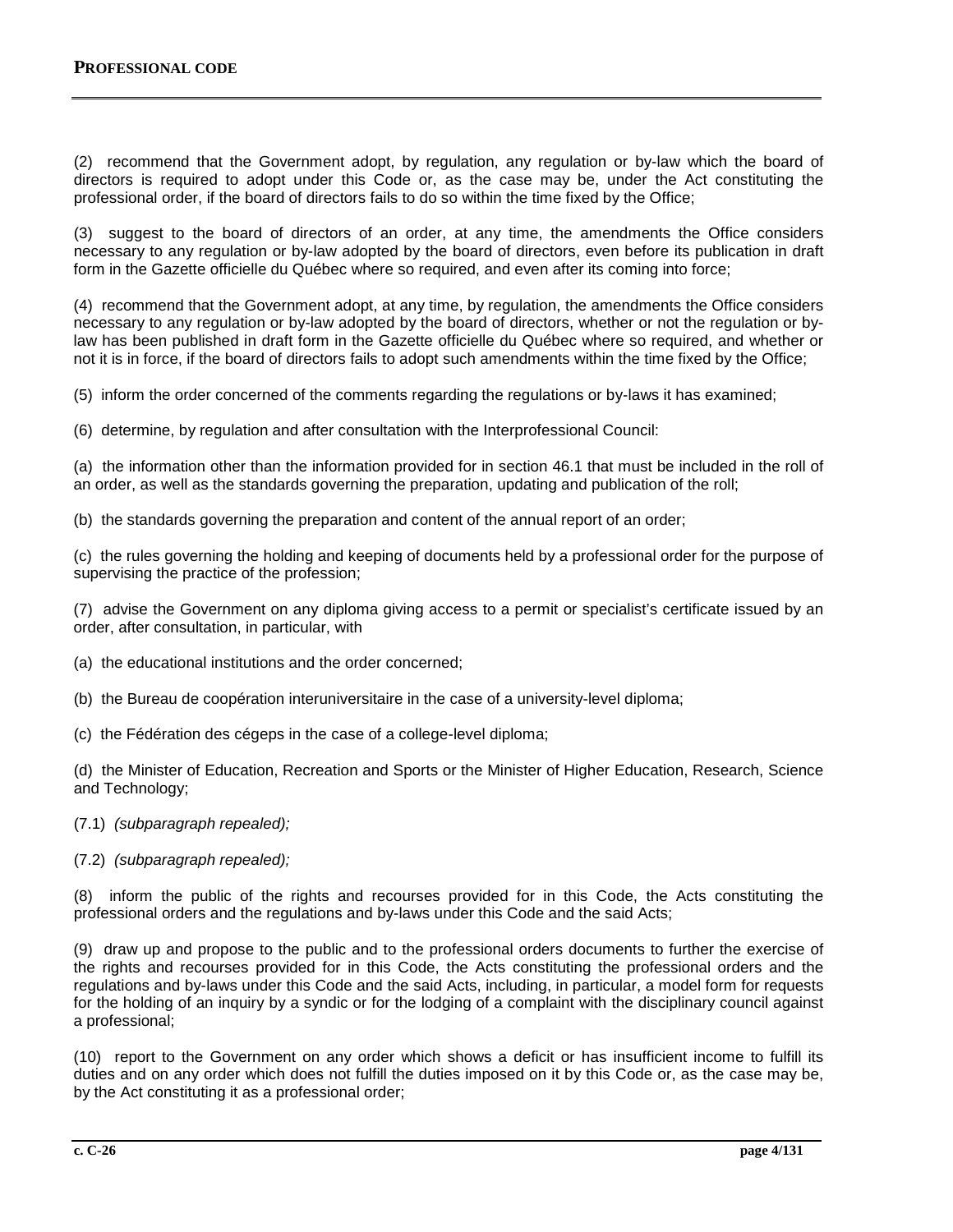(11) report to the Government, on or before 21 June 2002 and every five years thereafter, on the carrying out of the provisions of this Code pertaining to the security against liability that must be furnished by the members of an order;

(12) *(subparagraph repealed).*

The standards set out in a regulation of the Office referred to in subparagraphs a and c of subparagraph 6 of the fourth paragraph may vary with the professional order or the category of information or document.

1973, c. 43, s. 12; 1974, c. 65, s. 3, s. 109; 1975, c. 80, s. 1; 1983, c. 54, s. 15; 1988, c. 29, s. 1; 1986, c. 95, s. 69; 1990, c. 76, s. 1; 1994, c. 40, s. 7; 1998, c. 14, s. 2; 2001, c. 34, s. 1; 2005, c. 28, s. 195; 2006, c. 22, s. 148; 2008, c. 11, s. 1, s. 2; 2009, c. 50, s. 3; 2013, c. 28, s. 203; 2017, c. 11, s. 4.

**12.0.1.** The Office must determine, by regulation and after consultation with the Interprofessional Council, the standards of ethics and professional conduct applicable to directors on a professional order's board of directors.

The regulation must

- (1) state the ethics- and integrity-based values and principles that must guide directors in understanding the standards of ethics and professional conduct applicable to them;
- (2) determine the duties and obligations of directors, including those they must comply with after the expiry of their terms, and the time for which they are bound by those duties and obligations;
- (3) regulate or prohibit practices related to the remuneration of directors;
- (4) require the board of directors to establish, in conformity with the standards determined by the Office, a code of ethics and professional conduct applicable to its members that takes into account the mission of the order, the values underlying its actions and its general management principles;
- (5) establish the procedure governing examinations of and inquiries into conduct that may contravene the standards determined by the Office and those of the code of ethics and professional conduct, prescribe appropriate penalties and designate the authorities that are to determine or impose such penalties; and
- (6) determine the cases in and procedure according to which directors may be temporarily relieved of their duties.

The regulation may, on the conditions it determines, extend the jurisdiction of an authority within an order or of its members to include the jurisdiction under subparagraph 5 of the second paragraph.

2017, c. 11, s. 5.

**12.1.** The Office may, by regulation, adopt rules governing the conduct of its affairs.

1994, c. 40, s. 8; 2006, c. 22, s. 149.

**12.2.** The Office may, in a regulation that it is authorized to make under this Code or under an Act constituting the professional order, make compulsory a standard established by a government or body. It may provide that reference to such a standard includes any subsequent amendment made to it.

1994, c. 40, s. 8.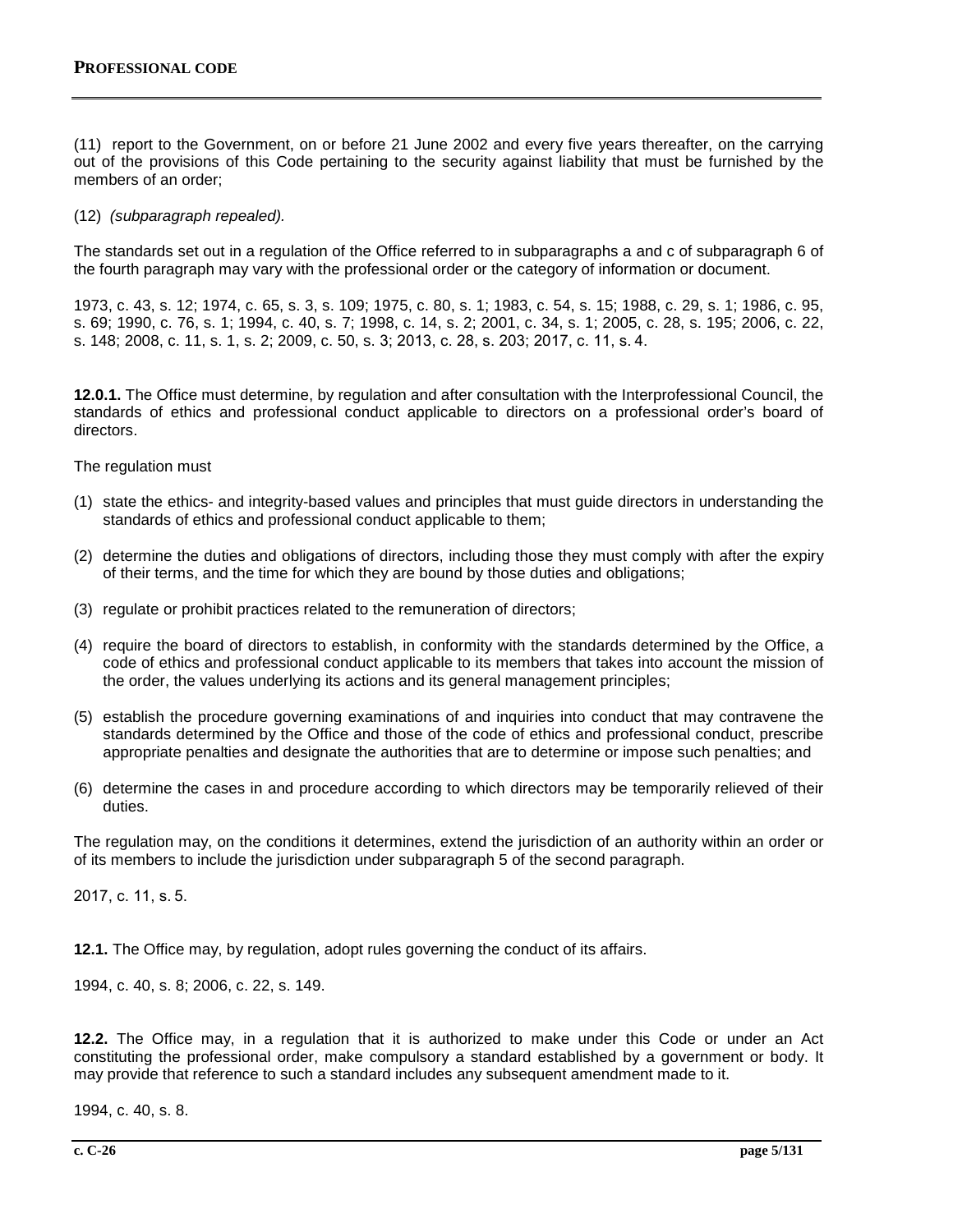## **12.3.** The Office may

(1) after consultation with the Interprofessional Council and various socio-economic groups, draw up a list of persons for the purposes of the fourth paragraph of section 123.3;

(2) fix, by regulation, the amount of the fees that a person who requests an opinion from the review committee pursuant to section 123.4 may be charged by an order.

1994, c. 40, s. 8; 2017, c. 11, s. 6.

**13.** Every regulation adopted by the Office under this Code or under an Act constituting a professional order must be submitted to the Government, which may approve it with or without amendment.

1973, c. 43, s. 13; 1974, c. 65, s. 109; 1988, c. 29, s. 2; 1994, c. 40, s. 9.

**14.** The Office, on its own initiative or at the Minister's request, may inquire into the affairs of any order which shows a deficit or has insufficient income to fulfill its duties and of any order which does not fulfill the duties imposed on it by this Code or, as the case may be, by the Act constituting it as a professional order.

The Office informs the order's board of directors of the inquiry and the reasons for it. If the Office conducts an inquiry on its own initiative, it also informs the Minister.

The Office may designate a person to carry out the inquiry on its behalf.

1973, c. 43, s. 14; 1974, c. 65, s. 109; 1994, c. 40, s. 10; 2017, c. 11, s. 7.

**14.1.** The person carrying out the inquiry is required to take the oath contained in Schedule II, and is vested with the powers and immunity conferred on commissioners appointed under the Act respecting public inquiry commissions (chapter C‐37), except the power to impose a term of imprisonment.

1994, c. 40, s. 10; 1999, c. 40, s. 58.

**14.2.** The person carrying out the inquiry may enter the head office of the order at any reasonable time and must, on request, produce a certificate attesting his capacity.

He may examine and copy any document or record, require any document or record and demand any information or report needed by him for the purposes of the inquiry.

1994, c. 40, s. 10.

**14.3.** No person may, in any way whatsoever, hinder the person carrying out the inquiry, mislead him by concealment or false declarations, refuse to allow him to examine or copy any document or record which he is entitled to obtain or copy for the purposes of the inquiry, refuse to provide him with such a document or record or refuse to provide him with any information or report required for such purposes.

No person may refuse to allow him to examine or copy a document or record, or refuse to provide him with any information, document or record on the ground that it was obtained by the order in the exercise of the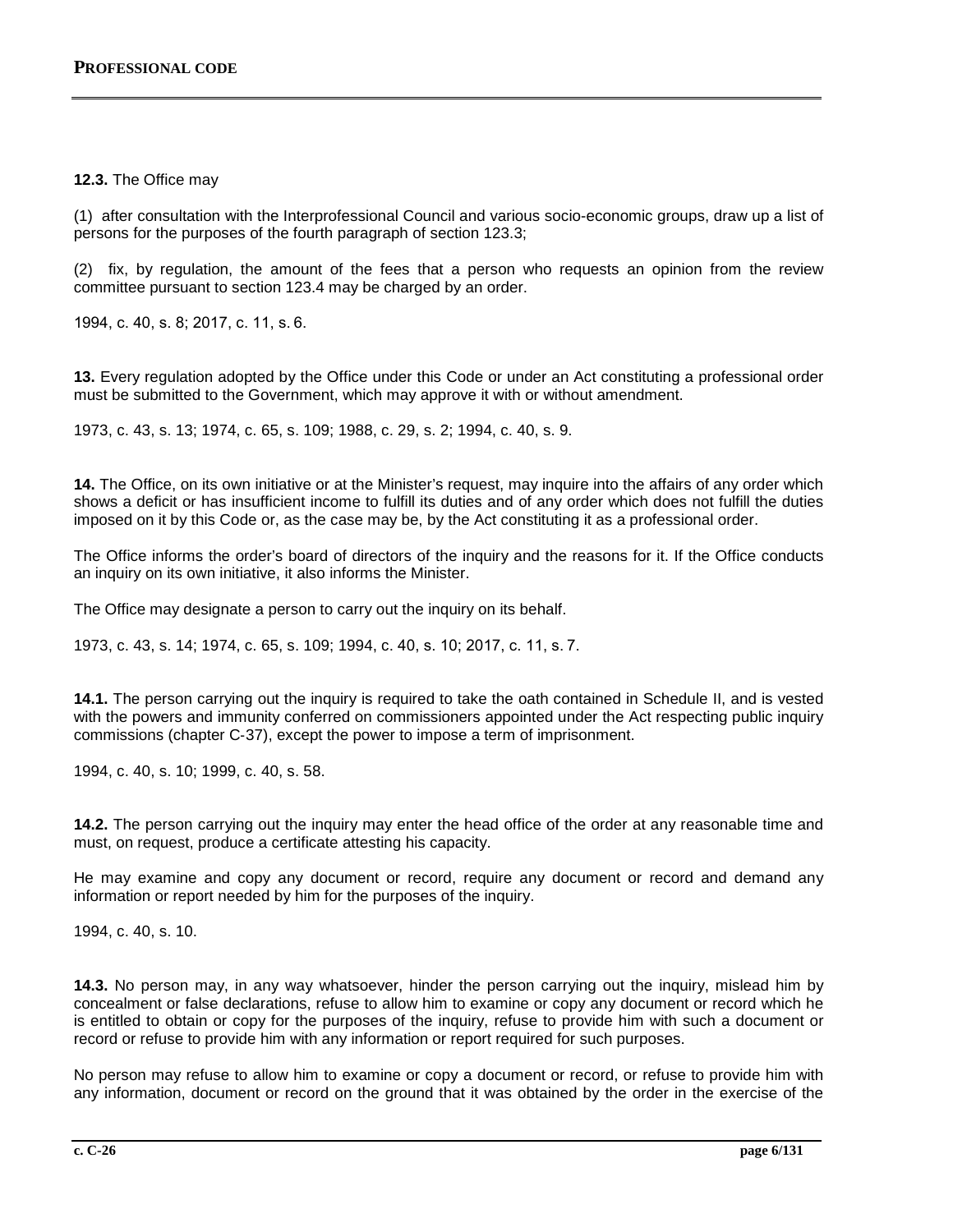duties or powers conferred on it by this Code or, as the case may be, by the Act constituting it as a professional order, or on the ground that it is protected by professional secrecy.

1994, c. 40, s. 10.

**14.4.** The person carrying out an inquiry shall make a written report to the Office, which shall forward a copy to the Minister.

The Office shall also forward a copy of the report to the order concerned, which may make the necessary representations within the time fixed by the Office.

1994, c. 40, s. 10.

**14.5.** The Government may place under the administration of one or more persons designated by it any order showing a deficit or having insufficient income to fulfill its duties or any order which does not fulfill the duties imposed on it by this Code, or, as the case may be, by the Act constituting it as a professional order, and may fix the terms and conditions of such administration.

1994, c. 40, s. 10.

**15.** The Office may require any professional order to furnish, within the time and in the manner it specifies, any document, report or information needed to carry out its functions.

The Office may obtain information from departments, bodies, educational institutions and other persons on any training a professional order requires a person to acquire under a regulation made under paragraph c, c.1 or c.2 of section 93, paragraph i of section 94 as regards standards of equivalence, or paragraph j, q or r of that section.

1973, c. 43, s. 15; 1974, c. 65, s. 109; 1994, c. 40, s. 11; 2008, c. 11, s. 3; 2017, c. 11, s. 8.

**16.** The fiscal year of the Office ends on 31 March.

1973, c. 43, s. 16; 1974, c. 65, s. 109; 1995, c. 50, s. 1.

**16.1.** The Office shall file with the Minister, on or before 30 September each year, its financial statements and a report upon its activities for the preceding fiscal year, which must include the highlights of the inquiries conducted by the Office and the contents of the annual activity reports mentioned in sections 16.19, 16.26 and 115.8.

The financial statements and the activities report shall contain any information required by the Minister.

The Minister shall table the financial statements and the report before the National Assembly within 30 days of receiving them if it is in session or, if it is not sitting, within 30 days of resumption.

1995, c. 50, s. 1; 2009, c. 50, s. 4; 2013, c. 12, s. 1; I.N. 2015-08-01; 2017, c. 11, s. 9.

**16.2.** The Office shall send to the Minister, at his request, statistical data, reports or other information on its activities within the time and in the form prescribed by the Minister.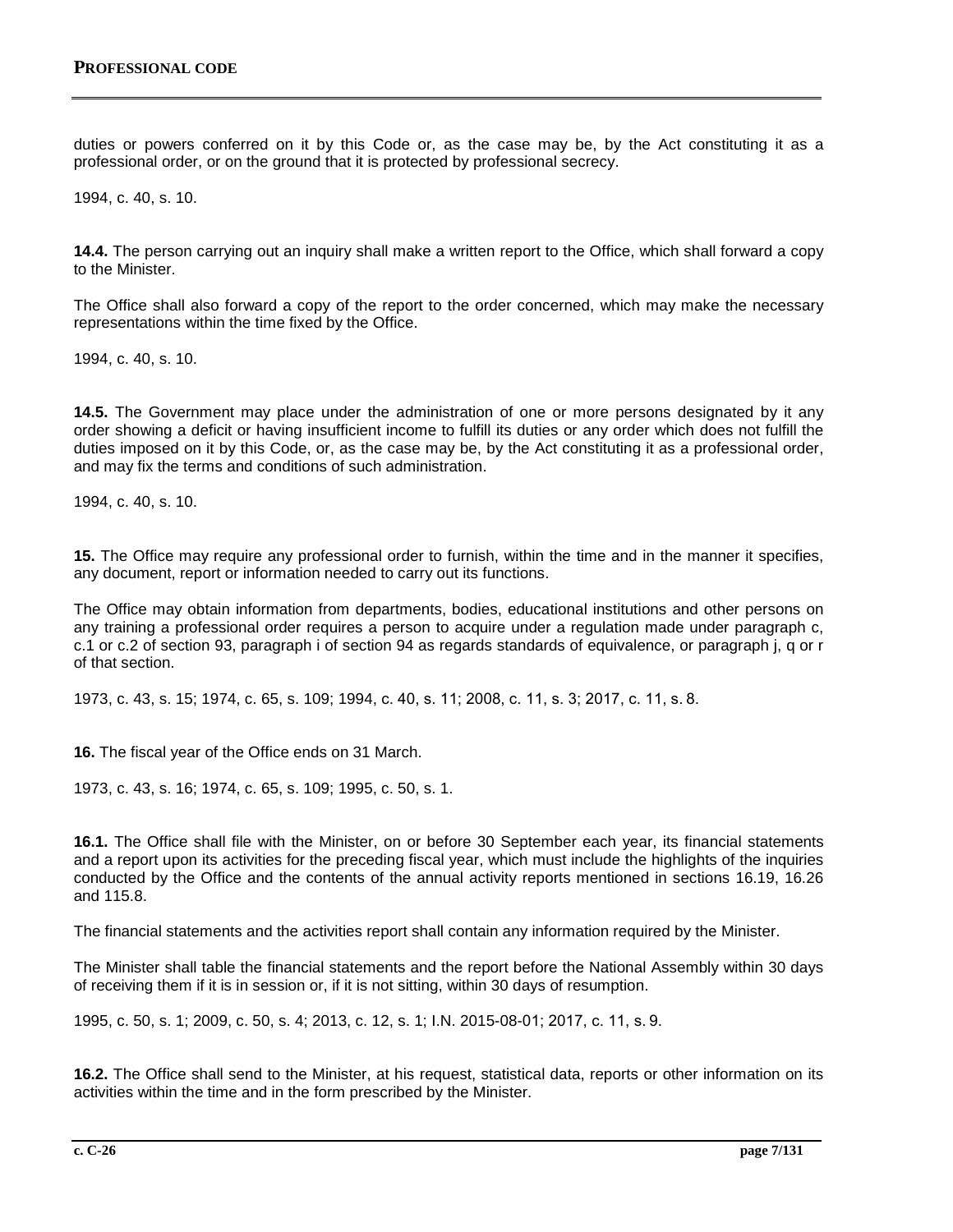1995, c. 50, s. 1.

**16.3.** The Office shall send its budget estimates to the Minister on the date he determines.

The budget estimates shall be submitted to the Government for approval.

1995, c. 50, s. 1.

**16.4.** The books and accounts of the Office shall be audited each year by the Auditor General and whenever the Government so orders.

The auditor's report shall be sent with the activities report and the financial statements of the Office.

1995, c. 50, s. 1.

**16.5.** The Government may, on the terms and conditions it determines,

(1) authorize the Office to contract loans by notes, bonds or otherwise;

(2) secure payment in capital and interest of any loan contracted by the Office and any of its obligations;

(3) authorize the Minister of Finance to advance to the Office any amount considered necessary for the performance of its obligations or the exercise of its functions and powers.

The sums required for the carrying out of subparagraphs 2 and 3 of the first paragraph shall be taken out of the Consolidated Revenue Fund.

1995, c. 50, s. 1.

**16.6.** The sums received by the Office shall be applied to the payment of its activities and obligations.

1995, c. 50, s. 1.

**16.7.** The Office may not make payments or assume obligations, except those provided for in section 16.5, for an amount that exceeds, in the same fiscal year, the sums at its disposal for the year in which the payments are made or the obligations assumed.

This section shall not operate to prevent the Office from making commitments for more than one fiscal year.

1995, c. 50, s. 1.

**16.8.** The Office may invest, on a short-term basis, the funds placed at its disposal under this Act,

(1) in securities issued or guaranteed by the Government of Canada, Québec or any other Canadian province;

(2) by deposits in a bank or financial institution registered with the Autorité des marchés financiers pursuant to the Deposit Insurance Act (chapter A-26) or in certificates, notes or other short-term securities or papers issued or guaranteed by a bank or such an institution.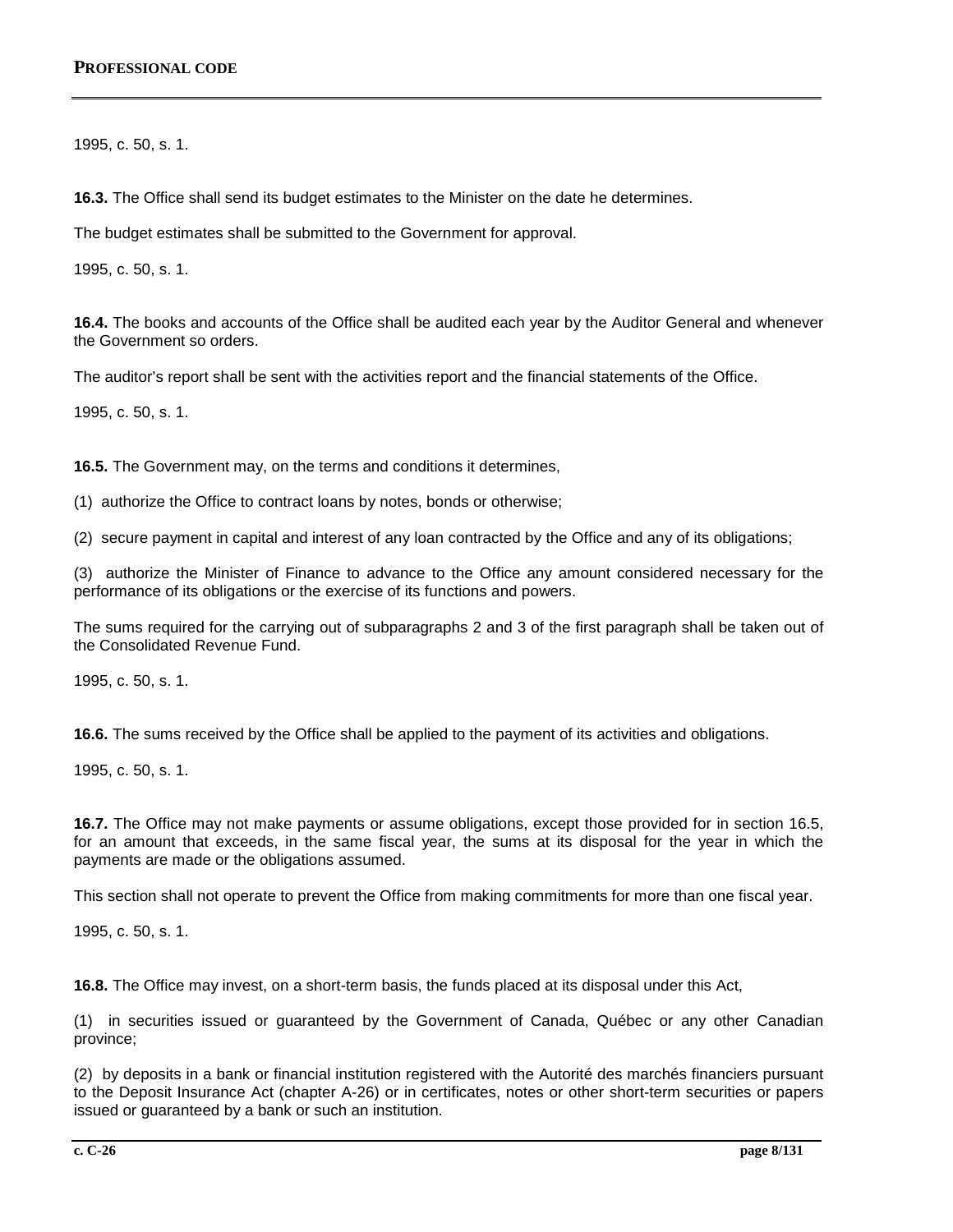1995, c. 50, s. 1; 2002, c. 45, s. 268; 2004, c. 37, s. 90.

#### **DIVISION II**

#### **COMMISSIONER FOR ADMISSION TO PROFESSIONS**

2009, c. 50, s. 5; 2017, c. 11, s. 10.

**16.9.** The office of Commissioner for Admission to Professions is created within the Office.

2009, c. 50, s. 5; 2017, c. 11, s. 11.

**16.10.** The functions of the Commissioner are

(1) to receive and examine any complaint lodged by a person about admission to a profession;

(2) to monitor the operation of any process or activity relating to admission to a profession; and

(3) to follow the activities of the Pôle de coordination pour l'accès à la formation (Access to Training Coordination Hub) and, if necessary, to make the recommendations the Commissioner considers appropriate to it regarding such matters as the time it takes before training is offered.

For the purposes of this division, admission to a profession, in the case of a profession whose practice is supervised by a professional order, includes

(1) any process adopted by a professional order, the Office or the Government in relation to

(a) the issue of any permit or specialist's certificate;

(b) a person's entry on the roll for the first time;

(c) a decision under section 45.3;

(d) the issue of a special authorization granting a person legally authorized to practise the profession outside Québec the right to use a title reserved for members of that professional order in Québec or to engage in Québec in professional activities reserved to them in Québec; or

(e) any other application filed preceding admission to the profession; and

(2) any process or activity of a professional order, department, body, educational institution or other person in relation to the training, the demonstration of the competence or the assessment of the training or competence of an applicant for admission to a profession or a person who is the subject of a decision made under section 45.3, except

(a) programs of study established by the Minister responsible for Education or the Minister responsible for Higher Education which give access to permits issued by the professional orders;

(b) degree programs established by a university-level educational institution under paragraphs 1 to 11 of section 1 of the Act respecting educational institutions at the university level (chapter E-14.1) which give access to permits issued by the professional orders;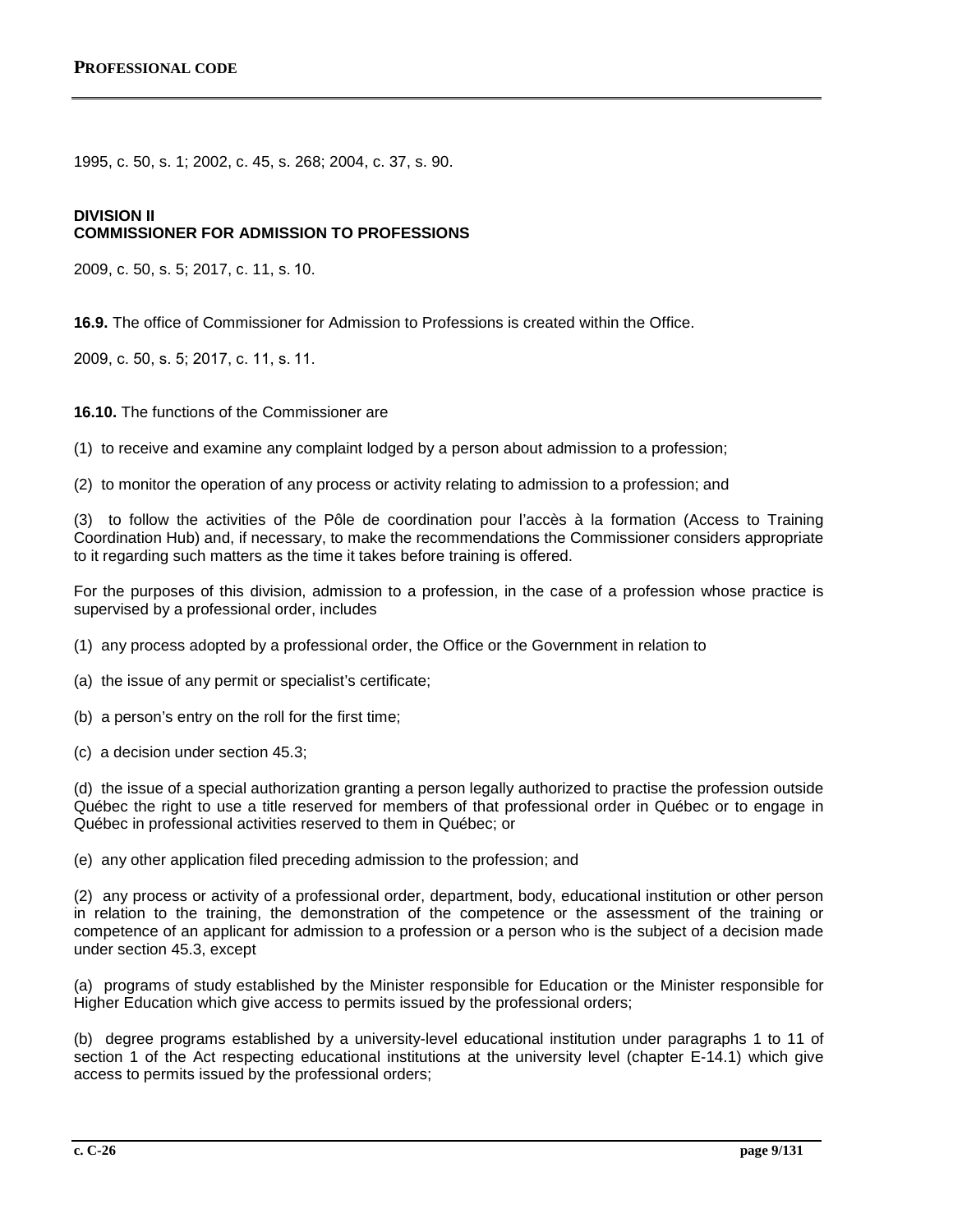(c) the basic vocational training regulation established by the Government under section 448 of the Education Act (chapter I-13.3); and

(d) the College Education Regulations established by the Government under section 18 of the General and Vocational Colleges Act (chapter C‐29), except programs under subparagraph c of the third paragraph of that section.

2009, c. 50, s. 5; 2013, c. 28, s. 203; 2017, c. 11, s. 12.

**16.10.1.** The Commissioner may

(1) submit advisory opinions or make recommendations to any professional order, department, body, educational institution or other person on any matter relating to admission to a profession;

(2) solicit or receive advice and suggestions from professional orders or interested groups and from the general public on any matter relating to admission to a profession; and

(3) conduct or commission studies and research that the Commissioner considers useful or necessary for the exercise of the Commissioner's functions.

2017, c. 11, s. 12.

**16.10.2.** The Commissioner may designate one or more persons under the Commissioner's authority to exercise a function essential to the carrying out of any of the Commissioner's responsibilities under section 16.10.

2017, c. 11, s. 12.

**16.11.** The Commissioner may conduct an inquiry in the exercise of the functions of office. In such cases, the Commissioner is vested with the powers and immunity conferred on commissioners appointed under the Act respecting public inquiry commissions (chapter C-37), except the power to impose a term of imprisonment.

The Commissioner may designate a person to conduct the inquiry on the Commissioner's behalf. The person so designated is vested with the same powers and immunity as the Commissioner and, if the person does not work for the Office, is required to take the oath set out in Schedule II.

Section 14.3 applies, with the necessary modifications, to inquiries conducted by the Commissioner or on the Commissioner's behalf.

2009, c. 50, s. 5; 2017, c. 11, s. 13.

**16.12.** The Commissioner shall establish a procedure for examining complaints.

2009, c. 50, s. 5.

**16.13.** The Commissioner may, upon summary examination, dismiss a complaint if, in the Commissioner's opinion, it is excessive, frivolous or clearly unfounded.

The Commissioner may refuse or cease to examine a complaint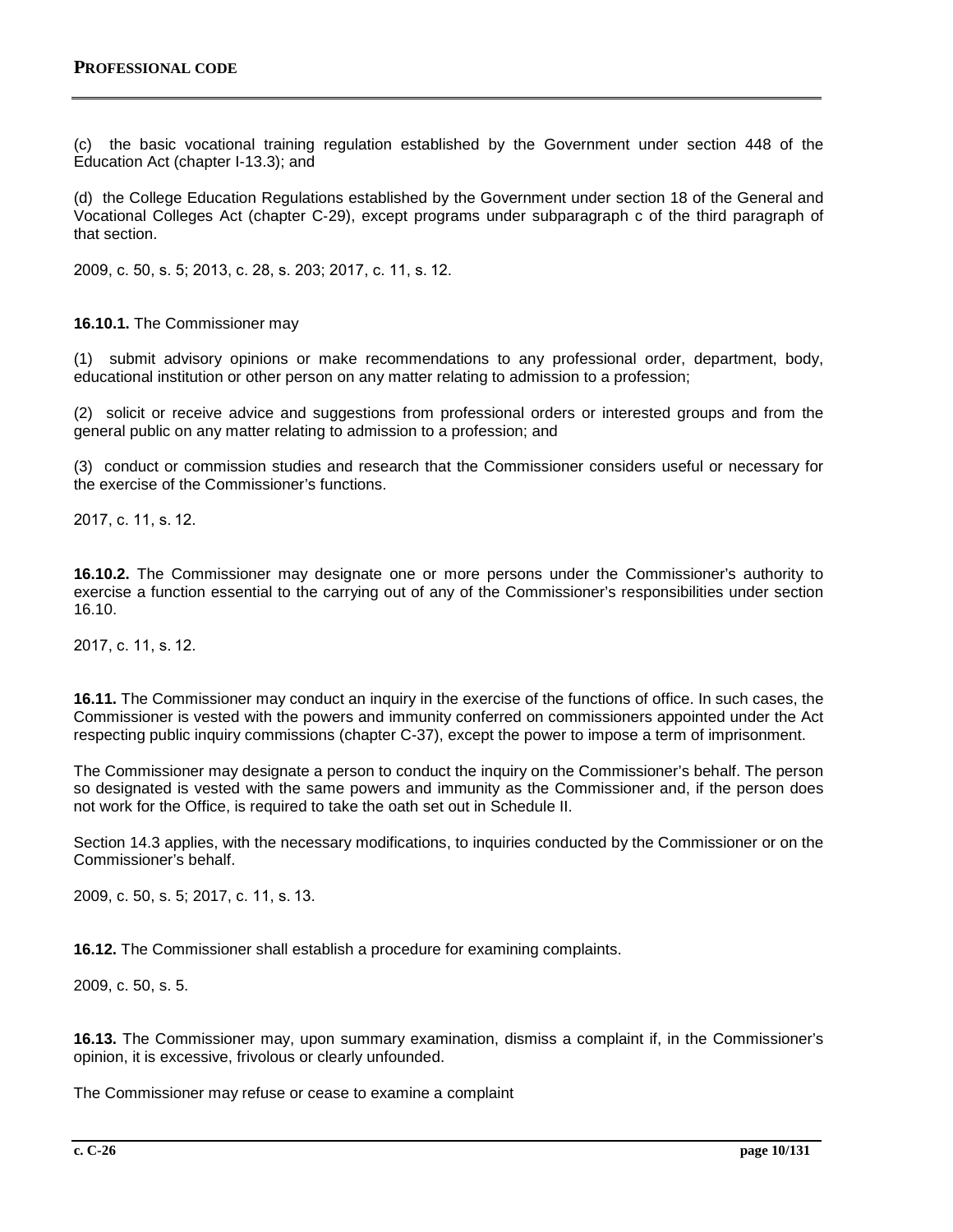(1) if the Commissioner has reasonable grounds to believe the Commissioner's intervention would serve no purpose;

(2) if the plaintiff refuses or neglects to provide information or documents requested;

(3) if the length of time having elapsed between the events that gave rise to the dissatisfaction of the plaintiff and the filing of the complaint makes it impossible to examine the complaint; or

(4) if the Commissioner is of the opinion, given the nature of the complaint, that the plaintiff may be referred to another authority.

In such cases, the Commissioner must so inform the plaintiff and include the reasons for the decision, within a maximum of 30 days.

2009, c. 50, s. 5; 2017, c. 11, s. 14.

**16.14.** If the Commissioner has not completed the examination of a complaint within 90 days after receiving it, the Commissioner must, at the end of that period, inform the plaintiff, in writing, that the examination has not been completed and report to the plaintiff on the progress of the examination. Until the examination has been completed, the Commissioner must, every 30 days after the expiry of the 90-day period, inform the plaintiff, in writing, that the examination has not been completed and report to the plaintiff on the progress of the examination.

2009, c. 50, s. 5.

**16.15.** After examining a complaint, the Commissioner shall inform the plaintiff and, if necessary, the professional order, department, body, educational institution or person concerned of the findings and send them any recommendations made, including any recommendation to review the application of any process or activity relating to admission to a profession.

The Commissioner may do the same after monitoring the operation of a process or activity under subparagraph 2 of the first paragraph of section 16.10.

Within 60 days after receiving a recommendation, the professional order, department, body, educational institution or person shall inform the Commissioner in writing of the actions it, he or she intends to take as a result of the recommendation or, if it, he or she has decided not to act upon the recommendation, of the reasons for that decision.

2009, c. 50, s. 5; 2017, c. 11, s. 15.

**16.16.** Answers given or statements made by a person during the examination of a complaint or the monitoring of any process or activity relating to admission to a profession, including any information or document supplied in good faith in response to a request by the Commissioner, may not be used or admitted as evidence against the person in a judicial proceeding or a proceeding before a person or body exercising adjudicative functions.

2009, c. 50, s. 5; 2017, c. 11, s. 16.

**16.17.** Nothing contained in a plaintiff's complaint record or in a record on the monitoring of the operation of any process or activity relating to admission to a profession, including the conclusions and any related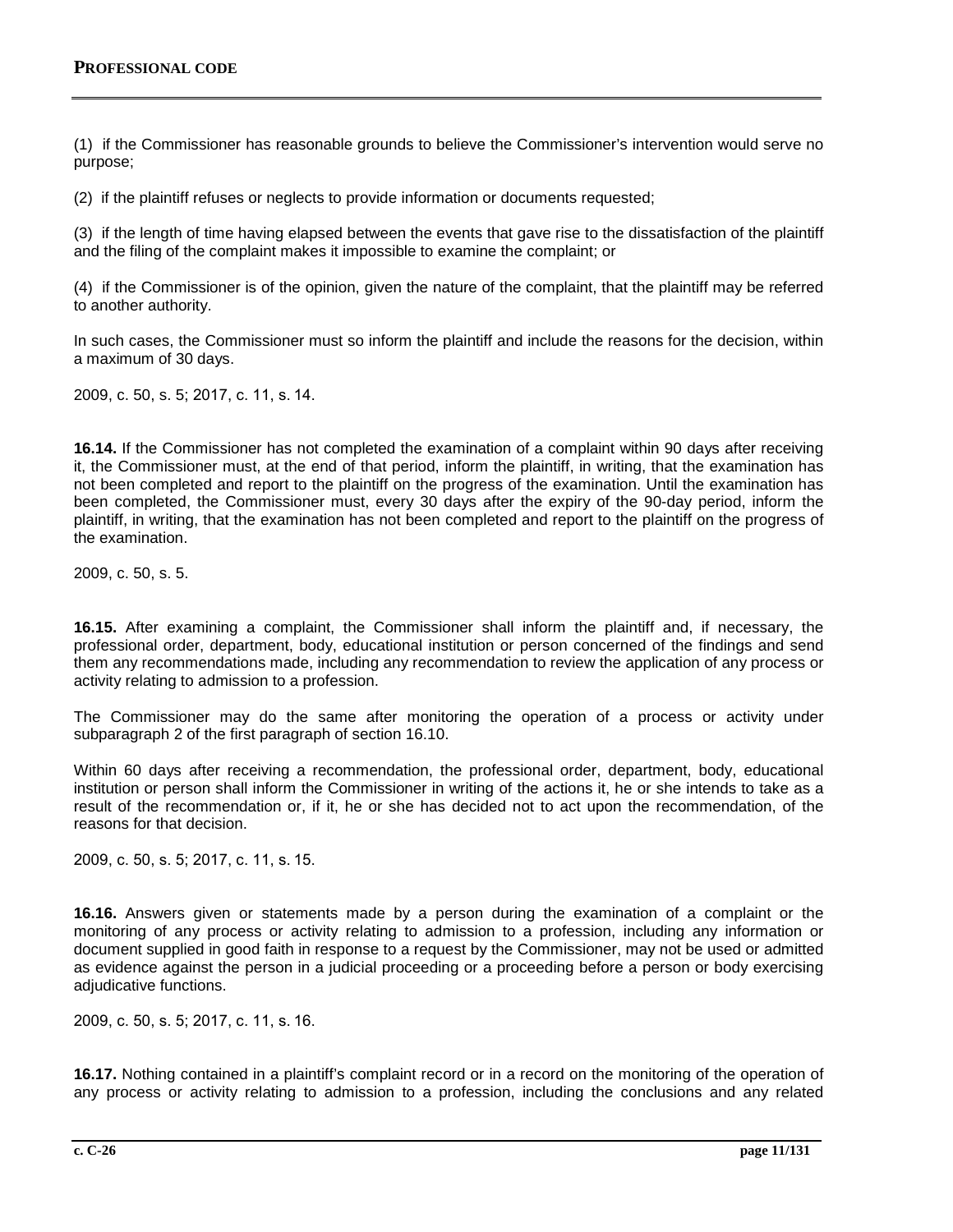recommendations, may be construed as a declaration, recognition or extrajudicial admission of professional, administrative or other misconduct capable of establishing the civil liability of a party in a judicial proceeding.

2009, c. 50, s. 5; 2017, c. 11, s. 17.

**16.18.** The Commissioner may require any professional order, department, body, educational institution or person to furnish, within the time and in the manner the Commissioner specifies, any document, report or information the Commissioner needs to carry out the functions of office.

2009, c. 50, s. 5; 2017, c. 11, s. 18.

**16.19.** The Commissioner shall file an activity report with the Office annually and, at the Office's request, at any other time.

The annual activity report must include the number, nature and outcome of the complaints examined by the Commissioner, the actions taken by the Commissioner to monitor the operation of any process or activity relating to admission to a profession, the Commissioner's conclusions, any recommendations made, and the steps taken further to such recommendations.

2009, c. 50, s. 5; 2017, c. 11, s. 19.

**16.20.** The Office shall take steps to preserve at all times the independence of the Commissioner in the exercise of the functions of office.

2009, c. 50, s. 5.

**16.21.** Nothing in this division may be construed as conferring on the Commissioner jurisdiction over the decisions made by a professional order, department, body, educational institution or person.

2009, c. 50, s. 5; 2017, c. 11, s. 20.

**16.22.** The Commissioner does not have jurisdiction over matters referred to in sections 45 to 45.2, paragraphs 2 to 4.1 of section 46 and sections 46.0.1 and 48 to 53.

2017, c. 11, s. 21.

**16.23.** The Commissioner shall refuse or cease to examine a complaint if the person whose interests are affected by the complaint enters into a private dispute prevention and resolution process or if the dispute is brought before any court referred to in section 1 of the Courts of Justice Act (chapter T-16).

2017, c. 11, s. 21.

## **CHAPTER II.1 ACCESS TO TRAINING COORDINATION HUB**

2017, c. 11, s. 21.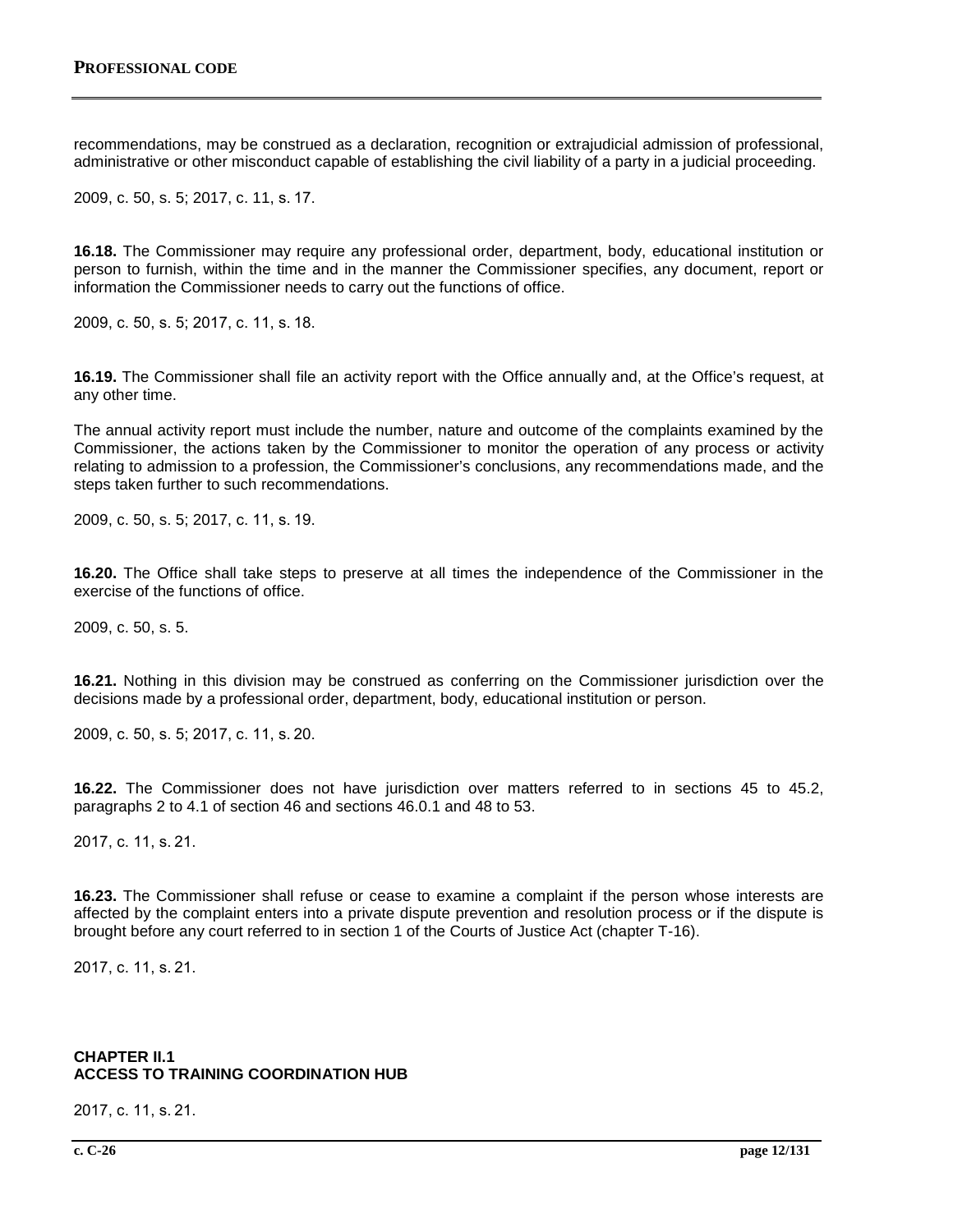**16.24.** The Access to Training Coordination Hub is established. Its function is to draw up a status report on access to training, identify problems and issues related to training, identify statistical data collection needs, ensure collaboration between the professional orders, educational institutions and departments concerned, and propose solutions to the problems identified.

In this chapter, "training" means any training a professional order requires a person to acquire under a regulation made under paragraph c, c.1 or c.2 of section 93, paragraph i of section 94 as regards standards of equivalence, or paragraph j, q or r of that section.

2017, c. 11, s. 21.

**16.25.** The Access to Training Coordination Hub is chaired by the chair of the Office and is composed of the other members designated by the Government after consultation with the Office.

The Hub may also appoint temporary members to participate in its proceedings.

2017, c. 11, s. 21.

**16.26.** The Access to Training Coordination Hub shall file an activity report with the Government annually. The report must also be published on the Office's website.

2017, c. 11, s. 21.

**16.27.** The Office may make recommendations on access to training to a department, body, professional order, educational institution or any other person.

Within 60 days after receiving a recommendation, the department, body, professional order, educational institution or person concerned shall inform the Office in writing of the actions it, he or she intends to take as a result of the recommendation or, if it, he or she has decided not to act upon the recommendation, of the reasons for that decision.

The Office shall, in its activity report, include the recommendations and an account of the follow-up given to them pursuant to this section.

2017, c. 11, s. 21.

#### **CHAPTER III INTERPROFESSIONAL COUNCIL**

**17.** A "Québec Interprofessional Council", called "Conseil interprofessionnel du Québec" in French, is established.

1973, c. 43, s. 17.

**18.** The Interprofessional Council is a legal person.

1973, c. 43, s. 18; 1999, c. 40, s. 58.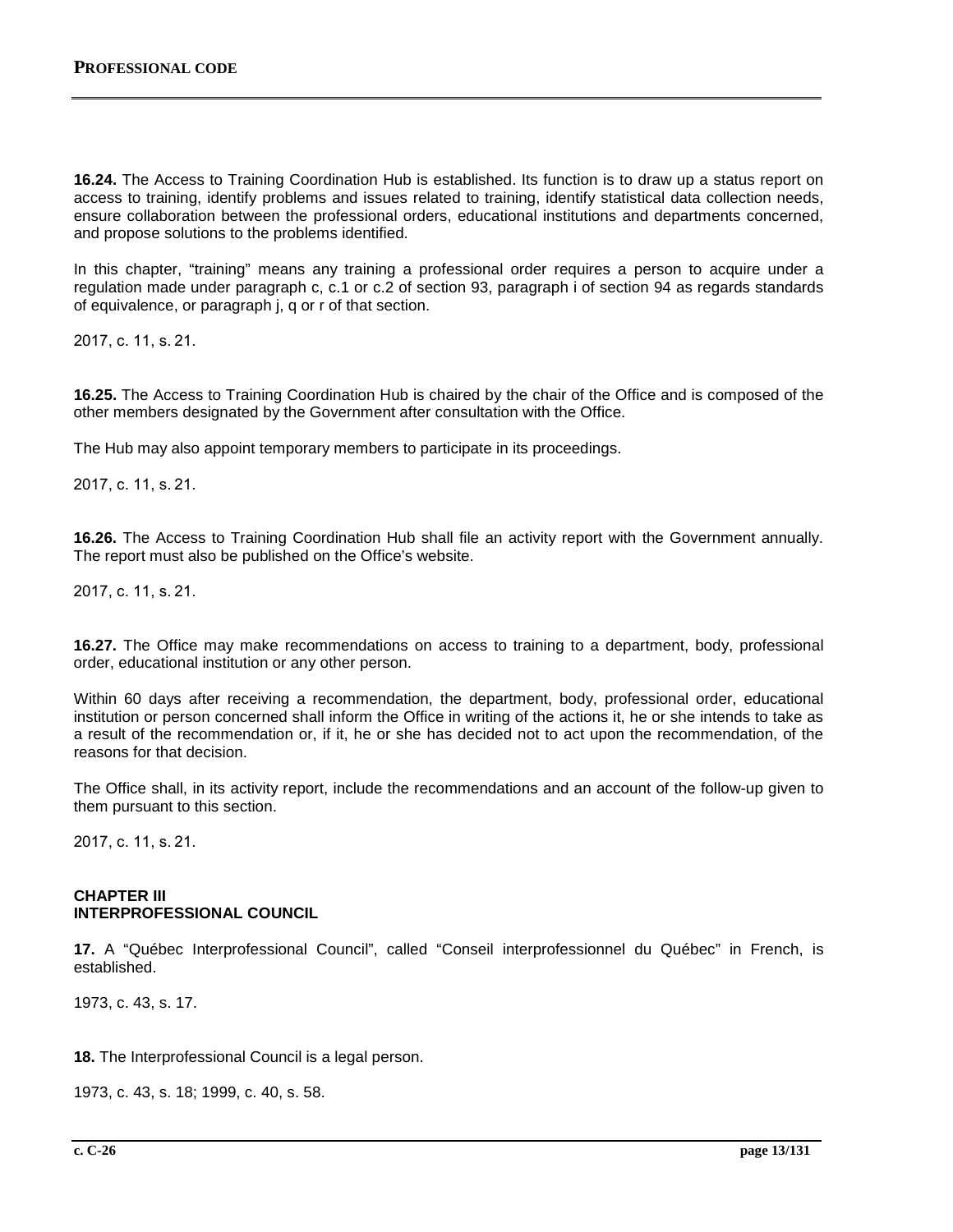**19.** The Interprofessional Council shall advise the Minister on any matter he refers to it. It shall bring to the Minister's attention any matter which, in its opinion, requires government action.

In addition to the functions conferred on it by law, the Council may, in particular, after consulting its members,

(1) examine the problems of a general nature encountered by professional orders and communicate its findings to the orders concerned together with the recommendations it considers appropriate;

(2) propose to the Minister objectives to be pursued, both in the short and the long term, to ensure the protection of the public by the orders, and review such objectives periodically;

(3) suggest to the Minister and to the Office the measures it considers appropriate to enable the Office to perform its supervisory role;

(4) at the request of the Minister or of one or more orders, provide the public with information concerning the professional system, professionals and the duties and powers of the orders;

(5) make suggestions concerning amendments to be made to this Code and other Acts and in particular to the Acts constituting the professional orders, or to the regulations or by-laws made under this Code and such Acts;

(6) invite groups recognized or not as professional orders, whose members are engaged in related activities, to meet to find solutions to their problems;

(7) hear any group wishing to be recognized as a professional order and submit to the Government and to the Office the recommendations it considers appropriate in respect of the recognition of such group;

(8) carry out studies and give its advice on any matter relating to the protection of the public that must be ensured by the orders.

In the exercise of its functions, the Council may form special committees to study particular matters and direct them to compile the relevant information and to report to the Council on their observations and recommendations.

The Council may charge fees for the carrying out of studies or research or for the provision of services.

1973, c. 43, s. 19; 1974, c. 65, s. 109; 1994, c. 40, s. 12.

**19.1.** The Minister may, in particular, submit to the Interprofessional Council, for advice,

(1) any draft amendments to this Code, before they are introduced in the National Assembly, and any draft regulation or by-law under this Code, made by the Government or subject to government approval, and affecting all orders;

- (2) any proposal to constitute a new order;
- (3) any other matter of general interest to the professional orders;
- (4) the amount of the contribution provided for in section 196.2 and determined under Chapter VIII.1;
- (5) the budget estimates of the Office.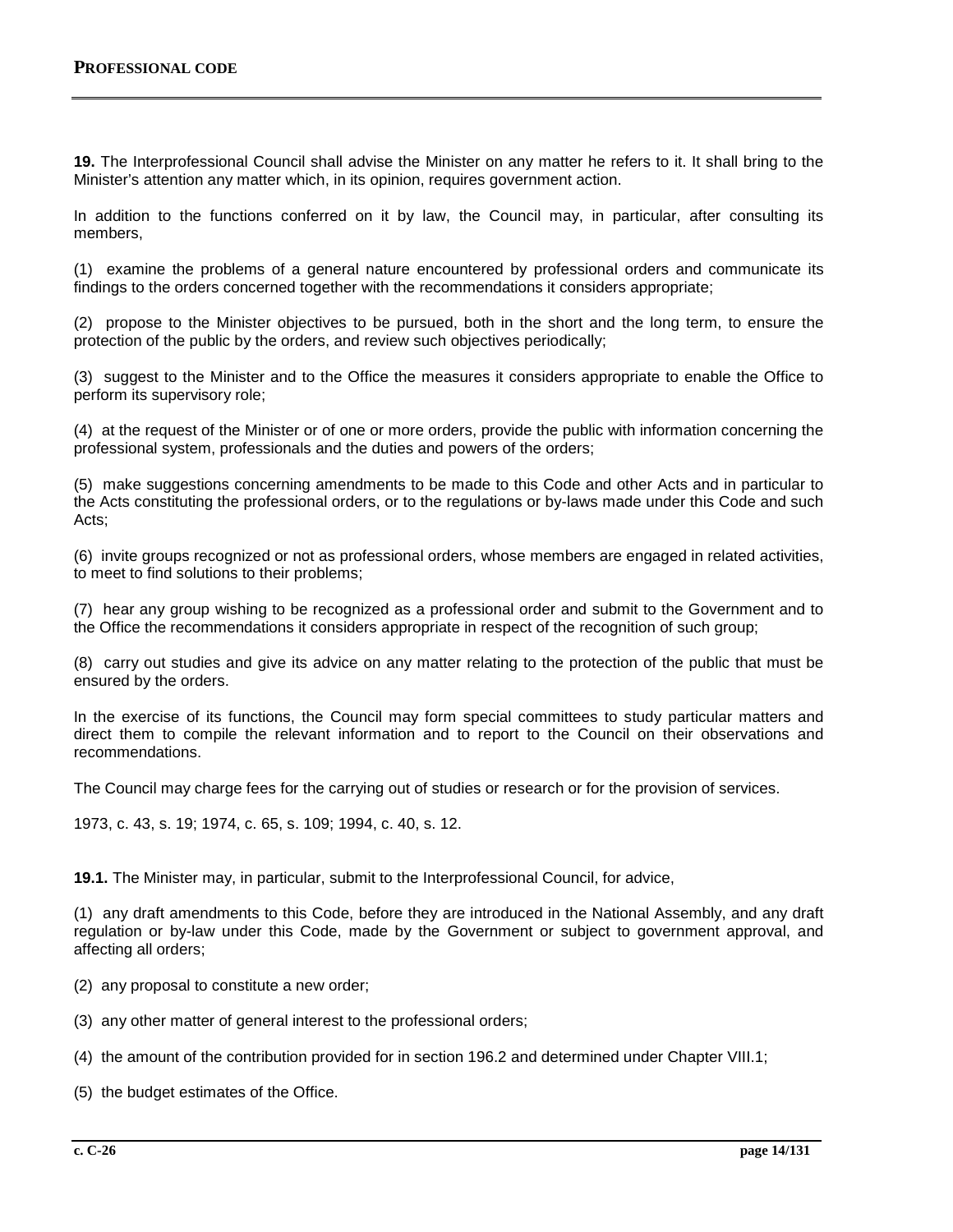The Council shall give its advice within the time fixed by the Minister.

1994, c. 40, s. 12; 1995, c. 50, s. 2; 2008, c. 11, s. 4; 2017, c. 11, s. 22.

**20.** The Interprofessional Council shall consist of the professional orders; each order shall be represented thereon by its president or by another member designated by the board of directors.

The chair of the Council shall be elected by the members of the Council in the manner determined by a bylaw adopted under the seventh paragraph. Unless a by-law adopted under the seventh paragraph provides otherwise, any member of a professional order may run for the office of chair of the Council.

The chair of the Council may not hold that office concurrently with the office of president of a professional order or any other function determined in a by-law adopted under the seventh paragraph. Neither may he act as a member designated by the board of directors pursuant to the first paragraph.

If the chair of the Council represented a professional order pursuant to the first paragraph, the professional order of which he is a member shall designate a substitute for him.

If the office of chair of the Council becomes vacant, the chair shall be replaced for the unexpired portion of his term by another member of the Council elected in the same manner.

The chair of the Council shall direct the activities of the Council and coordinate its work; he shall act as liaison between the Council and the Minister, and between the Council and the Office.

The Council shall adopt a by-law determining the term of office of the chair of the Council and the manner in which he is to be elected. The by-law may prescribe other eligibility criteria for the office of chair of the Council and determine other functions that are incompatible with that office.

The by-law comes into force on the fifteenth day following the date of its adoption.

1973, c. 43, s. 20; 1974, c. 65, s. 4; 1977, c. 66, s. 1; 1994, c. 40, s. 13; 2008, c. 11, s. 1, s. 213; 2017, c. 11, s. 23.

**20.1.** The Interprofessional Council may, by by-law, adopt rules governing the conduct of its affairs.

Such rules shall come into force on the fifteenth day following the date of their adoption.

1994, c. 40, s. 14.

**21.** Each order must make each year to the Interprofessional Council the contribution required by the Council for the proper administration of its affairs.

1973, c. 43, s. 21; 1994, c. 40, s. 15.

**22.** Not later than 30 September each year, the Interprofessional Council shall make a report of its activities to the Minister.

Such report shall be laid before the National Assembly if it is in session or, if it is not, within thirty days of the opening of the next session.

1973, c. 43, s. 22; 2017, c. 11, s. 24.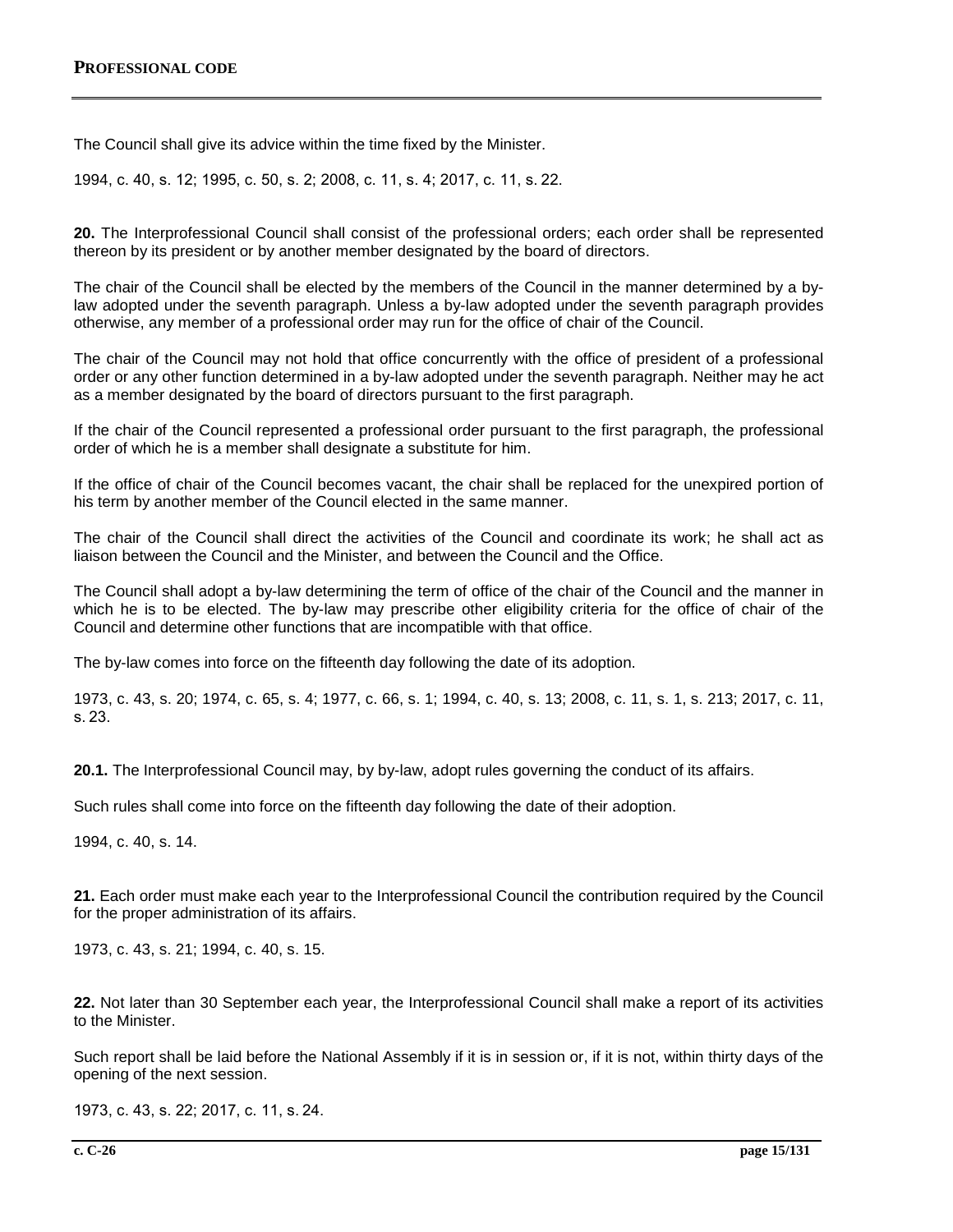## **CHAPTER IV PROFESSIONAL ORDERS**

1994, c. 40, s. 16.

## **DIVISION I CONSTITUTION OF PROFESSIONAL ORDERS**

1994, c. 40, s. 17.

**23.** The principal function of each order shall be to ensure the protection of the public.

For this purpose it must in particular supervise the practice of the profession by its members.

1973, c. 43, s. 23; 1994, c. 40, s. 18.

**24.** The professional orders mentioned in paragraphs 22 to 38 of Schedule I to this Code are constituted as of 1 February 1974.

Every other professional order shall be constituted by an Act or by letters patent issued under this Code.

1973, c. 43, s. 24; 1994, c. 40, s. 19.

**25.** To determine if a professional order should or should not be constituted or if a group of persons should or should not be integrated into one of the orders referred to in Division III of Chapter IV, account shall be taken particularly of the following factors:

(1) the knowledge required to engage in the activities of the persons who would be governed by the order which it is proposed to constitute;

(2) the degree of independence enjoyed by the persons who would be members of the order in engaging in the activities concerned, and the difficulty which persons not having the same training and qualifications would have in assessing those activities;

(3) the personal nature of the relationships between such persons and those having recourse to their services, by reason of the special trust which the latter must place in them, particularly because such persons provide them with care or administer their property;

(4) the gravity of the prejudice which might be sustained by those who have recourse to the services of such persons because their competence or integrity was not supervised by the order;

(5) the confidential nature of the information which such persons are called upon to have in practising their profession.

1973, c. 43, s. 25; 1994, c. 40, s. 20; 1998, c. 14, s. 3; 1999, c. 40, s. 58.

**26.** The members of an order shall not be granted the exclusive right to practise a profession except by an Act; that right must not be granted except in cases where the acts done by these persons are of such a nature and the freedom to act they have by reason of the nature of their ordinary working conditions are such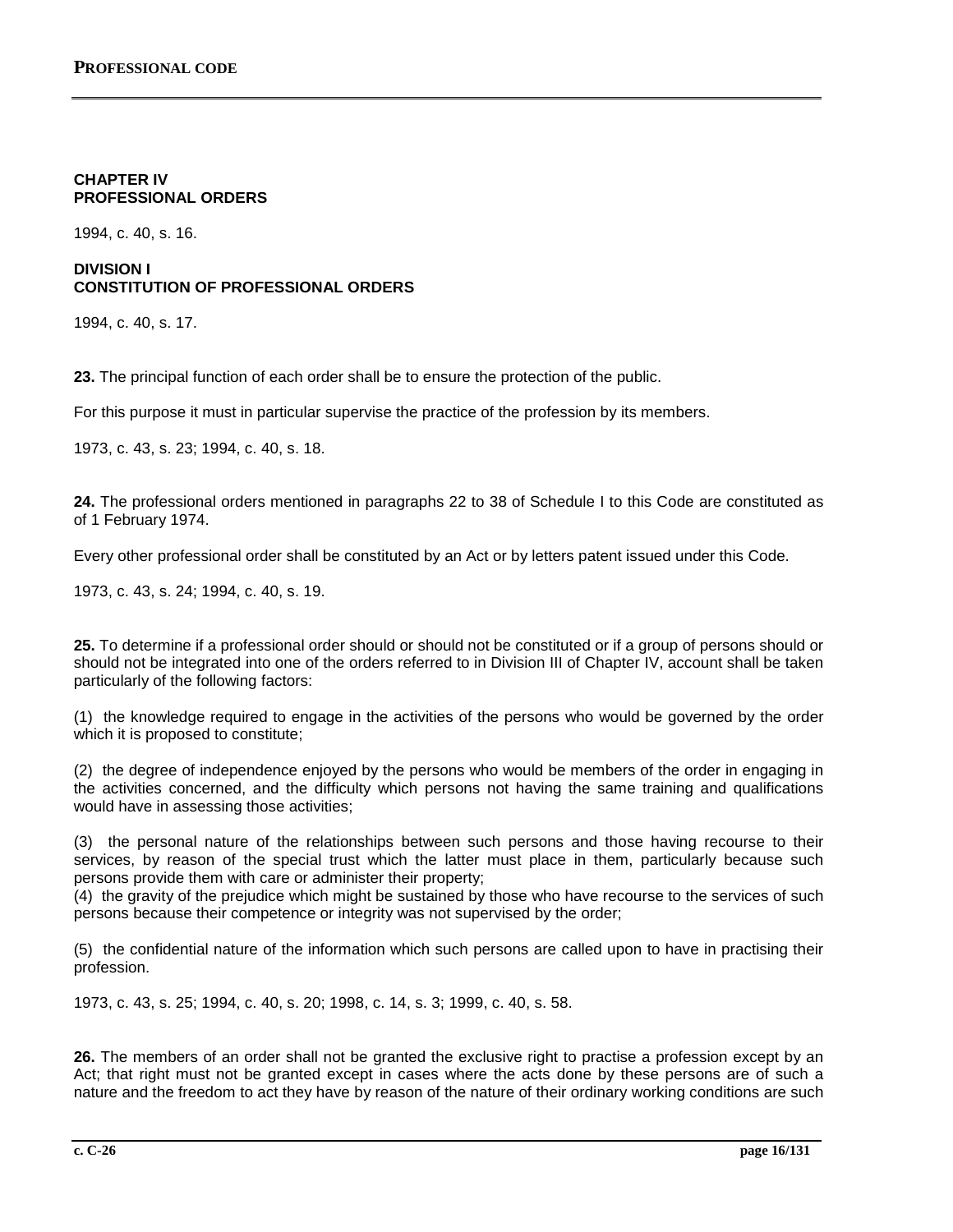that for the protection of the public they cannot be done by persons not having the training and qualifications required to be members of the order.

1973, c. 43, s. 26; 1994, c. 40, s. 21.

**27.** The Government, after consultation with the Office and the Interprofessional Council, may constitute by letters patent any professional order which groups the persons to whom it deems it necessary, for the protection of the public, to grant a reserved title.

However, no letters patent under this section may be issued less than 60 days after the publication by the Minister of the draft letters patent in the Gazette officielle du Québec, with a notice that the draft will be considered by the Government upon the expiry of 60 days following such publication.

The letters patent constituting a new order shall set out the titles, abbreviations and initials reserved for its members, a description of the professional activities they may engage in in addition to those otherwise permitted by law and a description of any reserved activities they may engage in, the various categories of permits on the basis of the professional activities that the members may engage in or the titles they may use, and the conditions and restrictions to which members must submit when engaging in such activities or using such titles. Furthermore, they may provide for such transitional measures as are considered necessary to facilitate the commencement of the order's activities. These measures may, among other matters, pertain to the regulations applicable to members and the replacement of such regulations, the conditions of admission of persons as initial members of the new order, the composition and operation of the board of directors, the duration of the initial term of office of the directors, the manner in which the president and the directors are to be elected and the designation of the order.

The letters patent constituting a new order shall be published in the Gazette officielle du Québec after they are issued, and the order shall be constituted as of such publication.

The Québec Official Publisher must include in the annual statutes a table indicating the dates of publication of the letters patent mentioned in the fourth paragraph.

The letters patent constituting a new order shall cease to have effect on the day of the coming into force of the provisions amending this Code for the purpose of introducing into it the titles, abbreviations and initials reserved for the order's members, a description of the professional activities they may engage in and any other relevant provision. Any transitional measures contained in the letters patent that continue to be useful, however, shall remain in force.

1973, c. 43, s. 27; 1974, c. 65, s. 109; 1994, c. 40, s. 22; 1998, c. 14, s. 4; 2008, c. 11, s. 1; 2009, c. 28, s. 1.

**27.1.** At any time before the day on which they cease to have effect, the Government may amend the letters patent constituting a new order by issuing supplementary letters patent.

Section 27 applies, with the necessary modifications, to the supplementary letters patent.

1994, c. 40, s. 23.

**27.2.** The Government may, by order, after consultation with the Office, the interprofessional council and the orders concerned, amalgamate two or more orders referred to in Division III of Chapter IV to ensure increased protection of the public.

The Government may, by order, integrate into an order referred to in Division III of Chapter IV a group of persons to whom it considers necessary, for the protection of the public, to grant a reserved title. However,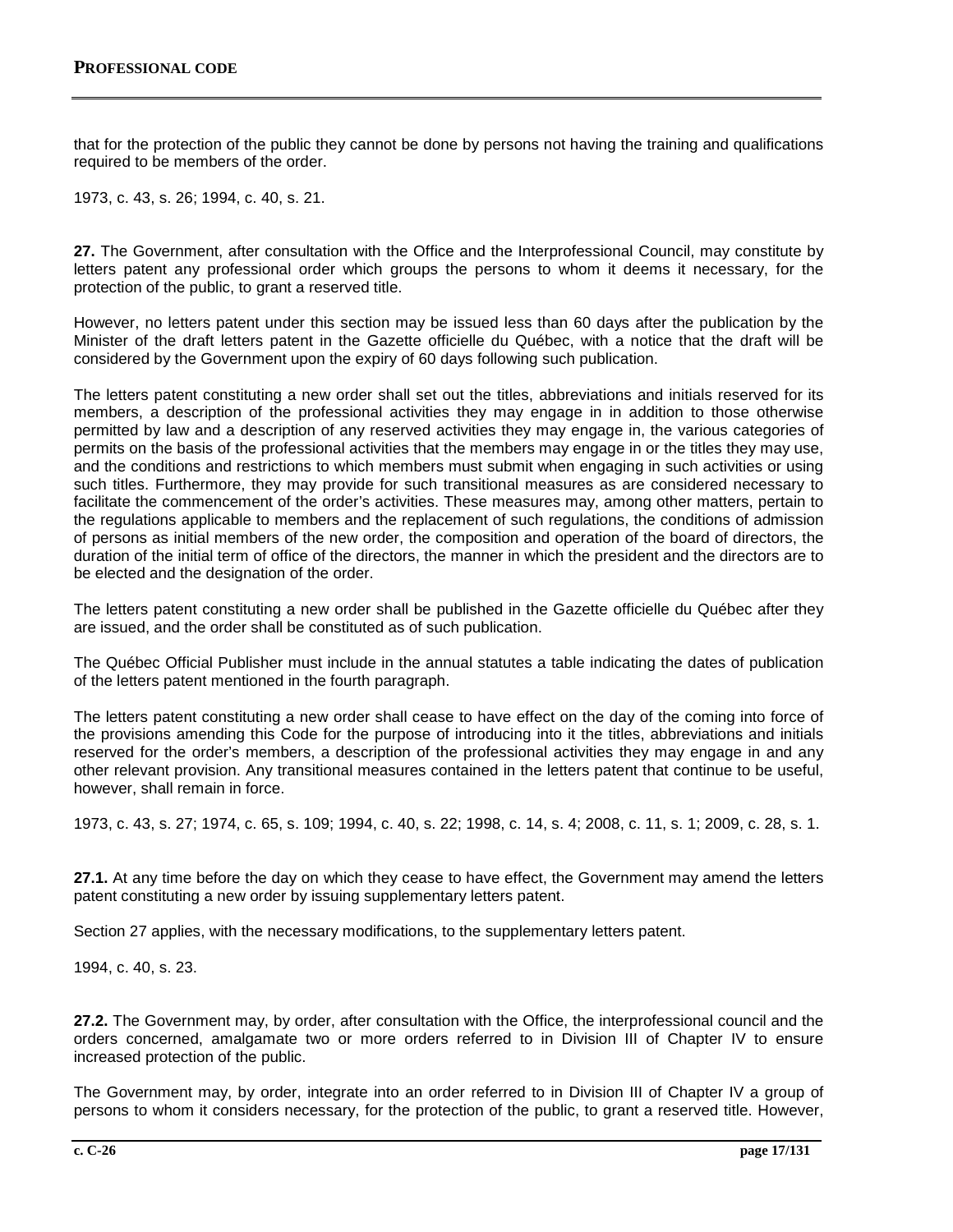such integration may only be effected after consultation with the Office, the interprofessional council and the order concerned as well as with the organizations, if any, which represent the group of persons concerned.

However, no order may be made under this section less than 60 days after the publication by the Minister of the proposal for amalgamation or integration in the Gazette officielle du Québec, with a notice that the proposal will be considered by the Government upon the expiry of 60 days following such publication.

The amalgamation or integration order shall set out the titles, abbreviations and initials reserved for the members of the order concerned, a description of the professional activities they may engage in in addition to those otherwise permitted by law and a description of any reserved activities they may engage in, the categories of permits on the basis of the professional activities that the members may engage in or the titles they may use, and the conditions and restrictions to which the members must submit when engaging in such activities or using such titles.

The amalgamation or integration order may provide for such transitional measures as are considered necessary to facilitate the amalgamation or integration. These measures may, among other matters, pertain to the regulations applicable to the members of the order concerned and the replacement of such regulations, the conditions of admission of those persons, the composition and operation of the board of directors, the duration of the initial term of office of the directors, the manner in which the president and the directors are to be elected and the designation of the order.

The amalgamation or integration order shall be published in the Gazette officielle du Québec and shall come into force 15 days after such publication or on any later date indicated in the order.

The Québec Official Publisher shall insert in the annual volume of statutes a table indicating the date of publication of an order mentioned in the sixth paragraph.

The amalgamation or integration order shall cease to have effect on the day of the coming into force of the provisions amending this Code for the purpose of introducing the titles, abbreviations and initials reserved for the members of the order concerned, a description of the professional activities they may engage in and any other relevant provision. Any transitional measures contained in the order that continue to be useful shall, however, remain in force.

1998, c. 14, s. 5; 2008, c. 11, s. 1; 2009, c. 28, s. 2.

**27.3.** The Government may, by order, amend the amalgamation or integration order at any time before the day on which it ceases to have effect.

Section 27.2, adapted as required, applies to the order.

1998, c. 14, s. 5.

**28.** Each order shall consist of the professionals who are members of it and shall be a legal person.

1973, c. 43, s. 28; 1994, c. 40, s. 24; 1999, c. 40, s. 58.

**29.** A professional order may hypothecate its movable or immovable property to secure payment of the obligations or securities it issues.

It must dispose within a reasonable time of immovables which have not been used for a period of seven consecutive years in the pursuit of its objects.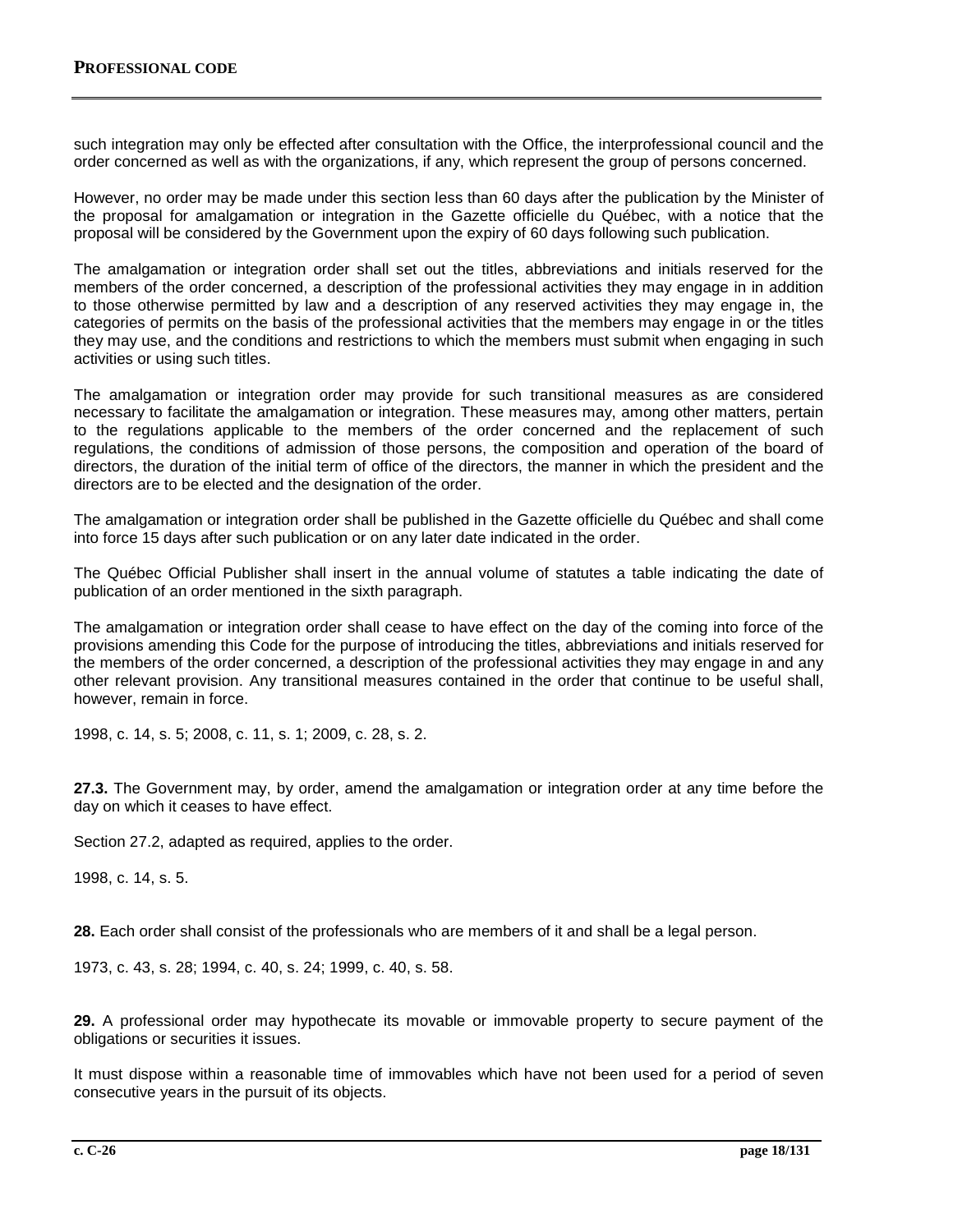1973, c. 43, s. 29; 1992, c. 57, s. 481; 1994, c. 40, s. 25.

**30.** Only the orders to which this Code applies may use the expression "professional order", any other expression that includes both words or an expression leading to the belief that reference is being made to an order governed by this Code.

1973, c. 43, s. 30; 1994, c. 40, s. 26.

**30.1.** No entity may act in such a way as to lead to the belief that it is an order if that is not the case.

2008, c. 11, s. 5.

#### **DIVISION II EXCLUSIVE PROFESSIONS**

**31.** In this division, the words "order" and "professional order" mean a professional order mentioned in paragraphs 1 to 21.5 of Schedule I.

1973, c. 43, s. 31; 1994, c. 40, s. 27; 1994, c. 37, s. 16; 1995, c. 41, s. 20; 1999, c. 24, s. 16; 2001, c. 12, s. 12; 2012, c. 11, s. 18.

**32.** No person shall claim in any manner to be an advocate, notary, physician, dentist, pharmacist, optometrist, veterinary surgeon, agrologist, architect, engineer, land-surveyor, forest engineer, chemist, medical imaging technologist, radiation oncology technologist or medical electrophysiology technologist, denturologist, dispensing optician, chiropractor, hearing-aid acoustician, podiatrist, nurse, acupuncturist, bailiff, midwife, geologist or chartered professional accountant, or use one of the above titles or any other title or abbreviation which may lead to the belief that he is one, or initials which may lead to the belief that he is one, or engage in a professional activity reserved to the members of a professional order, claim to have the right to do so or act in such a way as to lead to the belief that he is authorized to do so, unless he holds a valid, appropriate permit and is entered on the roll of the order empowered to issue the permit, unless it is allowed by law.

The prohibition relating to the use of any titles, abbreviations or initials mentioned in the first paragraph or in an Act constituting a professional order extends to the use of such titles, abbreviations and initials in a feminine form.

1973, c. 43, s. 32; 1993, c. 38, s. 1; 1994, c. 40, s. 28; 1994, c. 37, s. 17; 1995, c. 41, s. 21; 1999, c. 24, s. 17; 2000, c. 13, s. 1; 2001, c. 12, s. 13; 2009, c. 35, s. 1; 2012, c. 11, s. 19; 2012, c. 10, s. 8.

**33.** *(Repealed).*

1973, c. 43, s. 33; 1988, c. 29, s. 3; 1994, c. 40, s. 29; 2008, c. 11, s. 6.

**34.** Section 32 shall not prevent persons or categories of persons from engaging in professional acts that may be engaged in by the members of a professional order, provided they do so in accordance with the provisions of a regulation under paragraph h of section 94.

1973, c. 43, s. 34; 1994, c. 40, s. 30.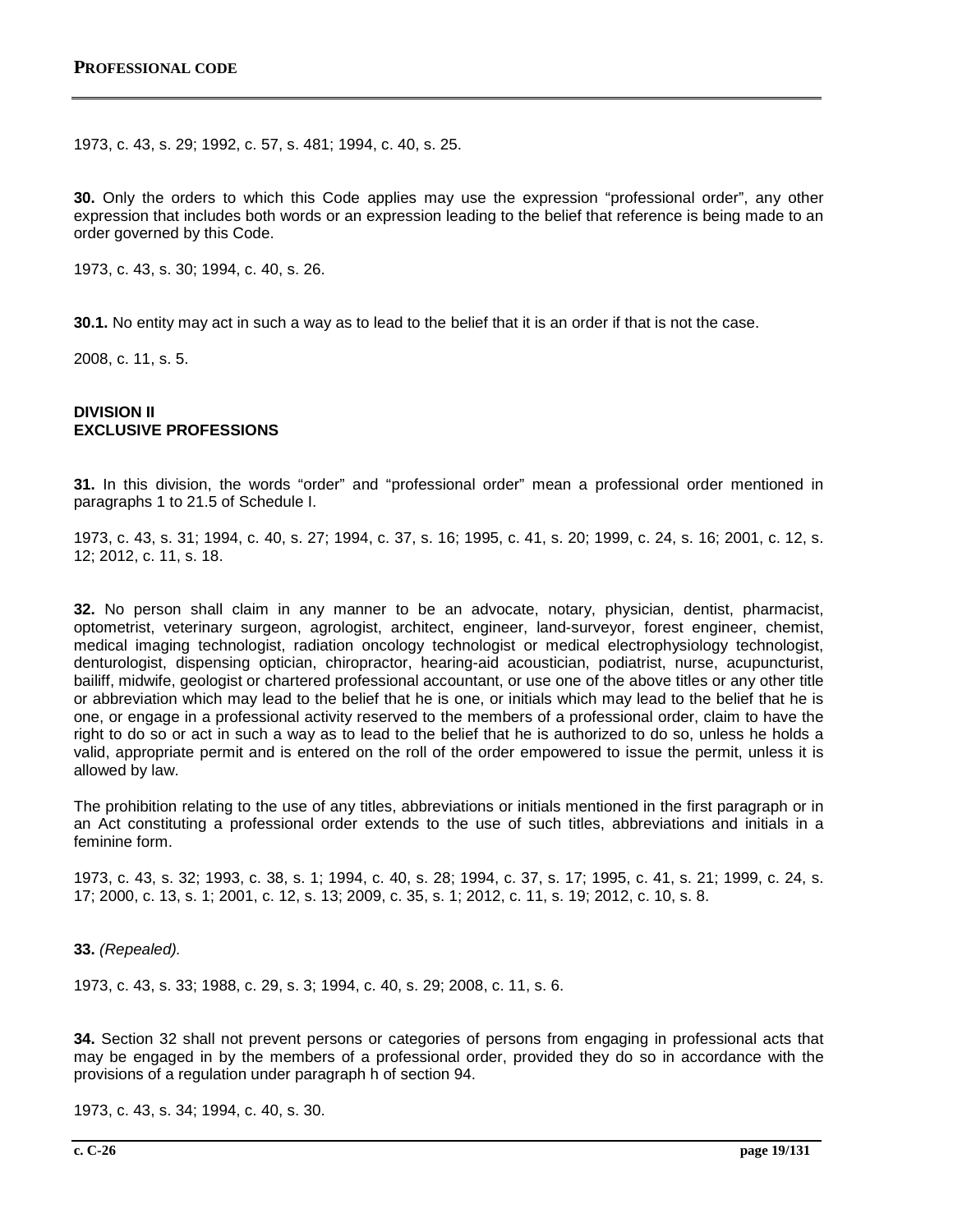#### **DIVISION III PROFESSIONS WITH RESERVED TITLES**

**35.** In this division, the words "order" and "professional order" mean a professional order mentioned in paragraphs 22 to 38 of Schedule I or a professional order constituted under section 27. Such professional orders may use the designation "professional order" or "order".

1973, c. 43, s. 35; 1994, c. 40, s. 31.

**36.** No person shall in any way whatsoever:

- (a) *(subparagraph repealed);*
- (b) *(subparagraph repealed);*

(c) use the title "Dietician" , "Dietitian" or "Nutritionist" or any other title or abbreviation which may lead to the belief that he is a dietician, a dietitian or a nutritionist, or use initials which may lead to the belief that he is a dietician, a dietitian or a nutritionist, or the initials "P.Dt." , "Dt.P." or "R.D." , unless he holds a valid permit for that purpose and is entered on the roll of the Ordre professionnel des diététistes du Québec;

(d) use the title "Social Worker" or any other title or abbreviation which may lead to the belief that he is a social worker, or use initials which may lead to the belief that he is a social worker or the initials "P.S.W." , "T.S.P." , "S.W." or "T.S." , or use the title "Marriage and Family Therapist" , "Marriage Therapist" , "Family Therapist" , or a title or abbreviation which may lead to the belief that he is such a therapist, or use the initials "M.F.T." , "T.C.F." , "M.T." , "T.C." , "F.T." or "T.F." , unless he holds a valid permit for that purpose and is entered on the roll of the Ordre professionnel des travailleurs sociaux et des thérapeutes conjugaux et familiaux du Québec;

(e) use the title "Psychologist" or any other title or abbreviation which may lead to the belief that he is a psychologist, or use initials which may lead to the belief that he is a psychologist, unless he holds a valid permit for that purpose and is entered on the roll of the Ordre professionnel des psychologues du Québec;

(f) use the title "Certified Human Resources Professional" or "Certified Industrial Relations Counsellor" or any title or abbreviation which may lead to the belief that he is a certified human resources professional or a certified industrial relations counsellor, or use the initials "C.R.I." , "I.R.C." , "C.R.I.A." , "C.I.R.C." , "C.R.H.A." or "C.H.R.P." unless he holds a valid permit for that purpose and is entered on the roll of the Ordre professionnel des conseillers en ressources humaines et en relations industrielles agréés du Québec;

(g) use the title "Vocational Guidance Counsellor" , "Guidance Counsellor" , "Vocational Counsellor" or any other title or abbreviation which may lead to the belief that he is such a counsellor, or use initials which may lead to the belief that he is such a counsellor, or use the initials "V.G.C." , "G.C." , "V.C." , "C.O.P." , "C.O." or "O.P." , or use the title "Psychoeducator" or any other title or abbreviation which may lead to the belief that he is a psychoeducator, or use initials which may lead to the belief that he is a psychoeducator, or use the abreviations "Ps. Ed." or "ps. éd." , unless he holds a valid permit for that purpose and is entered on the roll of the Ordre professionnel des conseillers et conseillères d'orientation et des psychoéducateurs et psychoéducatrices du Québec; (see notes 1 and 2 below)

(h) use the title "Urbanist" , "Town Planner" or "City Planner" or any other title or abbreviation which may lead to the belief that he is an urbanist or a town or city planner, or the abbreviation "urb." , or initials which may lead to the belief that he is an urbanist or a town or city planner, unless he holds a valid permit for that purpose and is entered on the roll of the Ordre professionnel des urbanistes du Québec;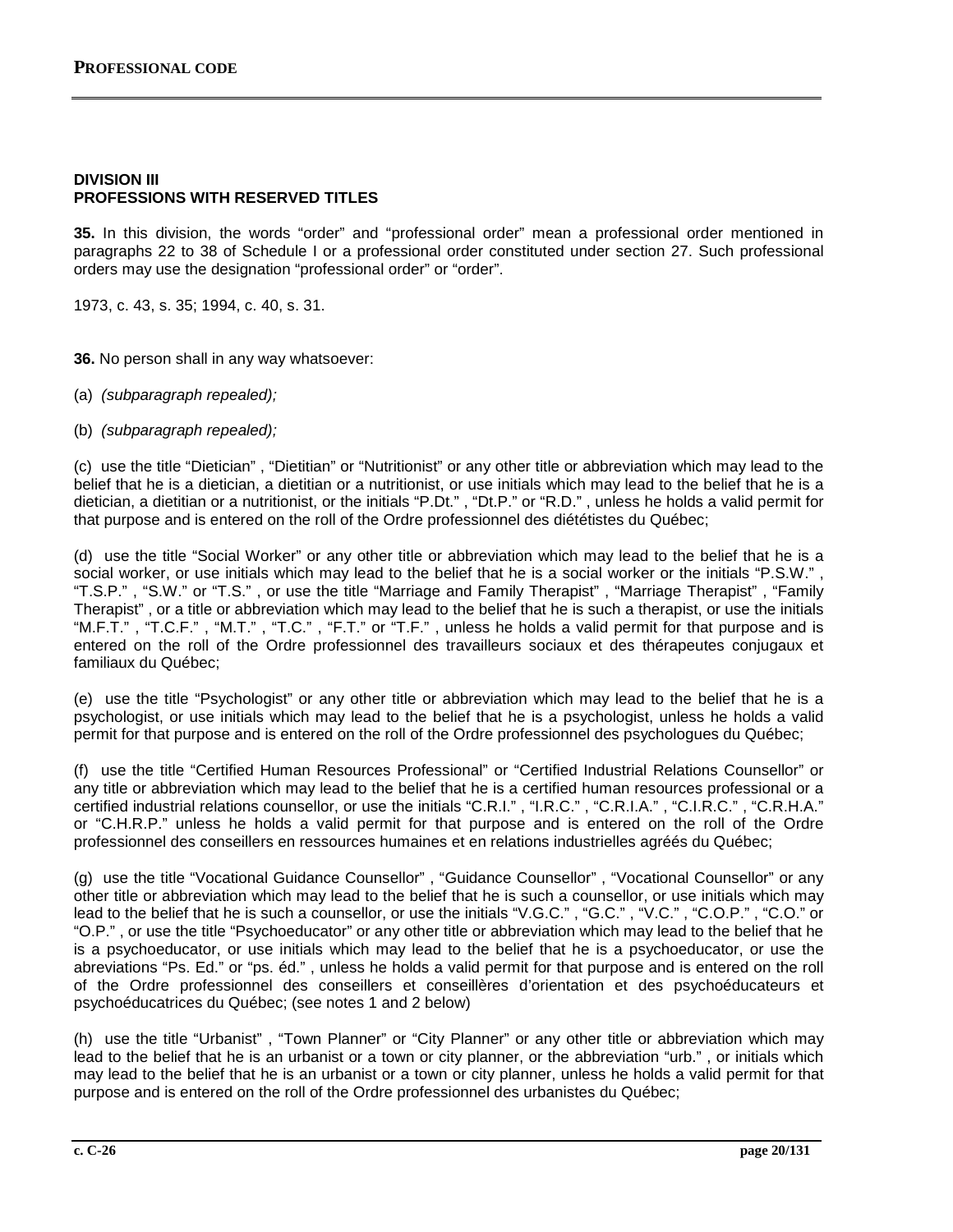(i) use the title "Chartered Administrator" or "Certified Management Advisor" or any other title or abbreviation which may lead to the belief that he is a chartered administrator or a certified management advisor, or initials which may lead to the belief that he is a chartered administrator or a certified management advisor, or the initials "C.Adm." , "Adm.A." or "C.M.C." , unless he holds a valid permit for that purpose and is entered on the roll of the Ordre professionnel des administrateurs agréés du Québec;

(j) use the title "Chartered Appraiser" or "Chartered Assessor" or any other title or abbreviation which may lead to the belief that he is a chartered appraiser or chartered assessor, or use letters which may lead to the belief that he is a chartered appraiser or chartered assessor, or the letters "C.App." or "E.A." , unless he holds a valid permit for such purpose and is entered on the roll of the Ordre professionnel des évaluateurs agréés du Québec;

(k) use the title "Dental Hygienist" or any other title or abbreviation which may lead to the belief that he is a dental hygienist, or initials which may lead to the belief that he is a dental hygienist, or the initials "D.H." "H.D." or "R.D.H." , unless he holds a valid permit for that purpose and is entered on the roll of the Ordre professionnel des hygiénistes dentaires du Québec;

(l) use the title "Dental Technician" or any other title or abbreviation which may lead to the belief that he is a dental technician, or initials which may lead to the belief that he is a dental technician, or the initials "D.T." , "C.D.T." , "T.D." or "T.D.C." , unless he holds a valid permit for that purpose and is entered on the roll of the Ordre professionnel des techniciens et techniciennes dentaires du Québec;

(m) use the title "Speech Therapist" , "Speech-Language Pathologist" or "Audiologist" or any other title or abbreviation which may lead to the belief that he is a speech therapist, speech-language pathologist or an audiologist, or initials which may lead to the belief that he is a speech therapist or audiologist, unless he holds a valid permit for that purpose and is entered on the roll of the Ordre professionnel des orthophonistes et audiologistes du Québec;

(n) use the title "Physiotherapist" , "Physical Therapist" , "Physical Rehabilitation Therapist" , "Physiotherapy Therapist" , "Physical Rehabilitation Technician" or "Physiotherapy Technician" , the abbreviation "pht" or the initials "P.T." or "P.R.T." , or any other title, abbreviation or initials which may lead to the belief that he is one, unless he holds a valid permit for that purpose and is entered on the roll of the Ordre professionnel de la physiothérapie du Québec;

(o) use the title "Occupational Therapist" or any other title or abbreviation which may lead to the belief that he is an occupational therapist, or the abbreviation "erg." , or initials which may lead to the belief that he is an occupational therapist or the initials "O.T." or "O.T.R.", unless he holds a valid permit for that purpose and is entered on the roll of the Ordre professionnel des ergothérapeutes du Québec;

(p) use the title "Nursing Assistant" or "Licensed Practical Nurse" or any other title or abbreviation which may lead to the belief that he is a nursing assistant, or the abbreviation "inf.aux." or "n.ass't" , or initials which may lead to the belief that he is a nursing assistant, or the initials "I.A.", "I.A.D.", "I.A.L.", "L.P.N.", "N.A." or "R.N.A." , unless he holds a valid permit for that purpose and is entered on the roll of the Ordre professionnel des infirmières et infirmiers auxiliaires du Québec;

(q) use the title "Medical Technologist" or "Registered Technologist" or any other title or abbreviation which may lead to the belief that he is a medical technologist or registered technologist, or the abbreviation "tech.med." , or initials which may lead to the belief that he is a medical technologist or registered technologist, or the initials "M.T." or "R.T." , unless he holds a valid permit for that purpose and is entered on the roll of the Ordre professionnel des technologistes médicaux du Québec;

(r) use the title "Applied Sciences Technologist" , "Professional Technologist" or "Professional Technician" or any other title or abbreviation which may lead to the belief that he is an applied sciences technologist, professional technologist or professional technician, or use initials which may lead to the belief that he is an applied sciences technologist, a professional technologist or a professional technician or the initials "A.Sc.T."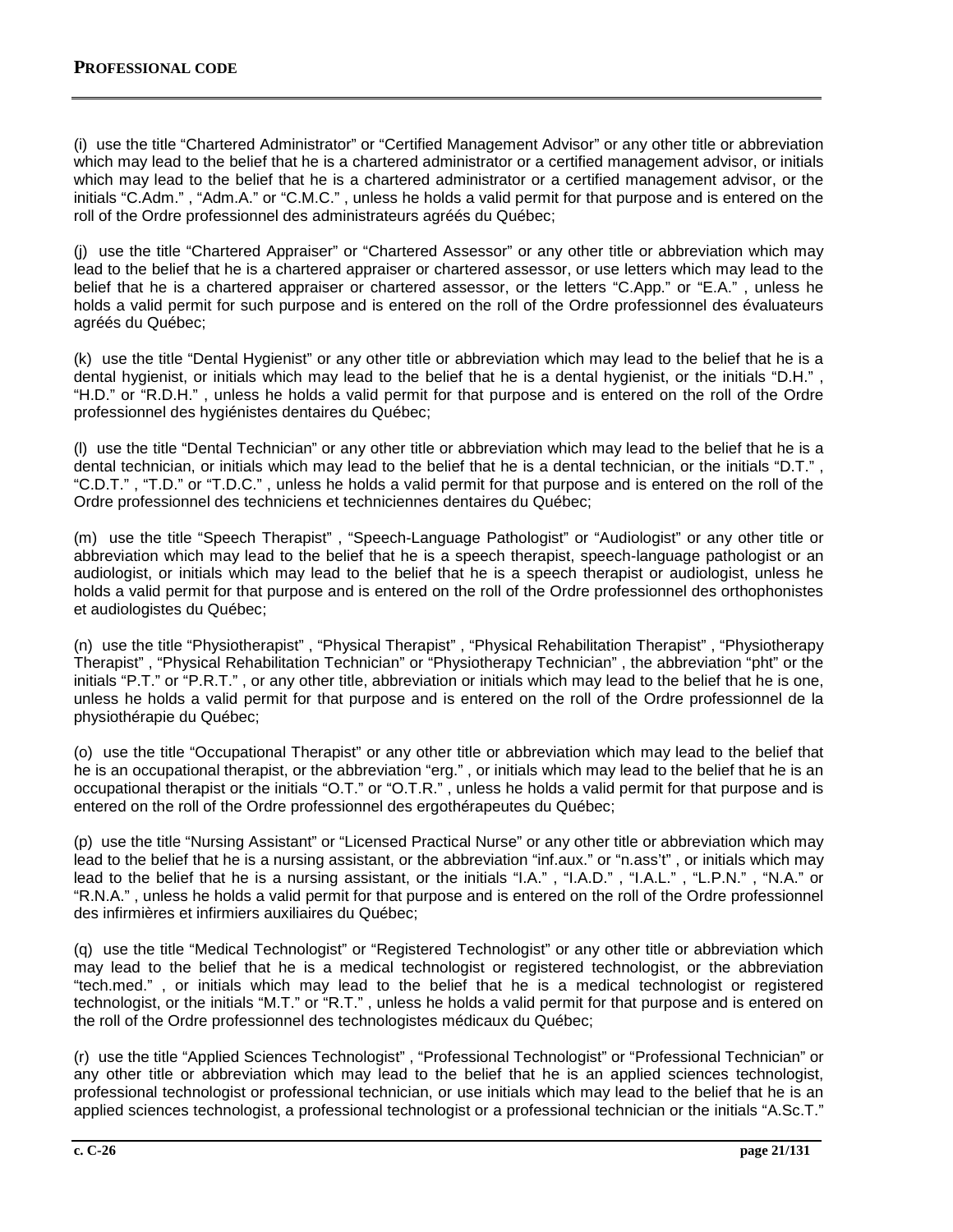, "P.T." , "T.Sc.A." or "T.P." , unless he holds a valid permit for that purpose and is entered on the roll of the Ordre professionnel des technologues professionnels du Québec;

(s) use the title "Registered Respiratory Therapist" or "Technician in Inhalation Therapy and Anesthesia" or any other title or abbreviation which may lead to the belief that he is a registered respiratory therapist or technician in inhalation therapy and anesthesia, or the abbreviation "Inh." , or use initials which may lead to the belief that he is a registered respiratory therapist or technician in inhalation therapy and anesthesia, or the initials "R.R.T." , unless he holds a valid permit for that purpose and is entered on the roll of the Ordre professionnel des inhalothérapeutes du Québec;

(t) use the title "Certified Translator" , "Certified Terminologist" or "Certified Interpreter" , or any title or abbreviation which may lead to the belief that he is a certified translator, certified terminologist or certified interpreter, or use initials which may lead to the belief that he is a certified translator, certified terminologist or certified interpreter or use the abbreviations "C.Tr.", "C.Term." or "C.Int." or "trad.a.", "term.a." or "int.a.", unless he holds a valid permit for that purpose and is entered on the roll of the Ordre professionnel des traducteurs, terminologues et interprètes agréés du Québec.

The prohibition relating to the use of any titles, abbreviations or initials mentioned in the first paragraph extends to the use of such titles, abbreviations and initials in a feminine form.

1973, c. 43, s. 36; 1977, c. 5, s. 229; 1987, c. 17, s. 1; 1988, c. 29, s. 4; 1993, c. 38, s. 2; 1994, c. 40, s. 32; 2000, c. 13, s. 2; 2009, c. 35, s. 2; 2012, c. 11, s. 20; 2009, c. 28, s. 3.

*NOTE 1: as of 8 December 2010, the Ordre professionnel des conseillers et conseillères d'orientation et des psychoéducateurs et psychoéducatrices du Québec is designated under the name of "Ordre professionnel des conseillers et conseillères d'orientation du Québec". (See chapter C-26, r. 77).*

*NOTE 2: on 8 December 2010, a professional order was constituted by letters patent under the name of "Ordre professionnel des psychoéducateurs et psychoéducatrices du Québec". (See chapter C-26, r. 208).*

*NOTE 3: on 10 October 2013, a professional order was constituted by letters patent under the name of "Ordre professionnel des sexologues du Québec". (See chapter C-26, r. 222.2).*

*NOTE 4: on 22 July 2015, a professional order was constituted by letters patent under the name of «Ordre professionnel des criminologues du Québec». (See chapter C-26, r. 90.1).*

**37.** Every member of one of the following professional orders may engage in the following professional activities in addition to those otherwise allowed him by law:

- (a) *(paragraph repealed);*
- (b) *(paragraph repealed);*

(c) the Ordre professionnel des diététistes du Québec: assess the nutritional status of a person and determine and ensure the implementation of a response strategy designed to tailor diet to needs in order to maintain or restore health;

(d) the Ordre professionnel des travailleurs sociaux et des thérapeutes conjugaux et familiaux du Québec: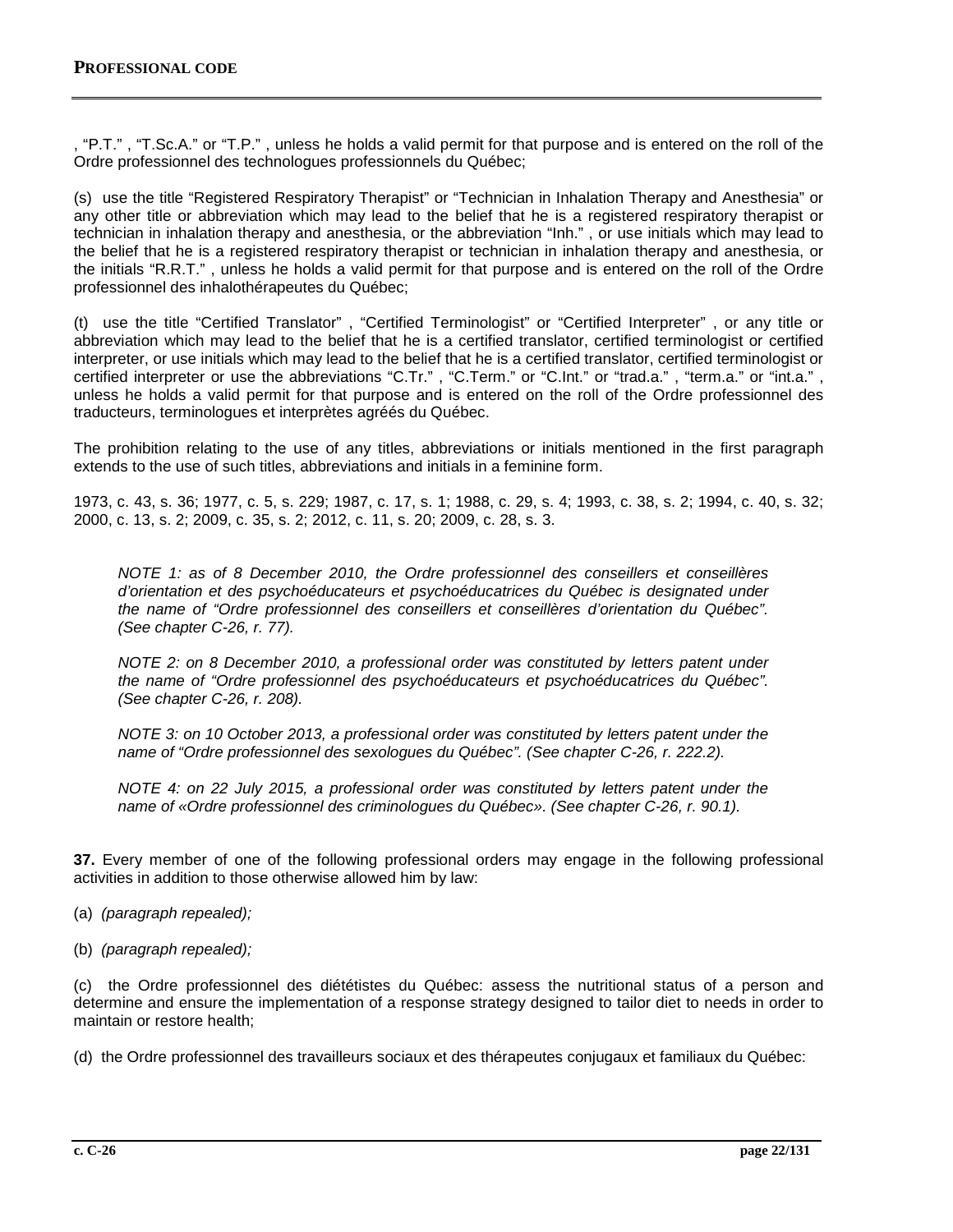i. if practising the profession of social worker: assess social functioning, determine an intervention plan and see to its implementation, and support and restore social functioning in relation to a person's milieu with a view to fostering the optimal development of the person in interaction with his environment;

ii. if practising the profession of marriage and family therapist: assess the relationship dynamics of couples and families, determine a treatment and intervention plan, and restore and improve a couple's or a family's lines of communication with a view to fostering better relations between spouses or family members in interaction with their environment;

(e) the Ordre professionnel des psychologues du Québec: assess psychological and mental functioning, and determine, recommend and carry out interventions or treatments with a view to fostering the psychological health and restoring the mental health of a person in interaction with his environment;

(f) the Ordre professionnel des conseillers en ressources humaines et en relations industrielles agréés du Québec: practise the art of establishing, maintaining or changing relations between employees, between employers or between employers and employees;

(g) the Ordre professionnel des conseillers et conseillères d'orientation et des psychoéducateurs et psychoéducatrices du Québec: (see notes 1 and 2 below)

i. if practising the profession of vocational guidance counsellor: assess psychological functioning, personal resources and the conditions of the milieu, respond to needs with regard to identity, and develop and maintain proactive adjustment strategies with a view to helping a person make personal and vocational choices throughout life, regain socio-vocational autonomy and carry out career projects in interaction with his environment;

ii. if practising the profession of psychoeducator: assess adjustment problems and the capacity to adjust, determine an intervention plan and see to its implementation, restore and develop a person's capacity to adjust, and contribute to the development of the conditions in the milieu with a view to fostering the optimal adjustment of the person in interaction with his environment;

(h) the Ordre professionnel des urbanistes du Québec: provide the public with professional services involving the application of the principles and methods of development and use of urban land or land to be urbanized;

(i) the Ordre professionnel des administrateurs agréés du Québec: take part in the establishment, direction and management of public bodies or undertakings, determine or remodel their structures and coordinate and control their methods of production or distribution and their economic or financial policies and provide advisory services in such matters;

(j) the Ordre professionnel des évaluateurs agréés du Québec: give in all respects a duly motivated opinion on the value of any immovable property or right and, in matters of expropriation, of any movable or immovable property or right and determine the value of property subject to assessment in accordance with the Act respecting municipal taxation (chapter F-2.1), the Municipal Code (chapter C-27.1), the Cities and Towns Act (chapter C-19), the Education Act (chapter I-13.3), the Education Act for Cree, Inuit and Naskapi Native Persons (chapter I-14) and the special laws applicable to municipalities and to school boards;

(k) the Ordre professionnel des hygiénistes dentaires du Québec: detect dental oral diseases, teach the principles of oral hygiene and, under a dentist's supervision, use scientific means to control and prevent dental oral ailments;

(l) the Ordre professionnel des techniciens et techniciennes dentaires du Québec: manufacture or repair dental prostheses, on the prescription of a dentist, denturologist or physician;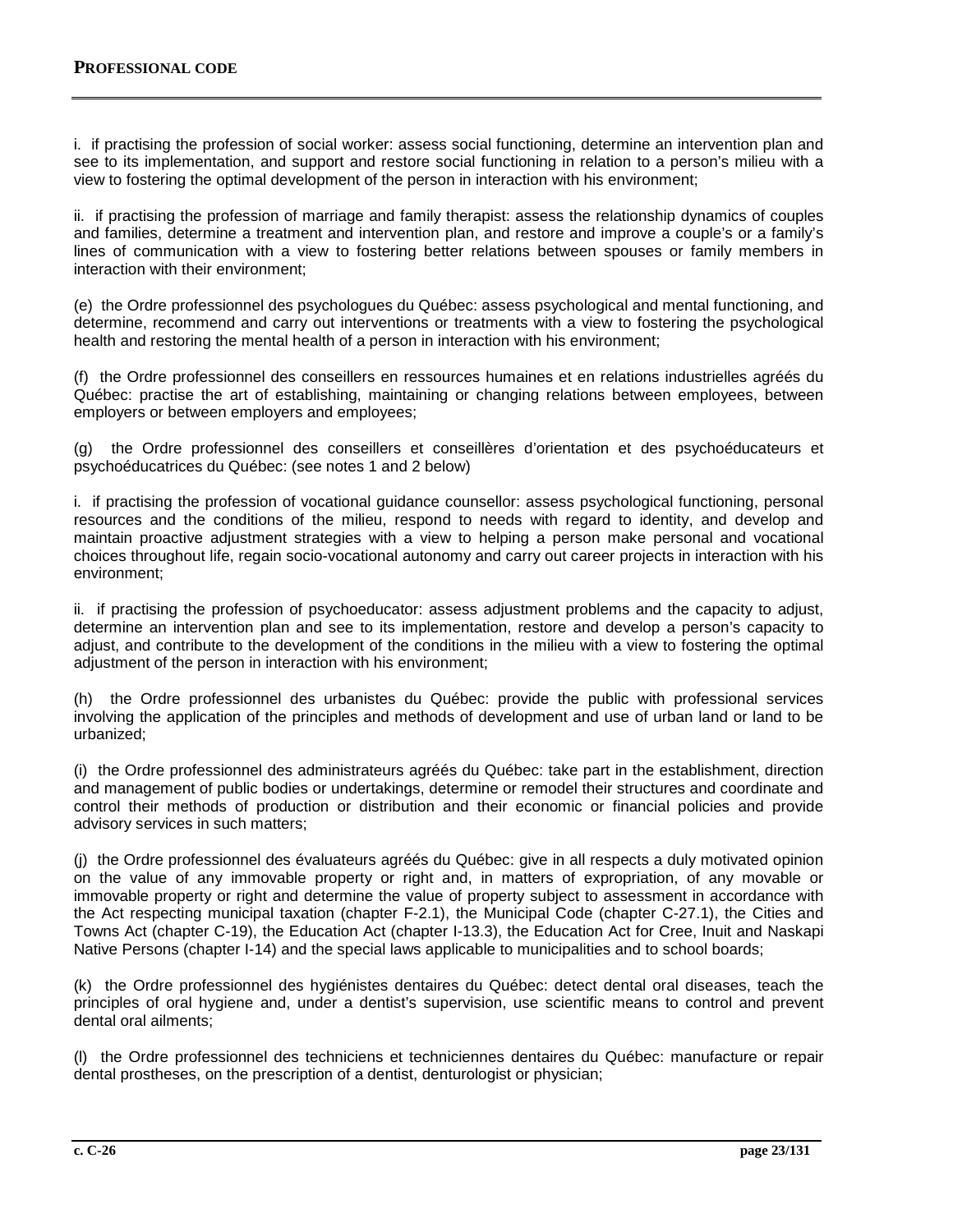(m) the Ordre professionnel des orthophonistes et audiologistes du Québec: assess the auditory, language, voice and speech functions, determine a treatment and intervention plan and ensure its implementation in order to improve or restore communication for a person in interaction with his environment;

(n) the Ordre professionnel de la physiothérapie du Québec: assess physical function limitations and disabilities related to the neurological, musculoskeletal and cardiopulmonary systems, determine a treatment plan and apply treatment in order to obtain optimal functional performance;

(o) the Ordre professionnel des ergothérapeutes du Québec: assess functional abilities, determine and implement a treatment and intervention plan, develop, restore or maintain a person's skills, compensate disabilities, reduce handicapping situations and tailor the environment to needs with a view to fostering the optimal autonomy of the person in interaction with his environment;

(p) the Ordre professionnel des infirmières et infirmiers auxiliaires du Québec: participate in the assessment of a person's state of health and in the carrying out of a care plan, provide nursing and medical care and treatment to maintain or restore health and prevent illness, and provide palliative care;

(q) the Ordre professionnel des technologistes médicaux du Québec: conduct analyses and tests in the field of medical biology on the human body or on specimens and ensure the technical validity of the results for diagnostic or therapeutic follow-up purposes;

(r) the Ordre professionnel des technologues professionnels du Québec: subject to any Act governing a professional order whose members practise an exclusive profession, perform work of a technical nature in the field of applied sciences within his competence, according to procedures, recognized standards and methods or according to plans, estimates or specifications, and use the instruments required for the performance of such work;

(s) the Ordre professionnel des inhalothérapeutes du Québec: participate in the assessment of cardiopulmonary function for diagnostic or therapeutic follow-up purposes, participate in the administration of anesthesia, and deal with problems affecting the cardiopulmonary system;

(t) the Ordre professionnel des traducteurs, terminologues et interprètes agréés du Québec: provide services consisting in the translation of texts, spoken words or terms from one language to another, as an intermediary between persons of different languages.

1973, c. 43, s. 37; 1974, c. 65, s. 6; 1975, c. 80, s. 2; 1977, c. 5, s. 229; 1979, c. 72, s. 490; 1987, c. 17, s. 2; 1988, c. 29, s. 5; 1988, c. 84, s. 698; 1993, c. 38, s. 3; 1994, c. 40, s. 33; 1996, c. 2, s. 218; 2000, c. 13, s. 3; 2000, c. 56, s. 124; 2002, c. 33, s. 1; 2009, c. 35, s. 3; 2012, c. 11, s. 21; 2009, c. 28, s. 4.

*NOTE 1: as of 8 December 2010, the Ordre professionnel des conseillers et conseillères d'orientation et des psychoéducateurs et psychoéducatrices du Québec is designated under the name of "Ordre professionnel des conseillers et conseillères d'orientation du Québec". (See chapter C-26, r. 77).*

*NOTE 2: on 8 December 2010, a professional order was constituted by letters patent under the name of "Ordre professionnel des psychoéducateurs et psychoéducatrices du Québec". (See chapter C-26, r. 208).*

*NOTE 3: on 10 October 2013, a professional order was constituted by letters patent under the name of "Ordre professionnel des sexologues du Québec". (See chapter C-26, r. 222.2).*

*NOTE 4: on 22 July 2015, a professional order was constituted by letters patent under the name of «Ordre professionnel des criminologues du Québec». (See chapter C-26, r. 90.1).*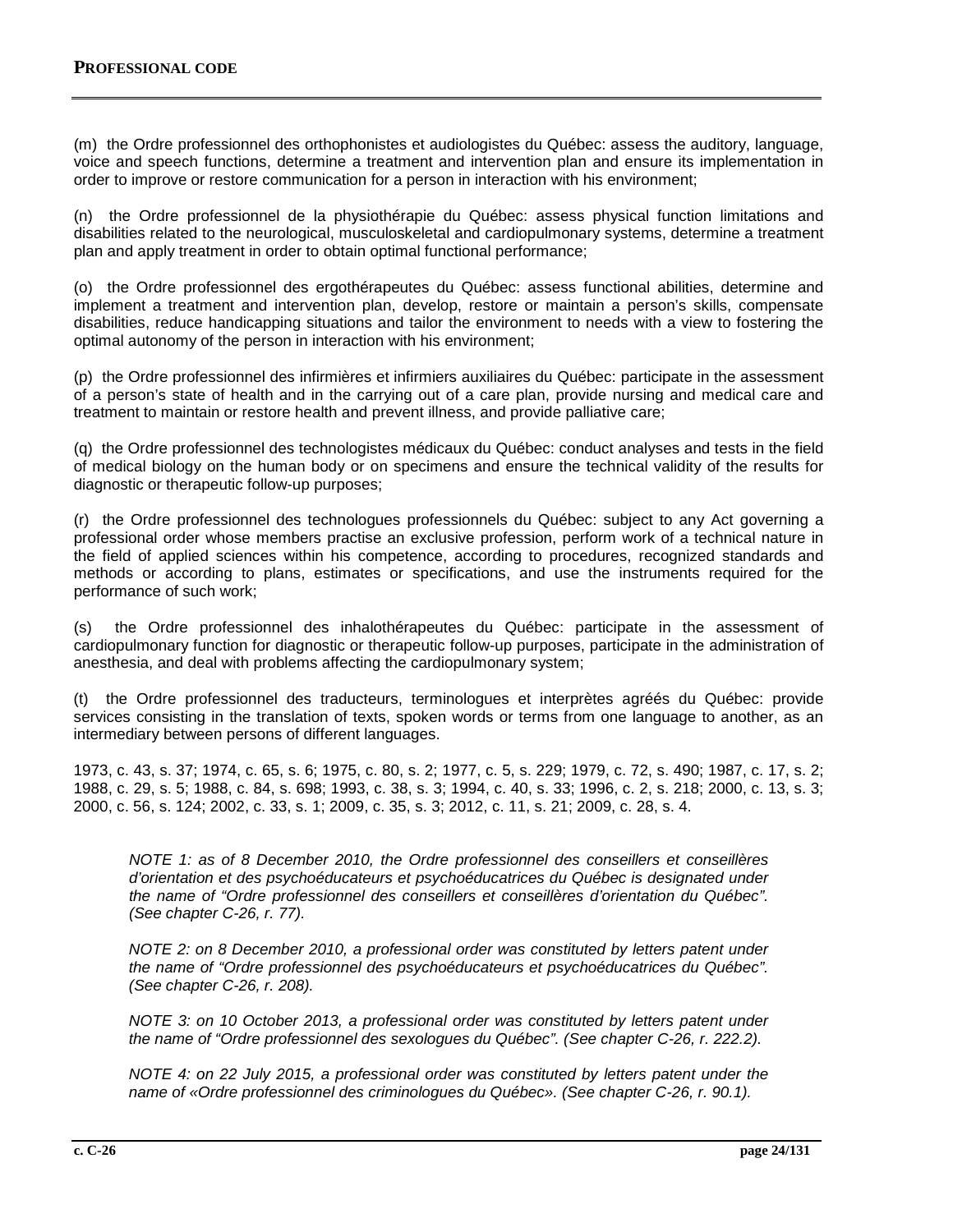**37.1.** Every member of one of the following professional orders may engage in the following professional activities, which are reserved to such members within the scope of the activities they may engage in under section 37:

(1) the Ordre professionnel des diététistes du Québec:

(a) determine a nutritional treatment plan, including the appropriate feeding route, where an individual prescription indicates that nutrition is a determining factor in the treatment of an illness; and

(b) monitor the nutritional status of persons whose nutritional treatment plan has been determined;

(1.1) the Ordre professionnel des travailleurs sociaux et des thérapeutes conjugaux et familiaux du Québec:

(1.1.1) if practising the profession of social worker:

(a) assess a person suffering from a mental or neuropsychological disorder attested by the diagnosis or evaluation of an authorized professional;

(b) assess a person further to a decision of the director of youth protection or of a tribunal made under the Youth Protection Act (chapter P-34.1);

(c) assess an adolescent further to a decision of a tribunal made under the Youth Criminal Justice Act (S.C. 2002, c. 1);

(d) assess a person with regard to child custody and access rights;

(e) assess a person who wishes to adopt a child;

(f) undertake the psychosocial assessment of a person with regard to the protective supervision of a person of full age or with regard to a protection mandate;

(g) determine the intervention plan for a person who suffers from a mental disorder or exhibits suicidal tendencies and who resides in a facility run by an institution operating a rehabilitation centre for young persons with adjustment problems;

(h) assess a child not yet admissible to preschool education who shows signs of developmental delay, in order to determine the adjustment and rehabilitation services required;

(i) make decisions as to the use of restraint measures in accordance with the Act respecting health services and social services (chapter S-4.2) and the Act respecting health services and social services for Cree Native persons (chapter S-5); and

(j) make decisions as to the use of isolation measures in accordance with the Act respecting health services and social services and the Act respecting health services and social services for Cree Native persons;

(1.1.2) if practising the profession of marriage and family therapist:

(a) assess a person suffering from a mental or neuropsychological disorder attested by the diagnosis or evaluation of an authorized professional;

(b) assess a person with regard to child custody and access rights; and

(c) assess a person who wishes to adopt a child;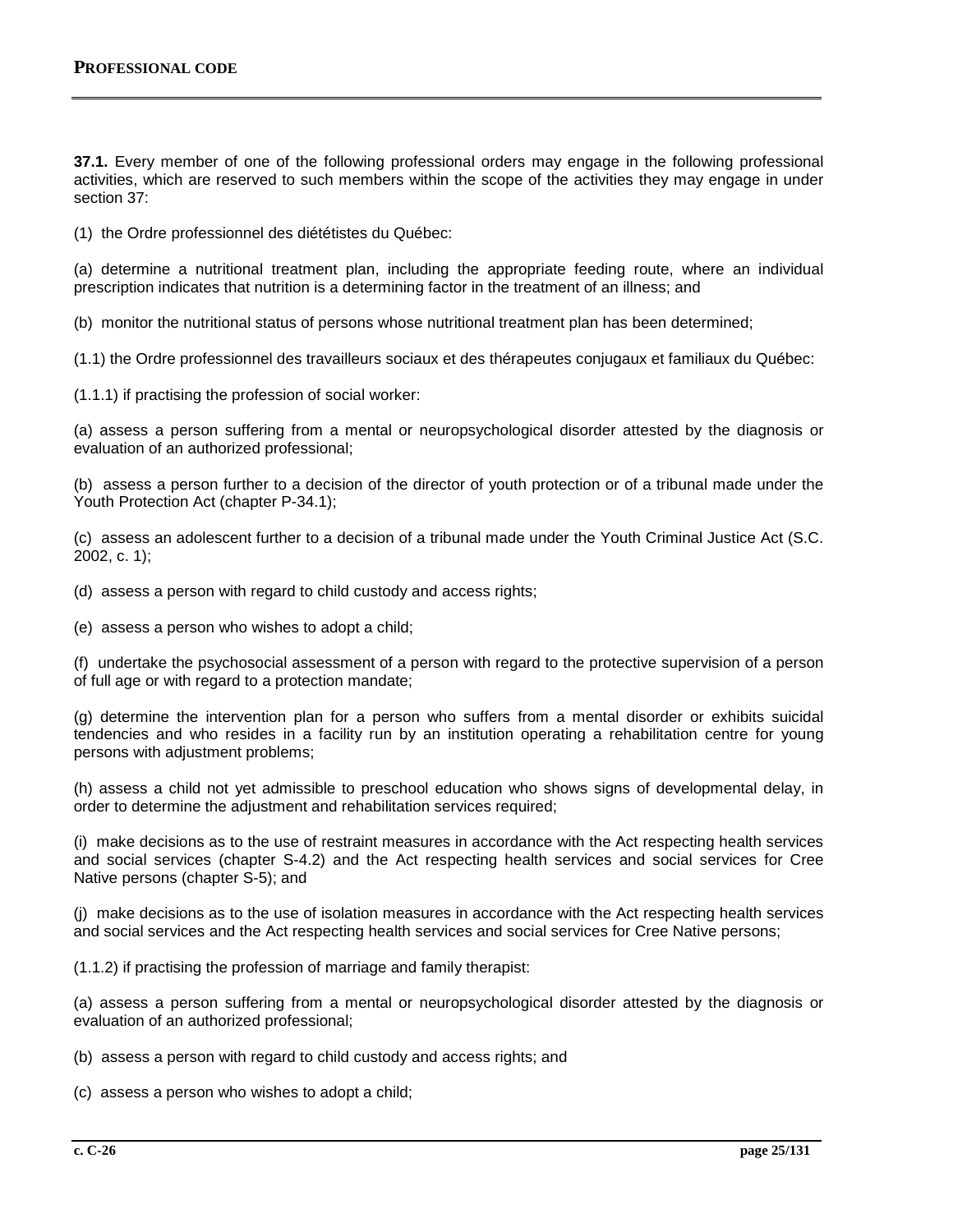(1.2) the Ordre professionnel des psychologues du Québec:

(a) assess a person suffering from a mental or neuropsychological disorder attested by the diagnosis or evaluation of an authorized professional;

(b) assess mental disorders;

(c) assess neuropsychological disorders, provided a training certificate has been issued to the member by the Order pursuant to a regulation under paragraph o of section 94;

(d) assess an adolescent further to a decision of a tribunal made under the Youth Criminal Justice Act;

- (e) assess a person with regard to child custody and access rights;
- (f) assess a person who wishes to adopt a child;

(g) assess a handicapped student or a student with a social maladjustment with a view to formulating an individualized education plan in accordance with the Education Act (chapter I-13.3);

(h) assess a child not yet admissible to preschool education who shows signs of developmental delay, in order to determine the adjustment and rehabilitation services required;

(i) make decisions as to the use of restraint measures in accordance with the Act respecting health services and social services and the Act respecting health services and social services for Cree Native persons; and

(j) make decisions as to the use of isolation measures in accordance with the Act respecting health services and social services and the Act respecting health services and social services for Cree Native persons;

(1.3) the Ordre professionnel des conseillers et conseillères d'orientation et des psychoéducateurs et psychoéducatrices du Québec: (see notes 1 and 2 below)

(1.3.1) if practising the profession of vocational guidance counsellor:

(a) assess a person suffering from a mental or neuropsychological disorder attested by the diagnosis or evaluation of an authorized professional;

(b) assess mental disorders, provided a training certificate has been issued to the member by the Order pursuant to a regulation under paragraph o of section 94;

(c) assess mental retardation;

(d) assess a handicapped student or a student with a social maladjustment with a view to formulating an individualized education plan in accordance with the Education Act; and

(1.3.2) if practising the profession of psychoeducator:

(a) assess a person suffering from a mental or neuropsychological disorder attested by the diagnosis or evaluation of an authorized professional;

(b) assess a person further to a decision of the director of youth protection or of a tribunal made under the Youth Protection Act;

(c) assess an adolescent further to a decision of a tribunal made under the Youth Criminal Justice Act;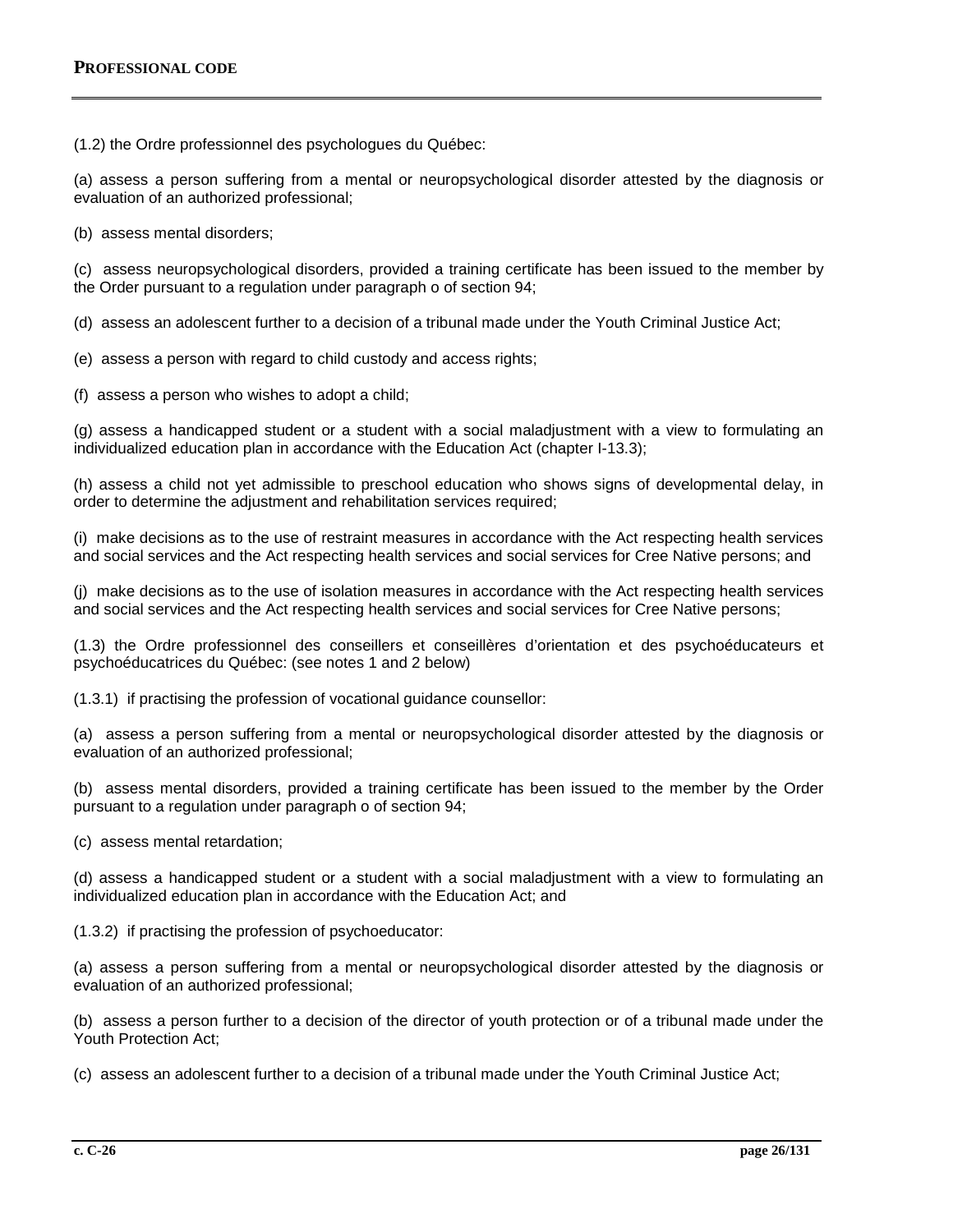(d) determine the intervention plan for a person who suffers from a mental disorder or exhibits suicidal tendencies and who resides in a facility run by an institution operating a rehabilitation centre for young persons with adjustment problems;

(e) assess a handicapped student or a student with a social maladjustment with a view to formulating an individualized education plan in accordance with the Education Act;

(f) assess a child not yet admissible to preschool education who shows signs of developmental delay, in order to determine the adjustment and rehabilitation services required;

(g) make decisions as to the use of restraint measures in accordance with the Act respecting health services and social services and the Act respecting health services and social services for Cree Native persons; and

(h) make decisions as to the use of isolation measures in accordance with the Act respecting health services and social services and the Act respecting health services and social services for Cree Native persons;

(2) the Ordre professionnel des orthophonistes et audiologistes du Québec:

(a) assess hearing disorders in order to determine an audiological treatment and intervention plan;

(b) adjust a hearing aid in the course of an audiological procedure;

(c) make a functional assessment of a person where required under an Act;

(d) assess language, speech and voice disorders in order to determine an orthophonic treatment and intervention plan;

(e) assess a handicapped student or a student with a social maladjustment with a view to formulating an individualized education plan in accordance with the Education Act; and

(f) assess a child not yet admissible to preschool education who shows signs of developmental delay, in order to determine the adjustment and rehabilitation services required;

- (3) the Ordre professionnel de la physiothérapie du Québec:
- (a) assess neuromusculoskeletal function in a person having a physical function limitation or disability;
- (b) make a functional assessment of a person where required under an Act;
- (c) introduce an instrument or a finger in the human body beyond the labia majora or anal margin;
- (d) introduce an instrument in the human body in and beyond the pharynx or the nasal vestibule;
- (e) use invasive forms of energy;
- (f) provide treatment for wounds;
- (g) make decisions as to the use of restraint measures;

(h) insert needles under the dermis to reduce inflammation, as a supplemental means, provided a training certificate has been issued to the member by the Order pursuant to a regulation under paragraph o of section 94; and

(i) perform spinal and joint manipulations, provided a training certificate has been issued to the member by the Order pursuant to a regulation under paragraph o of section 94;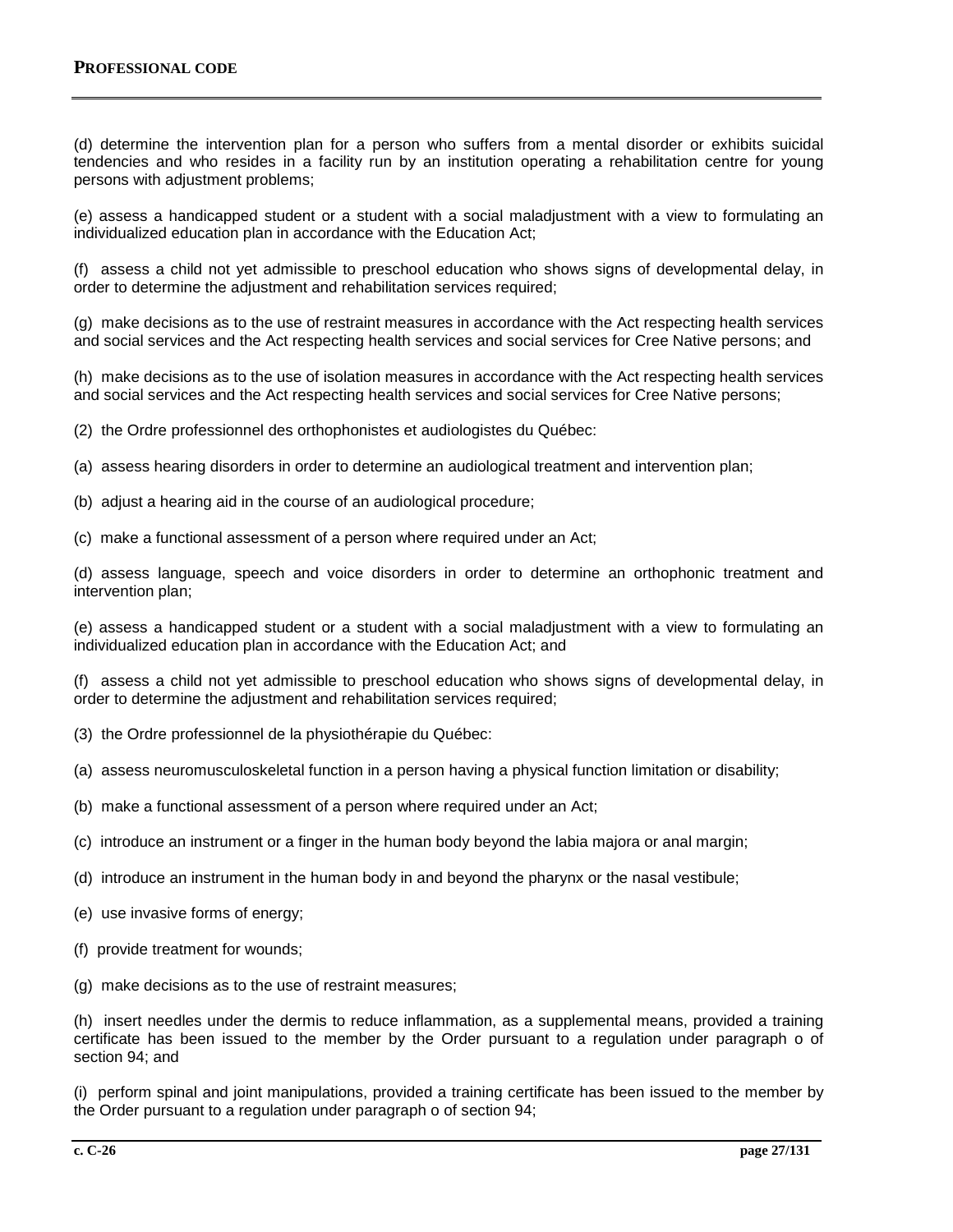(4) the Ordre professionnel des ergothérapeutes du Québec:

- (a) make a functional assessment of a person where required under an Act;
- (b) assess neuromusculoskeletal function in a person having a physical function limitation or disability;
- (c) provide treatment for wounds;
- (d) make decisions as to the use of restraint measures;

(e) make decisions as to the use of isolation measures in accordance with the Act respecting health services and social services and the Act respecting health services and social services for Cree Native persons;

(f) assess a person suffering from a mental or neuropsychological disorder attested by the diagnosis or evaluation of an authorized professional;

(g) assess a handicapped student or a student with a social maladjustment with a view to formulating an individualized education plan in accordance with the Education Act; and

(h) assess a child not yet admissible to preschool education who shows signs of developmental delay, in order to determine the adjustment and rehabilitation services required;

- (5) the Ordre professionnel des infirmières et infirmiers auxiliaires du Québec:
- (a) apply invasive measures for the maintenance of therapeutic equipment;

(b) take specimens, according to a prescription;

(c) provide care and treatment for wounds and alterations of the skin and teguments, according to a prescription or a nursing plan;

(d) observe the state of consciousness of a person and monitor neurological signs;

(e) mix substances to complete the preparation of a medication, according to a prescription;

(f) administer prescribed medications or other prescribed substances via routes other than the intravenous route;

(g) participate in vaccination operations under the Public Health Act (chapter S-2.2);

(h) introduce an instrument or a finger, according to a prescription, beyond the nasal vestibule, labia majora, urinary meatus or anal margin or into an artificial opening in the human body; and

(i) introduce an instrument, according to a prescription, into a peripheral vein in order to take a specimen, provided a training certificate has been issued to the member by the Order pursuant to a regulation under paragraph o of section 94;

- (6) the Ordre professionnel des technologistes médicaux du Québec:
- (a) take specimens;
- (b) perform phlebotomies, according to a prescription;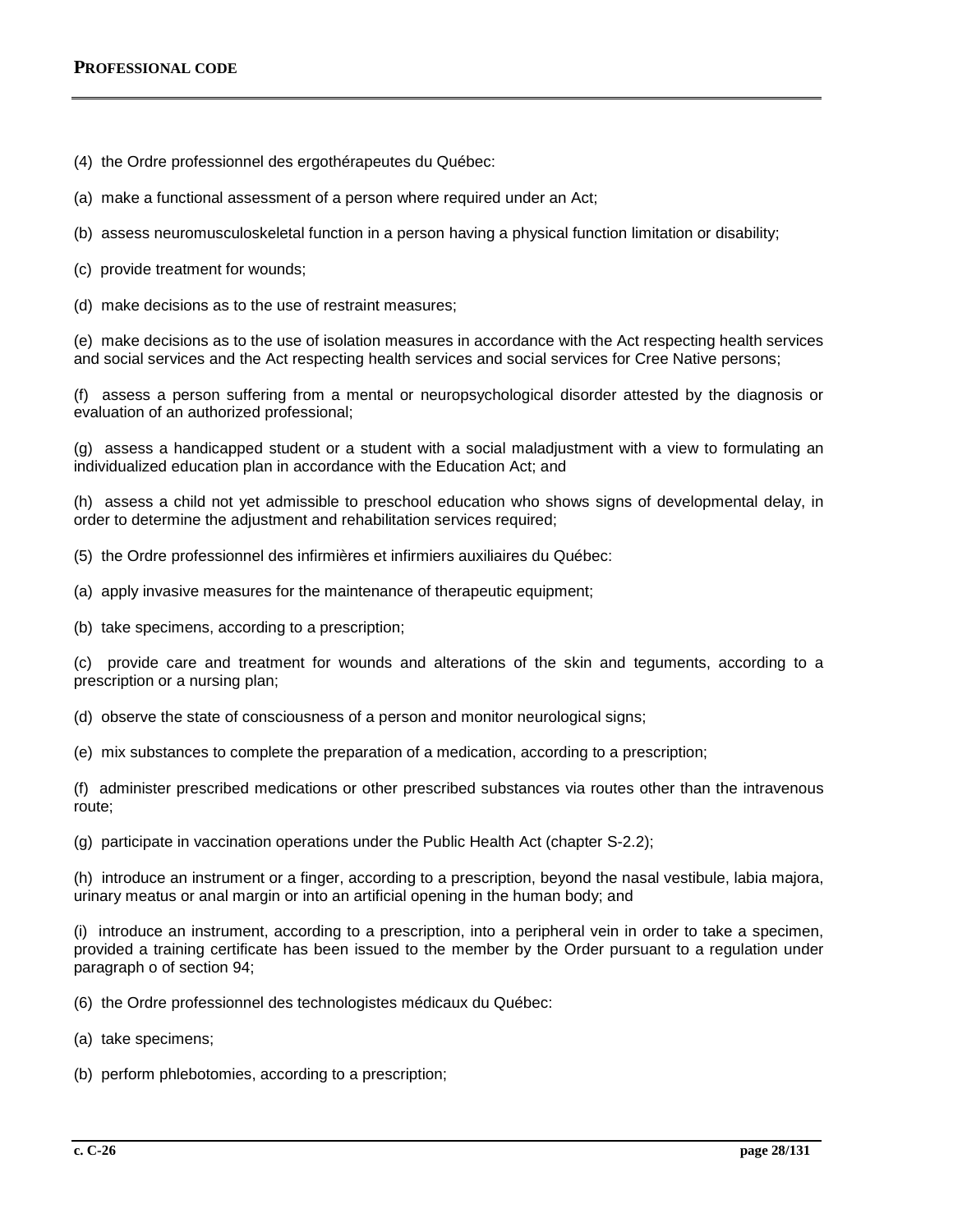(c) introduce an instrument, according to a prescription, in and beyond the pharynx or beyond the nasal vestibule, urinary meatus, labia majora or anal margin or into a peripheral vein;

(d) administer, including intravenously from a peripheral site, prescribed medications or other prescribed substances, provided a training certificate has been issued to the member by the Order pursuant to a regulation under paragraph o of section 94; and

(e) mix substances to complete the preparation of a medication, according to a prescription;

(7) the Ordre professionnel des inhalothérapeutes du Québec:

(a) provide ventilatory assistance, according to a prescription;

(b) take specimens, according to a prescription;

(c) test cardiopulmonary function, according to a prescription;

(d) provide clinical monitoring of the condition of persons under anesthesia, including sedation analgesia, or under ventilatory assistance;

- (e) administer and adjust prescribed medications or other prescribed substances;
- (f) mix substances to complete the preparation of a medication, according to a prescription; and

(g) introduce an instrument, according to a prescription, into a peripheral vein or an artificial opening or in and beyond the pharynx or beyond the nasal vestibule.

2002, c. 33, s. 2; 2009, c. 28, s. 5; I.N. 2016-01-01 (NCCP).

*NOTE 1: as of 8 December 2010, the Ordre professionnel des conseillers et conseillères d'orientation et des psychoéducateurs et psychoéducatrices du Québec is designated under the name of "Ordre professionnel des conseillers et conseillères d'orientation du Québec". (See chapter C-26, r. 77).*

*NOTE 2: on 8 December 2010, a professional order was constituted by letters patent under the name of "Ordre professionnel des psychoéducateurs et psychoéducatrices du Québec". (See chapter C-26, r. 208).*

*NOTE 3: on 10 October 2013, a professional order was constituted by letters patent under the name of "Ordre professionnel des sexologues du Québec". (See chapter C-26, r. 222.2).*

*NOTE 4: on 22 July 2015, a professional order was constituted by letters patent under the name of «Ordre professionnel des criminologues du Québec». (See chapter C-26, r. 90.1).*

**37.2.** A person shall not in any manner engage in a professional activity reserved under section 37.1 to members of a professional order, claim to have the right to do so or act in such a way as to lead to the belief that the person is authorized to do so, unless the person holds a valid, appropriate permit and is entered on the roll of the order empowered to issue the permit, except if it is allowed by law.

2002, c. 33, s. 2.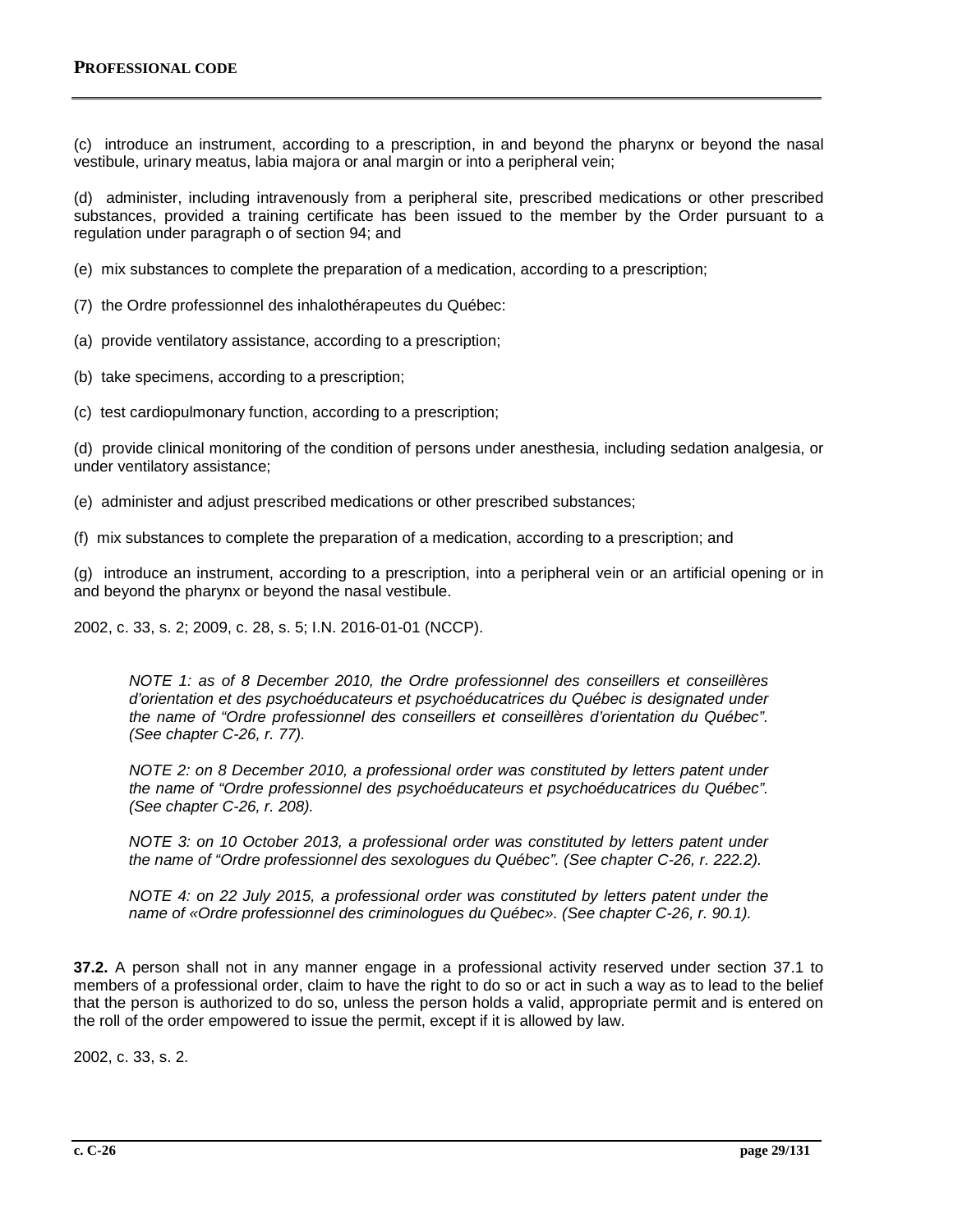**38.** Nothing in this division shall be interpreted as giving to members of an order to which it applies the exclusive right to engage in the activities described in section 37, in the letters patent constituting such order or in an amalgamation or integration order.

The right to exercise a professional activity reserved under section 37.1 for members of a professional order must not be interpreted as prohibiting members of an order to which this division applies from exercising the activities described in section 37, in the letters patent constituting an order or in an amalgamation or integration order.

1973, c. 43, s. 38; 1994, c. 40, s. 34; 1998, c. 14, s. 6; 2009, c. 28, s. 6.

**39.** *(Repealed).*

1973, c. 43, s. 39; 1988, c. 29, s. 6; 1994, c. 40, s. 35; 2008, c. 11, s. 7.

**39.1.** *(Repealed).*

2002, c. 33, s. 3; 2008, c. 11, s. 7.

## **DIVISION III.1 SPECIAL PROVISIONS RESPECTING CERTAIN PROFESSIONS**

2002, c. 33, s. 4.

**39.2.** In this division, the words "order" and "professional order" mean a professional order mentioned in any of paragraphs 3, 5, 15, 21, 24 to 26, 28, 34 to 38 and 40 of Schedule I.

2002, c. 33, s. 4; 2009, c. 28, s. 7.

**39.3.** For the purposes of section 37.1 of this Code, the second paragraph of section 36 of the Nurses Act (chapter I-8) and the second paragraph of section 11.1 of the Act respecting medical imaging technologists, radiation oncology technologists and medical electrophysiology technologists (chapter T-5), the word "prescription" means a direction given to a professional by a physician, a dentist or another professional authorized by law, specifying the medications, treatments, examinations or other forms of care to be provided to a person or a group of persons, the circumstances in which they may be provided and the possible contraindications. A prescription may be individual or collective.

For the purposes of the second paragraph of section 7 of the Act respecting medical imaging technologists, radiation oncology technologists and medical electrophysiology technologists, the word "prescription" also means a direction given by a veterinary surgeon or a person holding a permit referred to in section 186.

The definition of the word "prescription" set out in the first paragraph applies, in addition to paragraph j of section 1 of the Pharmacy Act (chapter P-10), for the purposes of subparagraphs 5 and 10 of the second paragraph of section 17 of that Act.

2002, c. 33, s. 4; 2012, c. 10, s. 9; 2011, c. 37, s. 5.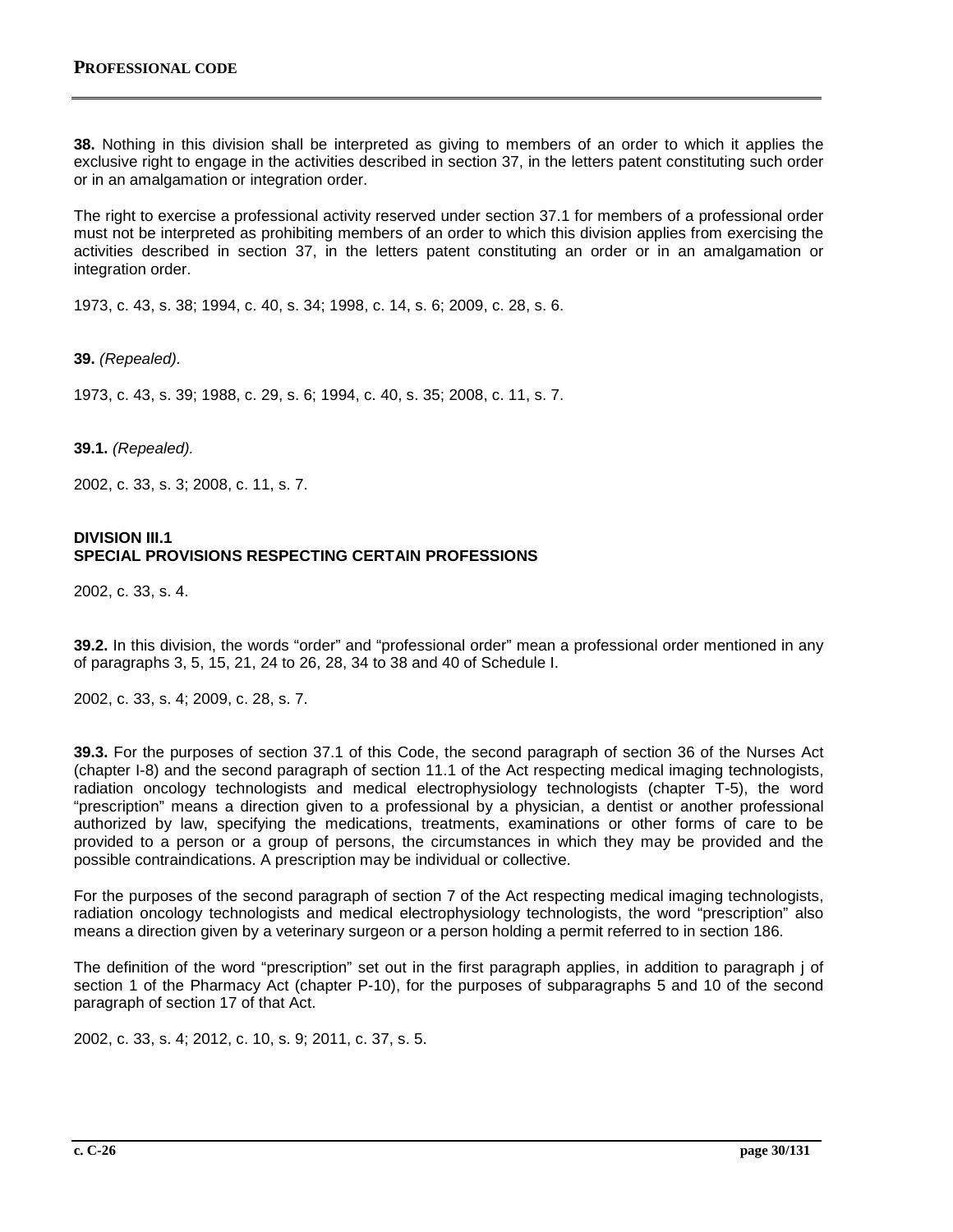**39.4.** The practice of the profession of the members of an order also includes disseminating information, promoting health and preventing suicide, illness, accidents and social problems among individuals and within families and communities to the extent that such activities are related to their professional activities.

2002, c. 33, s. 4; 2009, c. 28, s. 8.

**39.5.** Section 37.2 shall not prevent persons or categories of persons from engaging in professional activities that may be engaged in by members of a professional order, provided that they do so in accordance with the provisions of a regulation under paragraph h of section 94.

2002, c. 33, s. 4.

**39.6.** Notwithstanding any inconsistent provision, a parent, a childcare provider or an informal caregiver may engage in professional activities reserved to members of an order.

For the purposes of this section, an informal caregiver is a close relation who provides care and regular support, without remuneration, to another person.

2002, c. 33, s. 4.

**39.7.** The invasive care involved in assistance with activities of daily living that is required on a sustained basis for the maintenance of health does not constitute a professional activity reserved to members of an order where it is provided by a person as part of the activities of an intermediate or family-type resource referred to in the Act respecting health services and social services (chapter S‐4.2) or as part of a home care program provided by an institution operating a local community service centre.

2002, c. 33, s. 4.

**39.8.** Notwithstanding any inconsistent provision, a person working for an intermediate or family-type resource referred to in section 39.7 or under a home care program provided by an institution operating a local community service centre, or a person working in a school or another temporary alternative environment for children, may administer prescribed ready-to-administer medications by oral, nasal, enteral, topical, transdermal, ophthalmic, otic, rectal or vaginal route or by inhalation, and administer insulin by subcutaneous route.

2002, c. 33, s. 4; 2008, c. 11, s. 8; 2017, c. 11, s. 25.

**39.9.** The Office may, by regulation, determine places, cases and circumstances in which a person may engage in the activities described in sections 39.7 and 39.8 as well as the applicable conditions and procedures.

When drafting such a regulation, the Office must have due regard for the availability of professionals in those places, cases and circumstances and for the supervision provided by a centre operated by an institution.

The Office may also, by regulation, determine the additional conditions and procedures a person referred to in section 39.7 or 39.8 must fulfil or complete to engage in the activities described in that section.

Before making a regulation under the first or third paragraph, the Office must consult with the Minister of Health and Social Services and the professional orders concerned.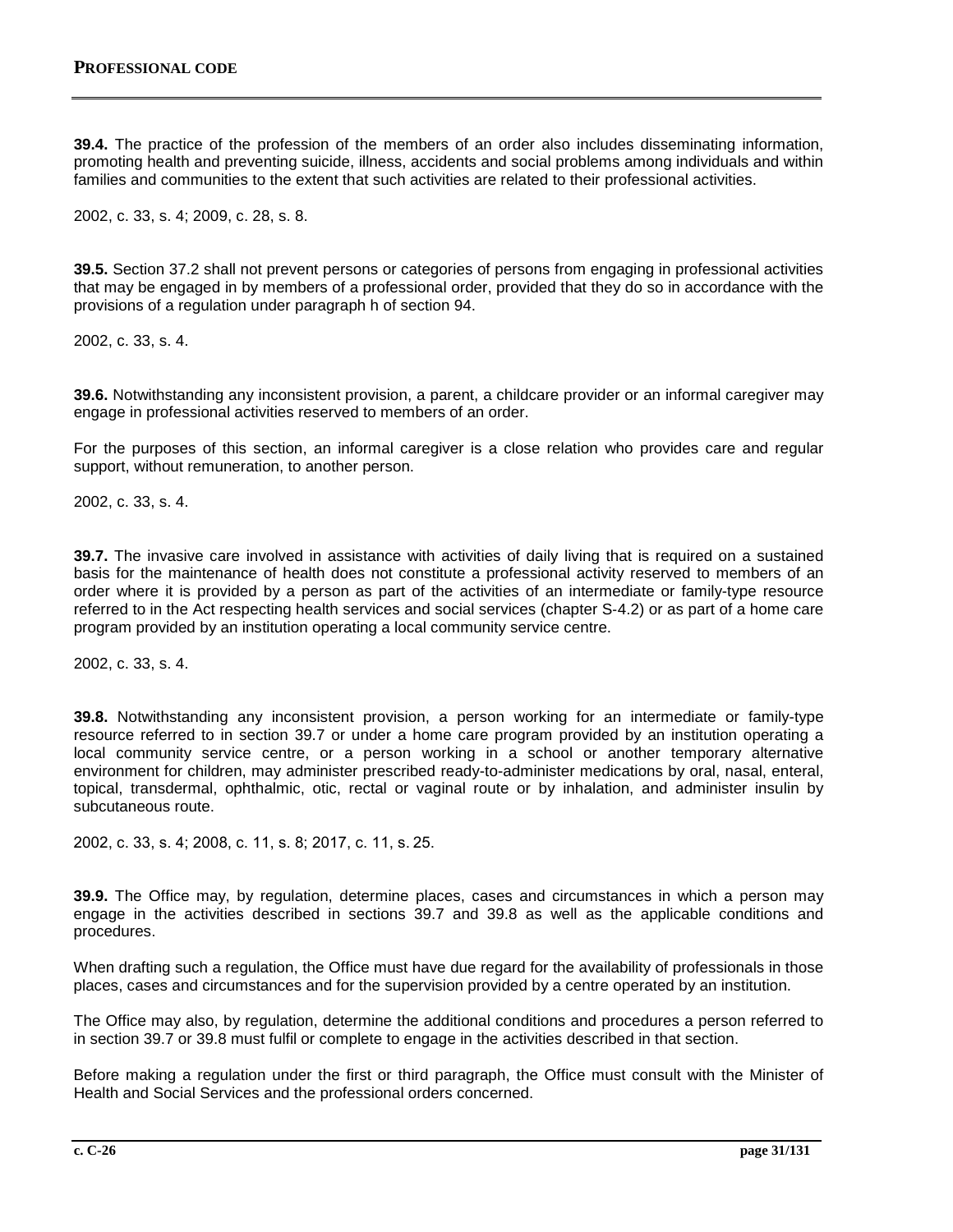2002, c. 33, s. 4; 2017, c. 11, s. 26.

**39.10.** Any person acting on behalf of Héma-Québec may take blood specimens by means of pre-installed tubing.

2002, c. 33, s. 4.

#### **DIVISION IV COMMON PROVISIONS**

**40.** The board of directors of an order shall issue a permit or a specialist's certificate to any person who meets the conditions prescribed by this Code, the Act constituting such order and the regulations made under this Code or the said Act.

1973, c. 43, s. 40; 1994, c. 40, s. 36; 2008, c. 11, s. 1, s. 9.

**41.** The board of directors of an order may issue, on the conditions it determines, to any person legally authorized to practise outside Québec the same profession as the members of such order a temporary permit valid for a period of one year and renewable.

1973, c. 43, s. 41; 1974, c. 6, s. 113; 1977, c. 5, s. 223; 1994, c. 40, s. 37; 2006, c. 20, s. 1; 2008, c. 11, s. 1.

**42.** To obtain a permit or a specialist's certificate, a person must

(1) hold a diploma recognized as valid for that purpose by regulation of the Government under the first paragraph of section 184;

(2) obtain equivalence of his diploma or training in accordance with a regulation under paragraph c of section 93;

(2.1) have the professional competence required in a regulation made under paragraph c.2 of section 93 and meet the terms and conditions determined in the regulation; or

(3) hold a legal authorization to practise his profession outside Québec under paragraph q of section 94 and meet the conditions for the issue of a permit or certificate determined in that paragraph.

1973, c. 43, s. 42; 1975, c. 80, s. 3; 1994, c. 40, s. 38; 2006, c. 20, s. 2; 2009, c. 16, s. 1.

**42.1.** The board of directors of an order may issue a temporary restrictive permit to a person seeking admission to a profession who is in either of the following situations:

(1) after examining an application for equivalence submitted under a regulation made under paragraph c of section 93 or paragraph i of section 94, the order informed the person of the training needed to obtain the equivalence;

(1.1) in addition to having the professional competence required, the person must meet one of the conditions set out in a regulation made under paragraph c.2 of section 93 to obtain a permit issued under paragraph 2.1 of section 42; or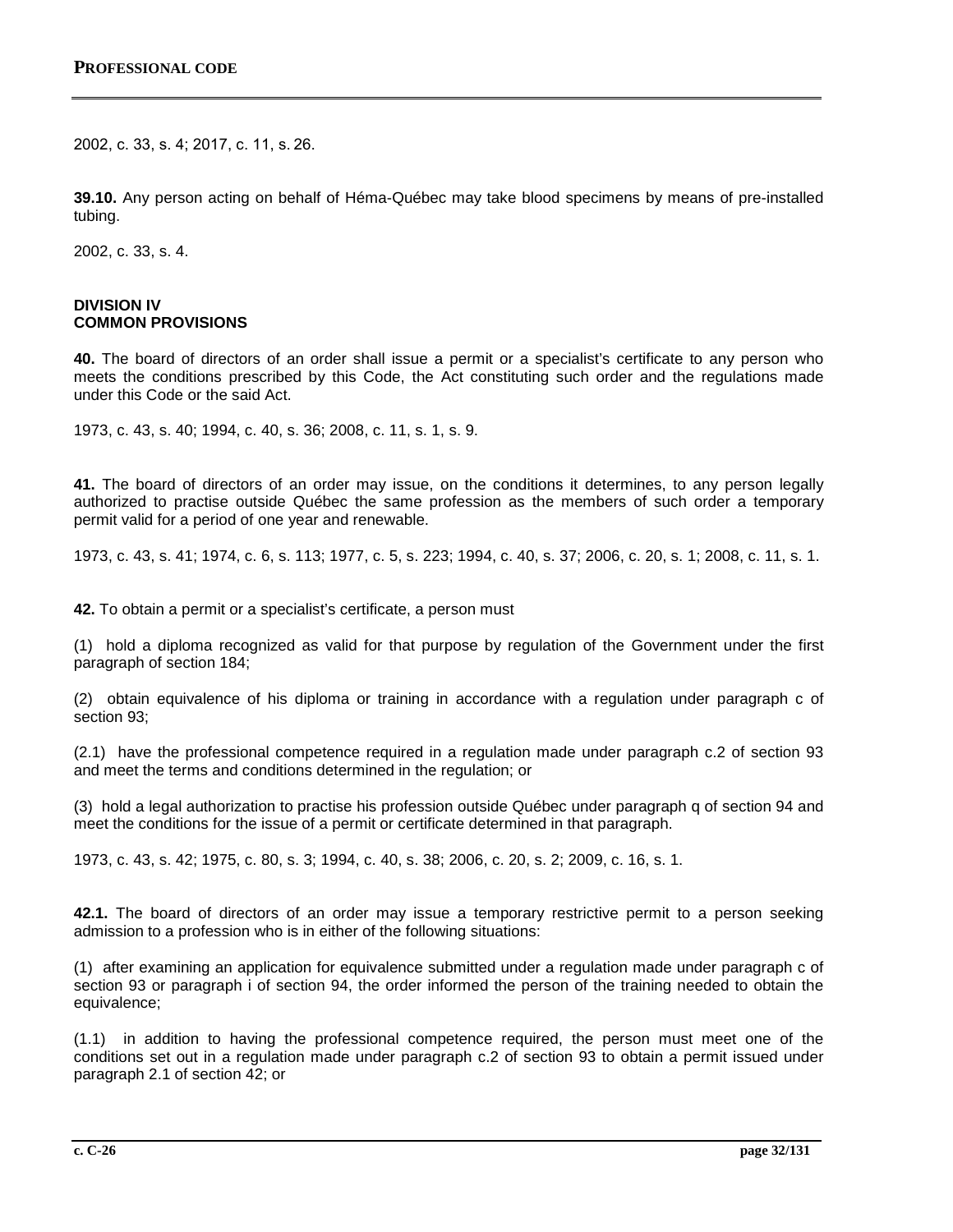(2) the person must meet one of the conditions set out in a regulation under paragraph q or r of section 94 to obtain a permit issued under paragraph 3 of section 42 or section 42.2.

The board of directors must determine, from among the professional activities the members of the order may engage in, those that may be engaged in by the holder of the permit, and the conditions the holder must meet to engage in those activities.

The permit is valid for one year and may be renewed.

2006, c. 20, s. 3; 2008, c. 11, s. 1; 2009, c. 16, s. 2.

**42.2.** The board of directors of an order may issue a special permit for certain professional activities to a person who holds a legal authorization to practise the profession outside Québec, in accordance with a regulation under paragraph r of section 94.

2006, c. 20, s. 3; 2008, c. 11, s. 1.

**42.3.** Sections 40 to 42.2 apply subject to sections 35, 37 and 38 of the Charter of the French language (chapter C-11).

2006, c. 20, s. 3.

**42.4.** Despite sections 32, 36 and 37.2, the board of directors may issue a special authorization granting a person legally authorized to practise the profession outside Québec the right to use a title reserved for members of the order in Québec or to engage in Québec in professional activities reserved to them in Québec.

A special authorization is valid only for the activities or the title it specifies. Moreover, it must specify the person or group of persons for whom the activities may be engaged in, as well as any other applicable condition or restriction. It is valid for a period not exceeding one year and is renewable.

The board of directors may delegate to the president of the order the power to issue or renew a special authorization, in accordance with the conditions it determines.

2008, c. 11, s. 10.

**43.** No order may refuse to issue a permit or specialist's certificate or to grant a special authorization for reasons of race, colour, sex, religion, national extraction or social origin.

1973, c. 43, s. 43; 1994, c. 40, s. 39.

**44.** *(Repealed).*

1973, c. 43, s. 44; 1977, c. 5, s. 229; 1994, c. 40, s. 40; 2000, c. 13, s. 4.

**45.** The board of directors may refuse to issue a permit or to enter an applicant on the roll, or refuse any other application preceding admission to the profession, if the applicant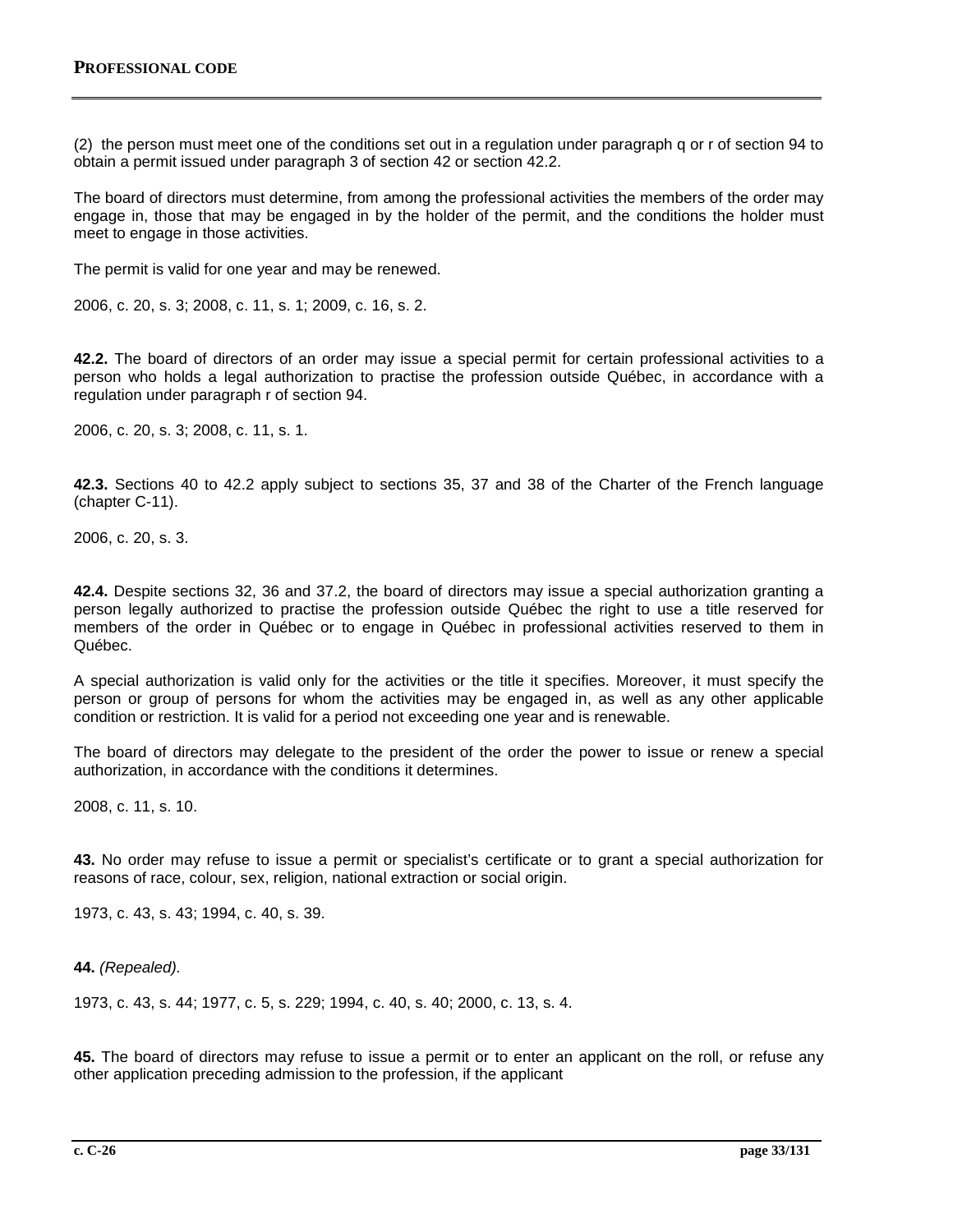(1) has been the subject of a decision of a Canadian court finding him guilty of a criminal offence which, in the reasoned opinion of the board of directors, is related to the practice of the profession, unless he has obtained a pardon;

(2) has been the subject of a decision of a foreign court finding him guilty of an offence which, if committed in Canada, could have led to criminal proceedings and which, in the reasoned opinion of the board of directors, is related to the practice of the profession, unless he has obtained a pardon;

(3) has been the subject of a disciplinary decision made in Québec by the disciplinary council of another order or by the Professions Tribunal in an appeal from a decision of that council, imposing the revocation of a permit or a striking off the roll, including a provisional striking off the roll;

(4) has been the subject of a disciplinary decision made outside Québec which, if made in Québec, would have had the effect of a revocation of permit or a striking off the roll, including a provisional striking off the roll imposed by an order's disciplinary council;

(5) has been the subject of a decision made in Québec finding the applicant guilty of an offence under section 188 or an offence under a provision of an Act of Québec or a federal Act identified for the purposes of this subparagraph in the order's code of ethics; or

(6) has been the subject of a decision made outside Québec finding the applicant guilty of an offence which, if committed in Québec, could have resulted in penal proceedings under section 188 or penal proceedings under a provision of a Québec or a federal Act identified for the purposes of this subparagraph in the order's code of ethics.

Before making a decision under this section, the board of directors must give the person concerned an opportunity to submit observations.

A decision refusing to issue a permit or to enter an applicant on the roll, or refusing any other application preceding admission to the profession shall be served on the applicant in accordance with the Code of Civil Procedure (chapter C‐25.01); the decision may be appealed to the Professions Tribunal in accordance with Division VIII of Chapter IV.

Within three years after a decision is made under this section, no new application for a permit or for entry on the roll or new application preceding admission to the profession may be presented to the board of directors that made the decision unless there are new facts that may warrant a different decision.

1973, c. 43, s. 45; 1974, c. 65, s. 7; 1994, c. 40, s. 40; 2000, c. 13, s. 5; 2008, c. 11, s. 1, s. 11; I.N. 2016-01- 01 (NCCP).

**45.1.** The board of directors may, after giving an applicant an opportunity to submit observations, enter the applicant on the roll, but restrict or suspend his right to engage in professional activities if the applicant

(1) is the subject of a disciplinary decision made in Québec by the disciplinary council of another order or by the Professions Tribunal in an appeal from a decision of that council, imposing the restriction or suspension of his right to engage in professional activities;

(2) is the subject of a disciplinary decision made outside Québec which, if made in Québec, would have had the effect of a restriction or suspension of the right to engage in professional activities imposed by the disciplinary council of an order;

(3) is or has been, as the case may be, the subject of a decision described in section 45.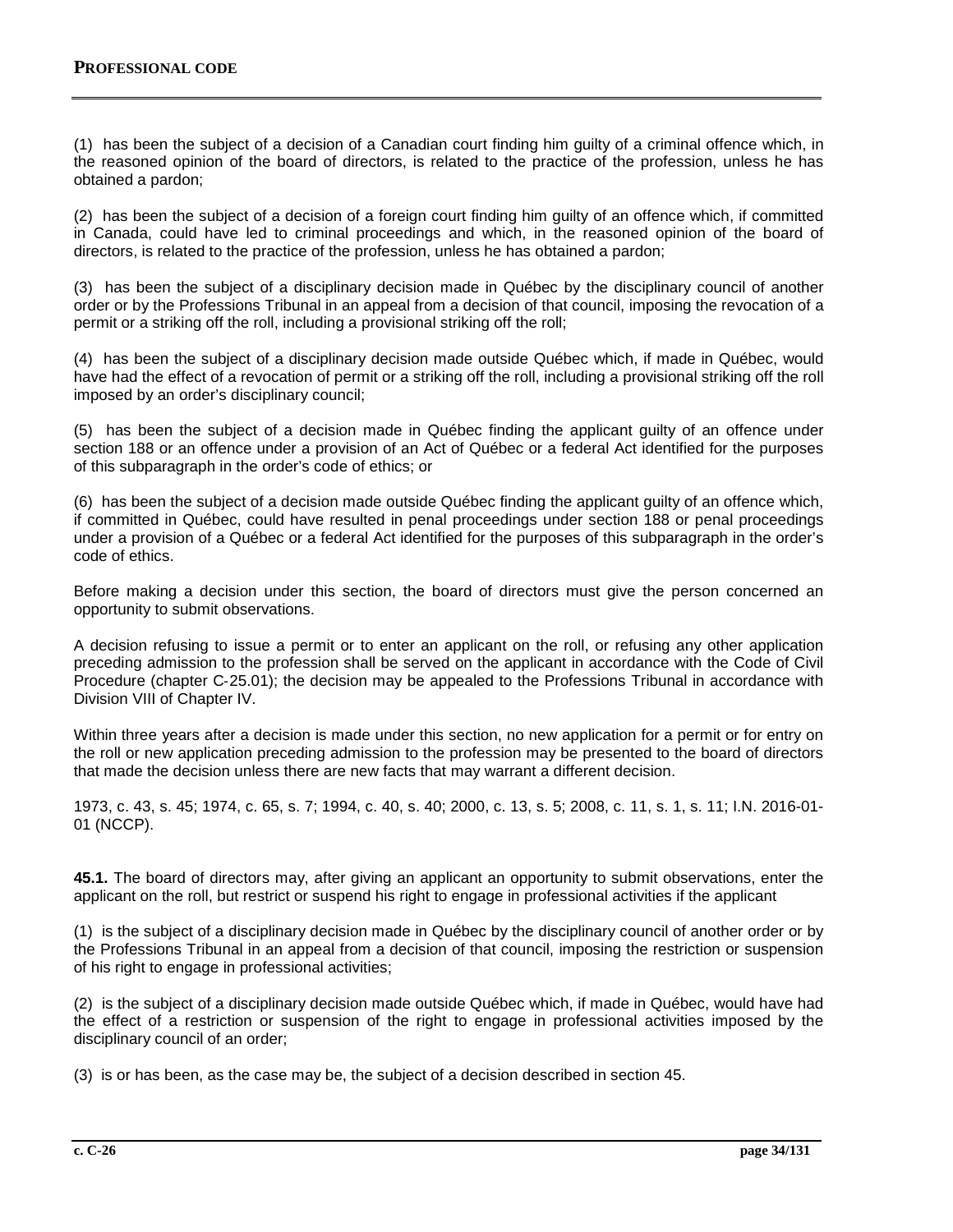A decision to restrict or suspend the right to engage in professional activities shall be served on the applicant in accordance with the Code of Civil Procedure (chapter C‐25.01); the decision may be appealed from to the Professions Tribunal in accordance with the provisions of Division VIII of Chapter IV.

1994, c. 40, s. 40; 2000, c. 13, s. 6; 2008, c. 11, s. 1, s. 12; I.N. 2016-01-01 (NCCP).

**45.2.** A person must, in an application for a permit or for entry on the roll or in any other document that is filled out for the purpose of admission to a profession, inform the board of directors that the person is or has been the subject of a judicial or disciplinary decision described in section 45 or 45.1.

A certified copy of a judicial or disciplinary decision described in section 45 or 45.1 that was rendered in Canada constitutes proof that the offence was committed and that any facts reported in the decision are true.

The board of directors may require the person to provide any information or document it considers necessary for the purposes of section 45 or 45.1. The board of directors may refuse to examine the application until the information or document is provided to it.

1994, c. 40, s. 40; 2008, c. 11, s. 13.

**45.3.** The board of directors may assess the competence of an applicant for a permit described in section 42 when the applicant has satisfied the conditions set out in that section for a number of years greater than that prescribed by a regulation under paragraph j of section 94.

The board of directors may also assess the competence of an applicant for entry on the roll when the applicant has held a permit without being entered on the roll for a number of years greater than that prescribed by a regulation under paragraph j of section 94.

Based on the results of an assessment under the first or the second paragraph, the board of directors may, after giving the applicant an opportunity to submit observations,

(1) refuse to issue a permit to or enter on the roll the applicant whose knowledge or skills are not equivalent to those of the members of the order;

(2) enter the applicant on the roll but limit or restrict his right to engage in professional activities until successful completion of a period of refresher training or a refresher course, or both; in the case of repeated failure to successfully complete a required period of refresher training or a required course, the third paragraph of section 55 applies.

A decision under the third paragraph shall be served on the applicant in accordance with the Code of Civil Procedure (chapter C‐25.01); the decision may be appealed to the Professions Tribunal in accordance with Division VIII of Chapter IV.

No new application may be presented to the board of directors after it has made a decision under this section unless there are new facts that may warrant a different decision.

2008, c. 11, s. 14; I.N. 2016-01-01 (NCCP).

**46.** Every person who applies therefor to the secretary of an order shall be entered on the roll of the order if he satisfies the following conditions:

(1) he holds a permit issued by the board of directors of the order;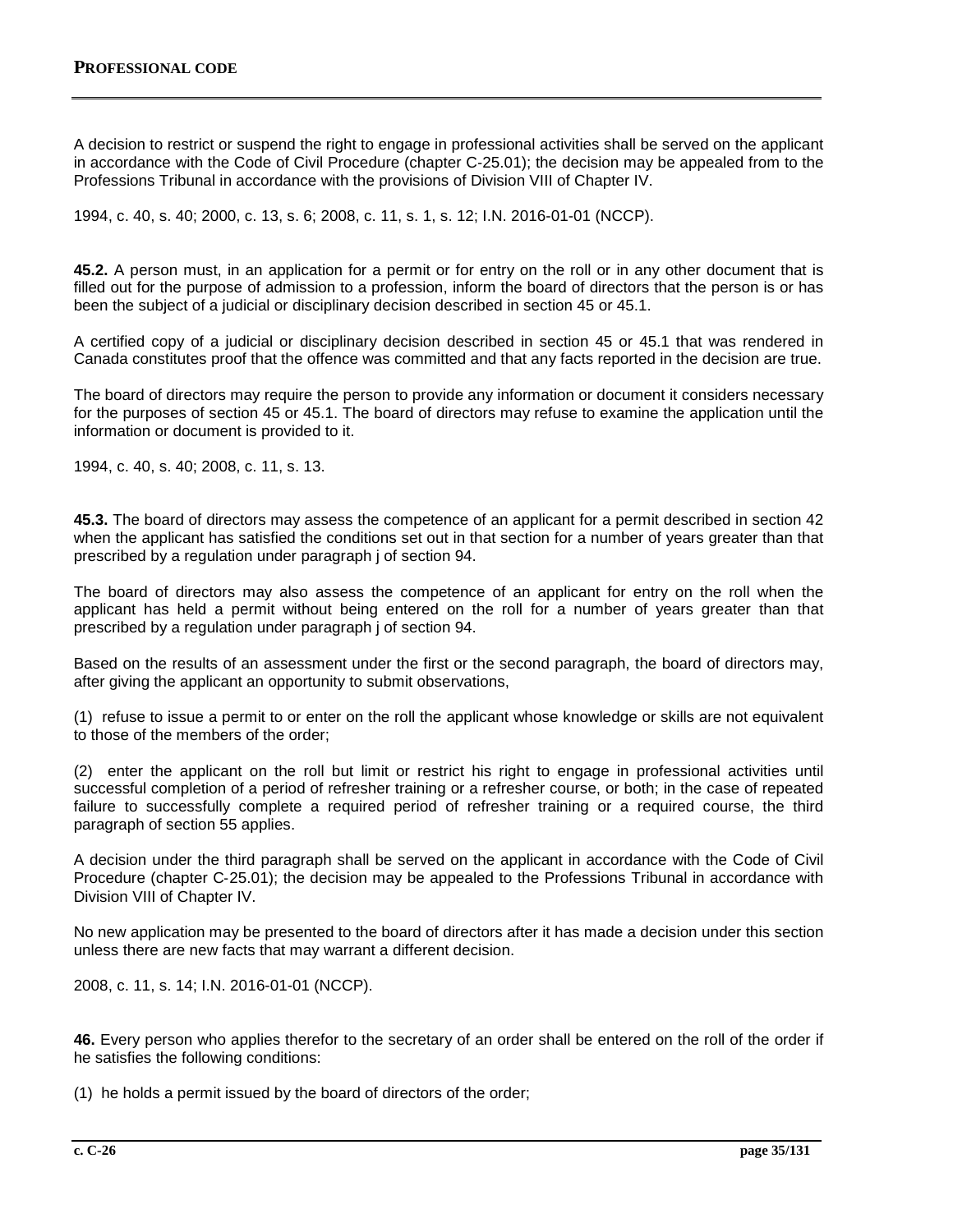(2) within the period specified, he pays the assessments he owes to the order as well as the amount of the contribution he owes under Chapter VIII.1;

(2.1) within the period specified, he pays the other amounts he owes to the order in connection with an activity related to the supervision of the practice of the profession;

(3) within the period specified, he furnishes security to cover his professional liability and, if applicable, the liability of the partnership or the company, in accordance with paragraph d or g of section 93, or pays the amount determined under section 85.2;

(4) he has paid any costs awarded against him by the disciplinary council, the Professions Tribunal or the accounts arbitration council as well as any fine or amount imposed by any of those bodies that he owes, or he complies with the payment agreement that has been reached;

(4.1) he has repaid the compensation paid by the order under a regulation under section 89.1 or he complies with the payment agreement that has been reached;

(5) he has completed the formalities and paid the fees for entry on the roll determined under paragraph 8 of section 86.01;

(6) he satisfies the other conditions for entry on the roll prescribed by this Code or by the Act constituting the order.

1973, c. 43, s. 49; 1994, c. 40, s. 40; 1995, c. 50, s. 3; 2001, c. 34, s. 2; 2008, c. 11, s. 1, s. 15.

**46.0.1.** A professional who has been struck off the roll of an order must, even on the expiry of a provisional striking off the roll, comply with the conditions and formalities set out in section 46 and, if applicable, in section 161.0.1, in order to be again entered on the roll.

Unless the board of directors decides otherwise, entry on the roll entails the resumption of any supervision measure to which the professional was subject on ceasing to be a member of the order and which therefore ceased to be applied at that time.

2008, c. 11, s. 16; 2017, c. 11, s. 27.

**46.1.** The secretary of the order shall prepare the roll of the order. The roll shall contain, if applicable, the following information:

(1) the name of each person who has applied for entry on the roll and satisfies the conditions set out in section 46;

(2) the sex of that person;

(3) the name of the person's office or employer;

(4) the address and telephone number of the person's professional domicile;

(4.1) where requested by the order, a business email address established in the person's name;

(5) the year the person was first entered on the roll and the year of every subsequent entry on the roll;

(6) every certificate, permit, accreditation or authorization that the order has issued to the person, with the date of issue;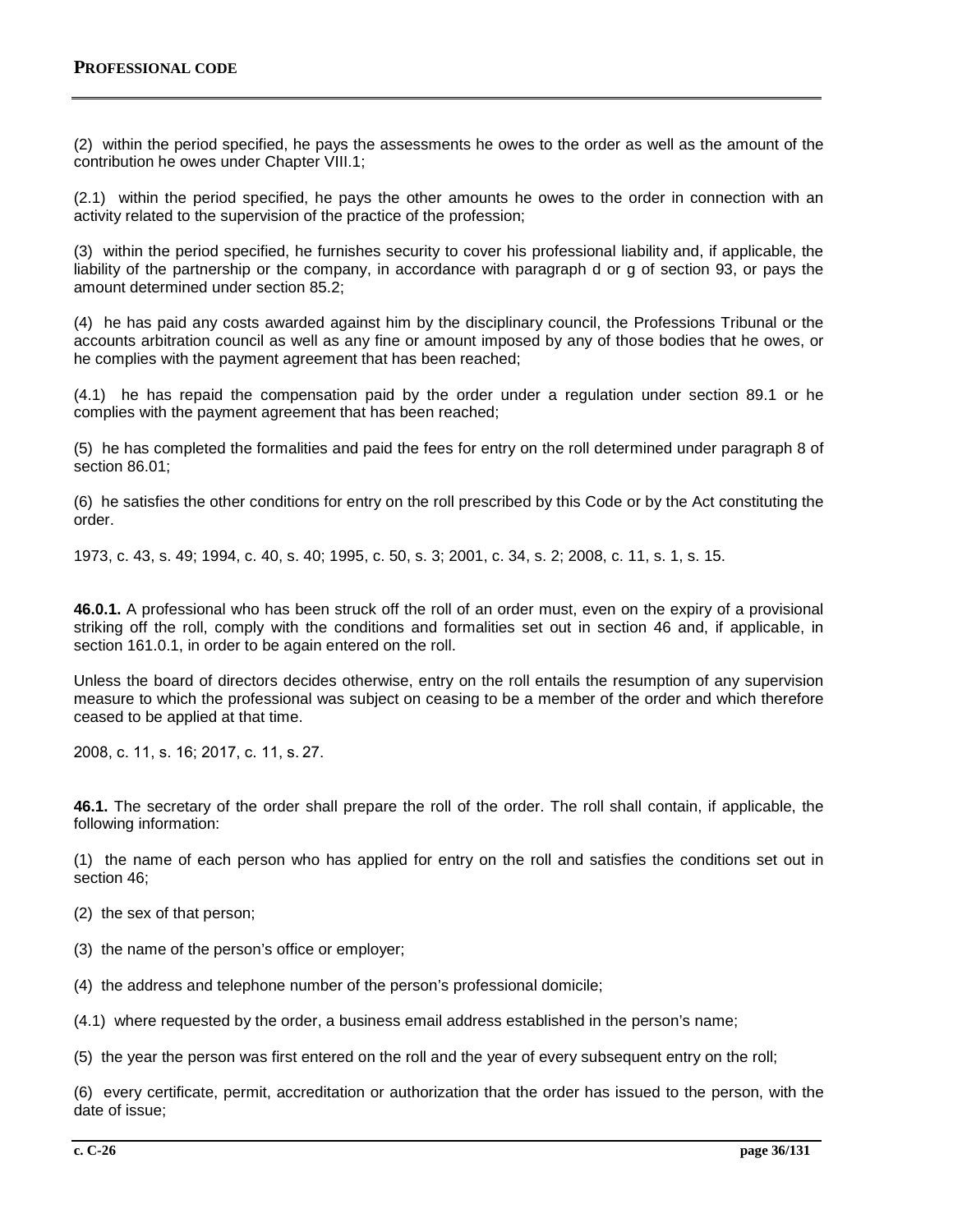(7) a note to the effect that the person has been struck off the roll in the past or that the person's right to engage in professional activities is or has been restricted or suspended by the application of section 45.1, 51, 55, 55.1 or 55.2;

(8) a note to the effect that the person has been struck off the roll or declared disqualified in the past, that the person's specialist's certificate is or has been revoked or that the person's right to engage in professional activities is or has been restricted or suspended by a decision of the board of directors, in cases other than those referred to in sections 45.1, 51, 55 and 55.1, or by a decision of a disciplinary council or of a court; and

(9) any other information determined by regulation of the Office.

The secretary of the order shall note on the roll the period during which a decision referred to in subparagraph 7 or 8 of the first paragraph of this section applies.

2006, c. 22, s. 150; 2008, c. 11, s. 1, s. 17; 2017, c. 11, s. 28.

**46.2.** The secretary of the order shall keep in a directory the information concerning a person who is no longer entered on the roll as a result of having been struck off, having been declared disqualified, or having otherwise ceased to be a member of the order. The information remains in the directory until the person is again entered on the roll, if applicable, or until the person's death or 100th birthday.

The secretary shall keep the information concerning a person to whom a special authorization is issued under section 42.4, without indicating it on the roll or in the directory, even after the authorization ceases to have effect.

The information may not be destroyed unless a regulation of the Office under section 12 allows it.

2006, c. 22, s. 150; 2008, c. 11, s. 18.

**47.** The Québec Official Publisher shall not publish a notice in the Gazette officielle du Québec that a bill will be presented to the National Assembly to authorize a person to be admitted to the practice of a profession contemplated by this Code and the Secretary General of the National Assembly shall not receive such a bill or have it printed.

1973, c. 43, s. 50.

**48.** The board of directors of an order may order the medical examination of a person who is a member of such order, who applies for entry on the roll or who makes another application preceding admission to the profession where it has reason to believe his physical or mental condition is incompatible with the practice of his profession.

1973, c. 43, s. 51; 1975, c. 80, s. 4; 1977, c. 66, s. 2; 1994, c. 40, s. 41; 2008, c. 11, s. 1, s. 19.

**49.** The physical examination required by the board of directors shall be carried out by three physicians; one of these shall be designated by the board of directors, another, by the person concerned and the third, by the first two.

If the person concerned refuses or neglects to designate a physician or to inform the board of directors of the name of such physician within 20 days from the service of the order to submit to a medical examination, the board of directors instead of that person shall designate such physician.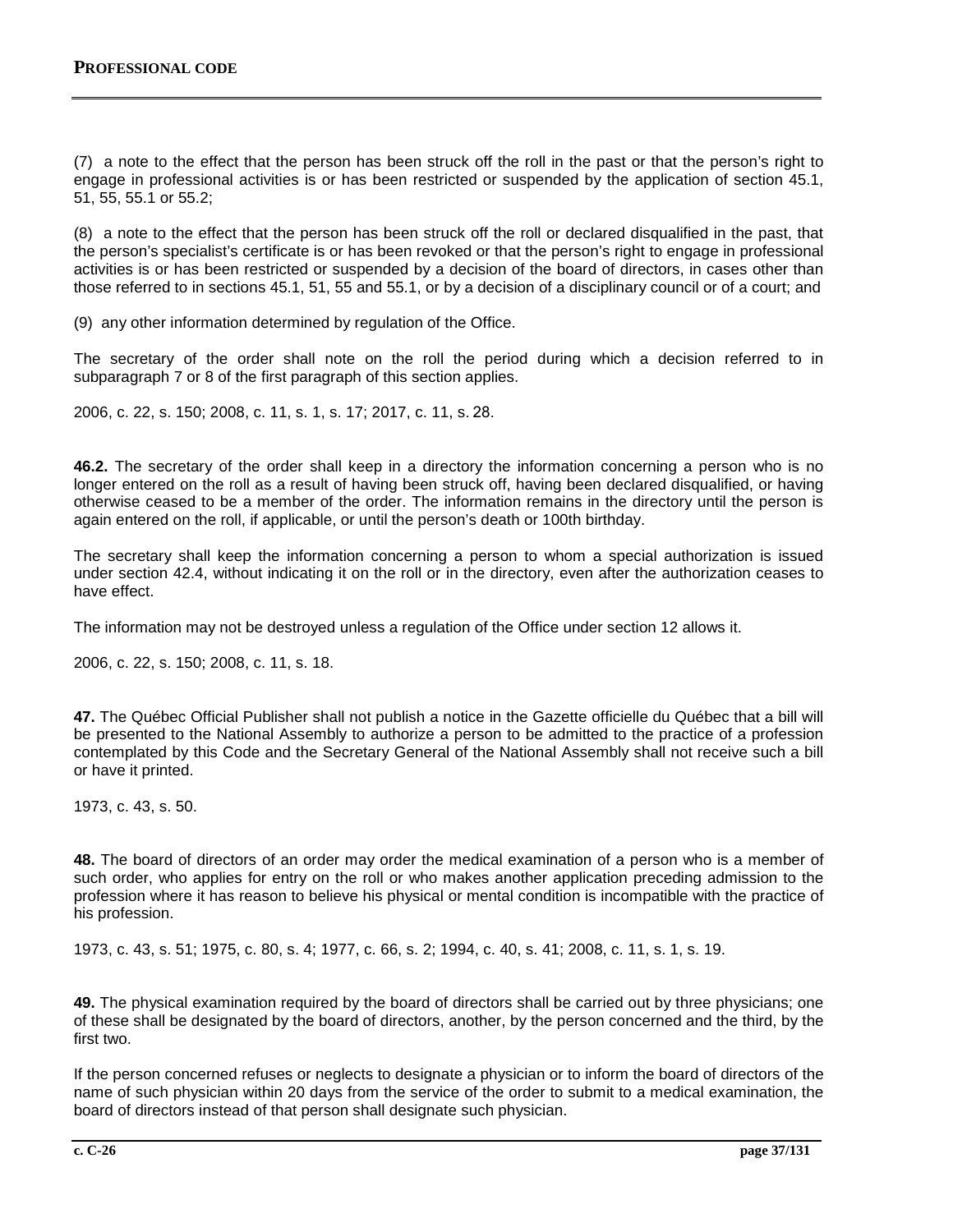If the first two physicians refuse or neglect to designate a third physician or to inform the board of directors of his name within 20 days from the appointment of the second of them, the board of directors instead of the first two physicians shall designate him.

The three designated physicians must file with the board of directors their opinions which together constitute the report of the medical examination of the person concerned not later than 90 days after the designation of the last of them, unless the board of directors grants them additional time. On receiving the opinions, the board of directors shall send them to the person concerned.

The expert's fees shall be paid by the board of directors in the case of the physician it has designated, by the person concerned in the case of the physician he or the board of directors, instead of him, as the case may be, has designated, and by the board of directors and the person concerned, in equal shares, in the case of the third physician.

1977, c. 66, s. 2; 1988, c. 29, s. 7; 1994, c. 40, s. 42; 1999, c. 40, s. 58; 2008, c. 11, s. 1, s. 2, s. 151.

**49.1.** Despite section 49, the medical examination may be carried out by a single physician if the board of directors and the person concerned give their consent.

In such a case, the fourth paragraph of section 49 applies with the necessary modifications and the expert's fees shall be borne in equal shares.

2008, c. 11, s. 21.

**50.** The order to submit to a medical examination is served on the person concerned in accordance with the Code of Civil Procedure (chapter C‐25.01). Such order must state the reasons for the decision of the board of directors and the name of the physician designated by the board of directors, and must require the person concerned to designate a physician in accordance with section 49 and to inform the board of directors of the name of such physician.

1977, c. 66, s. 2; 2008, c. 11, s. 1, s. 151; I.N. 2016-01-01 (NCCP).

**51.** Where the person concerned refuses to submit to the medical examination or where, according to the report of the three physicians, his physical or mental condition is incompatible with the practice of his profession, the board of directors may, after giving him an opportunity to submit observations,

(a) if such person is a member of the order, strike him off the roll or restrict or suspend his right to engage in professional activities;

(b) if such person is not a member of the order, refuse to enter him on the roll, allow him to be entered on the roll but restrict or suspend his right to engage in professional activities, or refuse any other application he makes preceding admission to the profession.

Every decision under the first paragraph must be served forthwith, in accordance with the Code of Civil Procedure (chapter C‐25.01), on the person concerned.

1977, c. 66, s. 2; 1988, c. 29, s. 8; 1994, c. 40, s. 43; 2008, c. 11, s. 1, s. 22, s. 151; I.N. 2016-01-01 (NCCP).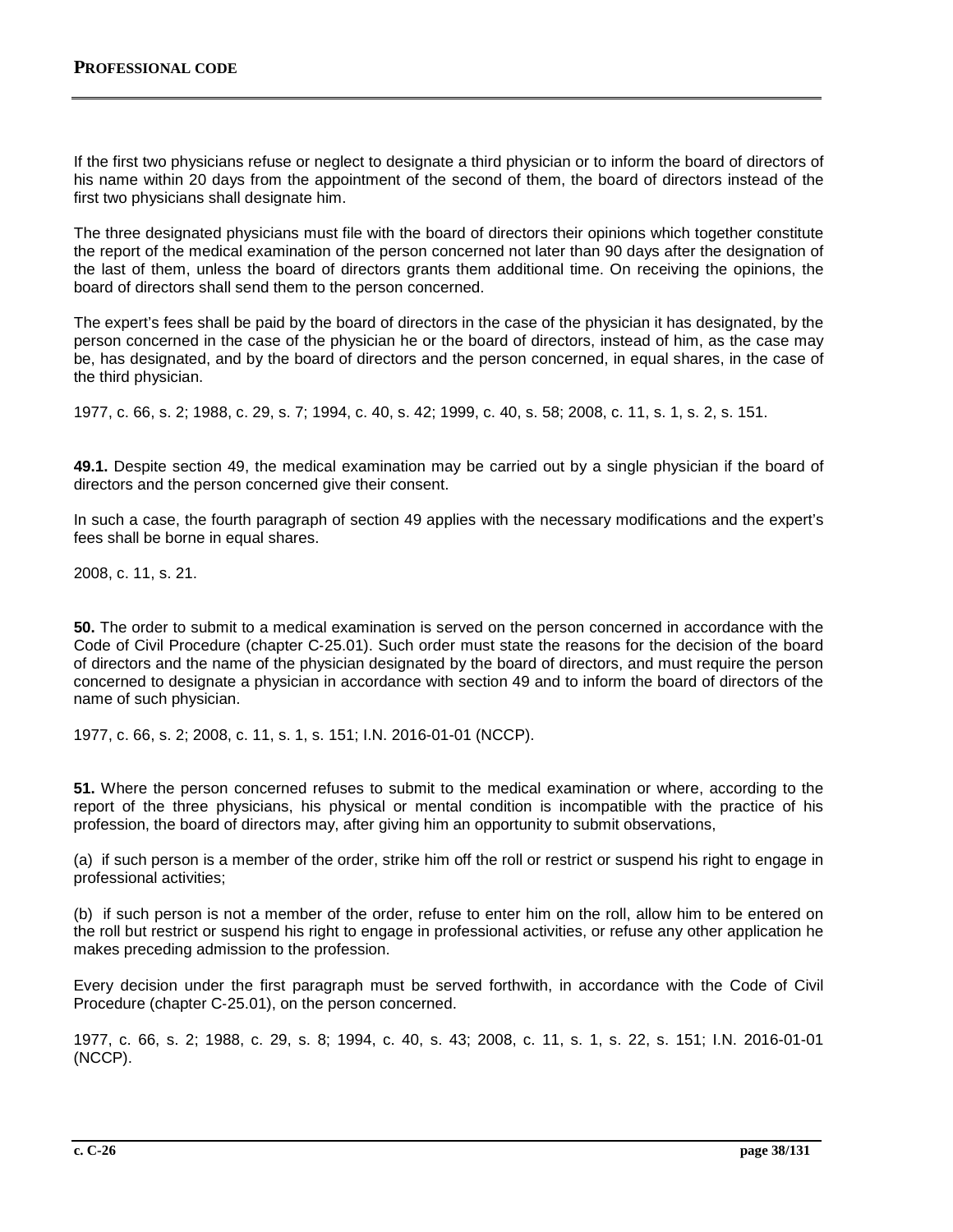**52.** The situation of a person who is the subject of a decision under section 51 may be reassessed on an application in writing by the person.

The board of directors shall decide the application on the basis of the medical report furnished to it by the person concerned on the compatibility of his physical or mental condition, as the case may be, with the practice of the profession.

Where the report does not establish, to the satisfaction of the board of directors, the compatibility of the physical and mental condition of the person concerned with the practice of the profession, the board of directors may order another medical examination, and sections 49 to 51 apply.

1977, c. 66, s. 2; 1982, c. 32, s. 77; 1988, c. 29, s. 9; 2008, c. 11, s. 1, s. 23.

**52.1.** The board of directors may, when it considers that the physical or mental condition of a professional requires immediate action to protect the public, provisionally strike the professional off the roll or restrict or suspend his right to engage in professional activities until a decision is rendered following the medical examination ordered under section 48.

However, the board of directors may not render a provisional decision under the first paragraph before informing the professional of the facts brought to its attention and giving the professional an opportunity to submit observations in the manner and within the time limit it indicates.

The provisional decision rendered under the first paragraph is served in accordance with the Code of Civil Procedure (chapter C‐25.01). Unless it has been served beforehand, the order to submit to a medical examination under section 50 is served at the same time. In all cases, the procedure under section 49 is maintained and the decision is rendered as soon as possible.

2004, c. 15, s. 1; 2008, c. 11, s. 1; I.N. 2016-01-01 (NCCP).

**52.2.** When the board of directors delegates its powers under section 52.1 to a committee created under paragraph 1 of section 62.1, its powers under sections 48 to 50 are also delegated to the committee.

2004, c. 15, s. 1; 2008, c. 11, s. 24.

**53.** A decision under section 51, the second paragraph of section 52 or section 52.1 is subject to appeal before the Professions Tribunal in accordance with the provisions of Division VIII of Chapter IV.

1977, c. 66, s. 2; 1988, c. 29, s. 9; 1994, c. 40, s. 44; 2004, c. 15, s. 2.

**54.** Every professional must refrain from practising his profession or performing certain professional acts to the extent that his state of health is an obstacle thereto.

1973, c. 43, s. 52.

**55.** The board of directors of an order may, on the recommendation of the professional inspection committee or the disciplinary council or in the cases determined by a regulation under paragraph j of section 94, require any member of the order to successfully complete a period of refresher training or a refresher course, or both such training and course. It may also impose on the member any other requirement provided for in a regulation under section 90 that is recommended by the professional inspection committee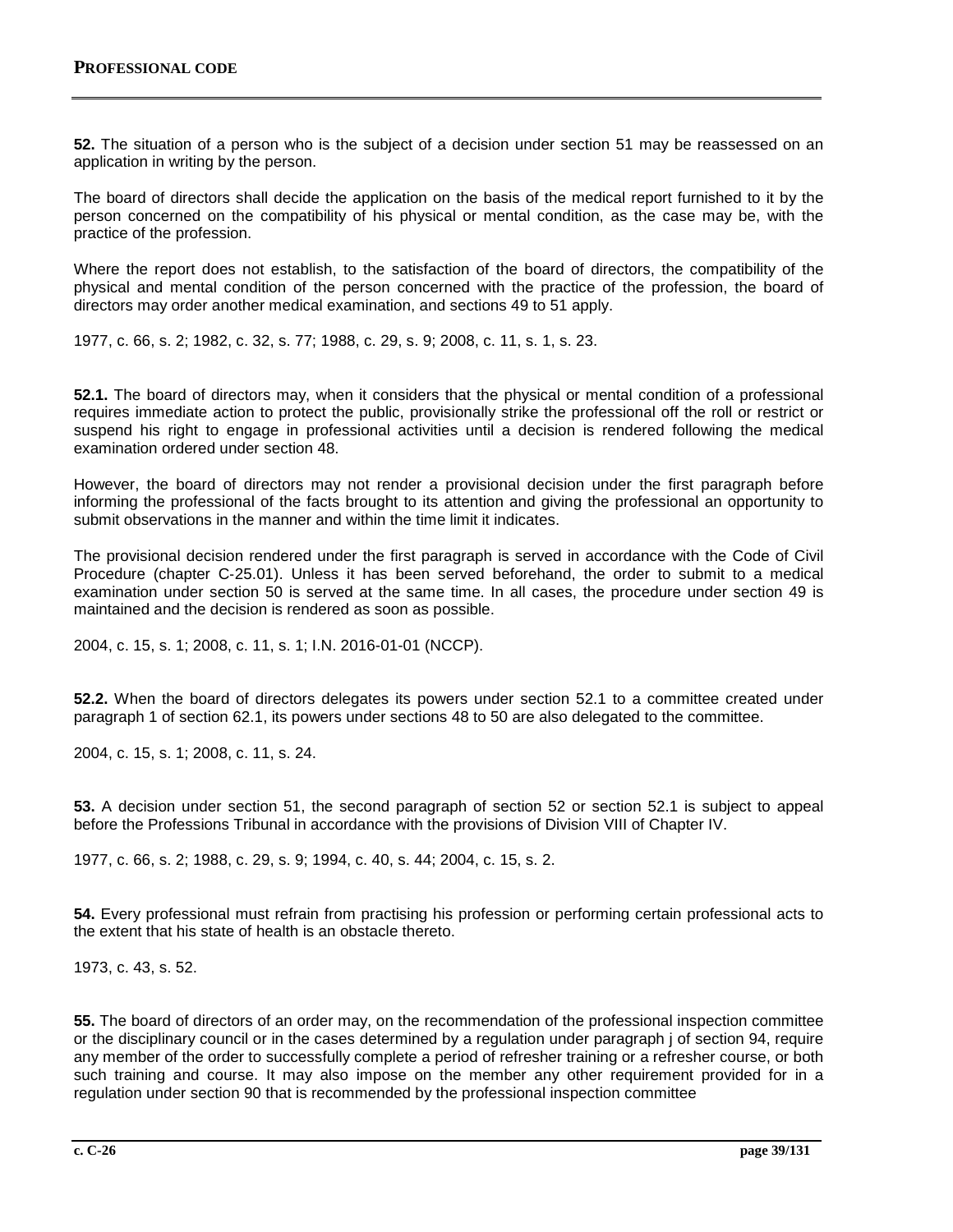Where the board of directors of an order imposes a requirement described in the first paragraph on a member of the order, the board of directors may, on the recommendation of the professional inspection committee or the disciplinary council or in the cases determined by a regulation under paragraph j of section 94, restrict or suspend the member's right to engage in professional activities until that requirement is met.

In case of repeated failure to meet a requirement imposed under the first paragraph accompanied by a restriction or suspension, the board of directors may, after giving the professional concerned the opportunity to make representations, strike the professional off the roll, or permanently restrict the professional's right to engage in professional activities reserved for members of the order. The decision of the board of directors shall be served on the professional in accordance with the Code of Civil Procedure (chapter C‐25.01); the decision may be appealed from to the Professions Tribunal in accordance with the provisions of Division VIII of Chapter IV.

1973, c. 43, s. 54; 1988, c. 29, s. 10; 1994, c. 40, s. 45; 2000, c. 13, s. 7; 2008, c. 11, s. 1, s. 25; I.N. 2016- 01-01 (NCCP).

**55.0.1.** In addition to the other cases provided for in this Code or the Act constituting the order, the board of directors may restrict a member's right to engage in professional activities if the member consents to it.

The board of directors may reassess the situation of the member concerned on an application in writing by the member, after obtaining the recommendations of the professional inspection committee.

2008, c. 11, s. 26.

**55.1.** The board of directors may, after giving the professional concerned an opportunity to submit observations, provisionally strike the professional off the roll or provisionally restrict or suspend his right to engage in professional activities if the professional has been the subject of a judicial decision described in subparagraph 1, 2, 5 or 6 of the first paragraph of section 45.

The board of directors shall inform a syndic of any decision, which serves as a request under section 128.

The decision is valid

(1) until a syndic decides not to lodge a complaint;

(2) until the disciplinary council or the Professions Tribunal renders a final, enforceable decision on a complaint lodged by a syndic; or

(3) until the decision described in subparagraph 1, 2, 5 or 6 of the first paragraph of section 45 is quashed in appeal, if applicable.

1994, c. 40, s. 46; 2004, c. 15, s. 3; 2008, c. 11, s. 27.

**55.2.** The board of directors may, after giving the professional an opportunity to submit observations, apply the disciplinary penalty handed down

(1) in Québec by a disciplinary council of another order or by the Professions Tribunal in an appeal from a decision of that council, imposing the revocation of the professional's permit or specialist certificate, a striking off the roll, including a provisional striking off the roll, a restriction, including a provisional restriction, or a suspension of the right to engage in professional activities; or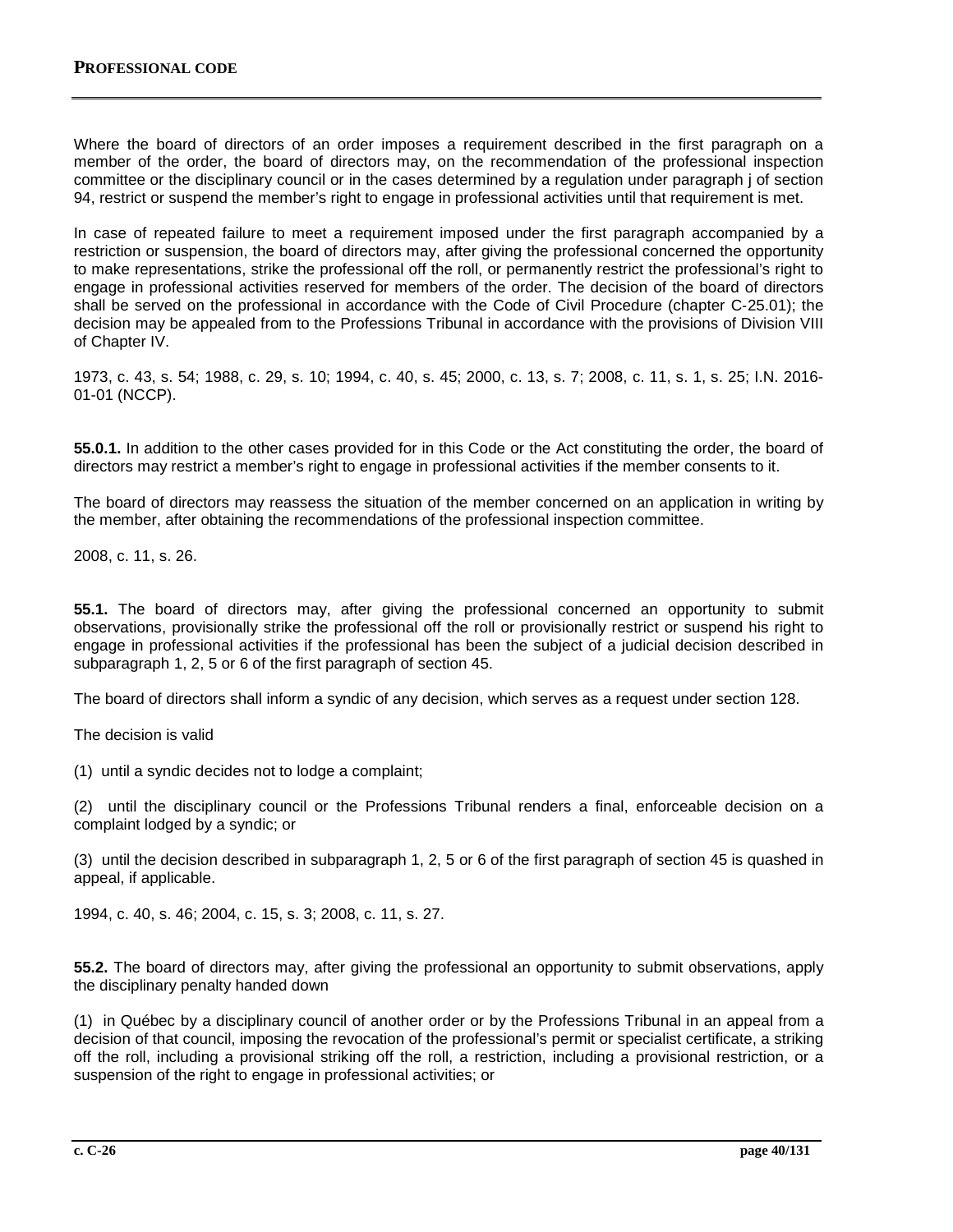(2) outside Québec which, if handed down in Québec, would have had the effect of a penalty described in subparagraph 1, with the necessary modifications.

The penalty imposed by the council ends on the expiry date of the disciplinary penalty described in subparagraph 1 or 2 of the first paragraph.

2008, c. 11, s. 27.

**55.3.** A certified copy of a judicial or disciplinary decision described in section 55.1 or 55.2 that was rendered in Canada constitutes proof that the offence was committed and that any facts reported in the decision are true.

The board of directors may require the professional to provide any information or document it considers necessary for the purposes of section 55.1 or 55.2. The board of directors may strike the professional off the roll until the information or document is provided to it.

2008, c. 11, s. 27.

**55.4.** A decision made by the board of directors under section 55.1, 55.2 or 55.3 must be served on the professional immediately, in accordance with the Code of Civil Procedure (chapter C‐25.01); the decision may be appealed to the Professions Tribunal in accordance with Division VIII of Chapter IV.

2008, c. 11, s. 27; I.N. 2016-01-01 (NCCP).

**55.5.** For the purposes of section 55.1, the board of directors may send to the Director of Criminal and Penal Prosecutions a list of criminal and penal offences that may be related to the practice of the profession and for which the order wishes to be informed of any charge brought against a member. The order and the Director may enter into an agreement to determine the manner in which this information is to be sent.

2008, c. 11, s. 28.

**56.** When the board of directors of an order is informed or has reason to believe that the holder of a permit or specialist's certificate has been guilty of fraud in obtaining such permit or certificate, it may request that an inquiry be made into the matter in accordance with Division VII.

If the fraud charged is maintained against the respondent, the disciplinary council shall revoke his permit or certificate, whether or not he is entered on the roll at that time.

1973, c. 43, s. 55; 1994, c. 40, s. 47; 2008, c. 11, s. 1.

**57.** No professional may refuse to provide services to a person because of the race, colour, sex, age, religion, national extraction or social origin of such person.

1973, c. 43, s. 56.

**58.** No person may use a specialist's title corresponding to a class of specialization defined in a regulation under paragraph e of section 94 or act in such a way as to lead to the belief that he is a specialist in that class of specialization unless he holds the appropriate specialist's certificate.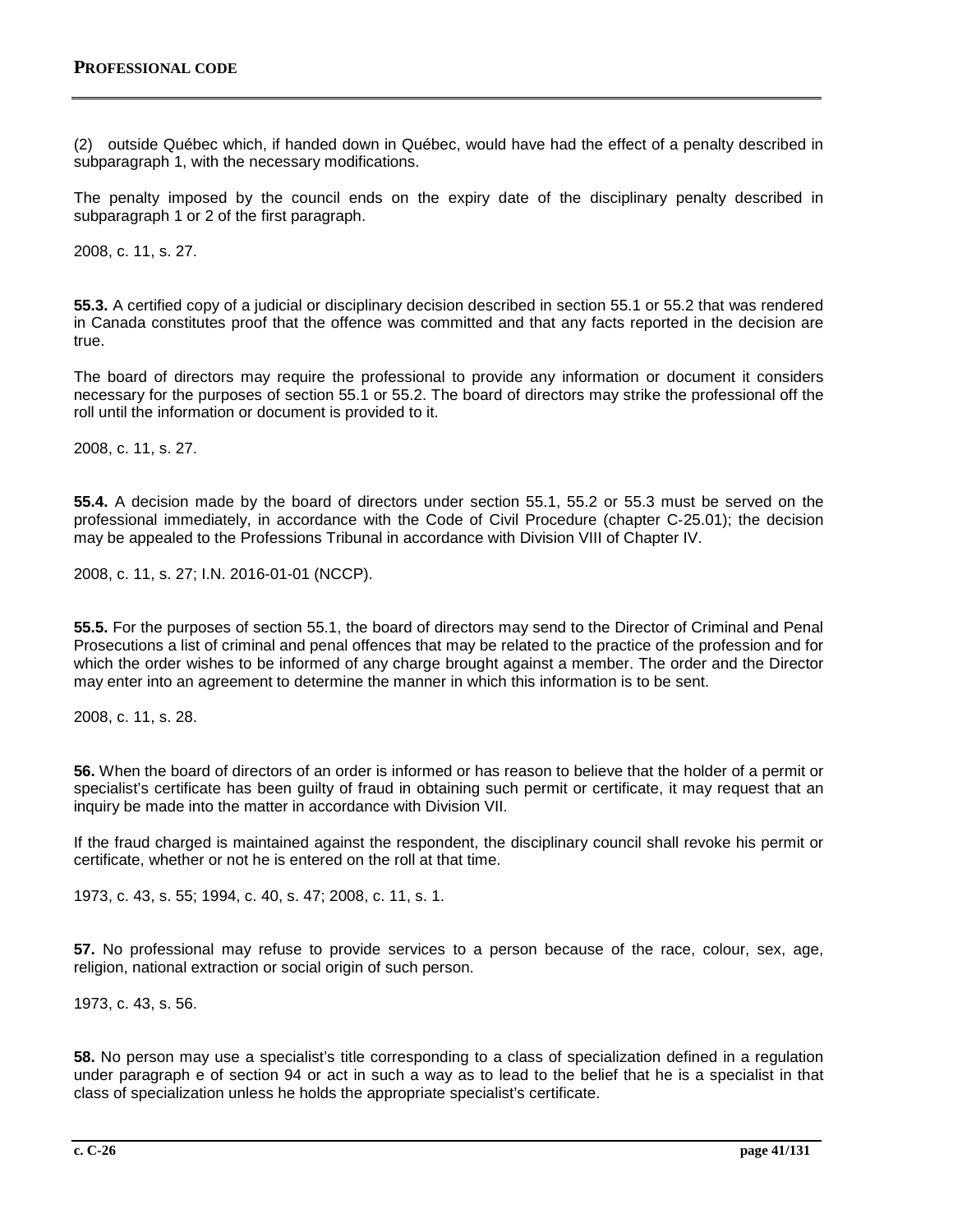A professional may not designate himself as a specialist unless he holds a specialist's certificate.

1973, c. 43, s. 57; 2008, c. 11, s. 29.

**58.1.** No professional may use the title of "Doctor" or an abbreviation of that title unless the title or abbreviation is placed

(1) immediately before the professional's name, where the professional holds a doctoral diploma recognized as a valid diploma for the issue of the permit or specialist's certificate held by the professional pursuant to a government regulation under the first paragraph of section 184 or a doctoral diploma recognized as equivalent by the board of directors of the order that issued the permit or certificate, and unless the professional's name is followed by a title reserved for the members of the order; or

(2) after the professional's name, and the title or abbreviation is followed by the name of the discipline in which the doctoral diploma is held.

This section does not apply to the members of the Ordre professionnel des dentistes du Québec, the Collège des médecins du Québec or the Ordre professionnel des médecins vétérinaires du Québec.

2000, c. 13, s. 8; 2008, c. 11, s. 1.

**59.** Every professional who contravenes section 57, 58 or 58.1 commits an act derogatory to the dignity of his profession.

1973, c. 43, s. 58; 2000, c. 13, s. 9.

**59.1.** The fact of a professional taking advantage of his professional relationship with a person to whom he is providing services, during that relationship, to have sexual relations with that person or to make improper gestures or remarks of a sexual nature, constitutes an act derogatory to the dignity of his profession.

1994, c. 40, s. 49.

**59.1.1.** The following acts engaged in by a professional also constitute acts derogatory to the dignity of the profession:

(1) committing an act involving collusion, corruption, malfeasance, breach of trust or influence peddling;

(2) attempting to commit such an act or counselling another person to do so; and

(3) conspiring to commit such an act.

2013, c. 12, s. 2.

**59.2.** No professional may engage in an act derogatory to the honour or dignity of his profession or to the discipline of the members of the order, or practise a profession, carry on a trade, enterprise or business or hold an office or function that is inconsistent with the honour, dignity or practice of his profession.

1994, c. 40, s. 49.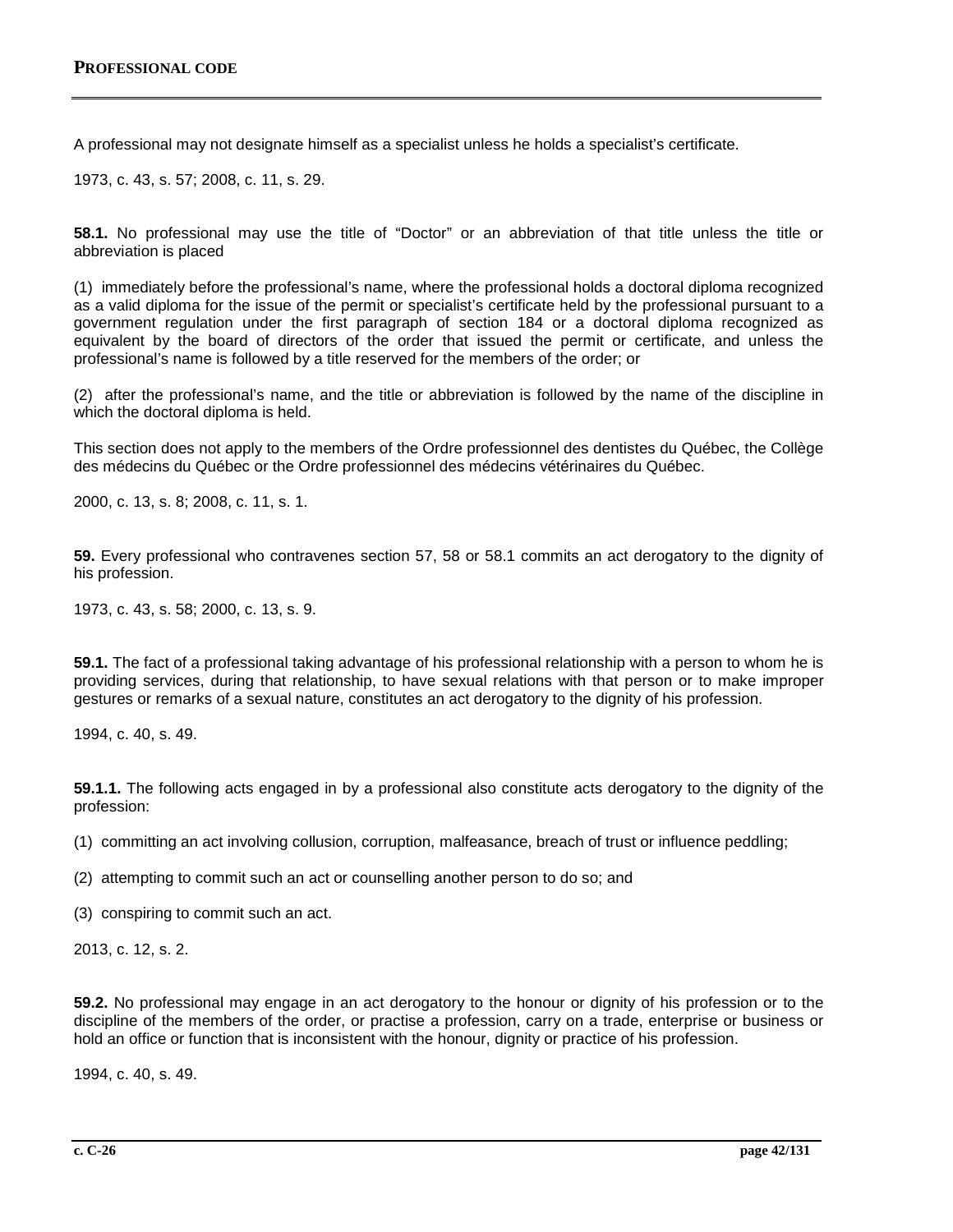**59.3.** A professional must, within 10 days from the day on which he is himself informed, notify the secretary of the order of which he is a member that he is or has been the subject of a judicial or disciplinary decision referred to in section 55.1 or 55.2 or a proceeding for an offence punishable by a term of imprisonment of five years or more.

1994, c. 40, s. 49; 2008, c. 11, s. 30; 2017, c. 11, s. 29

**60.** A professional shall elect domicile by informing the secretary of the order of which he is a member of the place where he principally practises his profession or, if he does not practise, his place of residence or principal place of employment, within 30 days after he begins to practise; the domicile thus elected shall constitute his professional domicile. He must also inform the secretary of all the other places where he practises his profession. In addition, he must provide a business email address established in his name.

He must also advise the secretary of any change in this respect, within 30 days of the change.

Unless another method of notification is prescribed, the transmission of a document to the professional's business email address may replace transmission to his elected domicile.

Every member of an order the constituting Act of which mentions, for election purposes or for any consultation of members, the place of residence or domicile rather than his professional domicile, must inform the secretary of his order of any change in his place of residence or domicile, as the case may be, within 30 days of such change.

1973, c. 43, s. 59; 1974, c. 65, s. 8; 1994, c. 40, s. 50; 2008, c. 11, s. 31; 2017, c. 11, s. 30.

**60.1.** A service or product provided by a professional must conform with any statement he makes, or advertisement he places, concerning that service or product; the professional is bound by such statements or advertisements.

1990, c. 76, s. 2.

**60.2.** No professional may, by whatever means, make false, misleading or incomplete representations, in particular as to his level of competence or the scope or effectiveness of his services or of those generally offered by members of his profession.

1990, c. 76, s. 2; 2008, c. 11, s. 32.

**60.3.** No professional may, falsely, by whatever means,

- (a) ascribe particular advantages to a service or product;
- (b) claim that a pecuniary benefit will result from the use or acquisition of a service or product;
- (c) claim that a service or product complies with determined standards; or
- (d) ascribe certain performance characteristics to a service or product.

1990, c. 76, s. 2.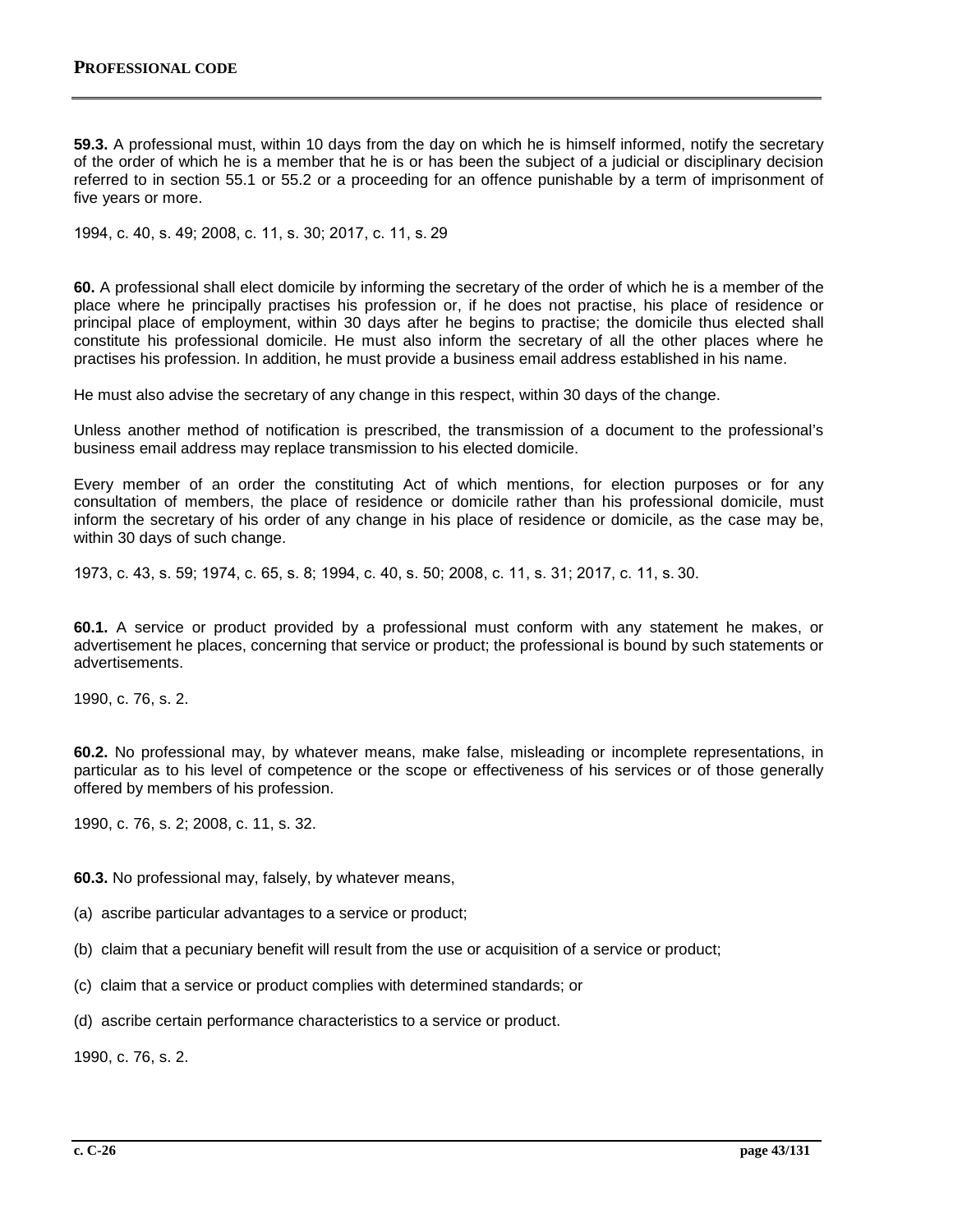**60.4.** Every professional must preserve the secrecy of all confidential information that becomes known to him in the practice of his profession.

He may be released from his obligation of professional secrecy only with the authorization of his client or where so ordered or expressly authorized by law.

The professional may, in addition, communicate information that is protected by professional secrecy, in order to prevent an act of violence, including a suicide, where he has reasonable cause to believe that there is a serious risk of death or serious bodily injury threatening a person or an identifiable group of persons and where the nature of the threat generates a sense of urgency. However, the professional may only communicate the information to a person exposed to the danger or that person's representative, and to the persons who can come to that person's aid. The professional may only communicate such information as is necessary to achieve the purposes for which the information is communicated.

For the purposes of the third paragraph, "serious bodily injury" means any physical or psychological injury that is significantly detrimental to the physical integrity or the health or well-being of a person or an identifiable group of persons.

1994, c. 40, s. 51; 2001, c. 78, s. 5; 2008, c. 11, s. 33; 2017, c. 10, s. 26.

**60.5.** Every professional must respect the right of his client to examine documents concerning him in any record established in his respect, and to obtain a copy of such documents.

However, where authorized by law, a professional may refuse to allow access to the information contained in such a record.

1994, c. 40, s. 51; 2008, c. 11, s. 34.

**60.6.** Every professional must respect the right of his client to cause to be corrected any information that is inaccurate, incomplete or ambiguous with regard to the purpose for which it was collected, contained in a document concerning him in any record established in his respect.

He must also respect the right of his client to cause to be deleted any information that is outdated or not justified by the object of the record, or to prepare written comments and file them in the record.

1994, c. 40, s. 51.

**60.7.** Every professional must furnish and at all times maintain security to cover any liability he may incur because of any fault committed in the practice of his profession. A professional who complies with a regulation of the order under paragraph d of section 93 fulfils this obligation.

2008, c. 11, s. 35.

## **DIVISION V ADMINISTRATION**

*§ 1. — The board of directors*

2008, c. 11, s. 1.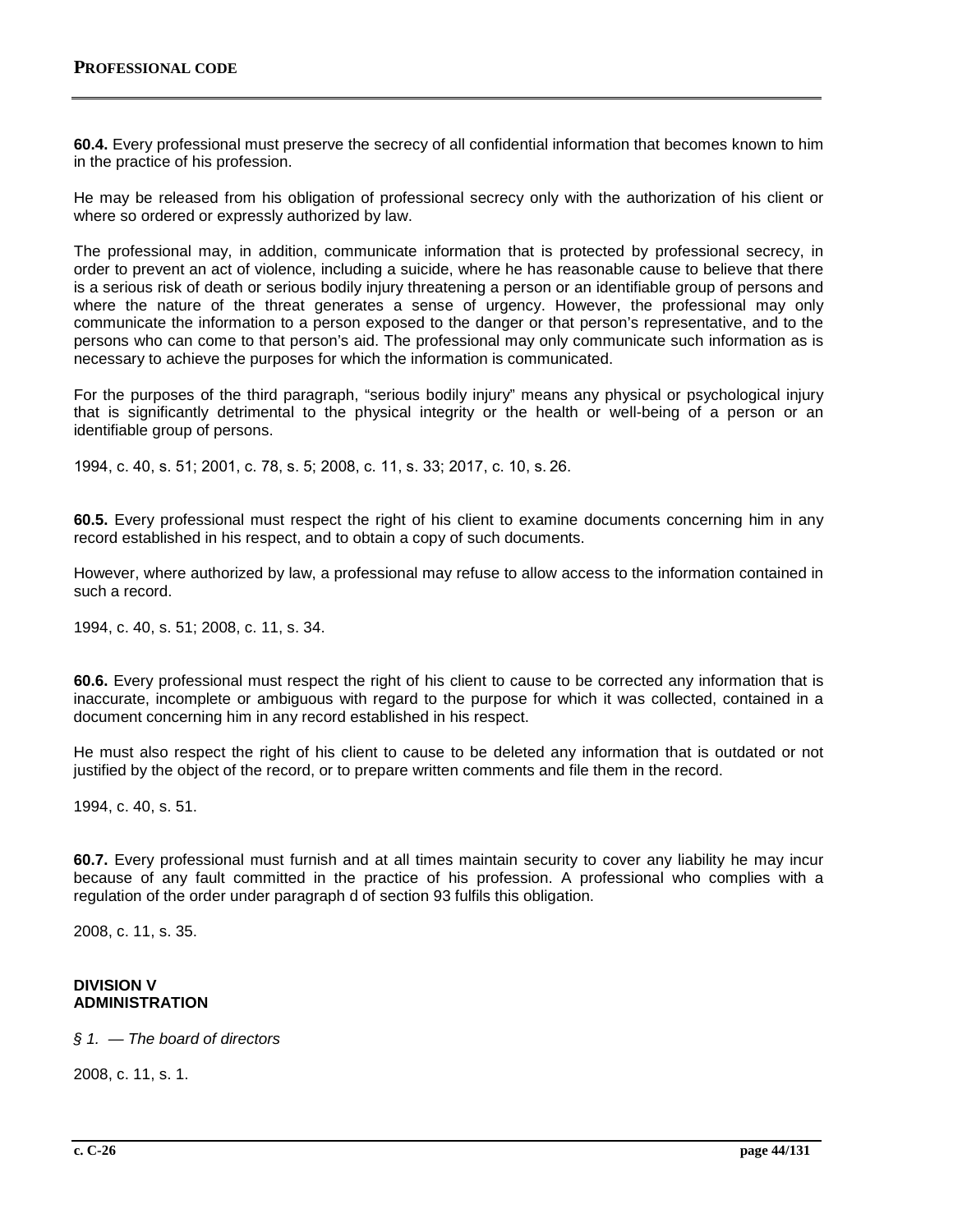**61.** An order shall be administered by a board of directors consisting of a president and other directors whose number is to be determined by a regulation under paragraph e of section 93. That number must be at least 8 and not more than 15.

The president and all the other directors must be domiciled in Québec; if the president or any director ceases to be domiciled in Québec during his term, he is deemed to have resigned.

1973, c. 43, s. 60; 1983, c. 54, s. 16; 1988, c. 29, s. 11; 1994, c. 40, s. 52; 2008, c. 11, s. 36; 2017, c. 11, s. 31.

**62.** The board of directors shall have the general supervision of the order and the management and supervision of the conduct of its affairs. It shall be responsible for carrying out the decisions of the order and those of the general meeting, and shall ensure the related follow-up. The board of directors shall also see to the application of this Code, the Act or the letters patent constituting the order, the amalgamation or integration order and the regulations made under this Code or such Act. It shall exercise all the rights, powers and prerogatives of the order, except those within the competence of the members of the order in general meeting. Unless otherwise provided by this Code or such Act, it shall exercise them by resolution.

The board of directors shall, in particular,

- (1) see to the pursuit of the order's mission;
- (2) determine the order's strategic directions;
- (3) rule on the order's strategic choices;
- (4) adopt the order's budget;
- (5) adopt effective, efficient and transparent governance policies and practices; and

(6) see to the integrity of internal control rules, including risk management rules, and ensure the viability and sustainability of the order.

The board of directors shall draw on the governance guidelines determined by the Office after consultation with the Interprofessional Council.

1973, c. 43, s. 61; 1994, c. 40, s. 53; 1998, c. 14, s. 7; 2008, c. 11, s. 1, s. 37; 2017, c. 11, s. 32.

**62.0.1.** The board of directors shall, in particular,

(1) appoint the secretary and the executive director of the order;

(2) ensure that the senior management of the order adheres to sound management practices;

(3) require its members and the employees of the order to take an oath of discretion and determine the form of the oath; however, the oath may not be construed as prohibiting the sharing of information or documents within the order for the protection of the public;

(4) require its members to take training on the role of a professional order's board of directors as regards such matters as governance and ethics and gender equality as well as training on ethnocultural diversity management, and make sure that such training is offered to them;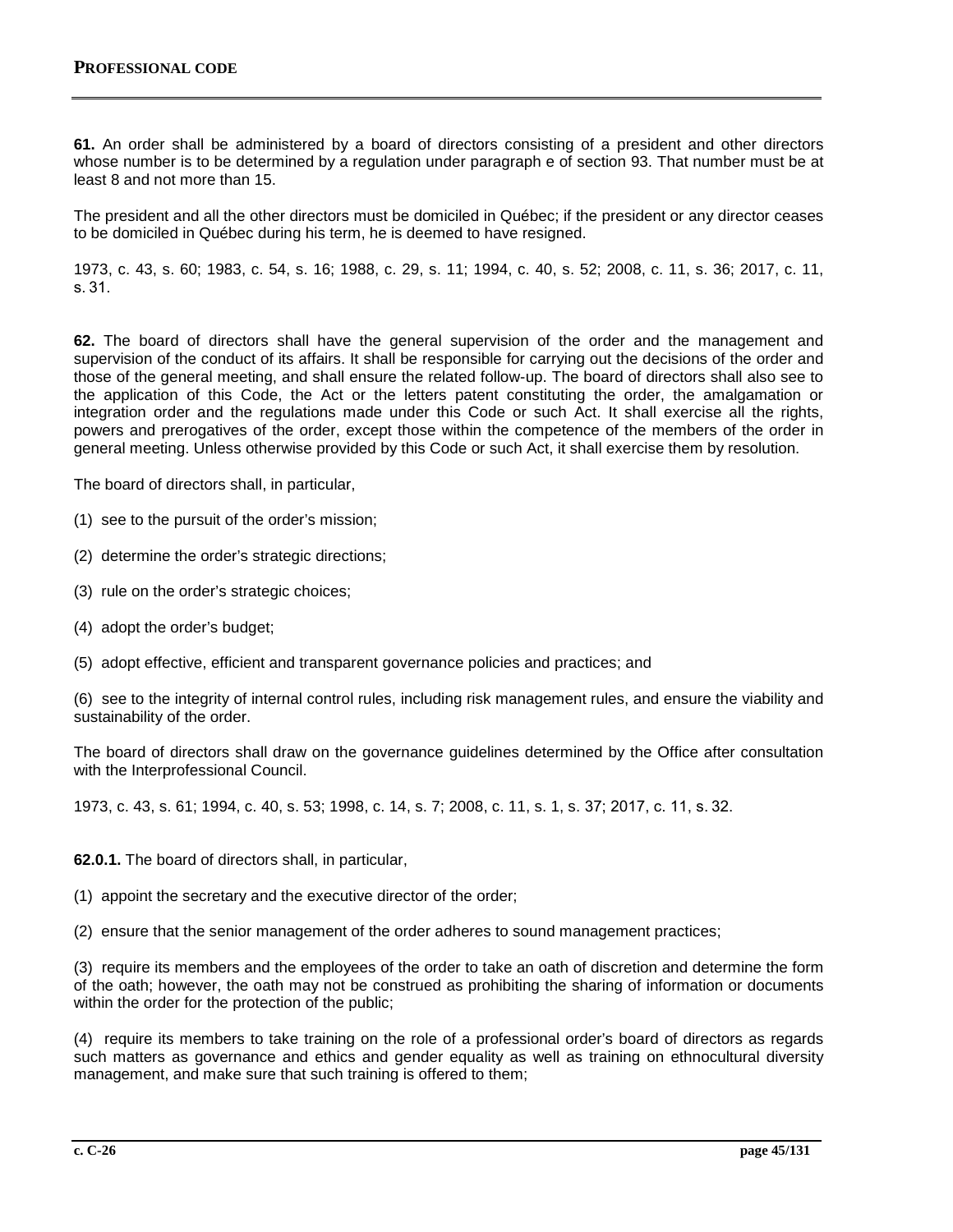(5) require any person appointed by the order to develop or apply conditions for the issue of a permit or a specialist's certificate to take training on professional qualifications assessment, training on gender equality and training on ethnocultural diversity management, and make sure that such training is offered to such a person;

(6) make sure that continuing education activities, courses or periods on such subjects as ethics and professional conduct are offered to the members of the order and report on this in its annual report;

(7) ensure the fairness, objectivity, impartiality, transparency, effectiveness and promptness of the admission processes adopted by the order and make sure that those processes facilitate admission to a profession, in particular for persons trained outside Québec;

(8) cooperate with the authorities of the educational institutions concerned in Québec, in accordance with the terms and conditions fixed under the second paragraph of section 184, in the development and review of the programs of study leading to a diploma giving access to a permit or a specialist's certificate, the standards that the board of directors must prescribe by regulation under paragraph c of section 93, any other terms and conditions that the board of directors may determine by regulation under paragraph i of section 94, and the standards of equivalence applicable to those terms and conditions that the board of directors may prescribe under that regulation; and

(9) give any advice it considers useful to the Minister, the Office, the Interprofessional Council, educational institutions or any other person or body it sees fit.

2017, c. 11, s. 33.

**62.0.2.** The board of directors shall publish, on the order's website, a service statement setting out its objectives with regard to its services and their quality.

The statement must specify the time frame within which services are to be provided and provide clear information on their nature and accessibility.

The board must also

(1) remain receptive to the expectations of persons likely to make requests or institute proceedings with the order;

(2) simplify the order's service delivery rules and procedures to the greatest extent possible; and

(3) encourage the order's employees to provide quality services and to collaborate in achieving the results targeted.

2017, c. 11, s. 33.

## **62.1.** The board of directors may

(1) delegate to a committee it creates for that purpose the power to decide any application preceding admission to the profession as well as its powers under sections 45 to 45.3, 46.0.1, 48 to 52.1 and 55 to 55.3; the members of such a committee shall be subject to the standards of ethics and professional conduct determined by the order and shall take the oath set out in Schedule II; however, the oath shall not be construed as prohibiting the sharing of information or documents within the order for the protection of the public;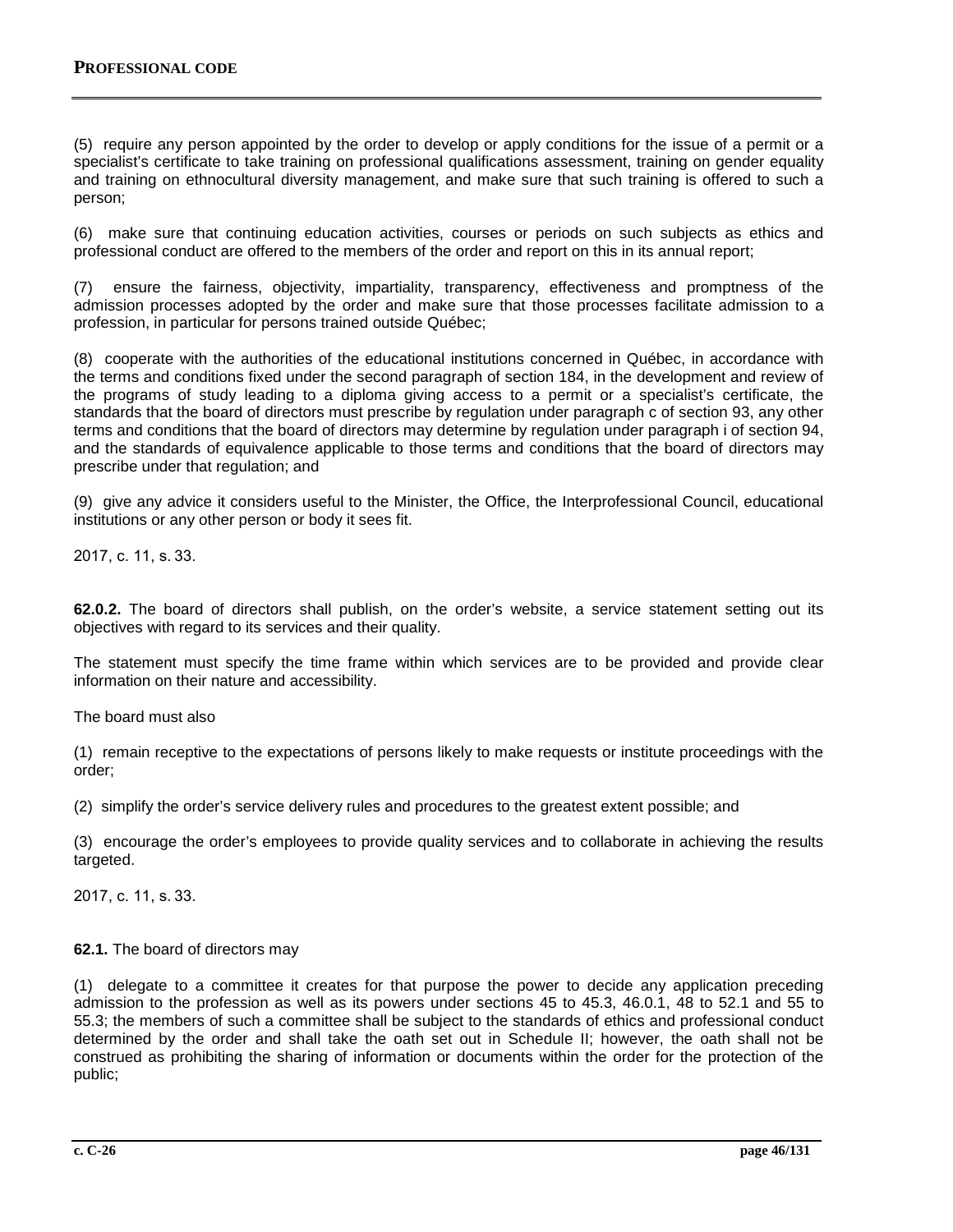(2) establish rules for the carrying on of its business, including the number of meetings and the intervals at which they are to be held, and rules concerning the administration of the order's property;

(3) determine the means of communication through which members of the board of directors or the executive committee who are not present or physically in attendance at the place where a meeting of the board or the committee is being held may express their opinion with a view to the making of a decision, determine conditions for the use of such means of communication and, for the purposes of the fourth paragraph of section 79, the second paragraph of section 84 and the second paragraph of section 99, determine what constitutes a failure to express one's opinion or an impediment, as the case may be;

(4) choose to hold an election to elect the president and other directors by a technological means, which must ensure the security, secrecy and integrity of the ballot.

2008, c. 11, s. 38; 2014, c. 13, s. 21; 2017, c. 11, s. 34.

**62.2.** A professional must, in accordance with the terms and conditions determined by the board of directors, inform the order of which he is a member of any professional liability claim against him filed with his insurer and of any notice of loss he files with his insurer with respect to professional liability.

2008, c. 11, s. 38.

**63.** The president and the other directors shall be elected on the dates set and for a term of at least two years but not more than four years determined by a regulation under paragraph b of section 93; they are eligible for re-election unless they have served the maximum number of consecutive terms that may be determined by the Order in the regulation. The president may not, however, serve more than three terms in that capacity.

On the advice of the secretary of an order, the Office may order that an election be held on the date it fixes, where

(1) an election has not been held in accordance with the first paragraph or in accordance with the Act constituting the professional order; or

(2) the board of directors does not have a quorum by reason of a vacancy.

The Office may again order that an election be held on the date it fixes or may appoint an eligible person to a vacant office for the unexpired portion of the term of the director whom he replaces where

(1) the election ordered by the Office under the second paragraph has not been held; or

(2) the board of directors does not have a quorum despite the holding of the election ordered under the second paragraph.

The Office may appoint an eligible person to a vacant office for the unexpired portion of the term of the director whom he replaces, where

(1) the election ordered by the Office under the third paragraph has not been held; or

(2) the board of directors does not have a quorum despite the holding of the election ordered under the third paragraph.

1973, c. 43, s. 62; 1974, c. 65, s. 9; 1988, c. 29, s. 12; 1994, c. 40, s. 54; 2000, c. 13, s. 10; 2008, c. 11, s. 1, s. 39; 2017, c. 11, s. 35.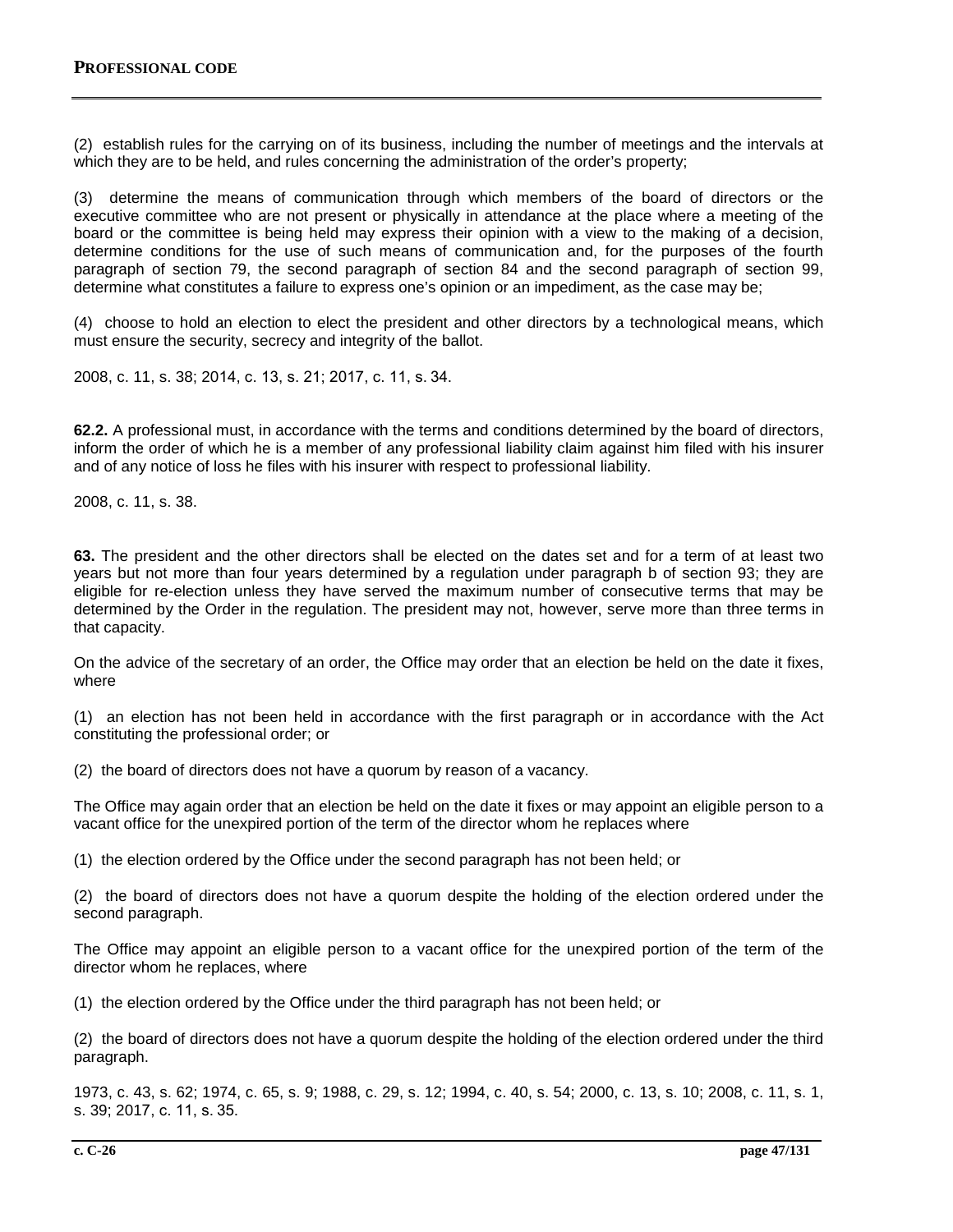**63.1.** The board of directors must, to hold an election to elect the president and other directors by a technological means, determine the particulars of the election process in a regulation made under paragraph b of section 93. The regulation may adapt the provisions of this Code to allow the implementation of the election.

2014, c. 13, s. 22.

**64.** The president shall be elected, as determined by the board of directors,

(a) by a general vote of the members of the order, by secret ballot; or

(b) by a vote of the elected directors and appointed directors, who shall elect the president from among the directors elected by secret ballot.

If the president is elected in accordance with subparagraph b of the preceding paragraph, the board of directors shall be deemed regularly constituted notwithstanding that the number of directors is reduced by one.

No member may be a candidate, at the same time, for the office of president and for the office of director.

1973, c. 43, s. 63; 1974, c. 65, s. 10; 1988, c. 29, s. 13; 1994, c. 40, s. 55; 2008, c. 11, s. 1; 2017, c. 11, s. 36.

**65.** To ensure adequate regional representation on the board of directors of the order, the board of directors shall, by regulation, determine the number of regions, delimit them and establish how each such region is to be represented in terms of the number of elected directors on the board of directors of the order. Such regions shall be delimited with reference to the description and map of the boundaries in Schedule I to the Décret concernant la révision des limites des régions administratives du Québec (chapter D-11, r. 1). Regional representation shall be established for the purpose of ensuring regional diversity on the board of directors. The elected directors shall not represent the professionals of the region the elected directors come from.

If the number of members of the order is not sufficient to justify dividing the territory of Québec into regions, the board of directors may prescribe by regulation that all of such territory shall constitute a single region.

The regulation may provide, within the board of directors, for representation of the sectors of professional activity of the members of the order and, for that purpose, may determine the activity sectors concerned, fix the number of directors representing them and establish how the sectors are to be represented among the directors.

1973, c. 43, s. 64; 1974, c. 65, s. 109; 1988, c. 29, s. 14; 1994, c. 40, s. 56; 2008, c. 11, s. 1; 2017, c. 11, s. 37.

**66.** *(Repealed).*

1973, c. 43, s. 65; 1983, c. 54, s. 17; 2008, c. 11, s. 40.

**66.1.** Only those members of the order who are entered on the roll and whose right to engage in professional activities is not restricted or suspended at least 45 days before the date set for the closing of the poll may be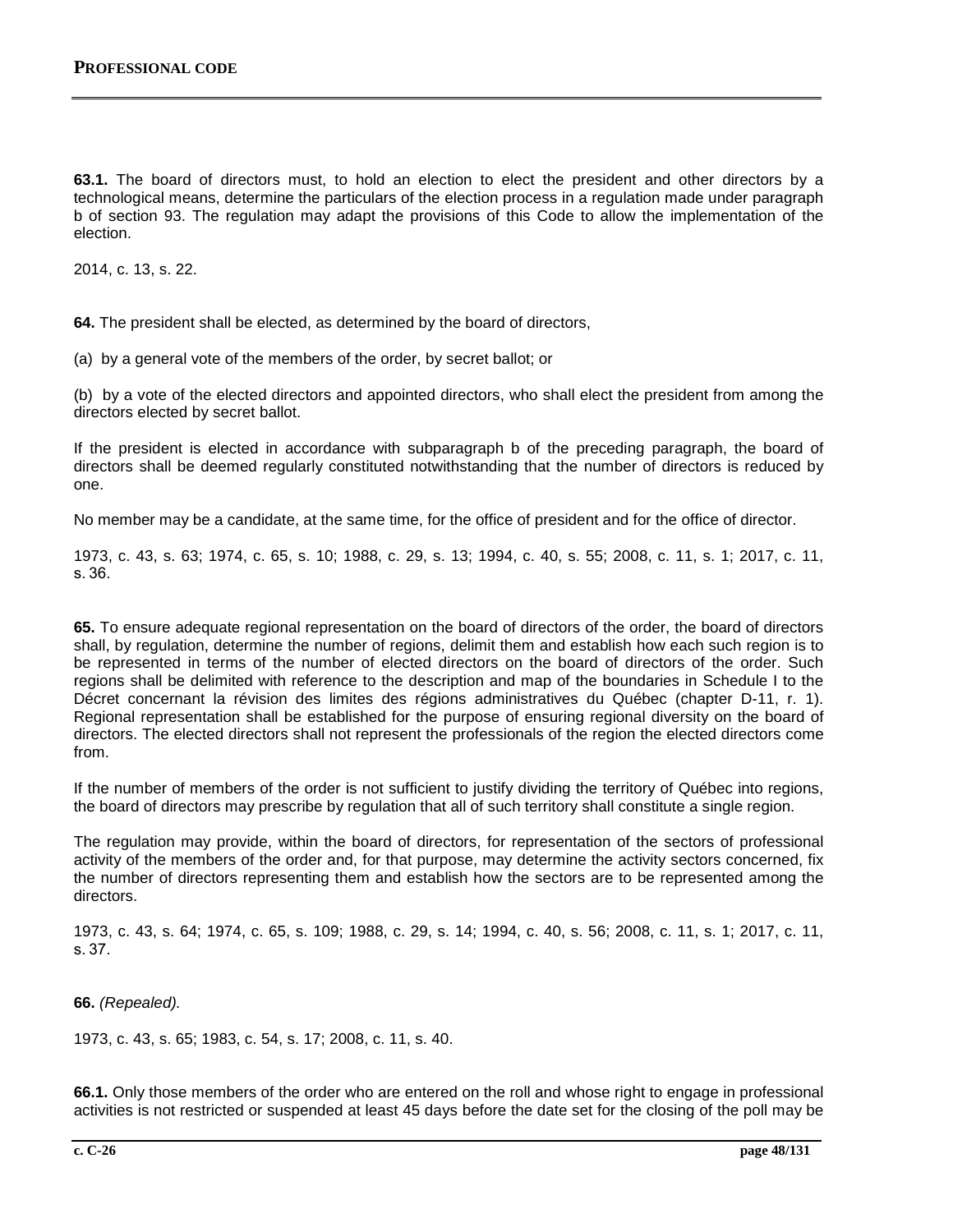candidates. However, the board of directors may, in a regulation under paragraph b of section 93, set a longer period of up to 60 days. A candidate who is struck off the roll or whose right to engage in professional activities is restricted or suspended before the election or who does not comply with rules of conduct applicable to the candidate established in a regulation under paragraph a of section 94 is no longer eligible for the election in progress. A candidate cannot be a member of the board of directors or an officer of a legal person or of any other group of persons whose principal object is promoting the rights or defending the interests of members of the order or of professionals in general.

Only those members of the order who have their professional domiciles in a particular region may be candidates in that region.

1983, c. 54, s. 17; 1994, c. 40, s. 57; 2000, c. 13, s. 11; 2008, c. 11, s. 41; 2017, c. 11, s. 38.

**67.** Candidates for the office of director shall be proposed by way of a nomination paper signed by the candidate and delivered to the secretary of the order at least 30 days before the date fixed for the closing of the poll. However, the board of directors may, in a regulation under paragraph b of section 93, fix a longer period of up to 45 days. The nomination paper must also be signed by five members of the order or by such number of members as may be determined by the board of directors in the regulation. The nomination paper must contain only the information determined by the board of directors in the regulation. The information contained in the nomination paper constitutes the only electoral communication messages that a candidate may send to the members of the order; the board of directors may, however, in the regulation, establish a framework for the dissemination of other messages.

The Office, in collaboration with the Interprofessional Council, shall set guidelines for the messages or the means of electoral communication to be used by the candidates, including guidelines for messages that do not concern the protection of the public or whose purpose is to respond to other candidates' messages or regarding the use of social media or direct mail.

When adopting a regulation in accordance with the first paragraph, the board of directors shall draw on the guidelines set by the Office.

The same applies to the candidates for the office of president, if the president is elected by a general vote of the members of the order.

If only one candidate is proposed for an office within the fixed time, the secretary shall immediately declare him elected.

1973, c. 43, s. 66; 1974, c. 65, s. 11; 1988, c. 29, s. 15; 1994, c. 40, s. 58; 1999, c. 40, s. 58; 2000, c. 13, s. 12; 2008, c. 11, s. 1.

**68.** Only those professionals who have their professional domiciles in a particular region may sign the nomination paper of a candidate for the office of director in that region.

1973, c. 43, s. 67; 1994, c. 40, s. 59.

**69.** At least fifteen days before the date fixed for the closing of the poll, the secretary of the order shall send to each member of the order entitled to vote the following documents at the same time as he advises him of such date:

(a) a ballot paper certified by the secretary, stating the names of the candidates for the office of director in the region in which each member may exercise his right to vote and an envelope in which to insert the ballet paper, bearing the words "BALLOT PAPER DIRECTOR" and the name of the order;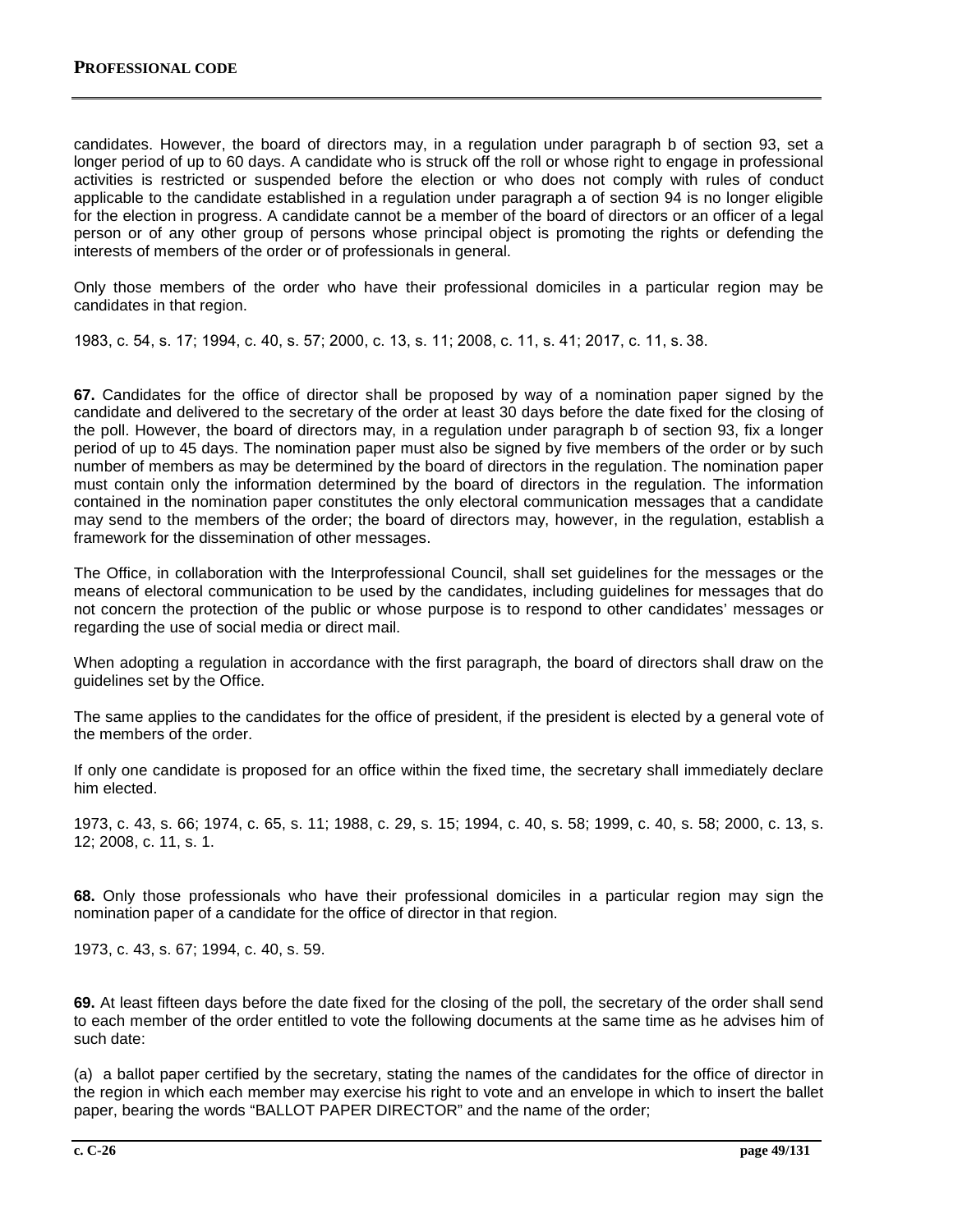(b) where the president is elected by a general vote of the members of the order, ballot paper certified by the secretary stating the names of the candidates for the office of president and an envelope in which to insert the ballot paper, bearing the words "BALLOT PAPER PRESIDENT" and the name of the order;

(c) an envelope addressed to the secretary of the order bearing the word "ELECTION", the name of the voter, his address and the name of the region in which he may exercise his right to vote;

(d) any other document that may be prescribed by the board of directors in a regulation under paragraph b of section 93.

1973, c. 43, s. 68; 1974, c. 65, s. 12; 1977, c. 66, s. 4; 1988, c. 29, s. 16; 1994, c. 40, s. 60; 2000, c. 13, s. 13; 2008, c. 11, s. 1.

**70.** All the ballot papers and envelopes to be used at an election shall be in the same form and as nearly alike as possible.

Each ballot shall contain a blank space for voting purposes to the right of the name of each candidate.

1973, c. 43, s. 69; 1983, c. 54, s. 18; 2009, c. 35, s. 4.

**71.** Only the persons who were members of the order 45 days before the date fixed for the closing of the poll and still are may vote. However, the board of directors may, in a regulation under paragraph b of section 93, fix a longer period of up to 60 days.

They shall cast their vote by marking the ballot paper within one or more of the blank spaces provided for that purpose, according to whether there are one or more candidates to be elected.

1973, c. 43, s. 70; 1974, c. 65, s. 13; 1977, c. 66, s. 5; 1983, c. 54, s. 19; 1994, c. 40, s. 61; 2000, c. 13, s. 14; 2008, c. 11, s. 1, s. 42; 2009, c. 35, s. 5.

**72.** The voter shall send his ballot paper, or his ballot papers if the president is elected by a general vote, to the secretary of the order in the envelope referred to in paragraph c of section 69 sent to him for that purpose.

1973, c. 43, s. 71; 1983, c. 54, s. 20; 1988, c. 29, s. 17; 1994, c. 40, s. 62.

**73.** The secretary of the order shall, without opening them, deposit in a sealed ballot box all the envelopes containing ballot papers he receives before the closing of the poll.

1973, c. 43, s. 72; 1994, c. 40, s. 63.

**74.** Within ten days following the date of the closing of the poll, the secretary of the order shall proceed to the counting of the votes in the presence of the scrutineers designated by the board of directors; the number of such scrutineers must be three or such greater number as the board of directors may fix in a regulation under paragraph b of section 93.

Any ballot paper marked within one or more of the blank spaces provided for that purpose shall be considered valid.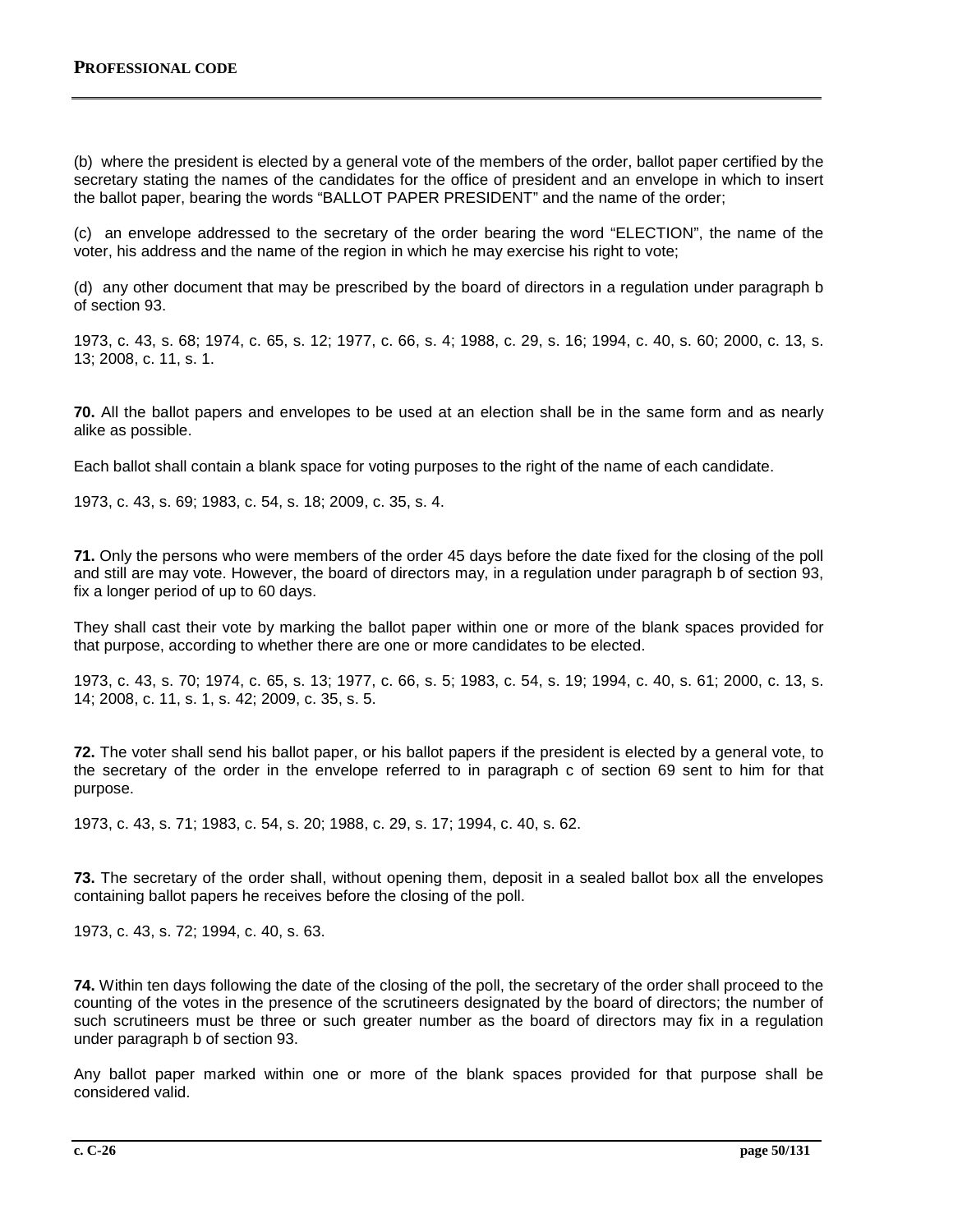However, the secretary of the order shall reject a ballot paper if it

- (1) was not certified by the secretary of the order;
- (2) is not marked;
- (3) is marked for more candidates than there are to elect;
- (4) is marked for a person who is not a candidate;
- (5) is marked outside the space provided for voting purposes;
- (6) bears a fanciful or injurious marking; or

(7) bears a mark by which the elector can be identified. No ballot paper may be rejected for the sole reason that the mark extends beyond the space provided for voting purposes or that the space is not completely filled in.

In case of a tie-vote, a drawing of lots determines which candidate is elected.

1973, c. 43, s. 73; 1974, c. 65, s. 14; 1975, c. 80, s. 5; 1994, c. 40, s. 64; 2000, c. 13, s. 15; 2008, c. 11, s. 1; 2009, c. 35, s. 6.

**75.** The elected directors must have their professional domiciles in the region or one of the regions they represent.

An elected director shall be deemed to have resigned from the time he ceases to have his professional domicile in the region or one of the regions he represents.

The first and second paragraphs do not apply to the elected director who holds the office of president.

1973, c. 43, s. 74; 1994, c. 40, s. 65; 1999, c. 40, s. 58.

**76.** The president and the directors elected must be members of the order.

They shall enter into office on the date and at the time fixed under paragraph b of section 93 and remain in office until their death, resignation or replacement, the restriction or suspension of their right to engage in professional activities or their striking off the roll.

An elected director shall be deemed to have resigned from the time the elected director no longer satisfies the eligibility rules applicable to candidates.

1973, c. 43, s. 75; 1974, c. 65, s. 15; 1988, c. 29, s. 18; 1994, c. 40, s. 66; 2008, c. 11, s. 43; 2017, c. 11, s. 40.

**77.** If the number of candidates is less than the number of positions to be filled, any vacant position shall be filled by a member of the order appointed by the board of directors following an invitation for applications within 30 days after the election. Any member thus appointed shall be deemed to be an elected director of the board of directors whose term of office is of equivalent duration to that of the director whose position is vacant.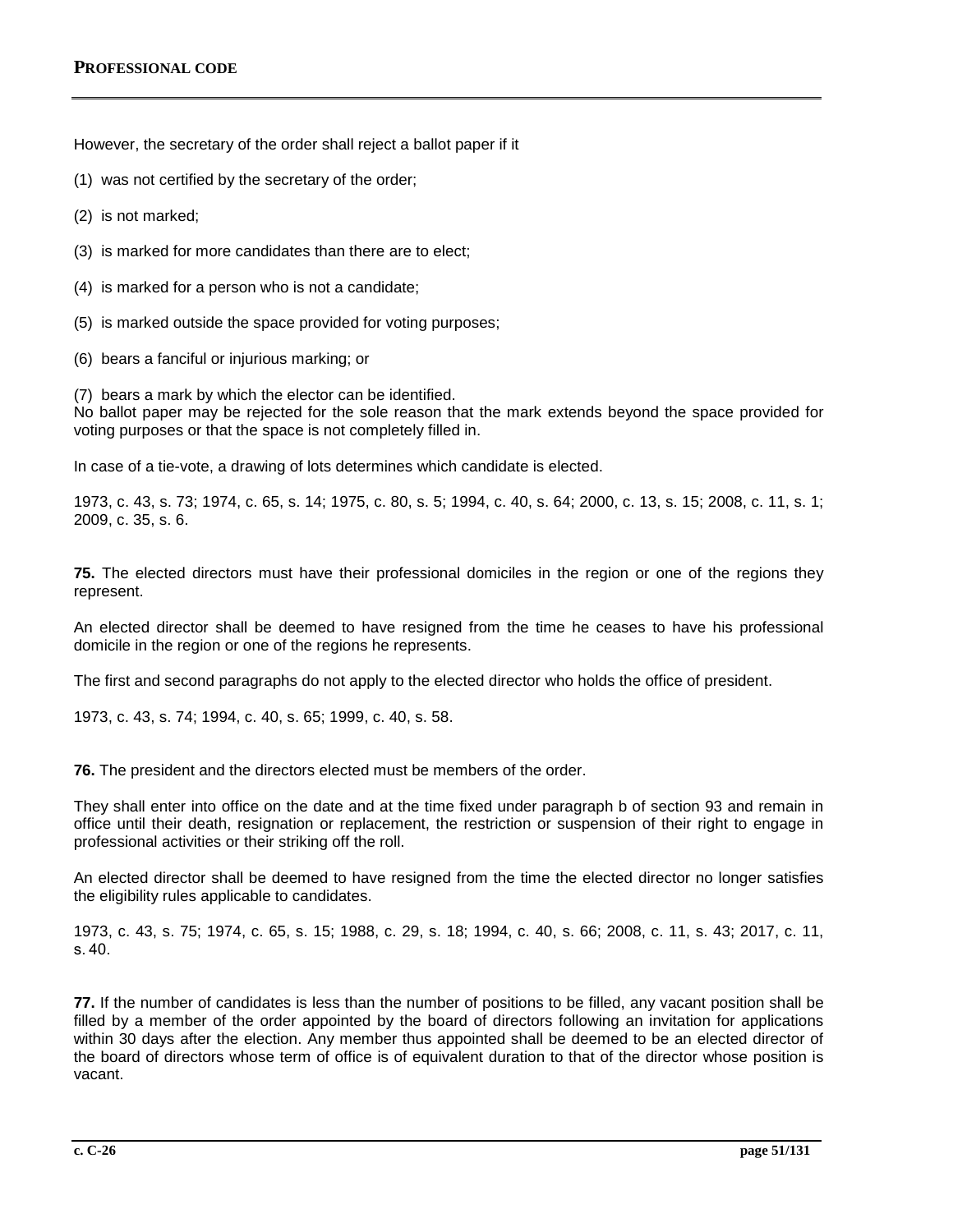If the board does not include an elected director who was 35 years of age or under at the time of the election, at least one vacant position shall be filled in accordance with the first paragraph by a member who is 35 years of age or under.

1973, c. 43, s. 76; 1994, c. 40, s. 67; 1999, c. 40, s. 58; 2008, c. 11, s. 1; 2017, c. 11, s. 41.

**77.1.** If, following an election, the board of directors does not include at least one elected director who was 35 years of age or under at the time of the election, the board shall appoint an additional director from among the members of the order who are 35 years of age or under following an invitation for applications within 30 days after the election. The member thus appointed is deemed to be an elected director of the board whose term of office is of equivalent duration to that of the other directors and who cannot be reappointed in that capacity.

In such a case, the board of directors shall be deemed to be regularly formed, although the number of directors is increased by one.

2017, c. 11, s. 41.

**78.** If the board of directors consists of eight directors, two directors, of whom at least one is not a member of a professional order, shall be appointed by the Office.

If the board of directors consists of 9 to 12 directors, three directors, of whom at least two are not members of a professional order, shall be appointed by the Office.

If the board of directors consists of 13 to 17 directors, four directors, of whom at least two are not members of a professional order, shall be appointed by the Office.

The directors appointed by the Office under this Code or the Act constituting an order shall be appointed from a list drawn up by the Office after consultation with the Interprofessional Council and various socioeconomic groups. The Office may also consult the order concerned before appointing one of its directors. The Office cannot appoint a director who is a member of the board of directors or an officer of a legal person or of any other group of persons whose principal object is promoting the rights or defending the interests of members of the order or of professionals in general. An appointed director shall be deemed to have resigned from the time the appointed director becomes such a member of a board of directors or such an officer.

The directors appointed by the Office by virtue of this Code or of the constituting Act of an order shall be appointed for the same term as the elected directors and shall perform the same duties, have the same powers and be subject to the same obligations as the latter. The directors appointed by the Office shall be entitled, to the extent and on the conditions determined by the Government, to an attendance allowance and to the reimbursement of reasonable expenses incurred by them in the performance of their duties. The allowance and the amount of reimbursement shall be payable by the Office.

Notwithstanding any inconsistent provision, the directors appointed by the Office shall form an integral part of the board of directors as and when they take office.

1973, c. 43, s. 77; 1974, c. 65, s. 16, s. 109; 1977, c. 66, s. 6; 1983, c. 54, s. 21; 1994, c. 40, s. 68; 1995, c. 50, s. 4; 1999, c. 40, s. 58; 2008, c. 11, s. 1, s. 44; 2017, c. 11, s. 42.

**78.1.** Any appointment of a director to the board of directors of an order, made under this Code or the Act constituting an order by the Office or by such a board, must tend toward gender parity. The board of directors must also be composed of members whose cultural identity reflects the various components of Québec society as much as possible.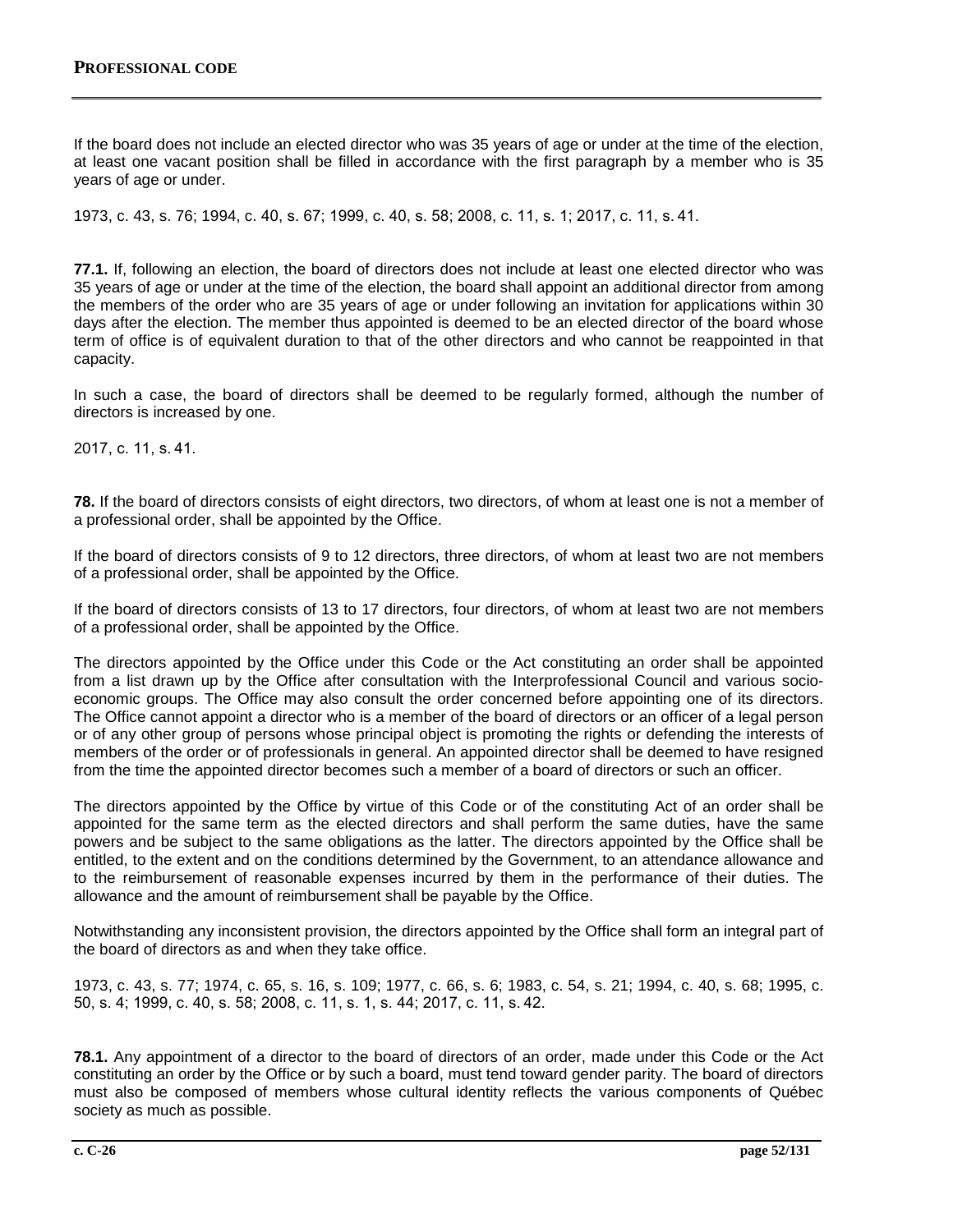2017, c. 11, s. 43.

**79.** Any vacancy in the office of an elected director shall be filled by an election by secret ballot held among the members of the board of directors or according to a mode of election, other than an election among the members of the board of directors, determined by a regulation under paragraph b of section 93. The term of office of the person so elected shall end upon the expiry of that of the person whom he replaces.

The new director shall have his professional domicile in the region or one of the regions represented by the director whom he replaces unless there is no candidate from that region or those regions to fill the vacancy.

Any vacancy in the office of an appointed director shall be filled for the unexpired portion of the term by a new director appointed by the Office in accordance with section 78.

Any director who, without a reason considered valid by the board of directors, fails to attend three consecutive meetings of the board of directors or to express an opinion through a means of communication and subject to the conditions determined by the board of directors under paragraph 3 of section 62.1, shall be replaced in accordance with the provisions applicable in the case of a vacancy.

1973, c. 43, s. 78; 1974, c. 65, s. 109; 1988, c. 29, s. 19; 1994, c. 40, s. 69; 2008, c. 11, s. 45; 2017, c. 11, s. 44.

**79.1.** The directors of the board of directors of a professional order shall be subject to the standards of ethics and professional conduct determined by the Office under section 12.0.1 and to those in the code of ethics and professional conduct established by the board of directors under subparagraph 4 of the second paragraph of that section.

Each professional order must ensure public access to the code, including on its website, and publish it in its annual report.

Each professional order's annual report must, in addition, give an account of the number of cases dealt with and the follow-up given to them, the breaches of the standards of ethics and professional conduct noted during the year, and the decisions rendered and penalties imposed.

2017, c. 11, s. 45.

**80.** The president shall exercise a right of general supervision over the affairs of the board of directors. The president shall see, with the senior management of the order, that the board's decisions are implemented and require any information the president considers relevant to keep the board informed of any other matter relating to the pursuit of the order's mission. To the extent determined by the board, the president shall act as the order's spokesperson and representative.

The president shall also assume such other responsibilities as are assigned by the board but may not act as an officer.

The president shall preside at the meetings of the board of directors and over the proceedings of the general meeting of members of the order; the president is responsible for the administration of the affairs of the board; the president shall see to the proper performance of the board; the president shall coordinate the work of the board and of the general meeting; the president shall see that the directors on the board comply with the standards of ethics and professional conduct applicable to them.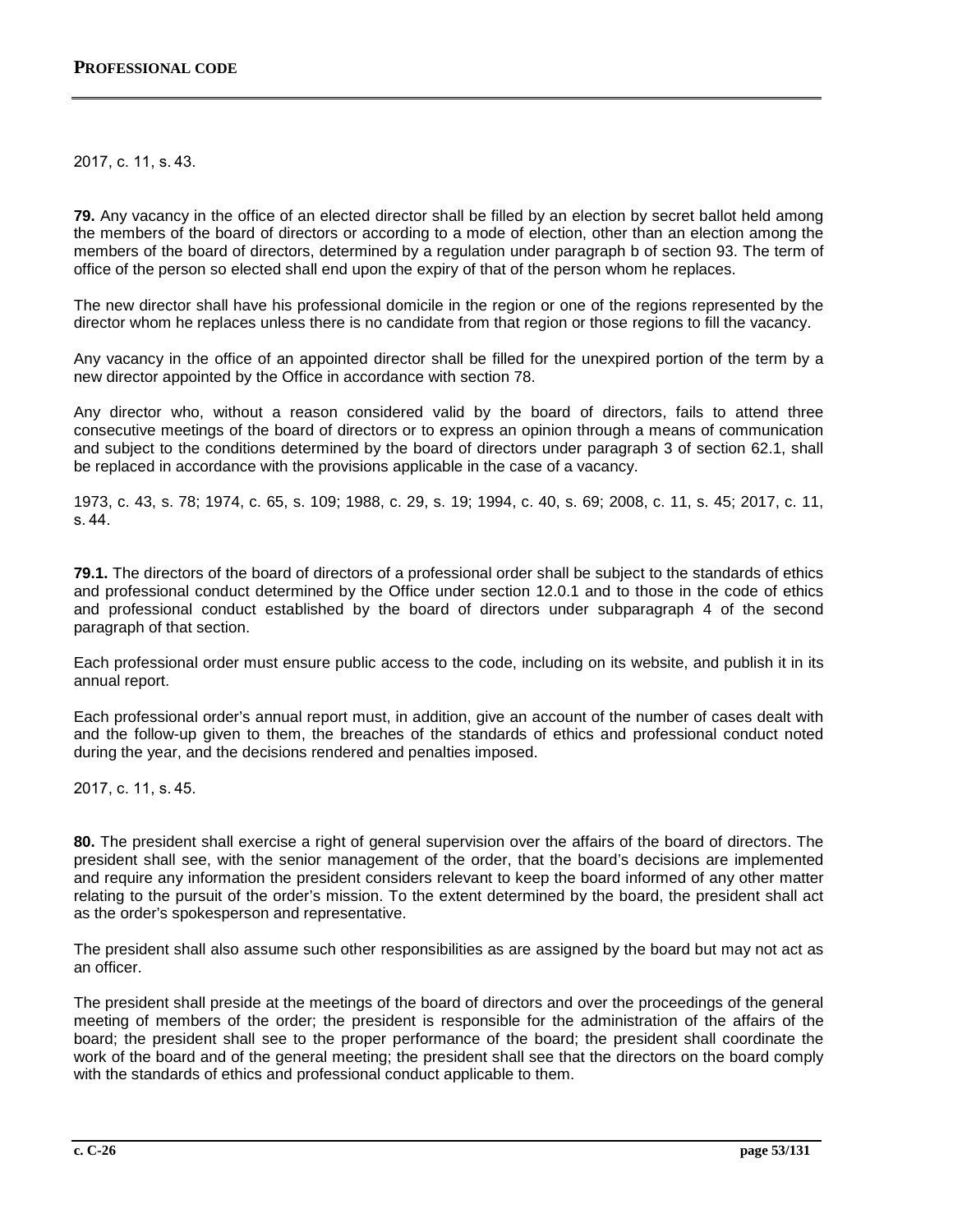The president may require information from a member of a committee created by the board of directors, from an employee of the order or from any person exercising, within the order, a function provided for in this Code or the Act constituting the order, including a syndic in regard to the conduct or progress of an inquiry.

The president is a director of the board of directors and has the right to vote.

The president may not exercise any other functions assigned under this Code or the Act constituting the order of which he is a member.

1973, c. 43, s. 79; 1994, c. 40, s. 70; 2000, c. 13, s. 16; 2008, c. 11, s. 46; 2017, c. 11, s. 46.

**81.** If the office of president becomes vacant, the president shall be replaced for the unexpired portion of his term by one of the elected directors designated by the board of directors or according to a mode of designation, other than designation by the board, determined by regulation under paragraph b of section 93.

If the president is unable to act, the board of directors may designate an elected director to exercise the president's functions for the duration of the inability to act.

1973, c. 43, s. 80; 2008, c. 11, s. 47; 2017, c. 11, s. 47.

**82.** The members of the board of directors shall hold the number of meetings required to carry out the functions and exercise all the rights, powers and prerogatives that this Code or an Act constituting an order confers on the board of directors. However, they must meet at least six times a year.

1973, c. 43, s. 81; 1975, c. 80, s. 6; 2008, c. 11, s. 48, 2017, c. 11, s. 48.

**83.** Special meetings of the board of directors shall be held at the request of the president or one-quarter of the members of the board of directors.

1973, c. 43, s. 82; 2008, c. 11, s. 1.

**84.** A majority of the members of the board of directors shall constitute a quorum; every decision shall be taken by a majority of the members present or of those members who express their opinion on the decision through a means of communication and subject to the conditions determined by the board of directors under paragraph 3 of section 62.1.

The members must vote or express their opinion as determined by the board of directors under paragraph 3 of section 62.1, except if there is an impediment determined by the board of directors or a ground for recusation considered sufficient by the president.

In the case of a tie-vote, the president shall have a casting vote.

1973, c. 43, s. 83; 1988, c. 29, s. 20; 2008, c. 11, s. 1, s. 50.

**85.** Despite any inconsistent provision, a two-thirds majority vote of the members of the board of directors is required to dismiss the secretary of the order, a syndic or a person to whom a regulation under paragraph a of section 94 applies.

The board of directors may dismiss a syndic only if a written notice to attend is sent to him at least 30 days before the date of the meeting of the board of directors at which the resolution proposing the dismissal is to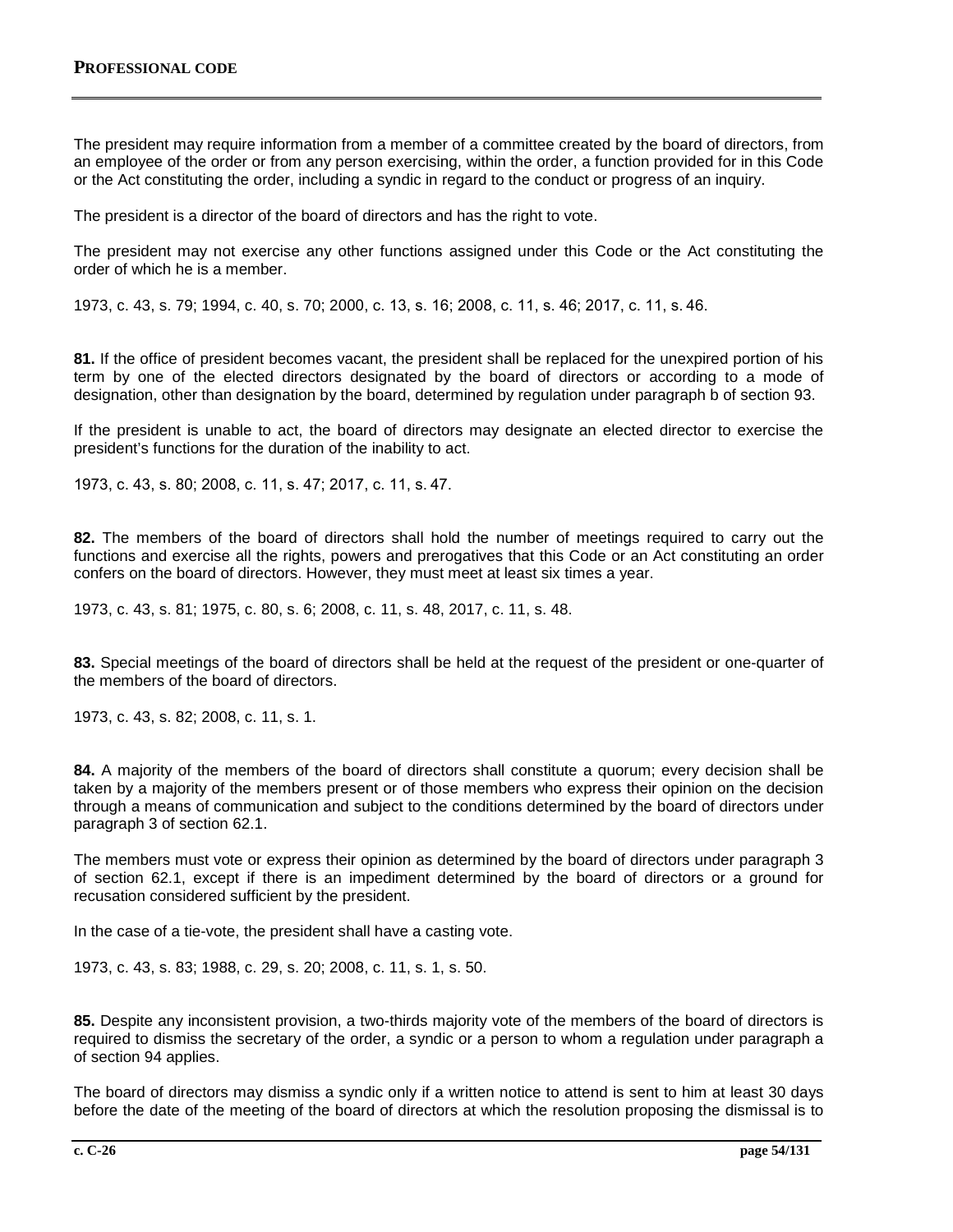be presented. The notice shall set out the reasons for the proposed dismissal and inform the syndic of his right to be heard by the board of directors.

The board of directors shall notify the Office of the reasons for the dismissal of a syndic within 30 days of its decision.

The order's power to dismiss a person under this section may not be limited by a contract of employment or a collective agreement.

1977, c. 66, s. 7; 1994, c. 40, s. 71; 2008, c. 11, s. 51.

**85.1.** The board of directors shall determine the amount of the annual assessment, after consultation with the members in general meeting and after having considered the result of the consultation required under section 103.1, and of any supplementary or special assessment to be paid by the members of the order or certain classes of members on the basis of the professional activities in which they engage, and the date by which the assessment must be paid.

To come into force, a resolution passed by the board of directors under the first paragraph to determine a special assessment must be approved by a majority of the members in general meeting who vote on the matter.

A resolution determining an annual assessment is applicable for the year for which the assessment has been determined and it remains applicable, so long as it is not amended, for each subsequent year. A resolution determining a supplementary or special assessment is applicable for the specific purposes and the duration it specifies.

For the purposes of this section, a supplementary assessment is an assessment that has become necessary to enable the order to meet its obligations under a regulation of the Office under subparagraph 6 of the fourth paragraph of section 12 or a regulation of the Government under section 184 or to pay expenses resulting from the payment of compensation or expenses related to the procedure for recognizing the equivalence of diplomas issued outside Québec or the equivalence of training, or related to the carrying out of the provisions of this Code that pertain to professional discipline or inspection.

2008, c. 11, s. 52; 2017, c. 11, s. 49.

**85.2.** The board of directors shall compute, in accordance with the regulations made under paragraphs d and g of section 93, the amount required to defray the operating cost of the group plan or the professional liability insurance fund, apportion that amount among all the members of the order or certain classes of them or, if so provided by the regulation under paragraph g of section 93, solely among the members who carry on their professional activities within a partnership or a company in accordance with section 187.11, and determine when and where that amount must be paid, the whole in accordance with the conditions and procedures it determines; for that purpose, the board of directors may determine the amount payable by a member on the basis of the risk represented by the class to which he belongs and in view of the claims filed under the group plan or the professional liability insurance fund for any fault committed by that member in the practice of his profession.

The amount required to defray the operating cost of the group plan or the professional liability insurance fund includes premiums, administration costs, contributions to the group plan or professional liability insurance fund and any other expenses inherent in the operation of such a plan or fund.

2008, c. 11, s. 52.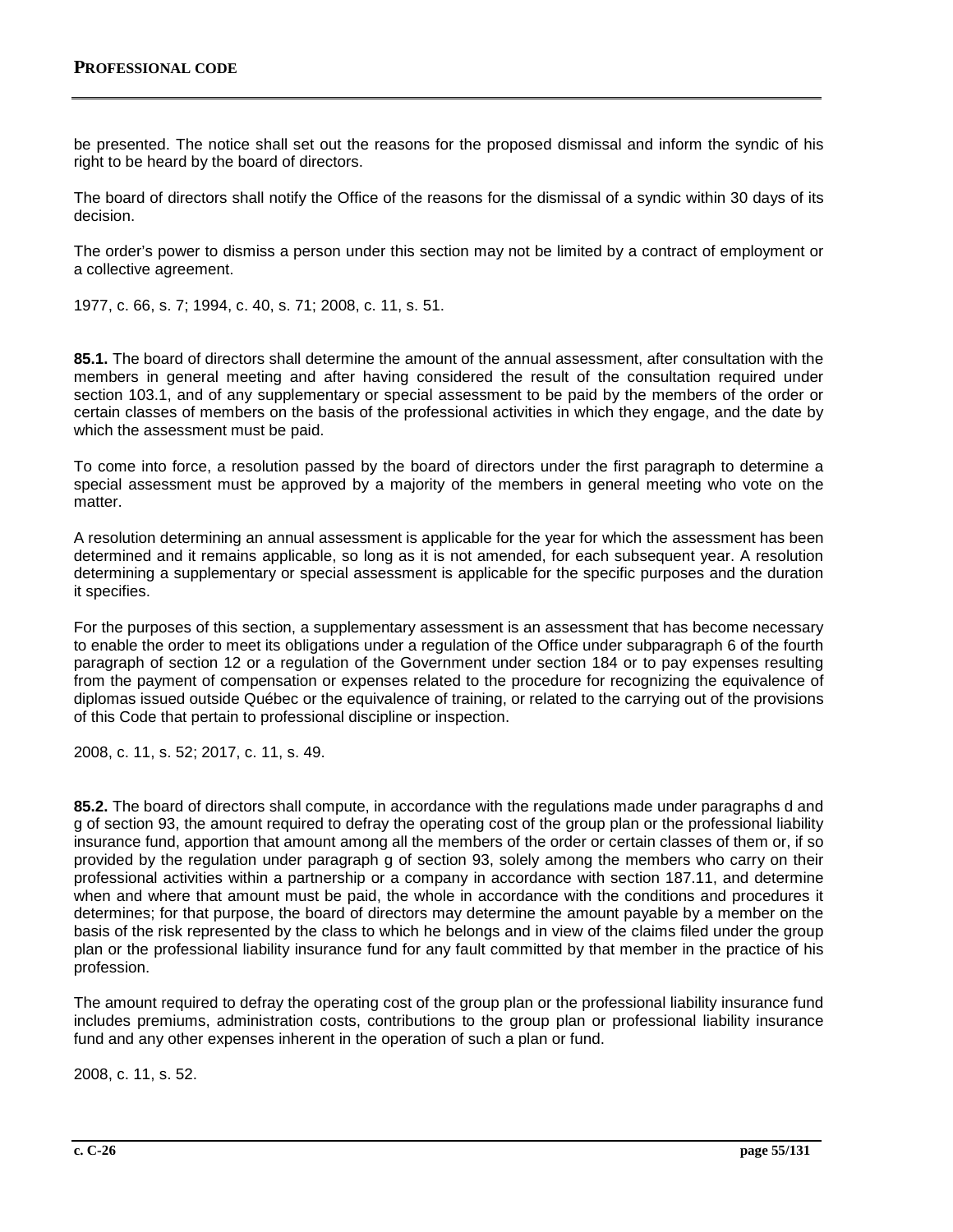**85.3.** The board of directors shall strike off the roll a member who

(1) fails to pay the assessments and the contribution referred to in paragraph 2 of section 46 within the period specified;

(2) fails to furnish the security or pay the amount referred to in paragraph 3 of section 46 within the period specified;

(3) fails to comply with the terms of the agreement referred to in paragraphs 4 and 4.1 of section 46; or

(4) fails to pay the fees referred to in paragraph 5 of section 46.

2008, c. 11, s. 52.

**86.** *(Repealed).*

1973, c. 43, s. 84; 1974, c. 65, s. 17, s. 109; 1975, c. 80, s. 7; 1977, c. 66, s. 8; 1983, c. 54, s. 22; 1987, c. 54, s. 33; 1988, c. 29, s. 21; 1989, c. 38, s. 319; 1994, c. 40, s. 72; 1999, c. 40, s. 58; 2000, c. 13, s. 17; 2001, c. 34, s. 3; 2006, c. 22, s. 151; 2008, c. 11, s. 53.

**86.0.1.** The board of directors may, in particular,

(1) publish any periodical, leaflet or information concerning the activities of the order or its members;

(2) form committees, determine their powers and the standards of ethics and professional conduct applicable to their members, and fix the salary, fees or indemnities of those members;

(3) establish a benevolent fund or a pension plan, in accordance with the Supplemental Pension Plans Act (chapter R-15.1), for the benefit of the members or employees of the order;

(4) establish and administer a retirement fund for the members of the order and organize group insurance plans on their behalf;

(5) establish and administer a contingency fund, the assets of which are invested in accordance with articles 1339 to 1344 of the Civil Code, for the benefit of members of the order in need;

(6) establish and administer a fund to promote training, information, the quality of professional services and research;

(7) enter into an agreement with any body to facilitate mutual recognition of the qualifications required for the issue of permits, specialist certificates or special authorizations;

(8) prescribe the formalities and administration costs payable for requests addressed to the order by the members or by applicants for admission to the profession;

(9) *(paragraph replaced);*

(10) require any person applying for a permit or for entry on the roll to take the oath in the form established by the board of directors;

(11) prescribe that fees in the amount fixed by the Office pursuant to paragraph 2 of section 12.3, shall be charged to a person who requests an opinion from the review committee in accordance with section 123.4;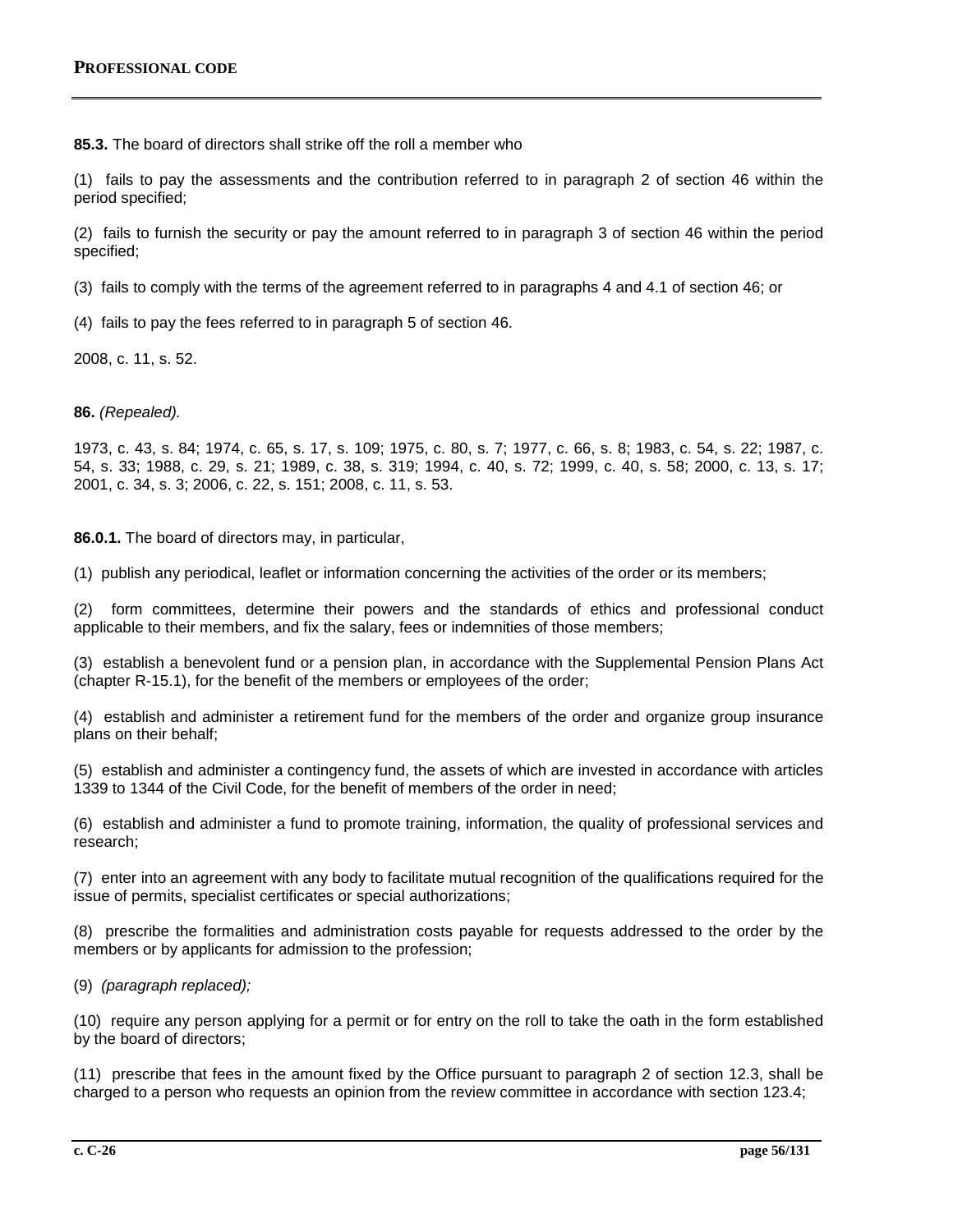(12) suggest a tariff of professional fees that the members of the order may apply in respect of the professional services they render.

1994, c. 40, s. 73; 1999, c. 40, s. 58; 2008, c. 11, s. 1, s. 54; 2017, c. 11, s. 50.

**86.1.** The board of directors may set up a professional liability insurance fund and administer it in accordance with the Act respecting insurance (chapter A-32).

The resolution creating the fund is effective only if the Minister of Finance authorizes the professional order to act as insurer in accordance with section 174.5 of the Act respecting insurance.

Professional liability claims for any professional fault committed, by persons who have ceased being members of the order for five years or less, while they were still members and were contributing to the fund must be paid out of the equity of the fund and according to the limits and the conditions and procedures determined by the board of directors.

Nothing in this Code shall prevent a professional order from setting up, acquiring or managing an insurance company to insure its members in respect of professional liability and, where applicable, other risks referred to in the second paragraph of section 220 of the Act respecting insurance, or the liability of a partnership or company which may arise from fault on the part of members authorized to carry on their professional activities within the partnership or company in accordance with section 187.11.

1987, c. 54, s. 34; 1990, c. 52, s. 1; 1994, c. 40, s. 74; 2001, c. 34, s. 4; 2003, c. 1, s. 15; 2008, c. 11, s. 1, s. 55.

**87.** The board of directors must make, by regulation, a code of ethics governing the general and special duties of the professional towards the public, his clients and his profession, particularly the duty to discharge his professional obligations with integrity. Such code must contain, inter alia:

(1) provisions to prevent conflict of interest situations;

(1.1) provisions expressly stating that any act involving collusion, corruption, malfeasance, breach of trust or influence peddling is forbidden;

(1.2) provisions requiring a member of an order to inform the syndic if the member has reason to believe that a situation likely to affect the competence or integrity of another member of the order has arisen;

(2) provisions defining, if applicable, the professions, trades, industries, businesses, offices or duties incompatible with the dignity or practice of the profession;

(3) provisions to preserve the secrecy of confidential information that becomes known to the members of the order in the practice of their profession, and provisions setting out the conditions on which a professional may, in accordance with the third paragraph of section 60.4, communicate the information described in that paragraph and the procedure applicable;

(4) provisions setting out the conditions and procedure applicable to the exercise of the rights of access and correction provided for in sections 60.5 and 60.6, and provisions concerning a professional's obligation to release documents to his client;

(5) provisions setting out conditions, obligations and, where applicable, prohibitions in respect of advertising by the members of the order;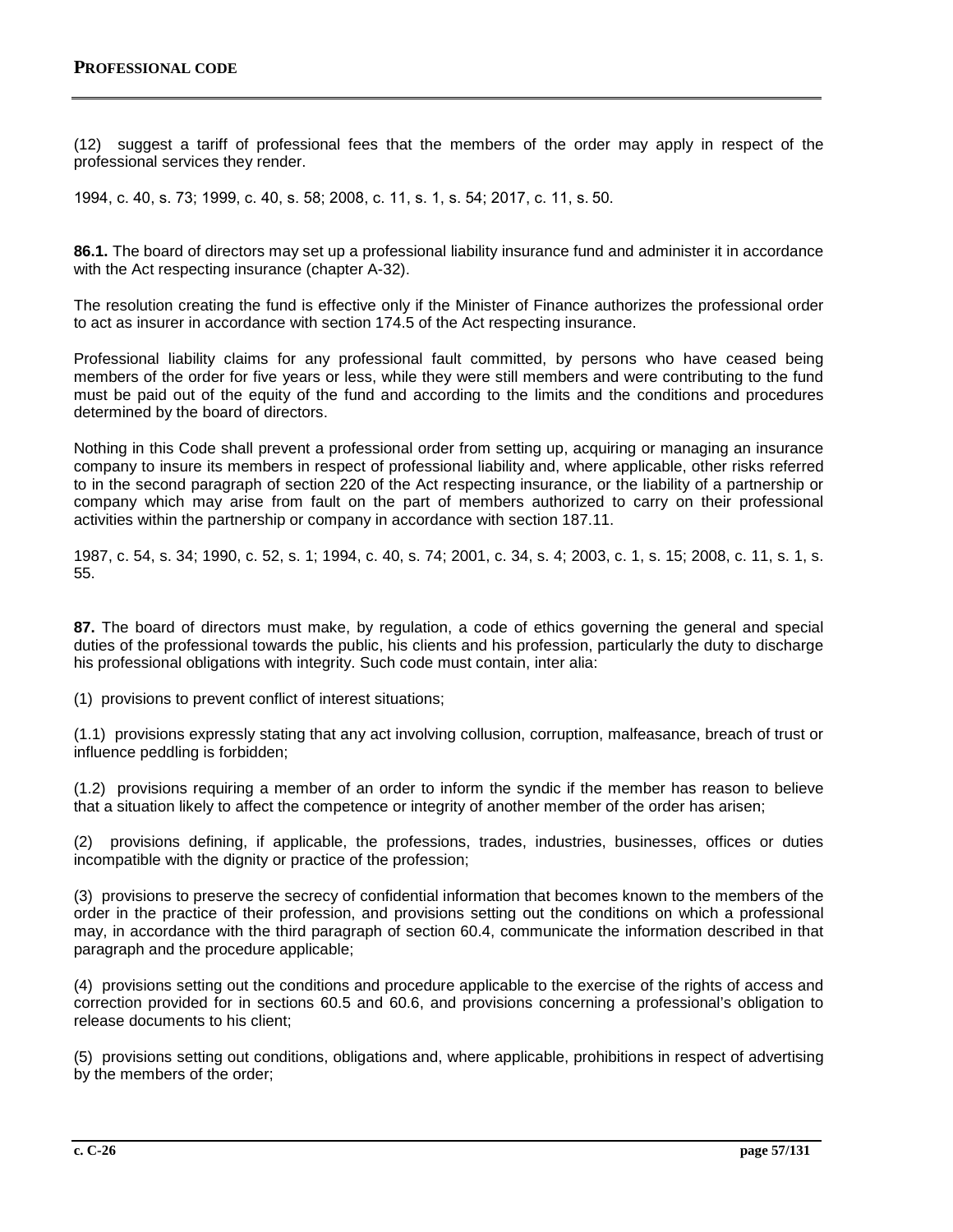(6) provisions identifying offences, if any, for the purposes of subparagraphs 5 and 6 of the first paragraph of section 45 or of the first paragraph of section 55.1.

1973, c. 43, s. 85; 1975, c. 80, s. 8; 1990, c. 76, s. 3; 1994, c. 40, s. 75; 2001, c. 78, s. 6; 2008, c. 11, s. 1, s. 56; 2017, c. 11, s. 51.

**88.** The board of directors of an order whose members charge fees must establish, by regulation, an accounts conciliation and arbitration procedure that may be used by persons to whom fees are charged.

The regulation shall include

(1) provisions allowing a person to use the procedure if the account has already been paid in whole or in part, provided the application for conciliation is made within 45 days after the day the person received the account or within a longer time prescribed by the regulation. If two or more accounts were issued for the same professional service or if an account is payable in instalments, the time to apply for conciliation runs from the date of receipt of the most recent account or from the most recent instalment due date, and the application may cover all the accounts issued or instalments due in the year preceding the application. If the member has withdrawn or withheld sums from funds held or received for or on behalf of the person, the time runs from the time the person became aware that the sums were withdrawn or withheld;

(2) provisions for the setting up of a council of arbitration with the power to determine the amount of any reimbursement to which a person may be entitled;

(3) provisions for the arbitration of accounts by a council of arbitration composed of one or three arbitrators, according to the amount of the dispute as prescribed in the regulation.

The regulation may specify the fees payable on applying for arbitration. In such a case, the arbitration council must rule on the reimbursement of such fees.

The regulation may also contain provisions which, when all or part of the account in dispute is maintained or when a reimbursement is granted, enable the council of arbitration to add interest and an indemnity, computed in accordance with articles 1618 and 1619 of the Civil Code, from the date of the application for conciliation.

The arbitration council may, in particular, consider the quality of the services rendered in relation to the fees charged.

Despite any provision of a regulation under subparagraph 1 of the second paragraph, account conciliation may be applied for within 45 days after a decision of the disciplinary council that expressly calls into question the quality or the relevance of a professional act that is charged for in the account, except if the account has already been referred to conciliation or arbitration.

The member may not institute proceedings in respect of an account until the time allowed to apply for conciliation has expired. However, the member may institute proceedings before that time has expired, with the authorization of the person indicated by regulation of the board of directors, where there is a risk that recovery of the account will be imperilled unless proceedings are instituted.

1973, c. 43, s. 86; 1974, c. 65, s. 18; 1988, c. 29, s. 22; 1994, c. 40, s. 76; 2008, c. 11, s. 1, s. 57.

**89.** The members of an order may not, in the practice of their profession, hold funds or property, including advances on fees, on behalf of a client or another person, unless it is expressly authorized by the board of directors by regulation.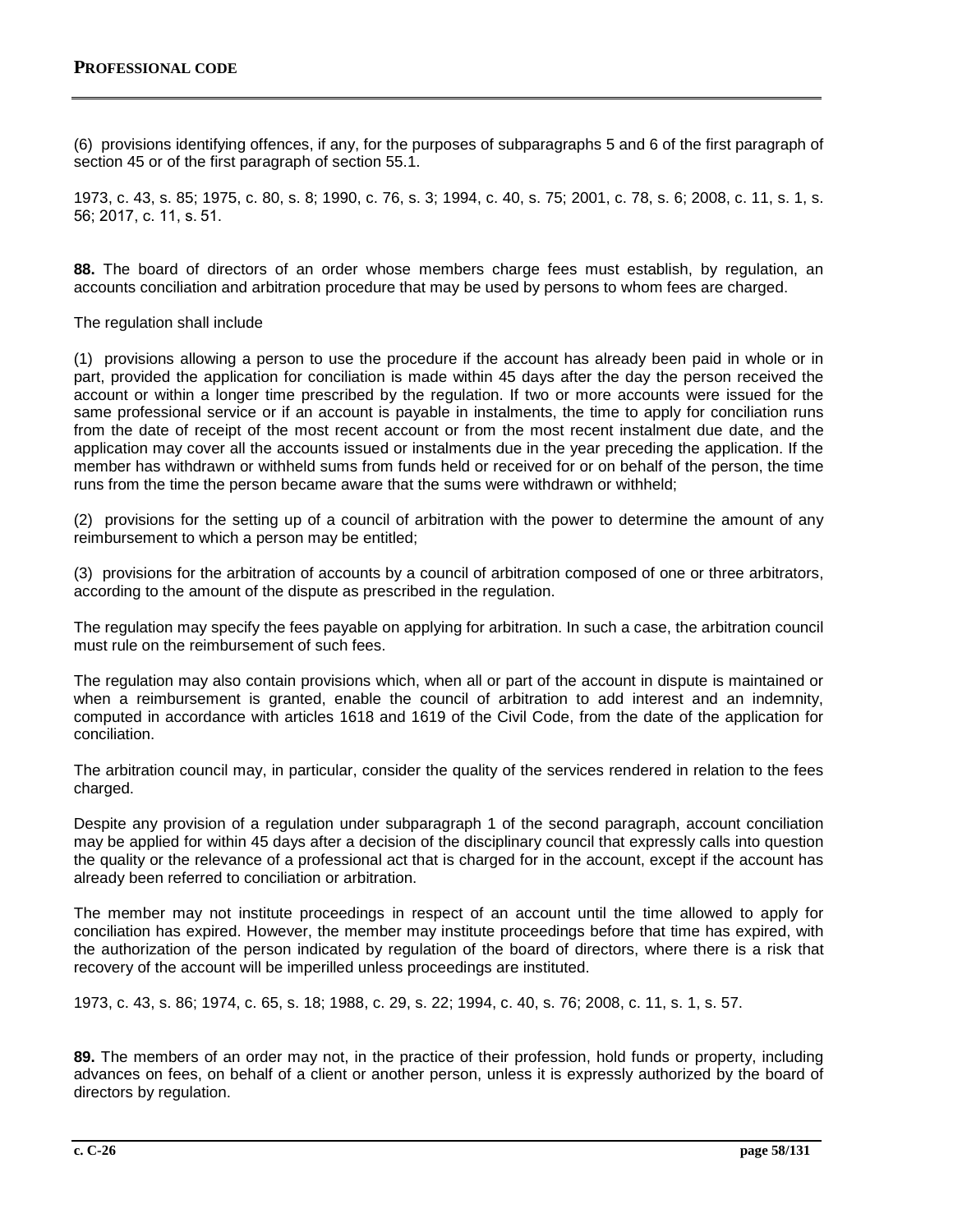If it authorizes the members of the order to hold such funds or property, the board of directors must, subject to the Unclaimed Property Act (chapter B-5.1), determine by regulation

(1) procedures and standards for holding and disposing of such funds or property; and

(2) procedures and standards for keeping and auditing members' books and registers and, if applicable, for holding and auditing a trust account.

1973, c. 43, s. 87; 1974, c. 65, s. 19; 1988, c. 29, s. 23; 1990, c. 52, s. 2; 1994, c. 40, s. 77; 1997, c. 80, s. 56; 2000, c. 13, s. 18; 2008, c. 11, s. 1; 2008, c. 11, s. 58; 2011, c. 10, s. 69.

**89.1.** A board of directors that makes a regulation under section 89 authorizing the members of the order to hold funds or property must compensate a claimant if a member uses such funds or property for purposes other than those for which they were entrusted to the member in the practice of his profession. The board of directors may not, however, compensate a claimant who entrusted funds or property to a member for illicit purposes or who knew or ought to have known that the funds or property would be used inappropriately.

The board of directors must determine by regulation

(1) the compensation procedure; and

(2) if appropriate, conditions for the setting up of a compensation fund and rules for the administration and investment of the sums making up the fund.

The regulation may prescribe the maximum compensation payable, in particular, the maximum amount that may be paid to a claimant in respect of a member and the maximum amount that may be paid to all claimants who have filed a claim in respect of a member.

If two or more claims are filed in respect of a member and the total amount claimed, after application of the limit prescribed for each claimant, exceeds the limit prescribed for all claimants, the amount of compensation is set by the board of directors and paid in proportion to the amount of each claim.

A person, a committee or a committee member designated by the board of directors for the purposes of this section may conduct an inquiry and report to the board of directors on any claim. Section 114 applies to the inquiry, with the necessary modifications. The board of directors may also delegate the power to decide a claim to such a committee.

The person or the committee members referred to in the fourth paragraph shall take the oath set out in Schedule II; however, the oath shall not be construed as prohibiting the sharing of information or documents within the order for the protection of the public.

If it compensates a claimant, the board of directors is subrogated to the claimant's rights, and prescription only runs from the day the compensation is paid.

2008, c. 11, s. 58.

**90.** The board of directors must determine, by regulation, the composition, the number of members and the procedure of the professional inspection committee of the order.

The board of directors may, in the regulation, determine a procedure for appointing inspectors or experts to assist the committee, and determine the requirements the committee may recommend in addition to the recommendations regarding refresher courses or periods of refresher training it may make under section 113. The board of directors may also, in the regulation, provide for the appointment by the board of directors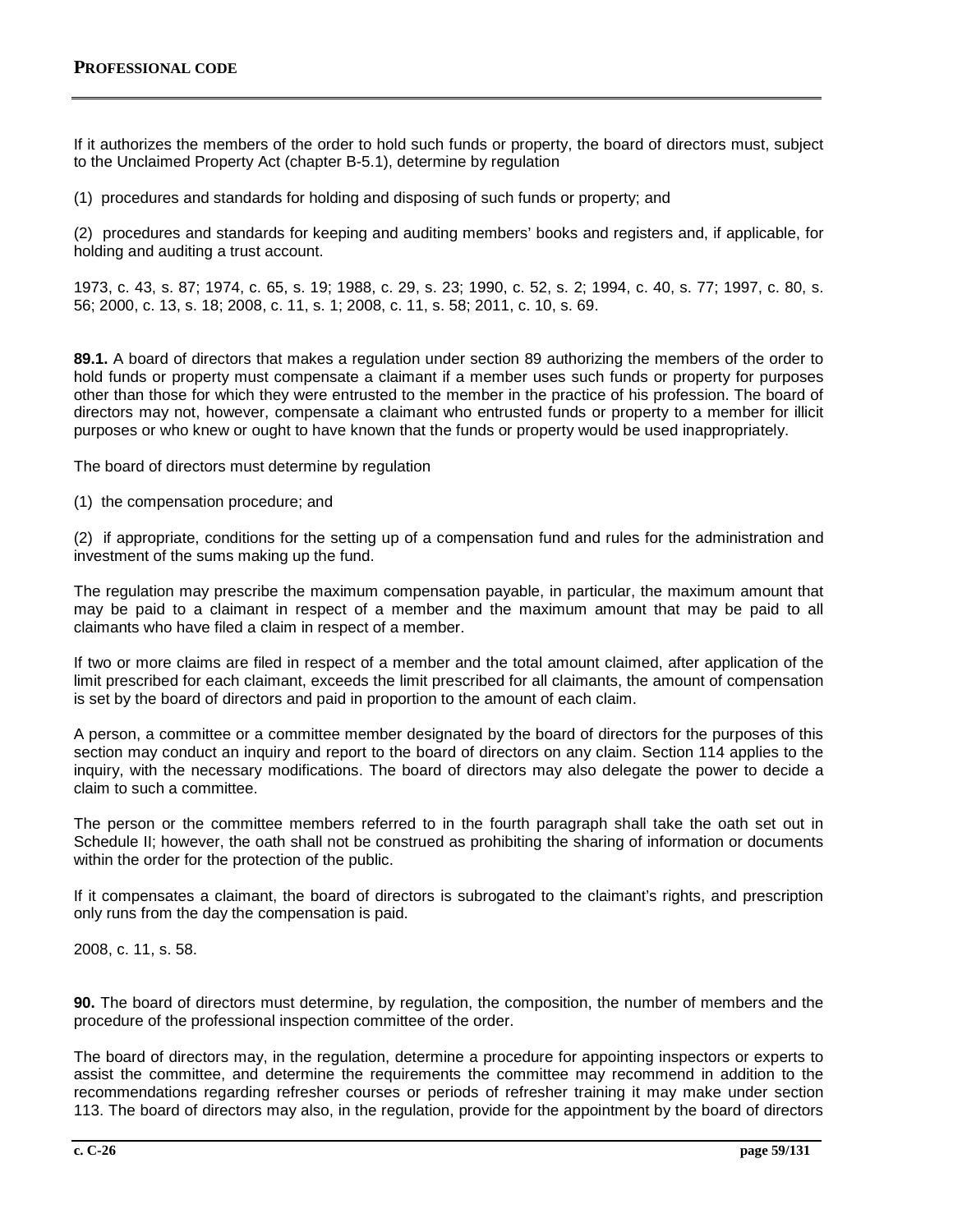of a person to be responsible for professional inspection, delegate the powers of the committee or the committee members under sections 55, 112 and 113 to that person, and then delegate the powers of the board of directors under those sections to the committee.

1973, c. 43, s. 88; 1988, c. 29, s. 24; 1994, c. 40, s. 78; 2000, c. 13, s. 19; 2008, c. 11, s. 1, s. 59.

**91.** The board of directors must, by regulation, determine standards concerning the keeping, holding and maintenance by a professional in the practice of his profession of records, books, registers, medications, poisons, products, substances, apparatus and equipment as well as property entrusted to him by a client or another person.

It must also, in the regulation, determine the rules, terms, conditions and formalities for the preservation, use, management, administration, transfer, assignment, provisional custody and destruction of the records, books, registers, medications, poisons, products, substances, apparatus and equipment of a professional, and the rules, terms, conditions and formalities for the preservation, use, management, administration and provisional custody of property entrusted to him by a client or another person, applicable in the event of his death or his being struck off the roll or ceasing to practise, or in the event of his right to practise being restricted or suspended, his permit being revoked or his accepting an office which prevents him from completing the mandates that have been entrusted to him.

The board of directors may, in the regulation, determine standards for the operation of a consulting room and other offices by a professional.

In cases described in the second paragraph, the board of directors may take possession of the records and the property held by the professional or require their delivery to an assignee or provisional custodian. In such a case, the board of directors shall determine by resolution the remuneration and the responsibilities and powers of the assignee or the custodian and the procedure for the recovery, from the professional or his successors, of expenses incurred or fees paid by the board of directors, the assignee or the custodian.

1973, c. 43, s. 89; 1988, c. 29, s. 25; 1994, c. 40, s. 79; 2008, c. 11, s. 1, s. 60.

**92.** *(Repealed).*

1973, c. 43, s. 90; 1990, c. 76, s. 4.

**93.** The board of directors must, by regulation,

(a) fix the quorum for general meetings of the members of the order and the manner of calling such meetings;

(b) fix the date of and procedure for the election of the president and the other elected directors, the date and time they are to take office and their term of office; the regulation may prescribe eligibility criteria for the office of elected director, including the office of president, and set a limit on the number of consecutive terms such directors may serve;

(c) prescribe standards for equivalence of diplomas issued by educational establishments situated outside Québec, for the purposes of issuing a permit or specialist's certificate, and standards of equivalence of the training of a person who does not hold a diploma required for such purposes;

(c.1) determine a procedure for recognizing an equivalence, standards for which are established in a regulation under paragraph c of this section or paragraph i of section 94, stipulating that a decision must be reviewed by persons other than those who made it;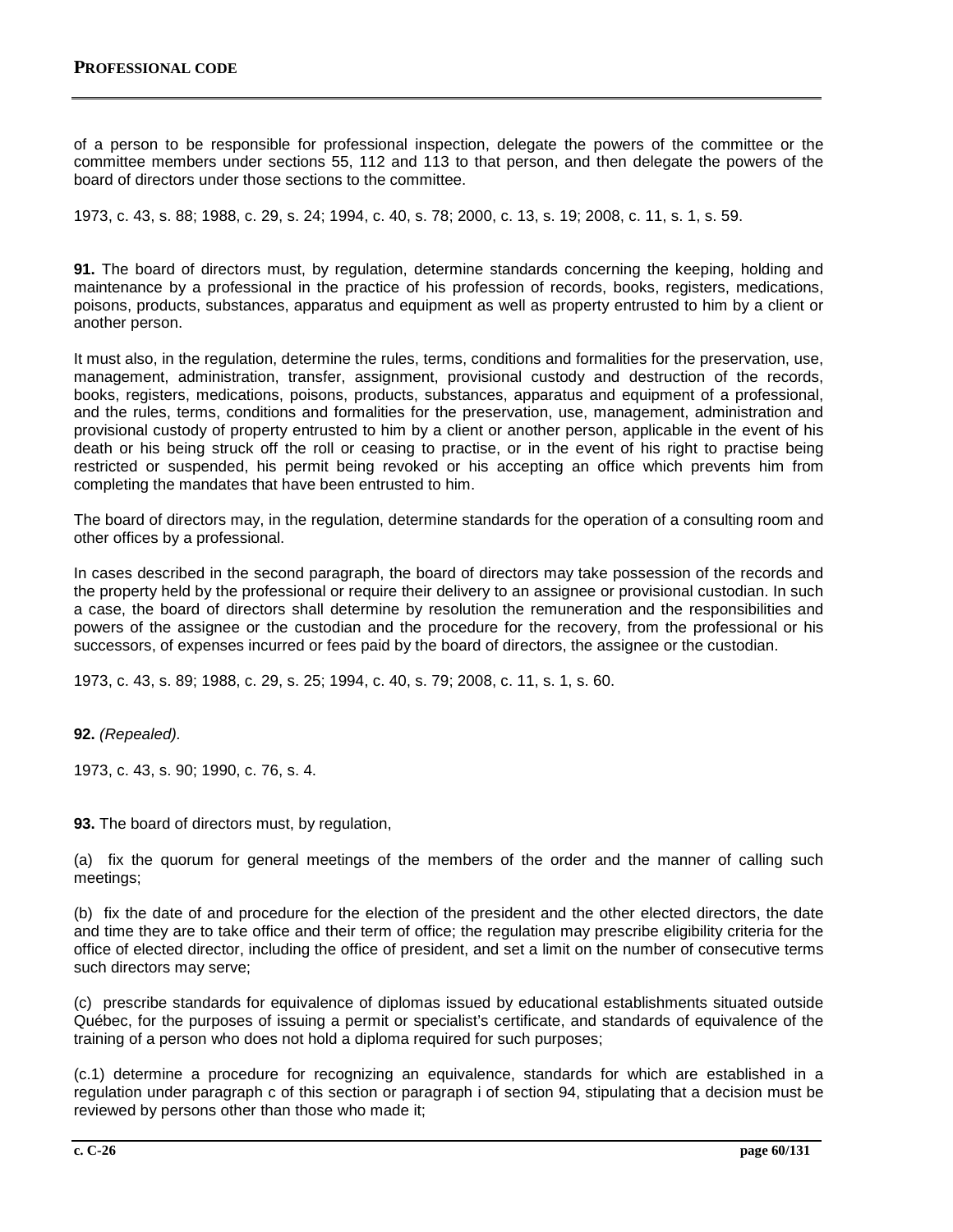(c.2) determine the terms and conditions for issuing a permit or a specialist's certificate that are required to give effect to an agreement entered into by the order under an agreement for mutual recognition of professional competence entered into between the Government and another government; the board of directors must also, in the regulation, stipulate that a decision refusing to recognize that one of those conditions, other than professional competence, has been fulfilled must be reviewed by persons other than those who made it;

(d) impose on the members of the order the obligation to furnish and maintain security, by means of an insurance contract or a surety bond or by any other means determined by the regulation, to cover liability for any fault committed in the practice of their profession, or the obligation to join a group plan contract entered into by the order or to contribute to a professional liability insurance fund established for such purposes in accordance with section 86.1. The coverage must extend to any claim filed against a member during the five years following the year he no longer is required to maintain security to cover his liability or following the year he ceases to be a member of the order or during a longer period determined by the order in the regulation. The regulation must prescribe the minimum amount of coverage and may prescribe special rules or exemptions based, in particular, on the professional activities engaged in by the members and the risk they represent;

(e) fix, in accordance with section 61, the number of directors, other than the president, on the board of directors;

(f) determine the location of the head office of the order;

(g) pursuant to paragraph 2 of section 187.11, impose on the members referred to therein, on the basis of the risk they represent, the obligation to furnish and maintain coverage, on behalf of the partnership or company, by means of an insurance or suretyship contract or by any other means determined by the regulation, against liabilities of the partnership or company arising from fault in the practice of their profession, or the obligation to join a group plan contract entered into by the order or to contribute to a professional liability insurance fund established for such purposes in accordance with section 86.1; the regulation shall also determine the minimum amount of coverage and prescribe specific rules according to such factors as the nature of the professional activities carried on and the number of members of the order in the partnership or company; the coverage must extend to any claim filed against the partnership or company during the five years following the year the members cease to maintain the coverage, or during a longer period determined by the board of directors in the regulation;

(h) fix the conditions and procedure applicable to a declaration pursuant to paragraph 3 of section 187.11.

1973, c. 43, s. 91; 1988, c. 29, s. 26; 1994, c. 40, s. 80; 2001, c. 34, s. 5; 2006, c. 20, s. 4; 2008, c. 11, s. 1, s. 61; 2009, c. 16, s. 3; 2017, c. 11, s. 52.

**94.** The board of directors may, by regulation:

(a) establish rules of conduct applicable to any candidate for the office of director and rules for the remuneration of elected directors, determine the positions within the order whose incumbents may not be dismissed except in accordance with section 85, and the procedure applicable to such a dismissal, and to the dismissal of a syndic or of the secretary of the order, in addition to what is provided in section 85;

- (b) *(paragraph repealed);*
- (c) *(paragraph repealed);*
- (d) *(paragraph repealed);*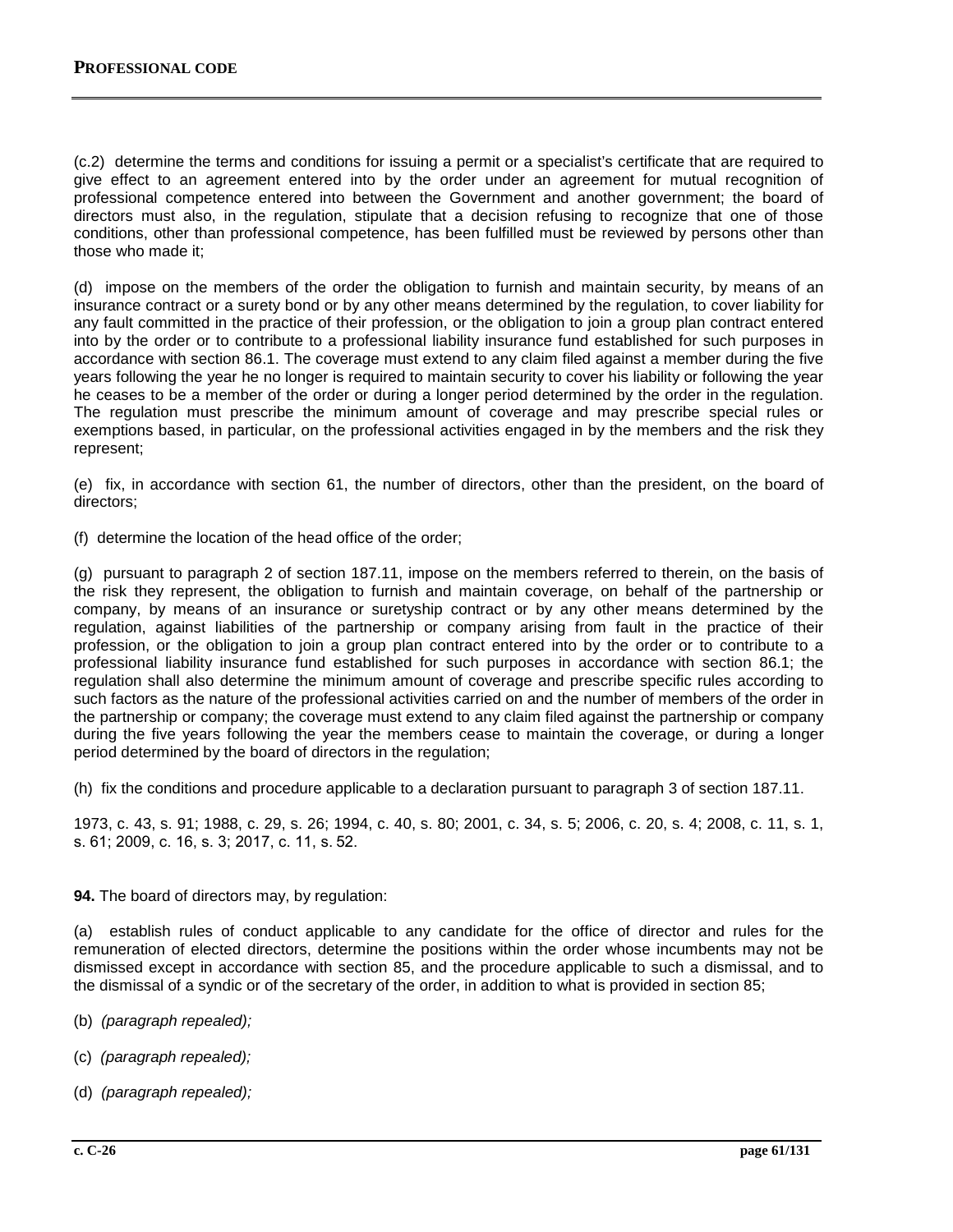(e) define the different classes of specialization within the profession and, where applicable, the conditions of practice;

- (f) *(paragraph repealed);*
- (g) *(paragraph repealed);*

(h) determine, among the professional activities that may be engaged in by members of the order, those that may be engaged in by the persons or categories of persons indicated in the regulation, in particular persons serving a period of professional training determined pursuant to paragraph i, and the terms and conditions on which such persons may engage in such activities; the regulation may determine, from among the regulatory standards applicable to members, those that are applicable to persons who are not members of an order; unless it is for the purpose of authorizing persons registered in a program giving access to a permit issued by the order or serving a period of professional training to engage in a professional activity, the board of directors must, before adopting a regulation under this paragraph, consult any order whose members engage in a professional activity described in the regulation;

(i) determine the other terms and conditions for issuing permits or specialist's certificates, in particular the obligation to serve the periods of professional training and to pass the professional examinations it determines; the regulation may also fix standards of equivalence applicable to the terms and conditions determined therein; if it requires periods of professional training, the board of directors may in addition determine, from among the regulatory standards applicable to members, those that are applicable to persons who serve those periods of training, provide for special supervisory procedures for those persons, including inquiry and complaint procedures, and determine the penalties that may be imposed by the board of directors in the case of non-compliance; when the program of study leading to a diploma giving access to a permit issued by the order does not include learning activities on ethics and professional conduct, the board of directors must adopt a regulation under this paragraph making successful completion of training on ethics and professional conduct mandatory;

(j) determine cases in which section 55 may apply; the regulation may also determine a number of years for the purposes of section 45.3;

- (k) *(paragraph repealed);*
- (l) *(paragraph repealed);*

(m) determine categories of permits on the basis of the professional activities that the members may engage in or the titles they may use, and the conditions and restrictions to which members must submit when engaging in such activities or using such titles;

(n) determine what is acceptable in lieu of a document required for the purposes of issuing a permit, a specialist's certificate or a special authorization, and the conditions applicable;

(o) determine the continuing education requirements, or the framework for those requirements, with which the members or a class of members of the order must comply, in accordance with the conditions set by resolution of the board of directors; the regulation must include the methods for monitoring, supervising or evaluating compliance with the requirements, penalties for a failure to comply with them and, if applicable, possible exemptions from the requirements;

(p) authorize the members of the order to carry on their professional activities within a limited liability partnership or a joint-stock company constituted for that purpose and, as appropriate, determine the applicable terms and conditions and restrictions. If the board of directors authorizes the members to carry on their professional activities within a joint-stock company, the regulation may, in particular,

(1) determine standards with regard to the name of the company;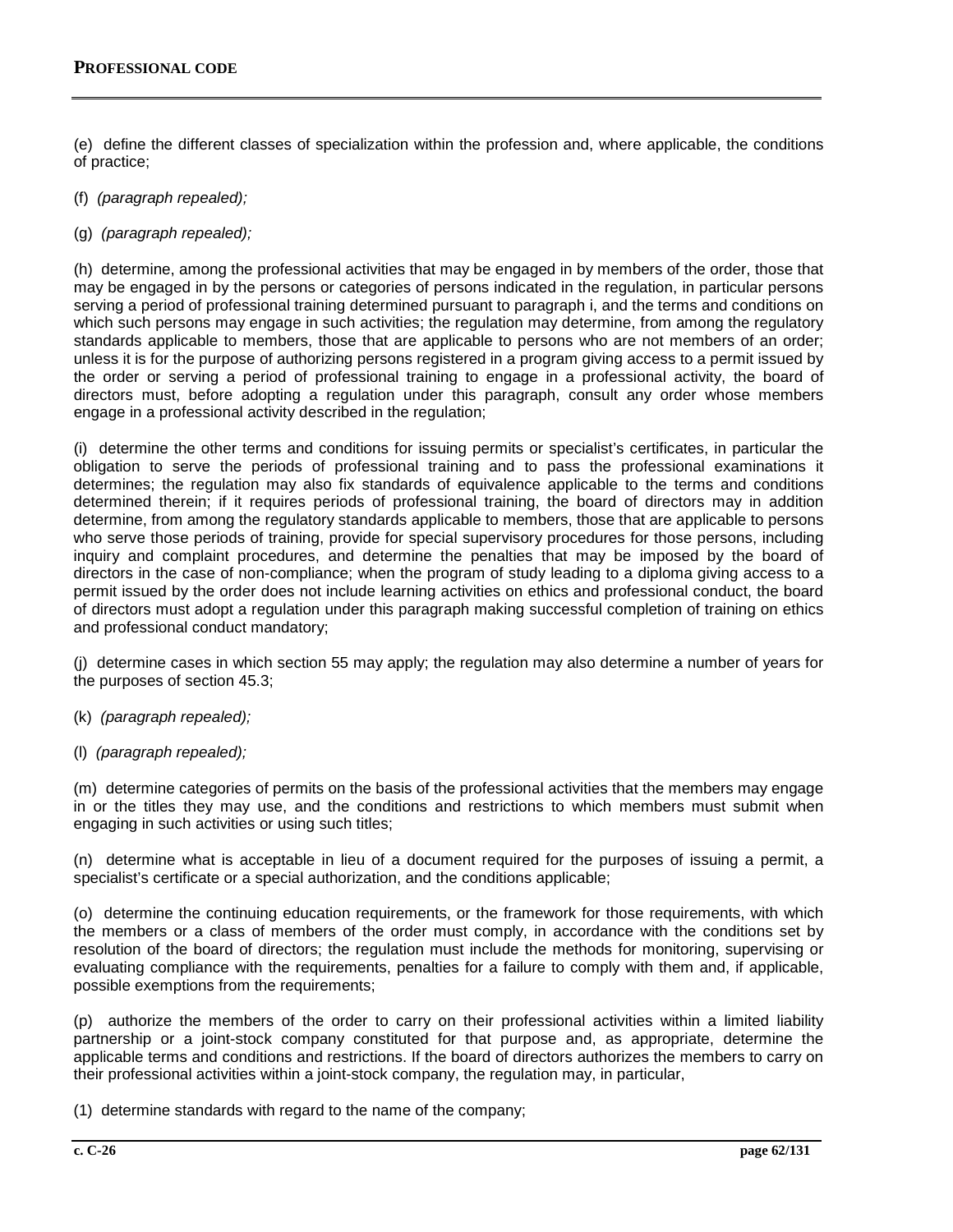(2) fix, according to whether or not the shares of the company are listed on a stock exchange, the proportion of voting shares that must be held by members of the order;

(3) fix, according to whether or not the shares of the company are listed on a stock exchange, the proportion or number of directors of the company who must be members of the order;

(4) determine, according to whether or not the shares of the company are listed on a stock exchange, conditions governing the transfer of shares, or shares of certain classes, and the exercise of the voting rights of a shareholder whose right to engage in professional activities has been restricted or suspended or who is no longer a member of the order, and, as appropriate, the applicable procedures and restrictions; and

(5) define, if applicable, the professions, trades, industries, businesses, offices or duties incompatible with the status of employee, shareholder or director of the company;

(q) determine which legal authorizations to practise a profession outside Québec give access to a permit or a specialist's certificate, and the conditions for the issue of the permit or the specialist's certificate that are applicable to the holders of the legal authorizations;

(r) establish special permits; the regulation must contain the reasons justifying the issue of a special permit, the conditions for the issue of the permit, the title, abbreviation and initials its holder may use, the activities the holder may engage in and the conditions the holder must meet to engage in those activities.

In addition to what may be provided for in a regulation made under subparagraph n of the first paragraph, where a person applying for a permit, a specialist's certificate or a special authorization is incapable, for reasons beyond his or her control, of providing required documents or where providing such documents represents an excessive burden for the person, the board of directors may accept to consider other documents or other means of obtaining the information it would have received had the required documents been provided and of ascertaining whether the person's professional qualifications are equivalent to those he or she is purported to have according to the required documents.

1973, c. 43, s. 92; 1974, c. 65, s. 92; 1975, c. 80, s. 9; 1977, c. 66, s. 9; 1983, c. 54, s. 23; 1987, c. 54, s. 35; 1988, c. 29, s. 27; 1994, c. 40, s. 81; 2000, c. 13, s. 20; 2001, c. 34, s. 6; 2002, c. 33, s. 5; 2006, c. 20, s. 5; 2008, c. 11, s. 1, s. 62; 2017, c. 11, s. 53.

**94.1.** The board of directors may, in a regulation that it is authorized to make under this Code or under an Act constituting the professional order, make compulsory a standard established by a government or body. It may provide that reference to such a standard includes any subsequent amendment made to it.

1994, c. 40, s. 82; 2008, c. 11, s. 1.

**95.** Subject to sections 95.0.1 and 95.2, every regulation made by the board of directors under this Code or an Act constituting a professional order shall be transmitted to the Office for examination; it shall be submitted, with the recommendation of the Office, to the Government which may approve it with or without amendment.

1973, c. 43, s. 93; 1974, c. 65, s. 21; 1988, c. 29, s. 28; 1994, c. 40, s. 83; 2008, c. 11, s. 1, s. 63; 2009, c. 16, s. 4.

**95.0.1.** A regulation adopted by the board of directors under paragraph c, c.1 or c.2 of section 93 or paragraph i, q or r of section 94 shall be transmitted for examination to the Office, which may approve it with or without amendment.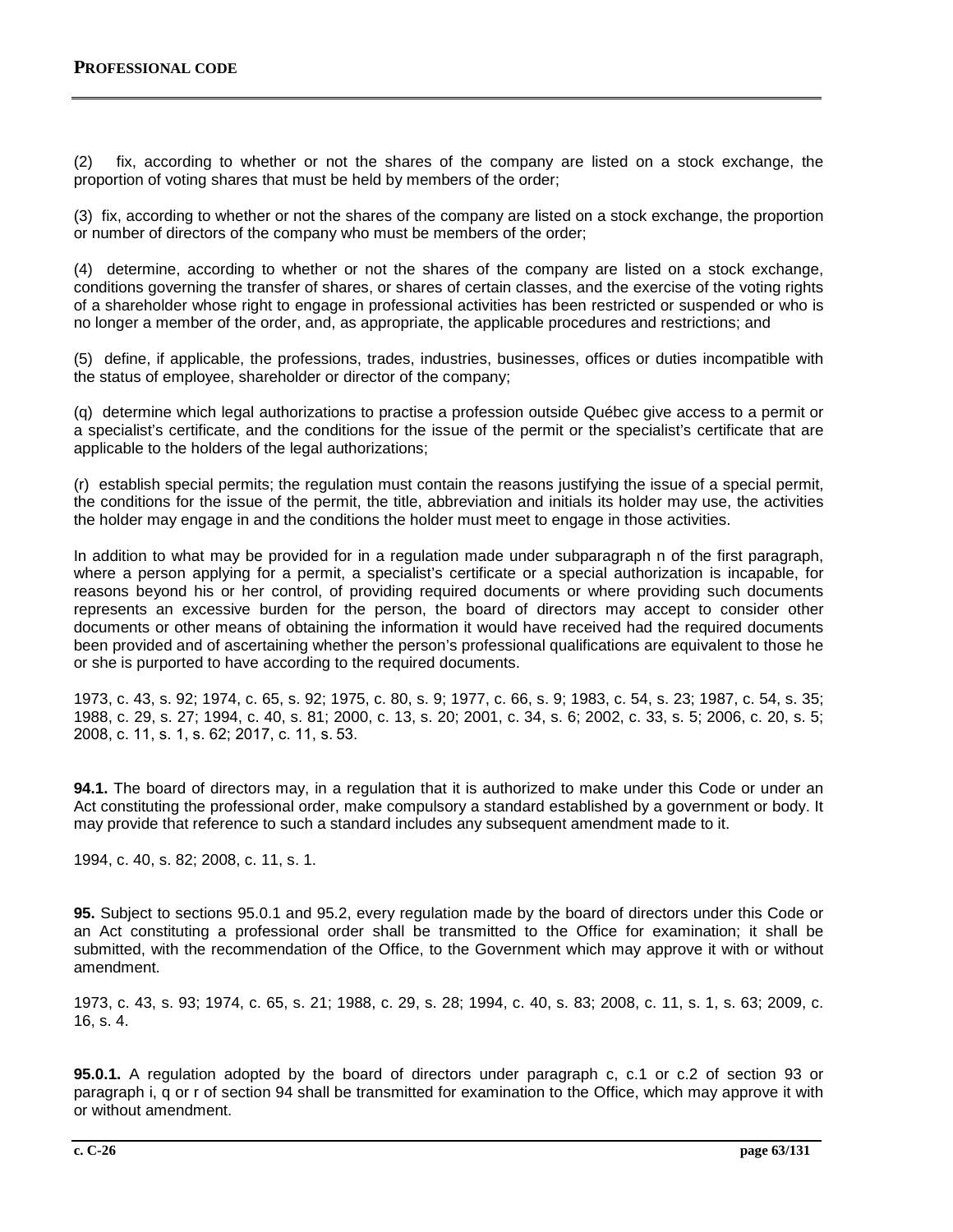Before approving a regulation referred to in the first paragraph, the Office must consult the ministers concerned, including the Minister responsible for the administration of legislation respecting the professions, the Minister of Education, Recreation and Sports or the Minister of Higher Education, Research, Science and Technology, the Minister of Employment and Social Solidarity, the Minister of Health and Social Services, the Minister of Immigration and Cultural Communities, the Minister of Economic Development, Innovation and Export Trade, and the Minister of International Relations or the Minister responsible for Canadian Intergovernmental Affairs and the Reform of Democratic Institutions, as the case may be.

A regulation amending a regulation adopted by the board of directors under paragraph c.2 of section 93 is not subject to the consultation required under the second paragraph or the publication requirement set out in section 8 of the Regulations Act (chapter R-18.1) if the purpose of the amending regulation is to update the professional competence requirements in the regulation it amends.

2009, c. 16, s. 5; 2013, c. 28, s. 203; 2017, c. 11, s. 54.

**95.1.** *(Repealed).*

1994, c. 40, s. 84; 2008, c. 11, s. 64.

**95.2.** A regulation adopted by the board of directors under section 65, 88, 89, 90 or 91, paragraph a, b, d, e, f, g or h of section 93 or paragraph a, j, n or o or paragraph 94 shall be transmitted for examination to the Office, which may approve it with or without amendment. The same applies to any regulation under paragraph p of section 94 if it is not the first regulation adopted by the board of directors under that paragraph.

Section 8 of the Regulations Act (chapter R-18.1) does not apply to a regulation referred to in the first paragraph.

Where the Office has not approved a regulation transmitted to it under the first paragraph within 90 days of receipt, it must, at the end of that period, inform the board of directors, in writing, that the regulation has not been approved and report to it on the progress of the examination. Until the regulation has been approved, the Office must, every 60 days after the expiry of the 90-day period, inform the board of directors in writing that the regulation has not been approved and report to it on the progress of the examination. 1994, c. 40, s. 84; 2000, c. 13, s. 21; 2001, c. 34, s. 7; 2008, c. 11, s. 1, s. 65.

**95.3.** No regulation may be adopted by the board of directors under section 87, 88, 89, 90 or 91, paragraph d or g of section 93 or paragraph j, o or p of section 94 unless the secretary of the order has sent a draft of it to every member of the order at least 30 days before its adoption by the board of directors.

1994, c. 40, s. 84; 2000, c. 13, s. 22; 2001, c. 34, s. 8; 2008, c. 11, s. 1.

**95.4.** All regulations made by the board of directors or made by the Government under section 183 and that are in force shall be distributed to the members of the order and the appointed directors by the secretary of the order.

1994, c. 40, s. 84; 2008, c. 11, s. 66.

*§ 2. — Executive committee*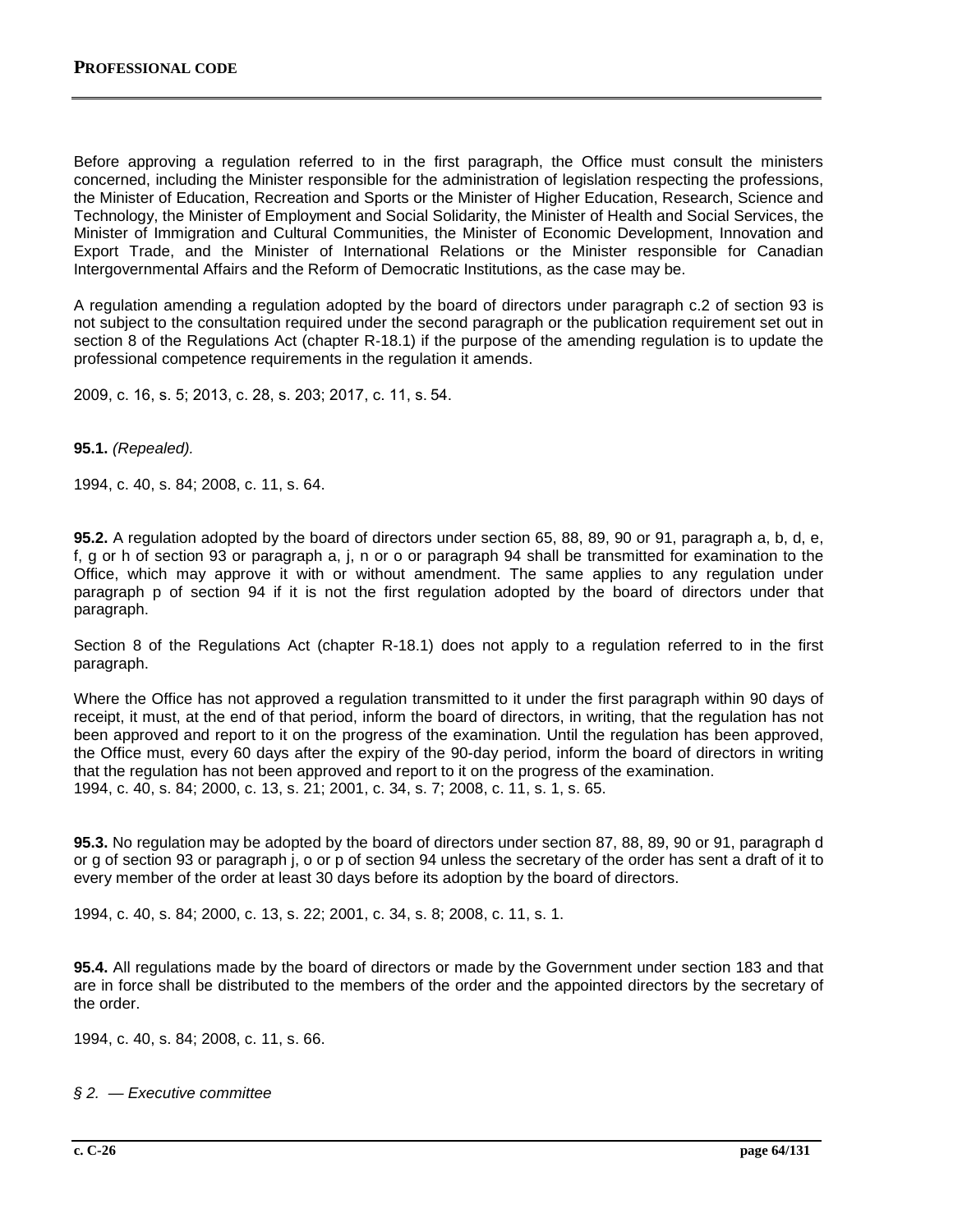2008, c. 11, s. 1.

**96.** An executive committee may be established within a professional order.

1973, c. 43, s. 94; 1988, c. 29, s. 29; 1994, c. 40, s. 85; 2008, c. 11, s. 67; 2014, c. 13, s. 23.

**96.1.** The executive committee may exercise all the powers delegated to it by the board of directors.

However, the power to make regulations, to establish operating rules for the board of directors or the executive committee, to appoint a syndic or to designate the members of the disciplinary council, or the powers conferred by section 85.2 and the first and third paragraphs of section 86.1 may not be delegated to the executive committee by the board of directors.

2008, c. 11, s. 67; 2017, c. 11, s. 55.

**97.** The board of directors shall determine the number of members of the executive committee. That number must be at least three, but less than half the number of directors on the board of directors.

The president of the order is, by virtue of office, a member and the chair of the committee, and is entitled to vote. One member of the committee shall be designated by a vote of the members of the board of directors from among the elected directors. One other committee member shall be designated by a vote of the members of the board of directors from among the directors appointed by the Office and shall be a member of the committee as of the designation. Any other committee member shall be designated by a vote of the members of the board of directors from among the directors determined by the board.

The voting provided for in the second paragraph shall be held each year or every two years, at the time determined by the board of directors.

1973, c. 43, s. 95; 1974, c. 65, s. 22, s. 109; 1975, c. 80, s. 10; 1994, c. 40, s. 86; 2008, c. 11, s. 68, s. 213; 2017, c. 11, s. 56.

**98.** The members of the executive committee shall remain in office until replaced by their successors.

1973, c. 43, s. 96; 2008, c. 11, s. 1.

**99.** Any vacancy occurring in the executive committee shall be filled according to the mode of appointment provided for the member to be replaced.

When a member of the executive committee fails to attend three consecutive sittings or fails to express his opinion through a means of communication and subject to the conditions determined by the board of directors under paragraph 3 of section 62.1 without a reason considered valid by the committee, he is deemed to have resigned from such office and shall be replaced in the same manner as if his office was vacant.

1973, c. 43, s. 97; 1988, c. 29, s. 30; 2008, c. 11, s. 1, s. 69.

**100.** The board of directors shall establish operating rules for the executive committee, including rules for the holding of meetings and quorum rules, and the procedure for keeping the board of directors informed of the activities of the executive committee.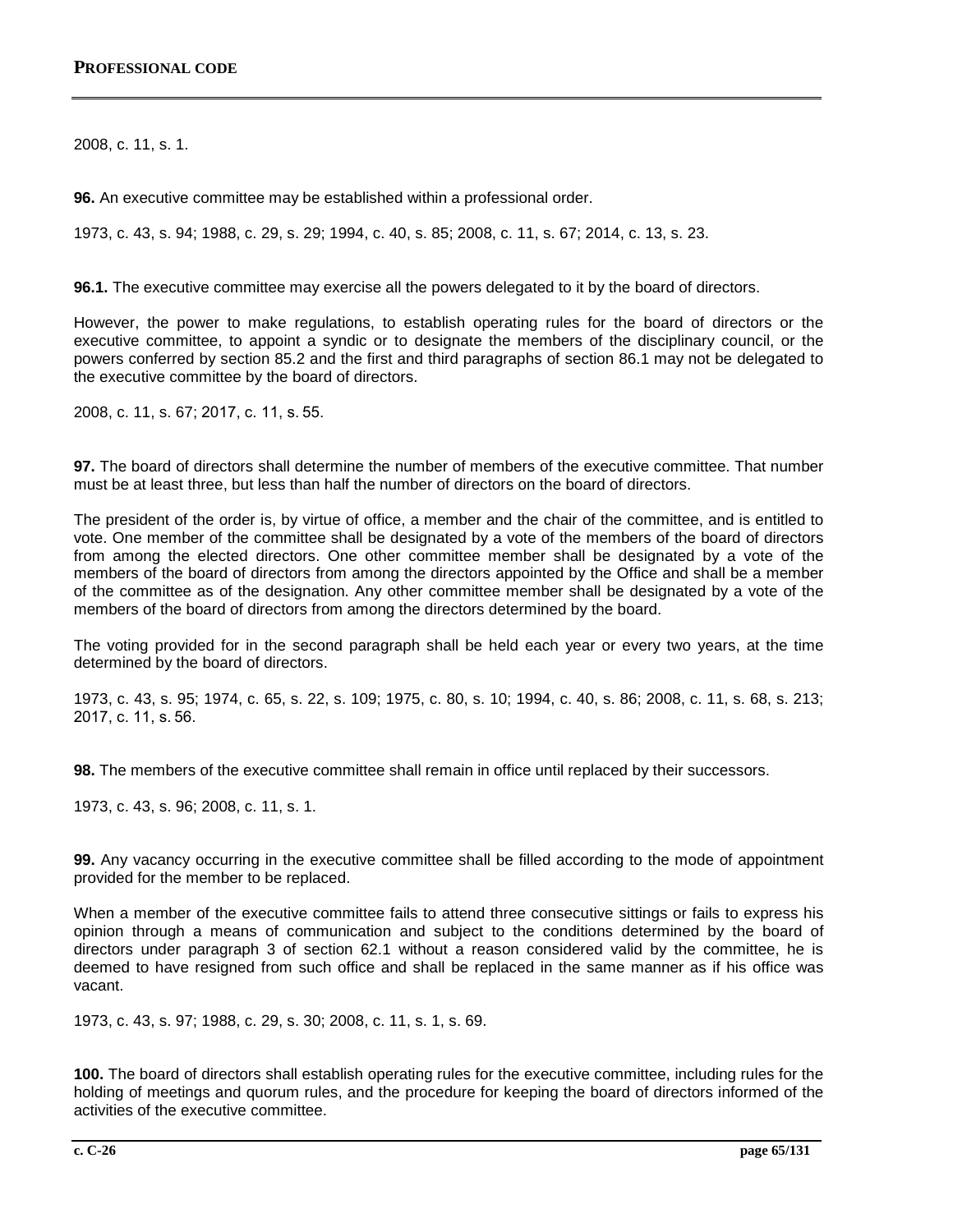The operating rules for the executive committee must allow the committee to see to the day-to-day administration of the order's business and exercise the powers delegated to it by the board of directors.

Decisions of the executive committee shall be made by a majority vote of the members present or of the members who express their opinion through a means of communication and subject to the conditions determined by the board of directors under paragraph 3 of section 62.1.

In the case of a tie vote, the chair has a casting vote.

1973, c. 43, s. 98; 1988, c. 29, s. 31; 1994, c. 40, s. 87; 2008, c. 11, s. 70, s. 213.

## *§ 2.1. — The executive director*

2017, c. 11, s. 57.

**101.1.** The executive director is responsible for the general and day-today administration of the order's affairs. He shall see to the conduct of the order's affairs and follow up on decisions of the board of directors. He shall plan, organize, direct, supervise and coordinate the order's human, financial, physical and information resources in accordance with sound management practices.

The executive director shall report to the board of directors, to the extent and at the intervals determined by the latter, on his management, on the implementation of the board's decisions and on any other matter relating to the pursuit of the order's mission.

2017, c. 11, s. 57.

**101.2.** The executive director may not exercise any other functions assigned under this Code or the Act constituting the professional order of which he is the executive director other than that of secretary of the order.

2017, c. 11, s. 57.

**101.** *(Repealed).*

1973, c. 43, s. 99; 1994, c. 40, s. 88; 2008, c. 11, s. 71.

#### *§ 3. — General Meetings*

**102.** Every general meeting of the members of an order shall be called by the secretary of the order in the manner prescribed by a regulation under paragraph a of section 93.

Directors who are not members of the order shall be called to such meeting in the same manner; they shall have the right to speak but not to vote.

1973, c. 43, s. 100; 1988, c. 29, s. 32; 1994, c. 40, s. 89.

**103.** The annual general meeting of the members of an order shall be held within eight months after the end of the fiscal year of such order.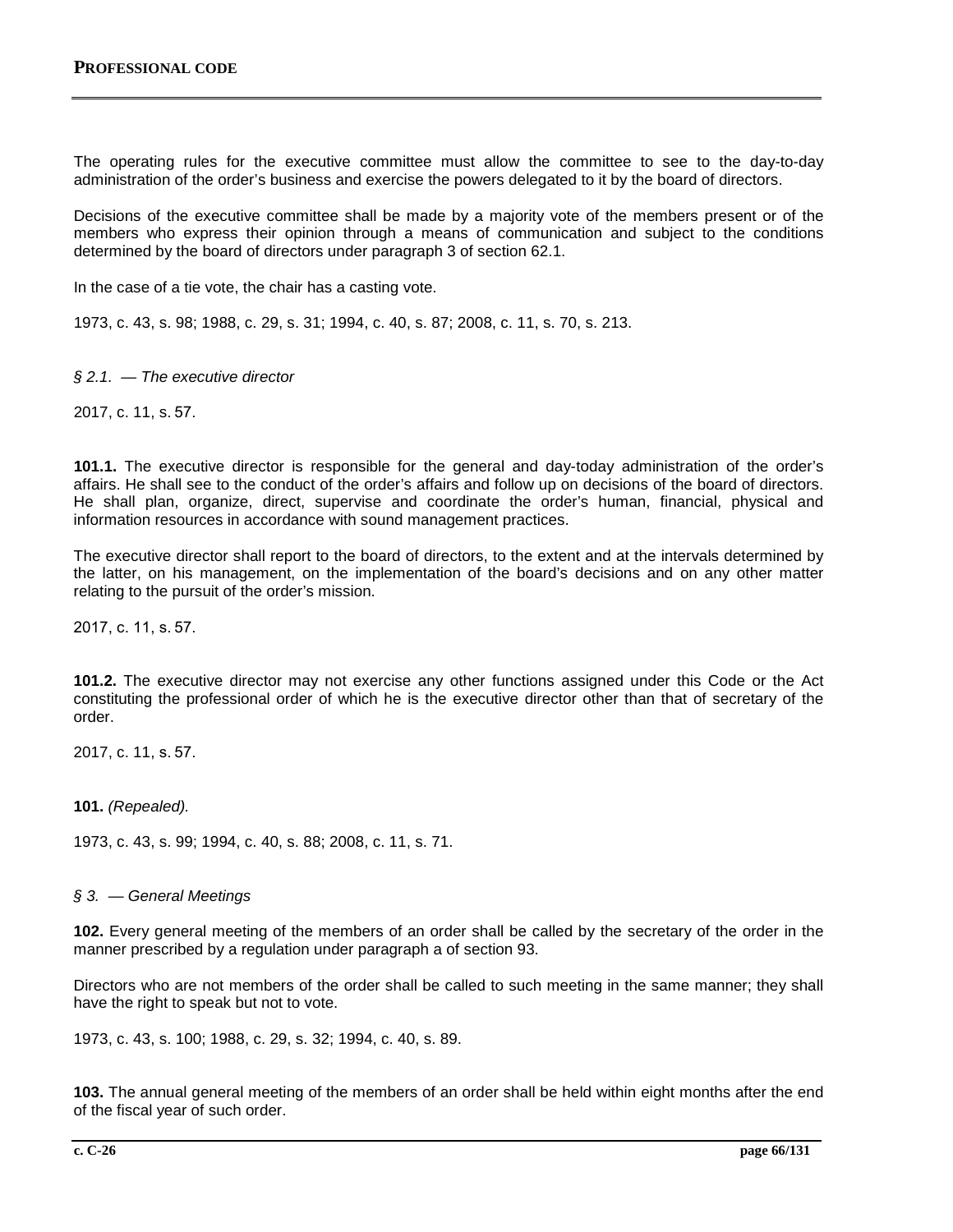The board of directors shall set the date, time and place of the meeting.

1973, c. 43, s. 101; 1988, c. 29, s. 33; 1994, c. 40, s. 90; 2008, c. 11, s. 72.

**103.1.** At least 30 days before the annual general meeting, the secretary of the order must send information about the amount of the annual assessment to all the members of the order for comment. The information shall be accompanied by a draft resolution amending that amount, if applicable, the budget estimates for the fiscal year covered by the assessment, including a breakdown of the elected directors' remuneration, and a draft annual report.

2017, c. 11, s. 58.

**104.** During the annual general meeting,

- (1) the members of the order shall approve the elected directors' remuneration and appoint the auditors responsible for auditing the order's books and accounts;
- (2) the secretary shall file a report on the consultation provided for in section 103.1;
- (3) the members of the order shall again be consulted about the amount of the annual assessment; and
- (4) the president of the order shall submit a report on the activities of the board of directors and the financial statement of the order.

The report required under subparagraph 4 of the first paragraph must comply with the standards prescribed by regulation of the Office under subparagraph b of subparagraph 6 of the fourth paragraph of section 12 and must in particular mention the number of permits of each category issued during the preceding fiscal year.

Such report is public upon its submission at the general meeting of the members of the order. It shall then be sent to the Office and to the Minister who shall lay it before the National Assembly within thirty days after it is received if the National Assembly is in session or, if it is not, within ten days after resumption.

1973, c. 43, s. 102; 1974, c. 65, s. 109; 1994, c. 40, s. 91; 2008, c. 11, s. 1, s. 73; 2017, c. 11, s. 59.

**105.** The quorum for a general meeting of the members of an order is fixed by regulation of the board of directors in accordance with paragraph a of section 93.

1973, c. 43, s. 103; 1988, c. 29, s. 34; 1994, c. 40, s. 92; 2008, c. 11, s. 1.

**106.** A special general meeting of the members of an order shall be held at the request of the president of the order, at the request of the board of directors or at the written request of the number of members required to constitute a quorum at such meeting. Such request shall be addressed to the secretary, who must then call the meeting in accordance with section 102 at least 10 days before the date fixed for the meeting. The meeting must be held within 30 days of the request.

1973, c. 43, s. 104; 1994, c. 40, s. 93; 2008, c. 11, s. 1; 2017, c. 11, s. 60.

*§ 4. — Fiscal provisions*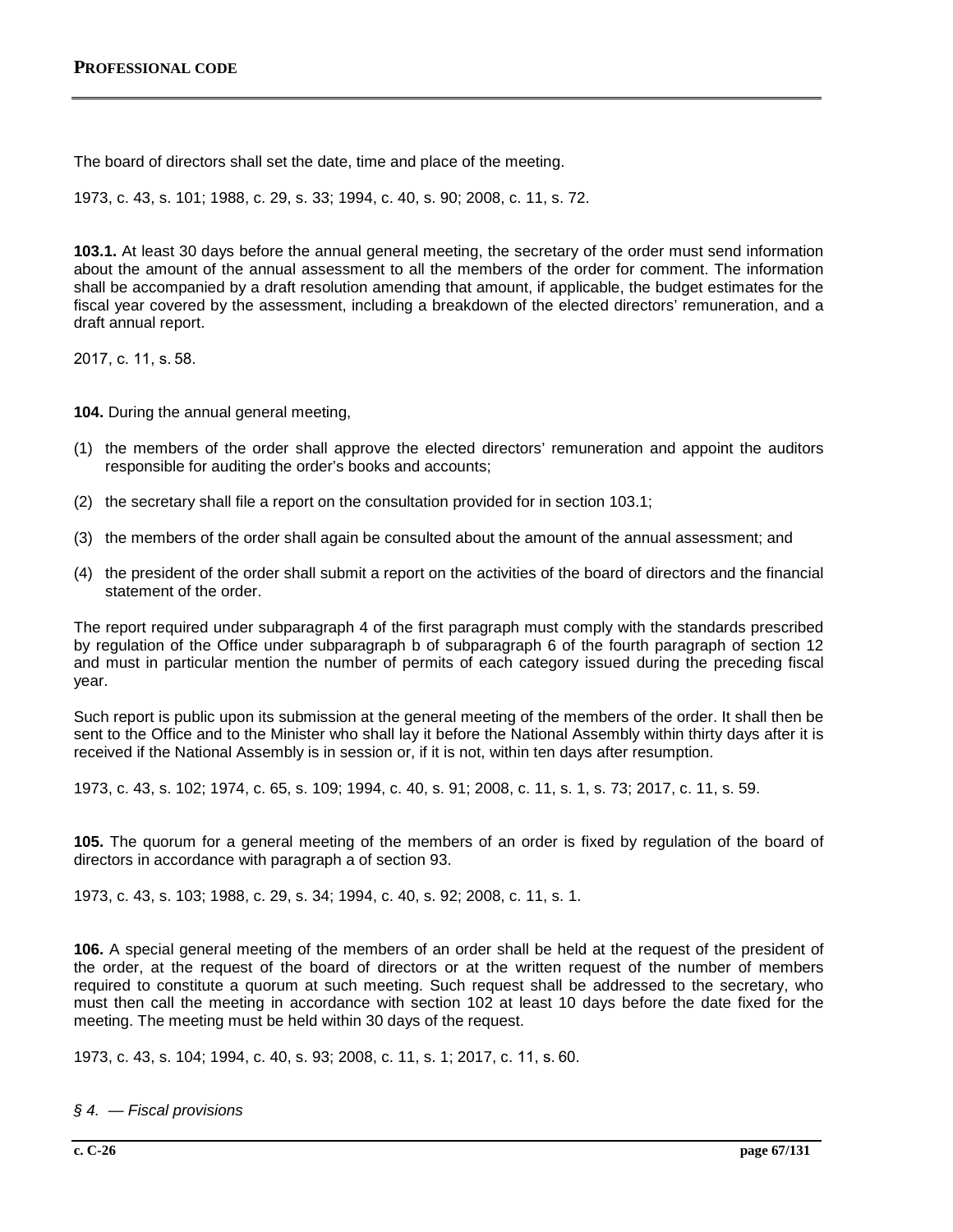**107.** The books and accounts of an order shall be audited each year and whenever the Government so orders.

1973, c. 43, s. 105; 1994, c. 40, s. 94.

**108.** The fiscal year of an order shall end on 31 March.

1973, c. 43, s. 106; 1994, c. 40, s. 95.

# **DIVISION V.1 ACCESS TO DOCUMENTS AND PROTECTION OF PERSONAL INFORMATION**

2006, c. 22, s. 152.

**108.1.** The Act respecting Access to documents held by public bodies and the Protection of personal information (chapter A-2.1), except sections 8, 28, 29, 32, 37 to 39, 57, 76 and 86.1 of that Act, applies to documents held by a professional order for the purpose of supervising the practice of the profession in the same way as it applies to documents held by a public body.

It applies in particular to documents concerning professional training, admission, the issue of permits, specialist's certificates or special authorizations, discipline, conciliation and arbitration of accounts, the supervision of the practice of the profession and the use of a title, professional inspection and indemnification, as well as to documents concerning the adoption of standards relating to those matters.

2006, c. 22, s. 152.

**108.2.** The Act respecting the protection of personal information in the private sector (chapter P-39.1) applies to personal information held by a professional order, other than information held for the purpose of supervising the practice of the profession, in the same way as it applies to personal information held by a person carrying on an enterprise.

2006, c. 22, s. 152.

**108.3.** A professional order may refuse to release the following documents or information held for the purpose of supervising the practice of the profession:

(1) an opinion, recommendation or analysis made as part of an ongoing decision-making process of the order, another order or the Office, until such time as a decision has been made on the opinion, recommendation or analysis, or if no decision is made, until five years have elapsed since the date the opinion, recommendation or analysis was made;

(2) information whose disclosure could hamper an audit or inspection by a person or committee mentioned in subparagraph 1 of the first paragraph of section 192 or reveal a method of investigation, auditing or inspection; and

(3) an opinion, recommendation or analysis, including information allowing the author to be identified, whose disclosure could affect the outcome of judicial proceedings.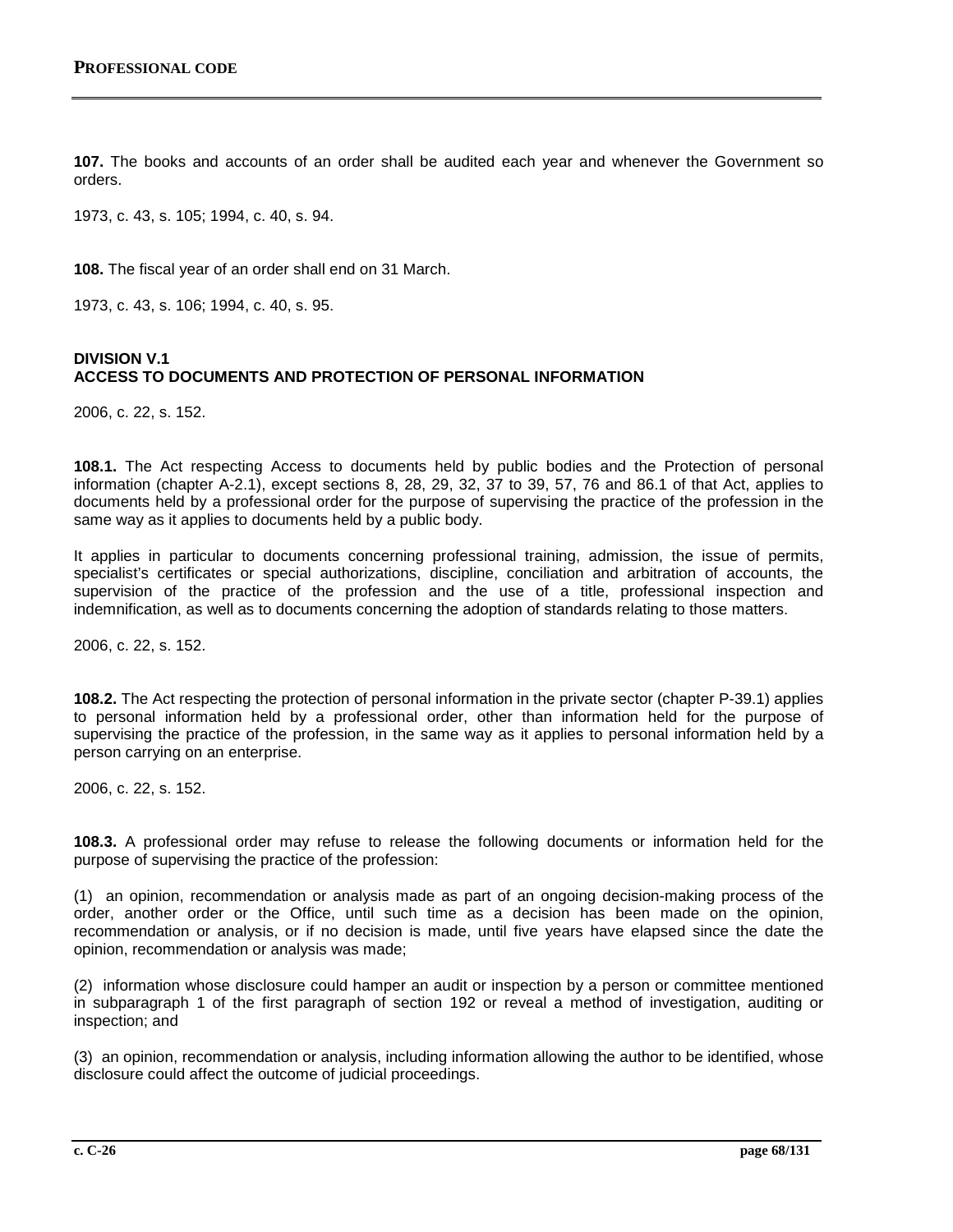Similarly, a professional order may refuse to release or confirm the existence of information or a document whose disclosure could reveal details of an investigation or affect a future or current investigation or an investigation that may be reopened.

Information that allows a company or partnership referred to in Chapter VI.3 or another group of professionals to be identified and that is held by a person or committee referred to in subparagraph 1 of the first paragraph of section 192 in connection with an investigation, audit or inspection, is confidential unless its disclosure is otherwise authorized.

2006, c. 22, s. 152.

**108.4.** A professional order must refuse to release or confirm the existence of information whose disclosure could

(1) reveal the substance of the deliberations of a person, committee or disciplinary proceeding of the order that is to settle disputes or disagreements under the Act;

- (2) reveal a confidential source of information;
- (3) endanger the safety of a person;
- (4) cause prejudice to the person who is the source or the subject of the information; or
- (5) prejudice the fair hearing of a person's case.

2006, c. 22, s. 152.

**108.5.** The president of an order shall perform the duties conferred by the Act respecting Access to documents held by public bodies and the Protection of personal information (chapter A-2.1) on the person in charge of access to documents or the protection of personal information. The president is also responsible for requests for access and correction made under this division and under the Act respecting the protection of personal information in the private sector (chapter P-39.1). However, the syndic shall perform the duties mentioned in this paragraph with respect to the documents and information the syndic obtains or holds and those the syndic releases within the order.

The president may designate the secretary of the order or a member of the management staff as the person responsible, and delegate all or part of the president's duties to that person.

The president must send a notice of the delegation to the Commission d'accès à l'information.

2006, c. 22, s. 152.

**108.6.** The following is public information:

(1) the name, title and duties of the president, vice-president, secretary, executive director and assistant secretary, a syndic, and the secretary of the disciplinary council and members of the personnel of an order;

(2) the name, title and duties of the directors of the board of directors and, where applicable, their field of practice and the region they represent;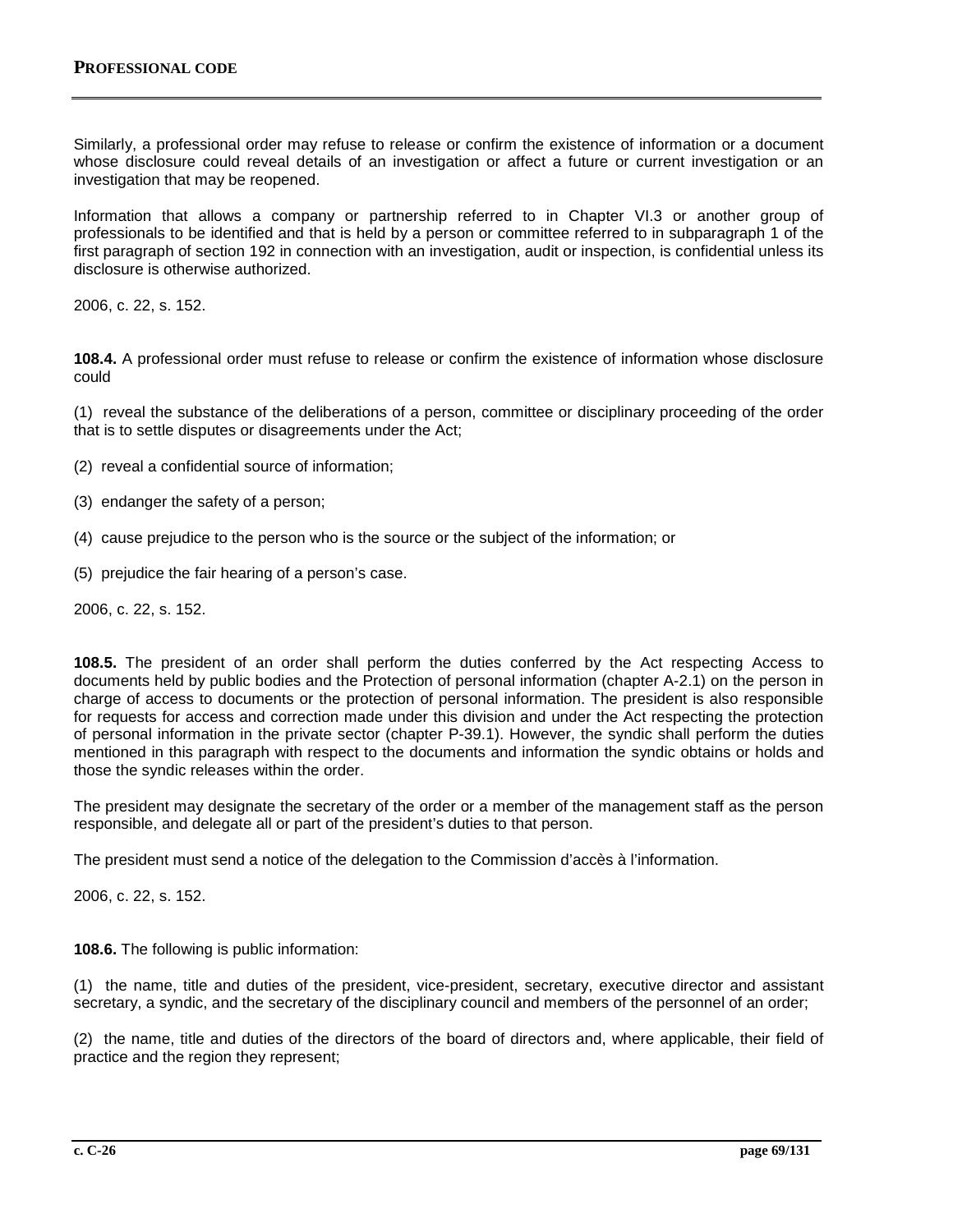(3) the name, title and duties of the members of the executive committee, the disciplinary council, the professional inspection committee and the review committee, as well as of the person responsible for professional inspection;

(4) the name of the scrutineers designated by the board of directors under section 74;

(5) the name, title and duties of a conciliator, of the members of a committee of inquiry or indemnification committee and of the members of the council of arbitration of accounts;

(6) the name, title and duties of the directors and officers of the regional divisions, if any; and

(7) the name, title and duties of the representative of the order on the Interprofessional Council.

2006, c. 22, s. 152; 2008, c. 11, s. 1, s. 74; 2017, c. 11, s. 61.

**108.7.** The information contained in the following documents of an order is also public information:

(1) a resolution striking a member off the roll or limiting or suspending the member's right to engage in professional activities, except any medical information or information concerning a third person that it may contain;

(2) a resolution made under a power conferred on the order by section 159 or following a recommendation under section 158.1 or 160;

(3) a resolution designating an assignee or a provisional custodian under section 91, and the description of the mandate.

(4) the hearing roll of a disciplinary council; and

(5) the record of a disciplinary council, from the date on which the hearing is held, subject to any order banning disclosure, access to or the publication or release of information or documents issued by the disciplinary council or the Professions Tribunal under section 142 or 173.

The name of a member against whom a complaint or a request under section 122.0.1 is made and the subject of the complaint or request are also public information as of their service on the member by the secretary of the disciplinary council.

2006, c. 22, s. 152; 2008, c. 11, s. 1, s. 75; 2017, c. 11, s. 62.

**108.8.** The following is also public information:

(1) the information referred to in sections 46.1 and 46.2;

(2) the information concerning the places, other than his professional domicile, where a member practises his profession; and

(3) the following information concerning a person who, pursuant to a regulation under paragraph h of section 94 or under an Act constituting a professional order, carries on professional activities as part of a period of professional training determined pursuant to a regulation under paragraph i of section 94 or as part of a program of study leading to a diploma giving access to a permit or a specialist's certificate:

(a) the person's name;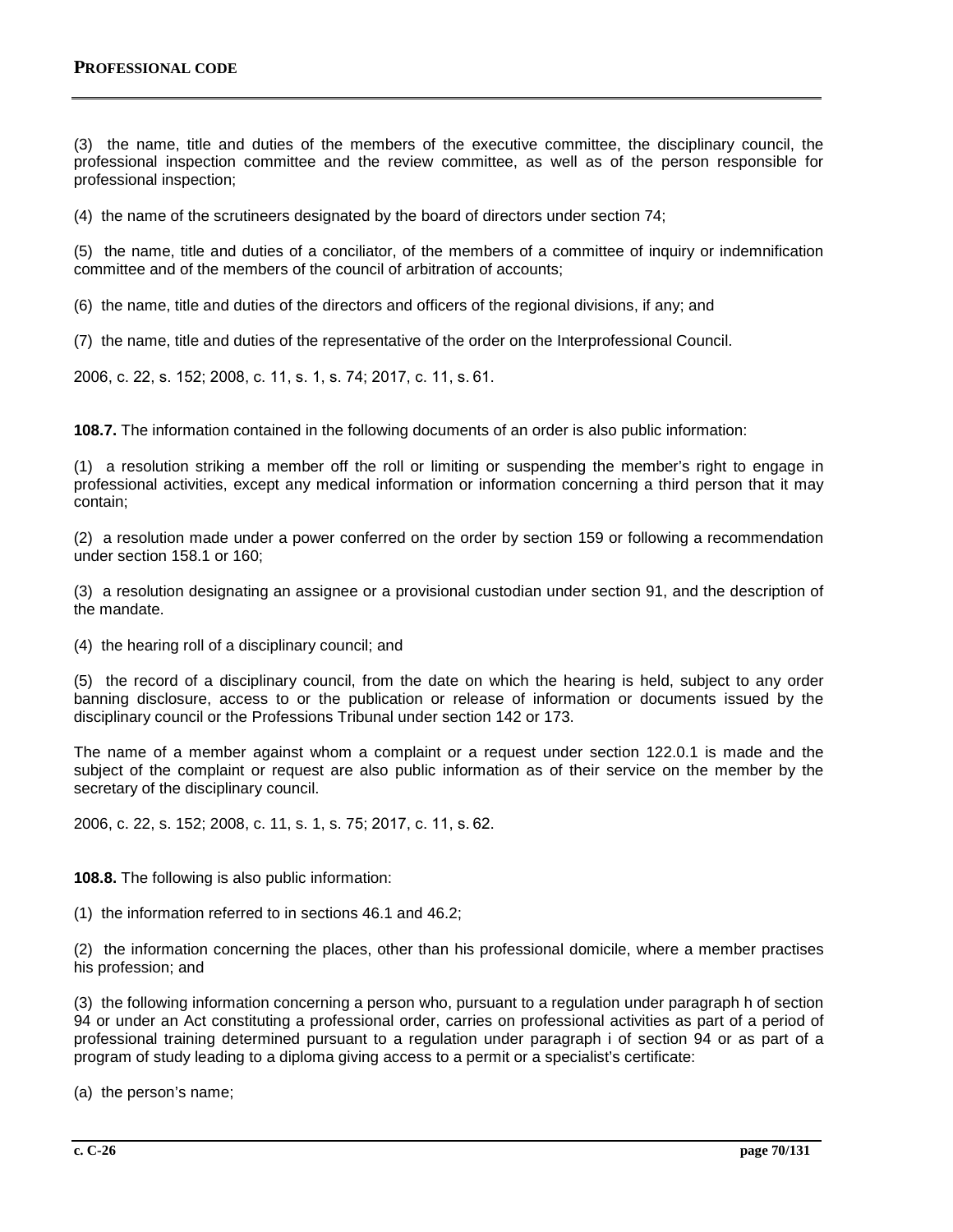(b) the person's sex;

(c) information concerning the place where the person carries on professional activities;

(d) the professional activities the person is authorized to carry on;

(e) the dates on which the person starts and ceases to carry on professional activities; and

(f) any penalties imposed on the person by the board of directors pursuant to a regulation under paragraph i of section 94.

However, a request for access to such information must concern a specific person, except where a request pertains to information that is necessary for the application of an Act.

2006, c. 22, s. 152; 2009, c. 35, s. 7.

**108.9.** A person who requests it may have access to the following documents:

(1) the annual report of the professional liability insurance fund, including the audited financial statements, as of the date of their transmission to the board of directors;

(2) the professional liability group insurance plan contract entered into by an order in accordance with the requirements determined in a regulation referred to in paragraph d or g of section 93, including any riders, and, for the other types of contracts provided for in those paragraphs, the declaration or statement of a member of an order, or of a company or partnership referred to in Chapter VI.3, to the effect that they are covered by security consistent with the requirements determined in such a regulation or that they have been excluded or exempted, including any information relating to the nature of the exclusion or exemption; and

(3) any portion of the minutes of the annual general meeting or of a special general meeting of the members of an order or of a division concerning the supervision of the practice of the profession.

2006, c. 22, s. 152; 2008, c. 11, s. 1.

**108.10.** A professional order may, without the consent of the person concerned, release personal information it holds on that person, or information it holds on a company or partnership referred to in Chapter VI.3, or on another group of professionals:

(1) to a person or committee referred to in section 192 or to the Professions Tribunal when it is necessary for the exercise of their functions;

(2) to another professional order to which this Code applies or to a body exercising similar or complementary functions for the protection of the public, when the release is necessary for an investigation or inspection or the issue of a permit;

(3) to the Office for the exercise of its functions; and

(4) to any other person by way of a press release, a notice or by any other means, when the information relates to professional activities or other similar activities of the person concerned that could endanger the life, health or safety of others.

2006, c. 22, s. 152.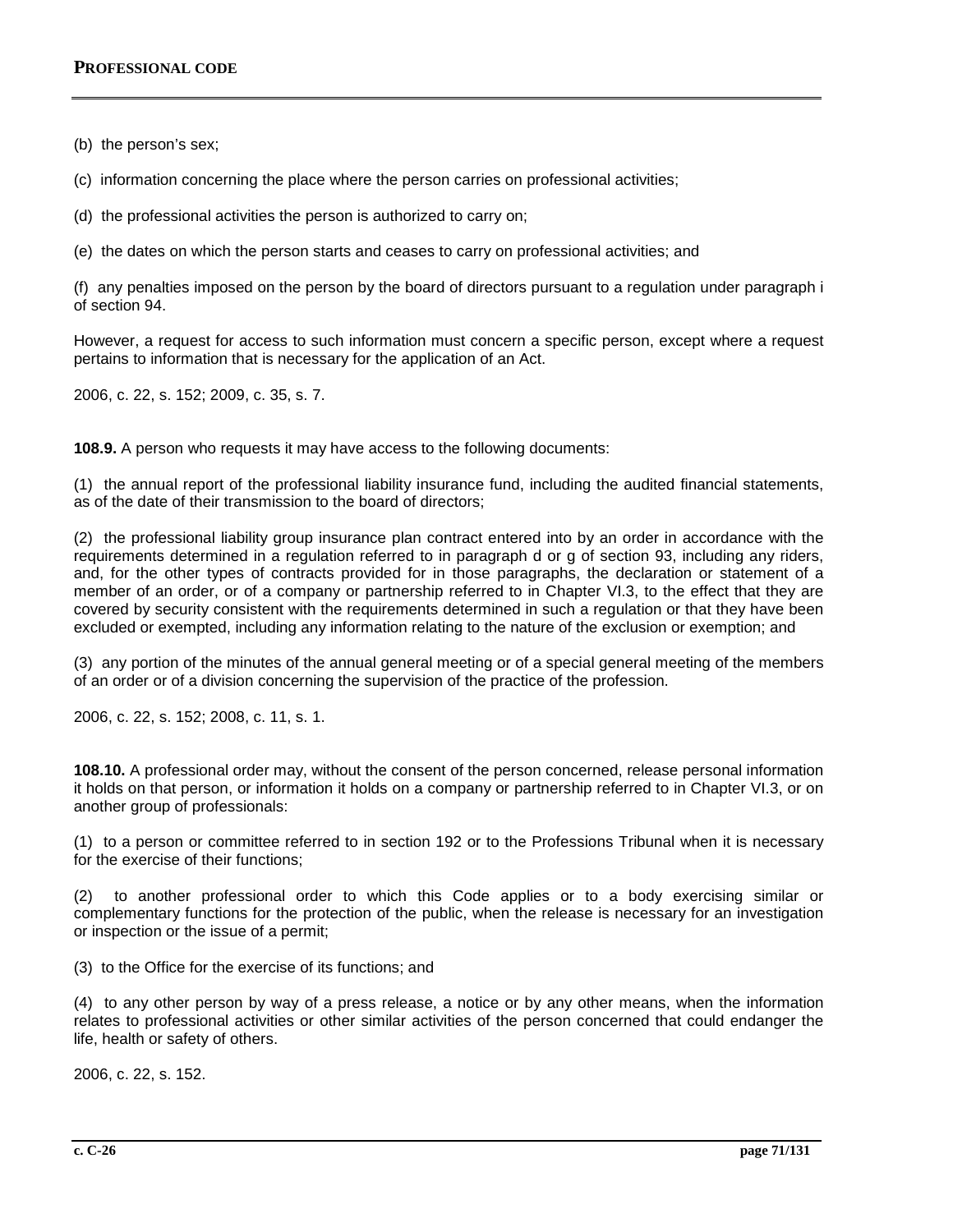**108.11.** The Commission d'accès à l'information is responsible for overseeing the application of this division.

2006, c. 22, s. 152.

# **DIVISION VI PROFESSIONAL INSPECTION**

**109.** A professional inspection committee is established within each order.

Such committee shall consist of not less than three members appointed by the board of directors which shall designate a chair from among them.

Three members, or such greater number as the board of directors may fix by regulation, including the chair, shall be a quorum of the committee. If there is a sufficient number of members on the committee, it may sit in divisions of three members, including the chair or another member of the committee designated by the chair to act as chair of a division.

1973, c. 43, s. 107; 1975, c. 80, s. 11; 1994, c. 40, s. 96; 2008, c. 11, s. 1, s. 213.

**110.** When a member of the committee is absent or unable to act, he may be replaced by a person appointed to perform his duties.

1973, c. 43, s. 108; 1994, c. 40, s. 97; 1999, c. 40, s. 58.

**111.** Each member of the committee, inspector or expert shall take the oath contained in Schedule II. The same requirement applies to a person appointed as the person responsible for professional inspections pursuant to section 90. However, the oath shall not be construed as prohibiting the sharing of useful information or documents within the order for the protection of the public.

1973, c. 43, s. 109; 1974, c. 65, s. 23; 1994, c. 40, s. 98; 1999, c. 40, s. 58; 2000, c. 13, s. 23; 2008, c. 11, s. 76.

**112.** The committee shall supervise the professional practice of the members of the order. Its functions include inspecting their records, books, registers, medications, poisons, products, substances, apparatus and equipment relating to their professional practice, and inspecting the property entrusted to them by their clients or other persons.

At the request of the board of directors, the committee or a committee member shall inspect the professional competence of a member of the order; the committee or a committee member may also act on its or his own initiative in this regard.

The committee or a committee member may be assisted by inspectors or experts appointed by the committee as may be determined in a regulation under section 90. The inspectors must be members of the order.

The committee shall send the board of directors

(1) any inspection report the board requests that is the basis for recommendations for a decision of the board;

(2) any report following a specific request by the board to carry out an inspection;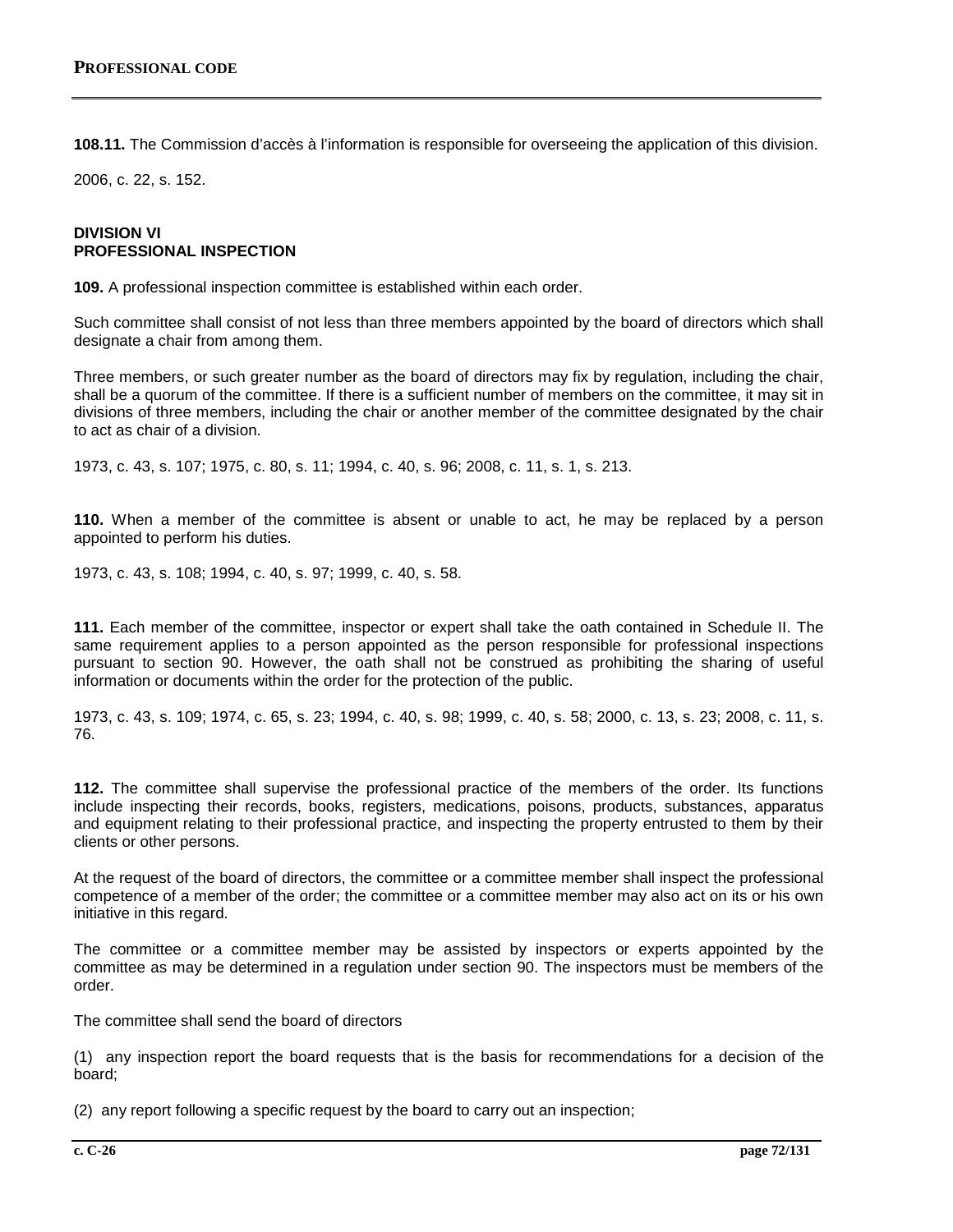(3) any other inspection report the board requires.

On its own initiative or at the request of the board of directors, the committee shall report to the board on its activities, and make any recommendations it considers appropriate.

In addition, the committee shall inform a syndic if it has reasonable grounds to believe that a professional has committed an offence referred to in the second paragraph of section 116.

On its own initiative or at the request of a syndic, the committee may also, when it considers it relevant, disclose information to that syndic for the protection of the public.

1973, c. 43, s. 110; 1974, c. 65, s. 24; 1988, c. 29, s. 35; 1994, c. 40, s. 99; 2008, c. 11, s. 77; 2009, c. 35, s. 8.

**113.** The professional inspection committee may, for the reason it indicates, recommend to the board of directors of an order that it require a member of the order to successfully complete a period of refresher training or a refresher course, or require the member to do both, or it may recommend that any other requirement determined in a regulation under section 90 be imposed. The committee may also recommend to the board that it restrict or suspend the right of the member concerned to engage in professional activities until he has met the requirements or fulfilled the conditions imposed.

1973, c. 43, s. 111; 1988, c. 29, s. 36; 1994, c. 40, s. 100; 2000, c. 13, s. 24; 2008, c. 11, s. 1, s. 78.

**114.** It is forbidden to hinder in any way a member of the committee, the person responsible for professional inspection appointed pursuant to section 90, an inspector or an expert, in the performance of the duties conferred upon him by this Code, to mislead him by concealment or false declarations, refuse to furnish him with any information or document relating to an inspection carried out by him under this Code or to refuse to let him take copy of such a document.

Moreover, it is forbidden for a professional to urge a person holding information about the professional not to cooperate with a person mentioned in the first paragraph, or not to authorize that person, when so requested, to disclose information about the professional.

1973, c. 43, s. 112; 1974, c. 65, s. 25; 1994, c. 40, s. 101; 2000, c. 13, s. 25; 2008, c. 11, s. 79.

**115.** The professional inspection committee shall report annually to the board of directors on its activities.

1973, c. 43, s. 113; 2008, c. 11, s. 1, s. 80.

### **DIVISION VII DISCIPLINE, APPEAL AND PUBLICATION OF DECISIONS**

1988, c. 29, s. 37.

*§ 1. — Bureau des présidents des conseils de discipline*

1994, c. 40, s. 102; 2008, c. 11, s. 1; 2013, c. 12, s. 3.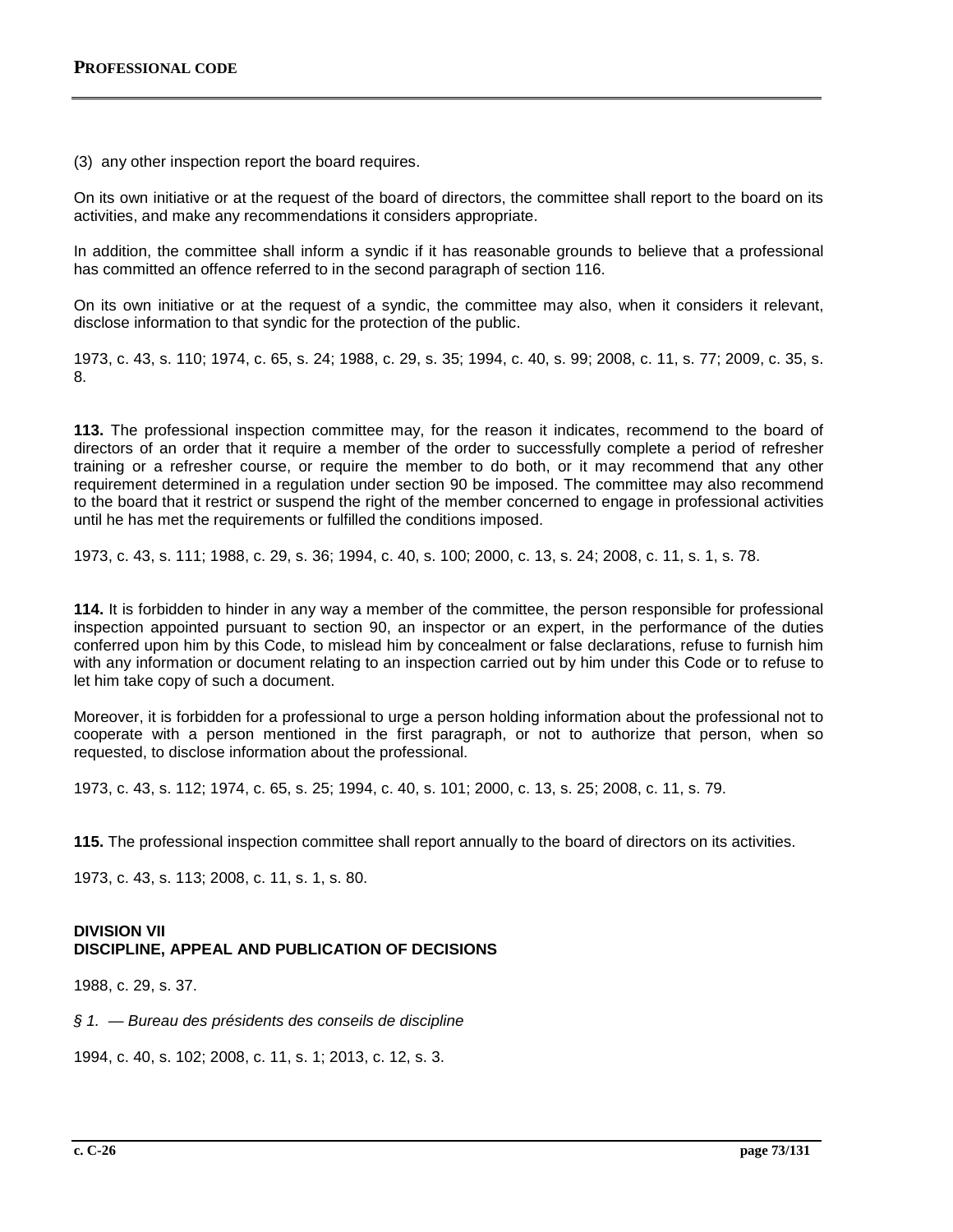**115.1.** A bureau of disciplinary council chairs, known as the Bureau des présidents des conseils de discipline, is constituted within the Office.

The Bureau is to consist of not more than 20 disciplinary council chairs, including a senior chair and a deputy senior chair.

2013, c. 12, s. 3.

**115.2.** The chairs are appointed by the Government for a fixed term of not more than five years from among the persons declared qualified in accordance with the selection procedure the Government determines by regulation. The chairs exercise their functions on a full-time basis.

The selection procedure does not apply to a chair whose term is renewed.

2013, c. 12, s. 3.

**115.3.** Only an advocate who has at least 10 years of practice and possesses relevant legal experience may be the chair of a disciplinary council.

2013, c. 12, s. 3.

**115.4.** A senior chair and a deputy senior chair are designated by the Government from among the chairs.

2013, c. 12, s. 3.

**115.5.** The selection procedure for chairs

(1) sets out the procedure for running for office;

(2) provides for the establishment of a selection committee to assess the qualifications of candidates and provide an advisory opinion on them; and

(3) identifies the selection criteria that the committee is to take into account.

The members of a selection committee are not remunerated, except in the cases, on the conditions and to the extent determined by the Government. However, they are entitled to the reimbursement of any expenses incurred in the exercise of their functions, on the conditions and to the extent determined by the Government.

2013, c. 12, s. 3.

**115.6.** The Government shall determine the remuneration, employee benefits and other conditions of employment of the chairs, the senior chair and the deputy senior chair.

2013, c. 12, s. 3.

**115.7.** The senior chair is responsible for the administration and overall management of the Bureau. The functions of the senior chair include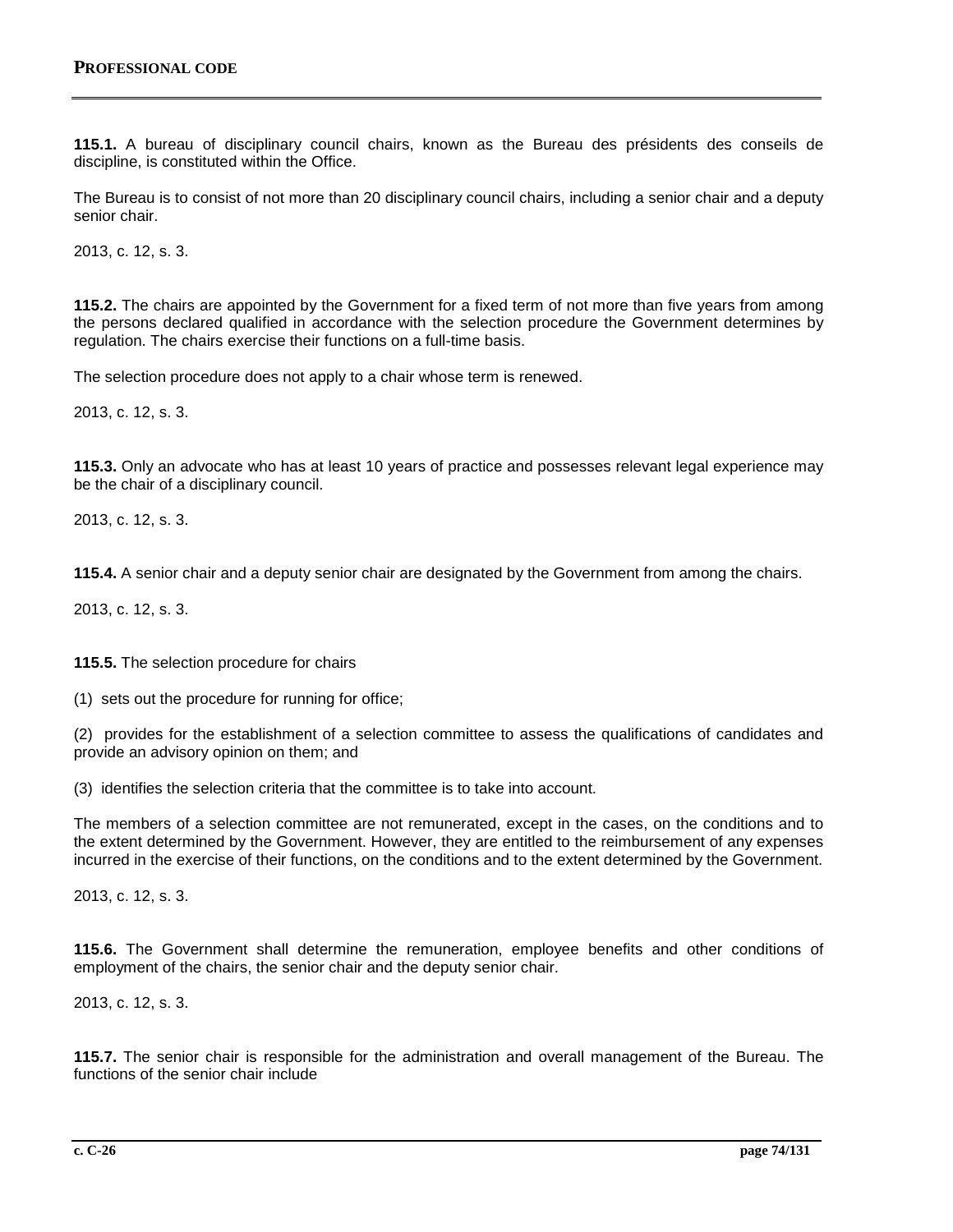(1) fostering the participation of the disciplinary council chairs in the formulation of guiding principles with a view to maintaining a high level of quality and coherence in decisions;

(2) taking measures to promote the expeditious nature of complaint processing and the decision-making process;

(3) consulting the professional orders to assess their particular needs;

(4) coordinating and assigning the work of the chairs, who, in that respect, must comply with the senior chair's orders and directives;

(5) seeing that the chairs observe standards of ethical conduct;

(6) promoting the professional development of the chairs as regards the exercise of their functions, in particular through training related to the derogatory acts referred to in section 59.1 and such acts of a similar nature as are set out in the code of ethics of the members of a professional order, and

(7) periodically evaluating the knowledge and the skills of the chairs in the exercise of their functions, and their contribution to achieving the objectives set out in this division.

2013, c. 12, s. 3; 2017, c. 11, s. 63.

**115.8.** Every year the senior chair shall present to the Minister a plan setting out management objectives to ensure the quality and expeditious nature of complaint processing and the decision-making process and stating the results achieved in the preceding year.

In addition to the information requested by the Minister, the plan must include the following information, which the senior chair compiles for each disciplinary council on a monthly basis:

(1) the number of days on which hearings were held and the average number of hours devoted to them;

(2) the number of postponements granted;

(3) the nature of the complaints for which a management conference was held, and the number of such complaints;

(4) the nature of the complaints and requests heard, their number and the places and dates of the hearings;

(5) the nature of the complaints and requests taken under advisement, their number and the time devoted to advisement;

(6) the nature and the number of decisions rendered;

(7) the nature and the number of decisions appealed; and

(8) the time devoted to the proceedings, from the date of receipt of the complaint or request until the beginning of the hearing or the rendering of the decision on the conviction and, if applicable, the penalty.

2013, c. 12, s. 3.

**115.9.** The senior chair may make recommendations to the Minister to improve complaint processing and the decision-making process.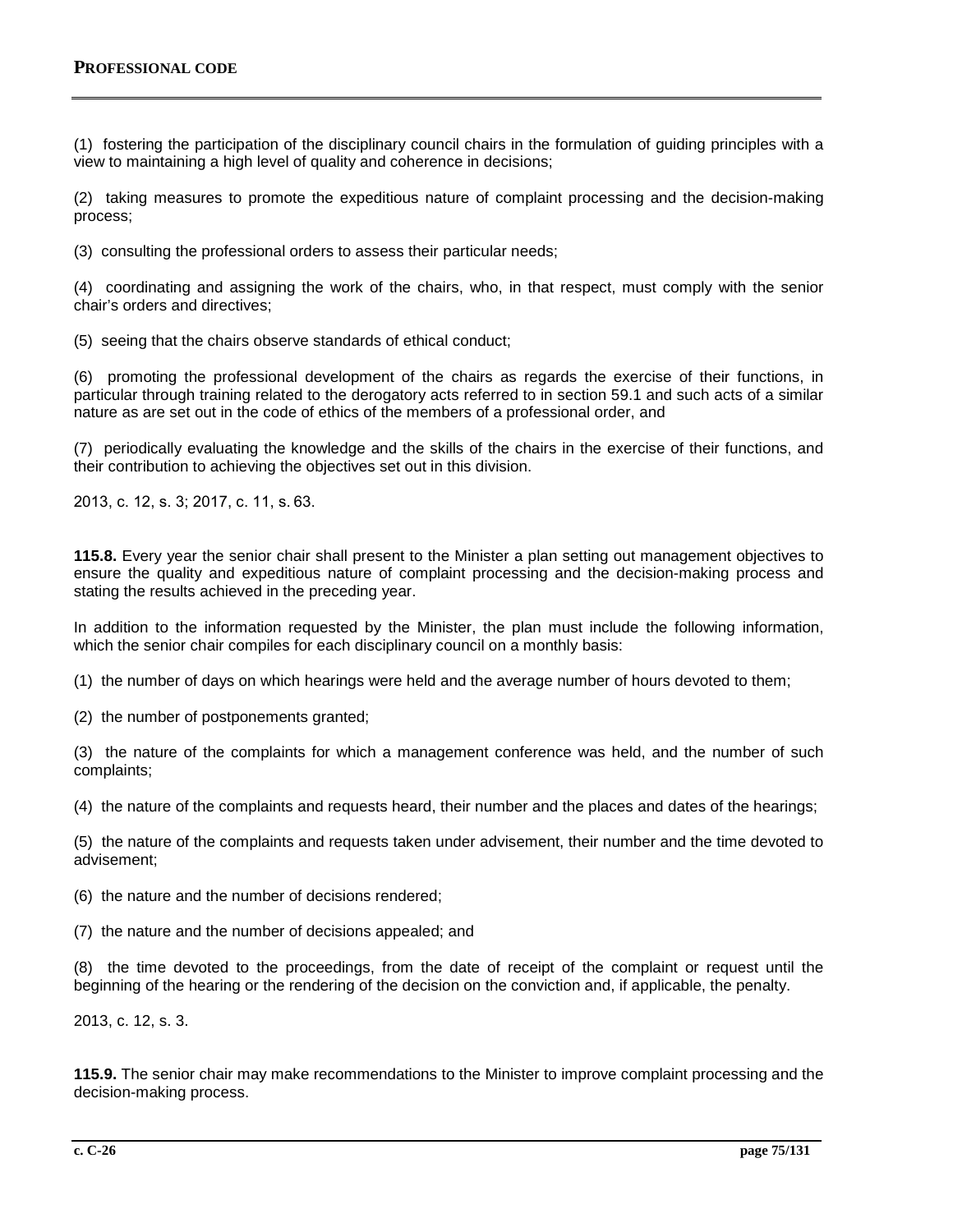2013, c. 12, s. 3.

**115.10.** The deputy senior chair shall exercise the functions of the senior chair if the latter is absent or unable to act.

2013, c. 12, s. 3.

**115.11.** The Government may dismiss, suspend or reprimand a disciplinary council chair if the Conseil de la justice administrative so recommends, after an inquiry into a complaint for breach of the code of ethics adopted under section 117.2.

A complaint must be in writing and briefly set out the grounds on which it is based. The complaint is sent to the seat of the Conseil.

The Conseil shall, when examining a complaint brought against a disciplinary council chair, act in accordance with the provisions of sections 184 to 192 of the Act respecting administrative justice (chapter J-3), with the necessary modifications.

However, when the Conseil forms an inquiry committee under section 186 of the Act respecting administrative justice, two inquiry committee members are chosen from among the members of the Conseil referred to in paragraphs 1 to 8 and 9 of section 167 of that Act, at least one of whom shall neither practise a legal profession nor be a member of a body of the Administration whose president or chair is a member of the Conseil. The third inquiry committee member is the member of the Conseil referred to in paragraph 8.2 of that section or is chosen from a list drawn up by the senior chair of the Bureau des présidents des conseils de discipline after consulting all the disciplinary council chairs. In the latter case, if the inquiry committee finds the complaint to be justified, the third member takes part in the deliberations of the Conseil for the purpose of determining a penalty.

2015, c. 26, s. 20.

**115.12.** The Government may remove a disciplinary council chair if, in the Government's opinion, a permanent disability prevents the disciplinary council chair from performing the duties of office satisfactorily. Permanent disability is ascertained by the Conseil de la justice administrative after an inquiry is conducted at the request of the Minister or of the senior chair of the Bureau des présidents des conseils de discipline.

The Conseil shall, when conducting an inquiry to determine whether a disciplinary council chair is suffering from a permanent disability, act in accordance with the provisions of sections 193 to 197 of the Act respecting administrative justice (chapter J-3), with the necessary modifications; however, the inquiry committee must be formed in accordance with the rules set out in section 115.11.

2015, c. 26, s. 20.

**115.13.** The Government may remove the senior chair of the Bureau des présidents des conseils de discipline or the deputy senior chair from administrative office if the Conseil de la justice administrative so recommends, after an inquiry is conducted at the Minister's request into a lapse pertaining only to that office.

The Conseil shall, when conducting an inquiry referred to in the first paragraph, act in accordance with the provisions of sections 193 to 197 of the Act respecting administrative justice (chapter J-3), with the necessary modifications; however, the inquiry committee must be formed in accordance with the rules set out in section 115.11.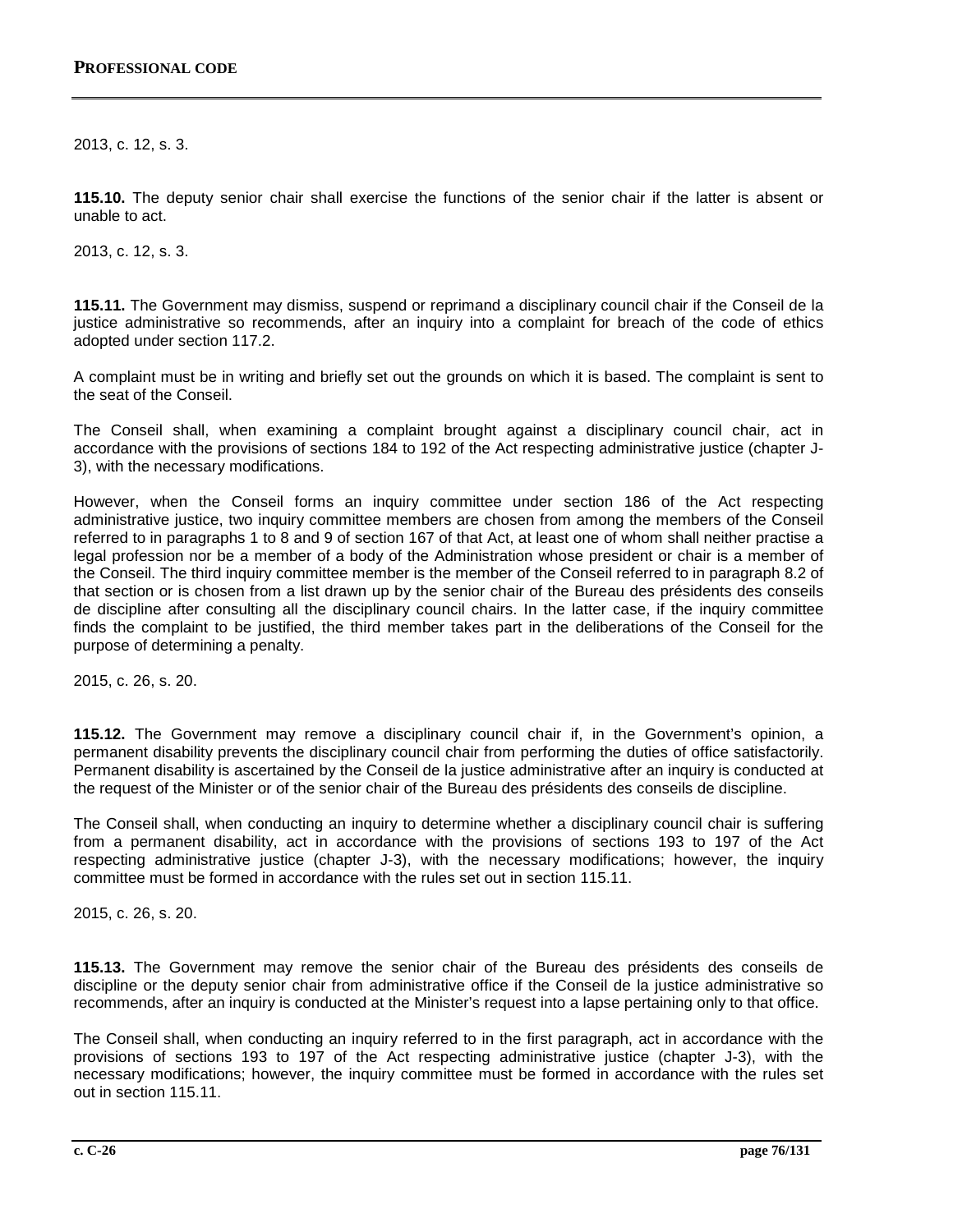2015, c. 26, s. 20.

*§ 1.1. — Disciplinary councils*

2013, c. 12, s. 3.

**116.** A disciplinary council is constituted within each order.

The disciplinary council shall be seized of every complaint made against a professional for an offence against this Code, the Act constituting the order of which he is a member or the regulations made under this Code or that Act and every request made under section 122.0.1.

The disciplinary council shall also be seized of every complaint made against a former member of an order for an offence referred to in the second paragraph that was committed while he was a member of the order. In such a case, every reference to a professional or a member of the order in the provisions of this Code, the Act constituting the order of which he was a member or a regulation under this Code or the said Act shall be a reference to the former member.

A complaint made against a person who exercises a function under this Code or under an Act constituting an order, including a syndic, the senior chair, the deputy senior chair or a member of a disciplinary council, by reason of acts engaged in in the exercise of that function is inadmissible.

A complaint made against a professional in connection with facts for which the syndic has granted him immunity under section 123.9 is also inadmissible.

1973, c. 43, s. 114; 1994, c. 40, s. 103; 2007, c. 35, s. 17; 2008, c. 11, s. 1; 2013, c. 12, s. 4; 2017, c. 11, s. 64.

**117.** The members of a disciplinary council other than the chair are appointed by the board of directors of the order from among the order's members. The board of directors shall fix the duration of their term, which must be at least three years.

The board of directors shall make sure that disciplinary council members, other than the chair, are offered training that is related to their functions. The training must in particular cover the derogatory acts referred to in section 59.1 and such acts of a similar nature as are set out in the code of ethics of the members of the professional order.

1973, c. 43, s. 115; 1977, c. 5, s. 229; 1994, c. 40, s. 104; 2008, c. 11, s. 1, s. 81, s. 213; 2013, c. 12, s. 5; 2017, c. 11, s. 65.

**117.1.** The Government shall set the travel and lodging expenses of the disciplinary council members appointed by the board of directors of the order. The expenses are borne by the order.

2013, c. 12, s. 5.

**117.2.** The Government, after consulting with the Bureau and the Québec Interprofessional Council, shall establish, by regulation, a code of ethics applicable to members of the disciplinary councils.

2013, c. 12, s. 5.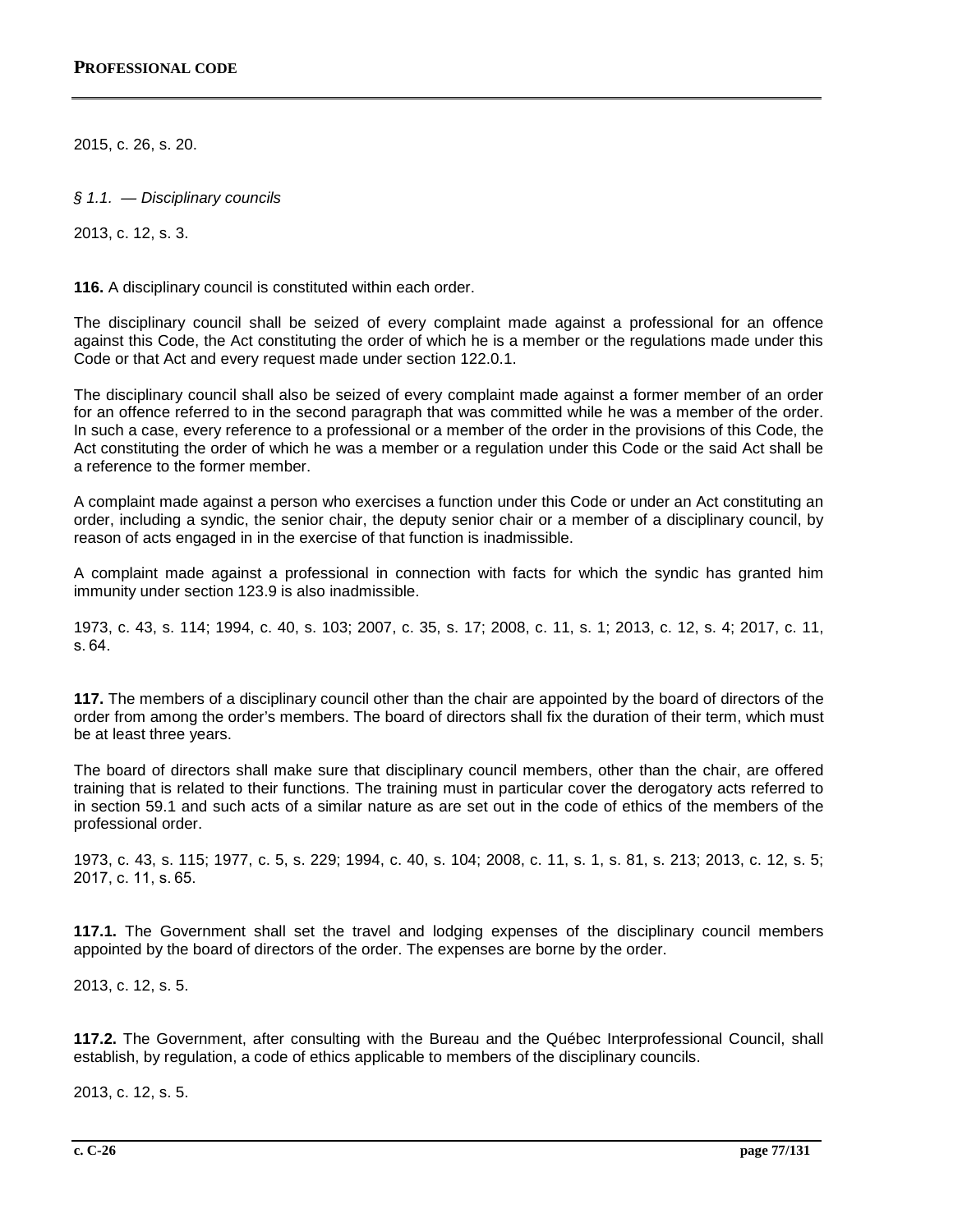**117.3.** The code of ethics sets out the rules of conduct of disciplinary council members and their duties towards the public, the parties, the parties' witnesses and the persons representing the parties. It defines, in particular, conduct that is derogatory to the honour, dignity or integrity of a member of a disciplinary council. In addition, the code of ethics may determine the activities or situations that are incompatible with the office held by the members of a disciplinary council, the obligations of those members concerning the disclosure of interests, and the functions the members may exercise free of charge.

The code of ethics may include special rules governing disciplinary council members other than the chair.

2013, c. 12, s. 5.

**118.** *(Repealed).*

1973, c. 43, s. 116; 1994, c. 40, s. 105; 2008, c. 11, s. 82, s. 213; 2009, c. 35, s. 9; 2013, c. 12, s. 6.

**118.1.** (Repealed).

1994, c. 40, s. 105; 2008, c. 11, s. 213; 2013, c. 12, s. 6.

**118.2.** On the expiry of their terms, the members of the disciplinary council shall remain in office until reappointed or replaced by the Government or the board of directors, as the case may be.

1994, c. 40, s. 105; 2008, c. 11, s. 1.

**118.3.** Where, being unable to act, a member is unable to continue with a hearing, whether it be the conviction hearing or the penalty hearing, the two remaining members, provided one is the chair, may validly proceed with the hearing and render a decision on the conviction and the penalty.

1996, c. 65, s. 1; 2008, c. 11, s. 1, s. 83; 2009, c. 35, s. 10; 2013, c. 12, s. 8.

**118.4.** Where a member is replaced in accordance with section 118.2, the two remaining members, provided one is the chair, may proceed with the hearing and validly render a decision on the conviction and the penalty.

A chair who has been replaced may continue to hear a complaint, no matter what stage of the hearing has been reached, with the authorization of and for the length of time determined by the senior chair.

Where the decision is not rendered within the time determined by the senior chair, the latter may, on the senior chair's initiative or at the request of one of the parties, extend the time limit or withdraw the matter from the chair. The request must be filed with the secretary of the disciplinary council concerned. It must be served in accordance with the Code of Civil Procedure (chapter C-25.01) on the senior chair and the council members who are seized of the complaint, and on the parties. Before extending the time limit or withdrawing the matter from the chair, the senior chair must take the circumstances and the interest of the parties into account.

2013, c. 12, s. 8; I.N. 2016-01-01 (NCCP).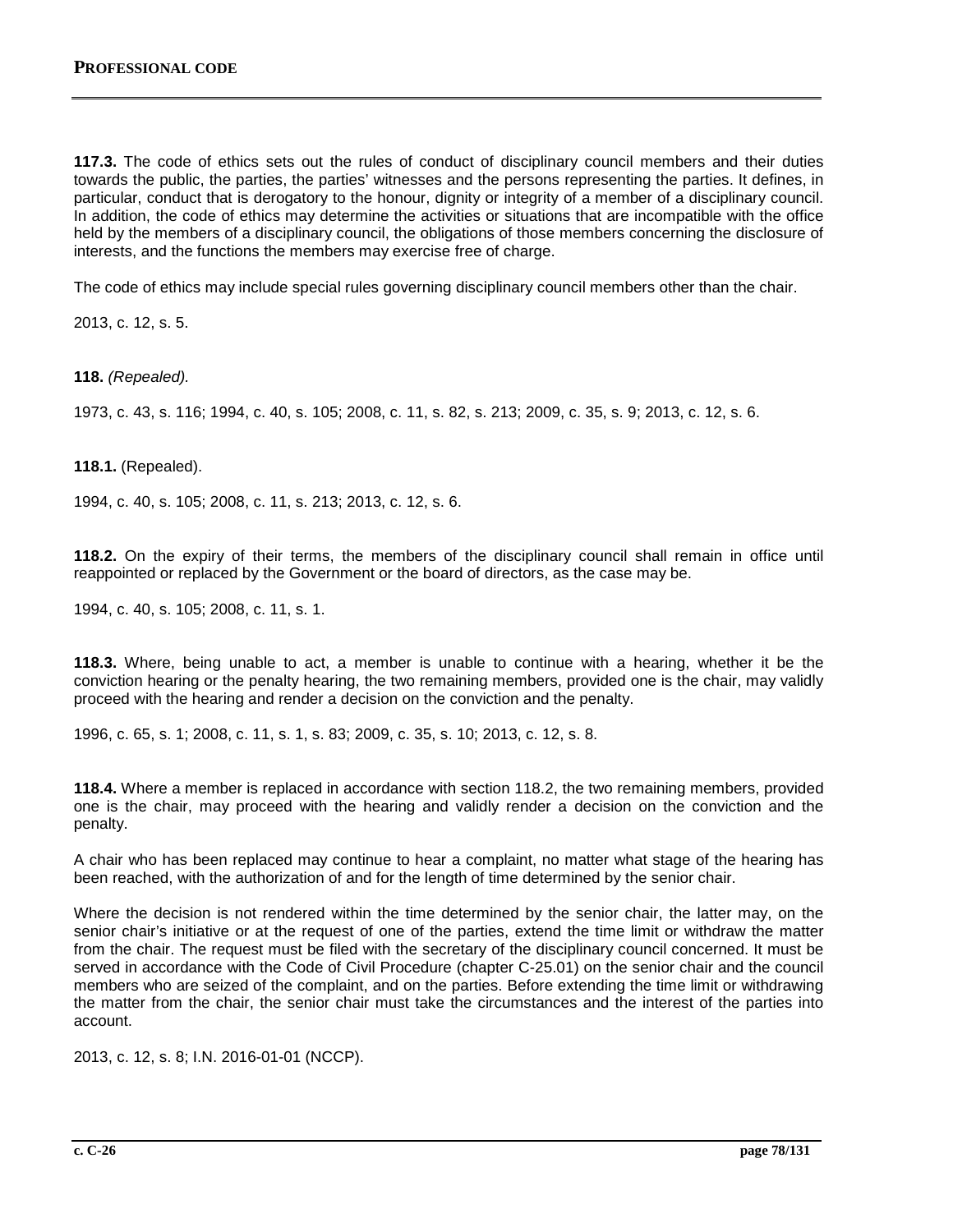**118.5.** Where the chair is dismissed, where a matter is withdrawn from the chair, where the chair is unable to act, or where the chair's term of office has expired and the chair decides not to proceed with a hearing, the senior chair must designate a new chair as soon as possible to hear the complaint, no matter what stage of the hearing has been reached.

Where a new chair is designated before the decision on the conviction is rendered, the disciplinary council may, with the consent of the parties, continue the proceeding and rely on the evidence already filed.

Where the chair is designated after the decision on the conviction is rendered, the disciplinary council continues the proceeding at the stage of the penalty hearing. The penalty hearing is governed by the same rules for evidence already filed as those set out in the second paragraph.

Where the decision on the conviction or the penalty was handed down at the hearing but not recorded in writing before a new disciplinary council chair was designated in accordance with the first paragraph, the senior chair, together with at least one other disciplinary council member, may sign the minutes of the proceeding. The decision is presumed to be in compliance with section 154 in such a case.

2013, c. 12, s. 8.

**118.6.** Interlocutory decisions rendered before continuance of suit remain valid.

2013, c. 12, s. 8.

**119***. (Repealed).*

1973, c. 43, s. 117; 1994, c. 40, s. 106; 1999, c. 40, s. 58; 2002, c. 32, s. 1; 2008, c. 11, s. 1, s. 84, s. 213; 2013, c. 12, s. 9.

**120.** The board of directors of every order shall appoint the secretary of the disciplinary council of the order.

Where the secretary is absent or unable to act, the board of directors appoints a replacement for as long as the secretary is absent or unable to act.

1973, c. 43, s. 118; 1994, c. 40, s. 106; 1999, c. 40, s. 58; 2008, c. 11, s. 1; 2013, c. 12, s. 10.

**120.1.** As part of his duties, the secretary shall see to the preparation and keeping of the records of the disciplinary council and ensure that access to them is available in accordance with section 120.2. He shall keep a hearing roll and ensure that access to it is available in accordance with the said section.

1994, c. 40, s. 106; 2008, c. 11, s. 1.

**120.2.** Access to the hearing roll may be had at the head office of the order and the hearing roll must be posted by the secretary of the disciplinary council not less than 10 days before the date set for the hearing.

Access to the roll and to the record may be had by obtaining a copy or through consultation on the premises during the order's regular office hours. However, a record may be consulted only in the presence of the secretary or a person designated by him.

1994, c. 40, s. 106; 2006, c. 22, s. 153; 2008, c. 11, s. 1.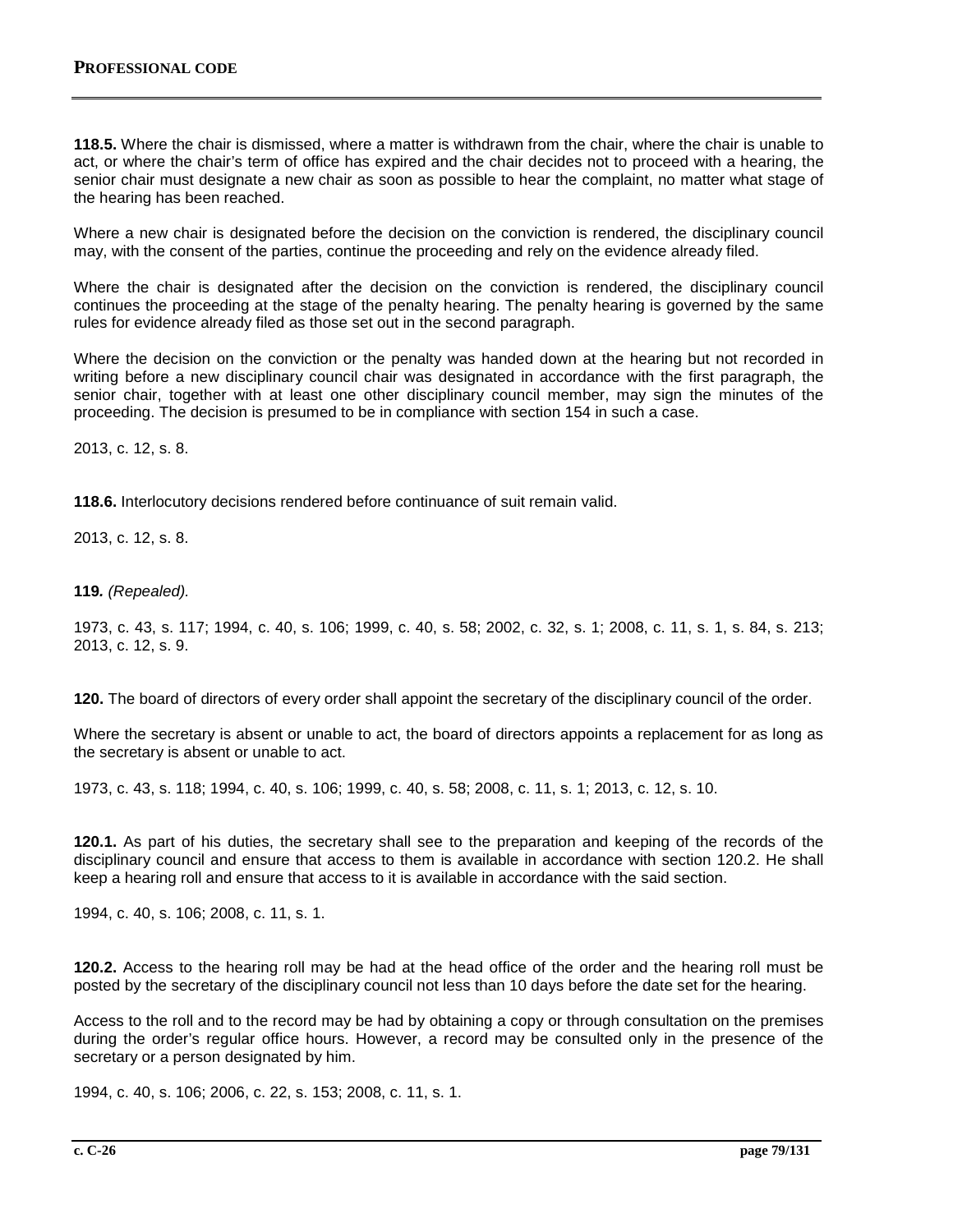**120.3.** *(Repealed).*

1994, c. 40, s. 106; 2006, c. 22, s. 154.

*§ 1.2. — Syndics*

2013, c. 12, s. 11.

**121.** The board of directors of each order shall appoint, from among the members of the order, the syndic and, if need be, assistant syndics and corresponding syndics. These persons form the office of the syndic of the order.

The assistant syndics and corresponding syndics are under the syndic's authority as regards the exercise of their functions of syndic. They have the same rights, powers and obligations as the syndic. However, a corresponding syndic may not hold an inquiry except under the direction of the syndic and may not propose conciliation, lodge a complaint with the disciplinary council or appeal a decision to the Professions Tribunal.

1973, c. 43, s. 119; 1994, c. 40, s. 107; 2008, c. 11, s. 85.

**121.0.1.** The board of directors shall require the syndic and, if applicable, the assistant syndics and corresponding syndics to take training related to their functions and shall make sure that such training is offered to them. The training must in particular cover the derogatory acts referred to in section 59.1 and such acts of a similar nature as are set out in the code of ethics of the members of the professional order.

2017, c. 11, s. 66.

**121.1.** The board of directors must take steps to preserve the independence of the office of the syndic at all times so that the persons who form the office of the syndic may exercise their functions.

2008, c. 11, s. 85.

**121.2.** A syndic may not exercise any other functions assigned under this Code or the Act constituting the professional order of which he is a member.

A syndic may, however, conciliate accounts in accordance with a regulation under section 88 and conduct inquiries relating to matters covered in Chapter VII.

A syndic may retain the services of an expert or of any other person to assist him in the exercise of his inquiry functions.

2008, c. 11, s. 85.

**121.3.** The board of directors may appoint a syndic ad hoc on the suggestion of the review committee, at the request of the syndic or, in exceptional circumstances that it must set out in the resolution of appointment, on its own initiative.

A syndic ad hoc has the rights, powers and obligations of a syndic except that he does not have authority over an assistant syndic and may not be assisted by a corresponding syndic.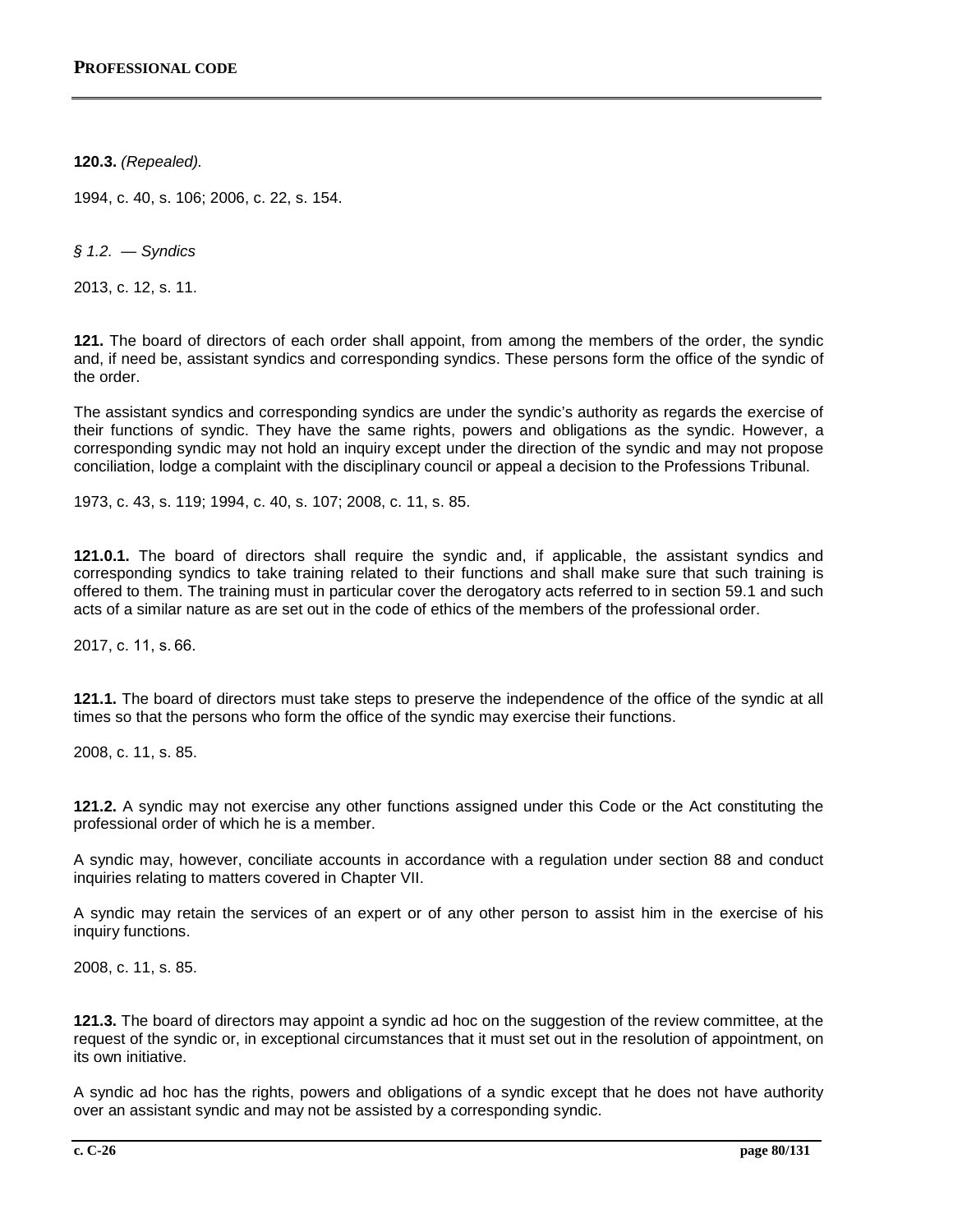The board must take steps to preserve the independence of a syndic ad hoc at all times.

2008, c. 11, s. 85.

**122.** A syndic may, following information to the effect that a professional has committed an offence referred to in section 116, inquire into the matter and require any information or document relating to the inquiry. He may not refuse to hold an inquiry on the sole ground that the request for an inquiry was not made using the form proposed under subparagraph 9 of the fourth paragraph of section 12.

Section 114 shall apply to every inquiry held under this section.

It is forbidden to take or threaten to take reprisals against a person on the ground that the person has sent information to a syndic to the effect that a professional has committed an offence referred to in section 116 or on the ground that the person has cooperated in an inquiry conducted by a syndic.

1973, c. 43, s. 120; 1994, c. 40, s. 108; 2008, c. 11, s. 86; 2017, c. 11, s. 67.

**122.0.1.** A syndic may, when of the opinion that proceedings instituted against a professional for an offence punishable by a term of imprisonment of five years or more are related to the practice of the profession, request that a disciplinary council immediately impose on the professional either a suspension or provisional restriction of the right to engage in professional activities or to use a title reserved to the members of the order, or conditions the professional must meet in order to be allowed to continue to practise the profession or to use the title reserved to the members of the order.

2017, c. 11, s. 68.

**122.0.2.** The syndic's request shall be received by the secretary of the disciplinary council, who must send a copy to the senior chair as soon as possible.

The request must be heard and decided by preference after notice is served on the professional and the Director of Criminal and Penal Prosecutions, or any other authority responsible for the proceedings on which the request is based, by the secretary of the disciplinary council in accordance with the Code of Civil Procedure (chapter C-25.01) at least two clear working days before the beginning of the hearing. The hearing must begin not later than 10 days after service of the request and the disciplinary council shall render its decision within 7 days following the end of the hearing.

The rules for the hearing of a complaint apply to the request, with the necessary modifications.

2017, c. 11, s. 68.

**122.0.3.** Following the hearing, the disciplinary council may, if it considers that the protection of the public requires it, make an order immediately imposing on the professional either a suspension or provisional restriction of the right to engage in professional activities or to use a title reserved to the members of the order, or conditions the professional must meet in order to be allowed to continue to practise the profession or to use the title reserved to the members of the order. In rendering its decision, the disciplinary council considers how the alleged offence is related to the practice of the profession or how public trust in the order's members could be compromised if the disciplinary council fails to issue an order.

The order becomes enforceable on being served on the respondent by the secretary of the disciplinary council in accordance with the Code of Civil Procedure (chapter C-25.01). However, where the order is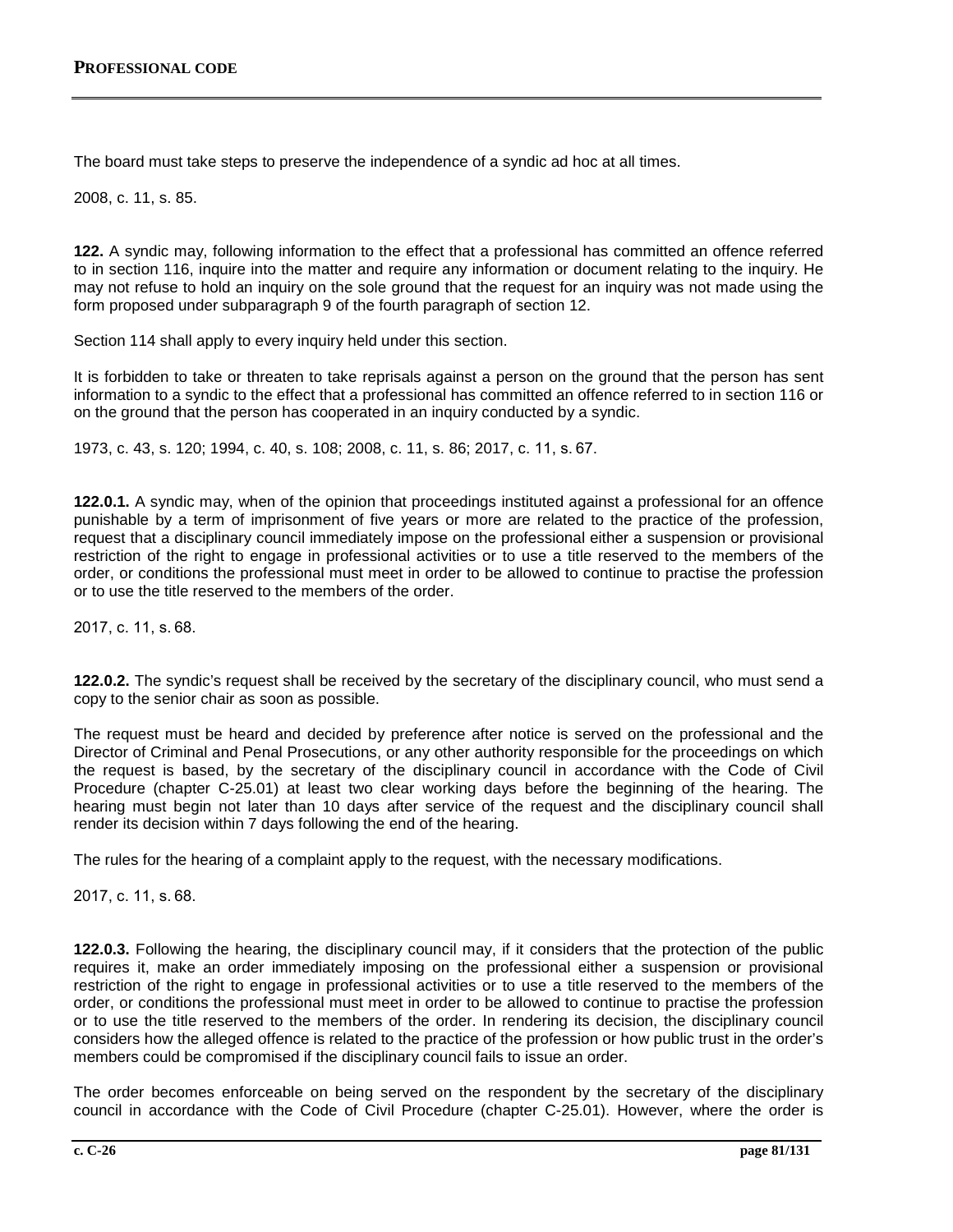rendered in the presence of one of the parties, it is deemed to have been served on that party on being so rendered; the secretary shall indicate in the minutes the presence or absence of the parties when the council renders the order.

The fifth, sixth and seventh paragraphs of section 133 apply to the publication of a notice of the decision.

2017, c. 11, s. 68.

**122.0.4.** The order under section 122.0.3 remains in force until the earliest of the following events:

(1) the decision of the prosecutor to stay or withdraw all charges in the proceedings on which the request was based;

(2) the decision to acquit the respondent or to stay all charges in the proceedings on which the request was based;

(3) the decision of a syndic not to lodge a complaint with the disciplinary council in connection with the facts referred to in the charges in the proceedings on which the request was based;

(4) the final and enforceable decision of the disciplinary council or the Professions Tribunal, as the case may be, on the request for provisional striking off the roll or immediate provisional restriction of the right to engage in professional activities filed under section 130 in respect of the complaint lodged by the syndic in connection with the facts referred to in the charges in the proceedings on which the request made under section 122.0.1 was based; and

(5) the expiry of a period of 120 days from the date on which the order was made under section 122.0.3, if no complaint by the syndic or application for the renewal of an order is filed within that period.

The syndic's decision under subparagraph 3 of the first paragraph shall be served on the disciplinary council by way of a notice to the secretary of the council, who must send a copy to the senior chair and the professional.

2017, c. 11, s. 68.

**122.0.5.** Sections 122.0.2 and 122.0.3 apply, with the necessary modifications, to the application for the renewal of an order under section 122.0.3.

2017, c. 11, s. 68.

**122.1.** A syndic shall inform the professional inspection committee if he has reasonable grounds to believe that a professional's practice of the profession or professional competence should be the subject of an inspection under section 112.

On his own initiative or at the request of the professional inspection committee, a syndic may also, if he considers it relevant, disclose any information to the committee for the protection of the public.

1994, c. 40, s. 109; 2008, c. 11, s. 87.

**122.2.** The person who requests the holding of an inquiry may be assisted by another person at any stage of an inquiry held pursuant to section 122, in particular as regards the request for the holding of an inquiry and during the procedure described in sections 123 to 123.8, and at any stage in the processing of a complaint lodged with the disciplinary council as a result of such an inquiry.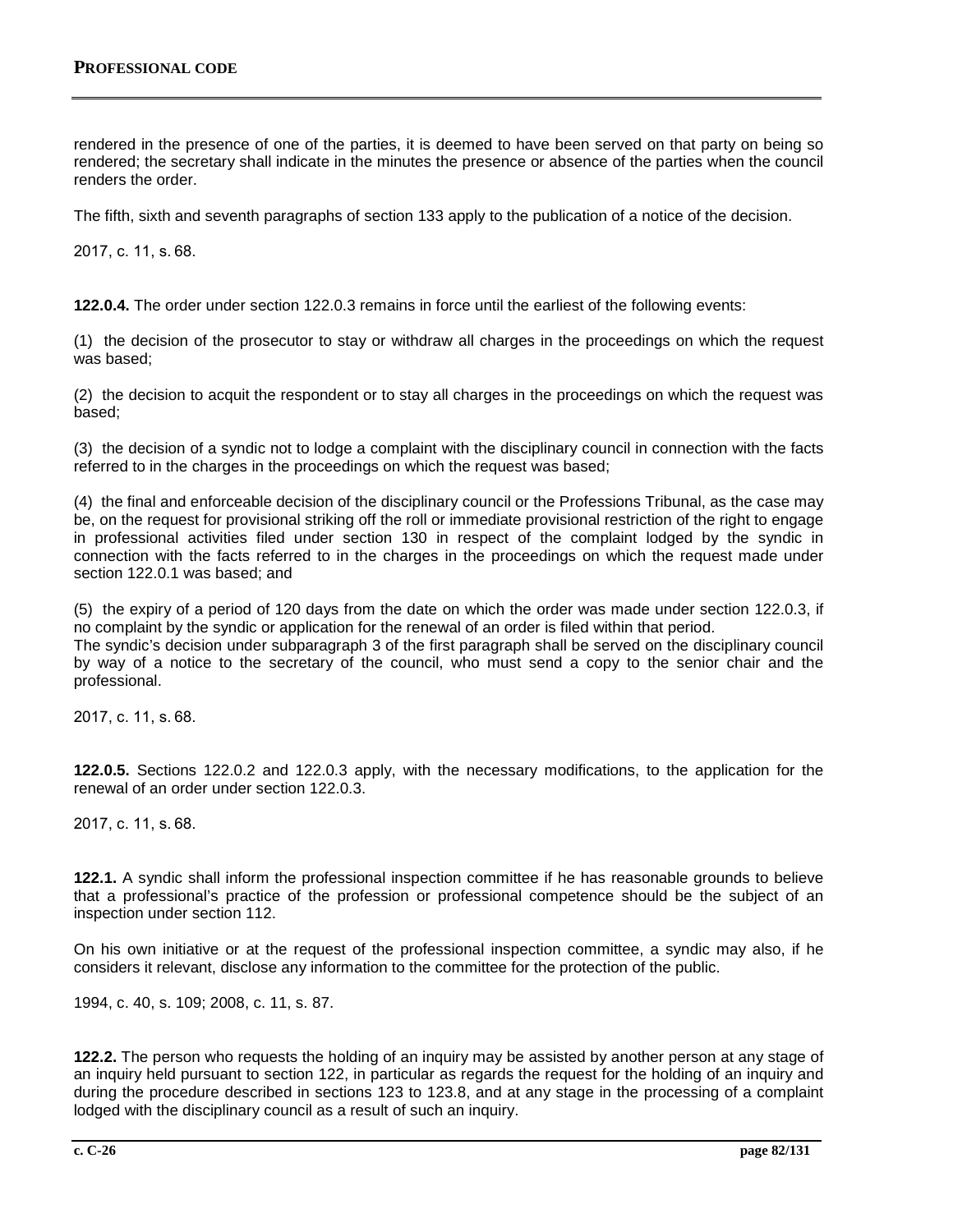1994, c. 40, s. 109; 2008, c. 11, s. 1, s. 88.

**123.** A syndic shall inform any person who requested the holding of an inquiry, in writing, of his decision to lodge or not to lodge a complaint with the disciplinary council as a result of the request, or of his decision to forward the request to the professional inspection committee.

Where the syndic decides not to lodge such a complaint, he must, at the same time, provide the person with a written explanation of the reasons for his decision and inform him of the possibility of requesting an opinion from the review committee.

Where the syndic or assistant syndic forwards the request to the professional inspection committee, he must also, at the same time, provide the person with a written explanation of the reasons for his decision.

1975, c. 80, s. 12; 1988, c. 29, s. 38; 1994, c. 40, s. 110; 2008, c. 11, s. 1, s. 89.

**123.1.** Where a syndic has not completed his inquiry within 90 days of receipt of the request for the holding of an inquiry, he must, at the end of that period, inform the person who requested the holding of an inquiry, in writing, that the inquiry has not been completed and report to him on the progress of the inquiry. Until the inquiry has been completed, a syndic must, every 60 days after the expiry of the 90-day period, inform the person who requested the holding of the inquiry, in writing, that the inquiry has not been completed and report to him on the progress of the inquiry.

1994, c. 40, s. 110; 2008, c. 11, s. 90.

**123.2.** Where a complaint has been lodged with the disciplinary council, a syndic must notify the person who requested the inquiry of the date, time and place of the hearing. He must also send that person the decision of the disciplinary council dismissing the complaint or imposing one or more of the penalties prescribed in the first paragraph of section 156. If the decision of the disciplinary council includes an order banning the disclosure, publication or release of information, he must, at the same time, inform the person that the person is bound by that order.

1994, c. 40, s. 110; 2008, c. 11, s. 91.

*§ 1.3. — Review committees*

2013, c. 12, s. 12.

**123.3.** A review committee shall be established within every order.

The function of the committee is to give, on request, to a person who requested the holding of an inquiry, its opinion regarding any decision of a syndic not to lodge a complaint.

The board of directors shall appoint three or more persons to the committee and designate the committee chair from among their number.

At least one of the persons appointed by the board of directors shall be chosen from among the directors appointed by the Office under section 78 or from among the persons whose names appear on a list that may be compiled by the Office for that purpose. A person appointed in accordance with this paragraph shall be entitled, to the extent and on the conditions determined by the Government, to an attendance allowance and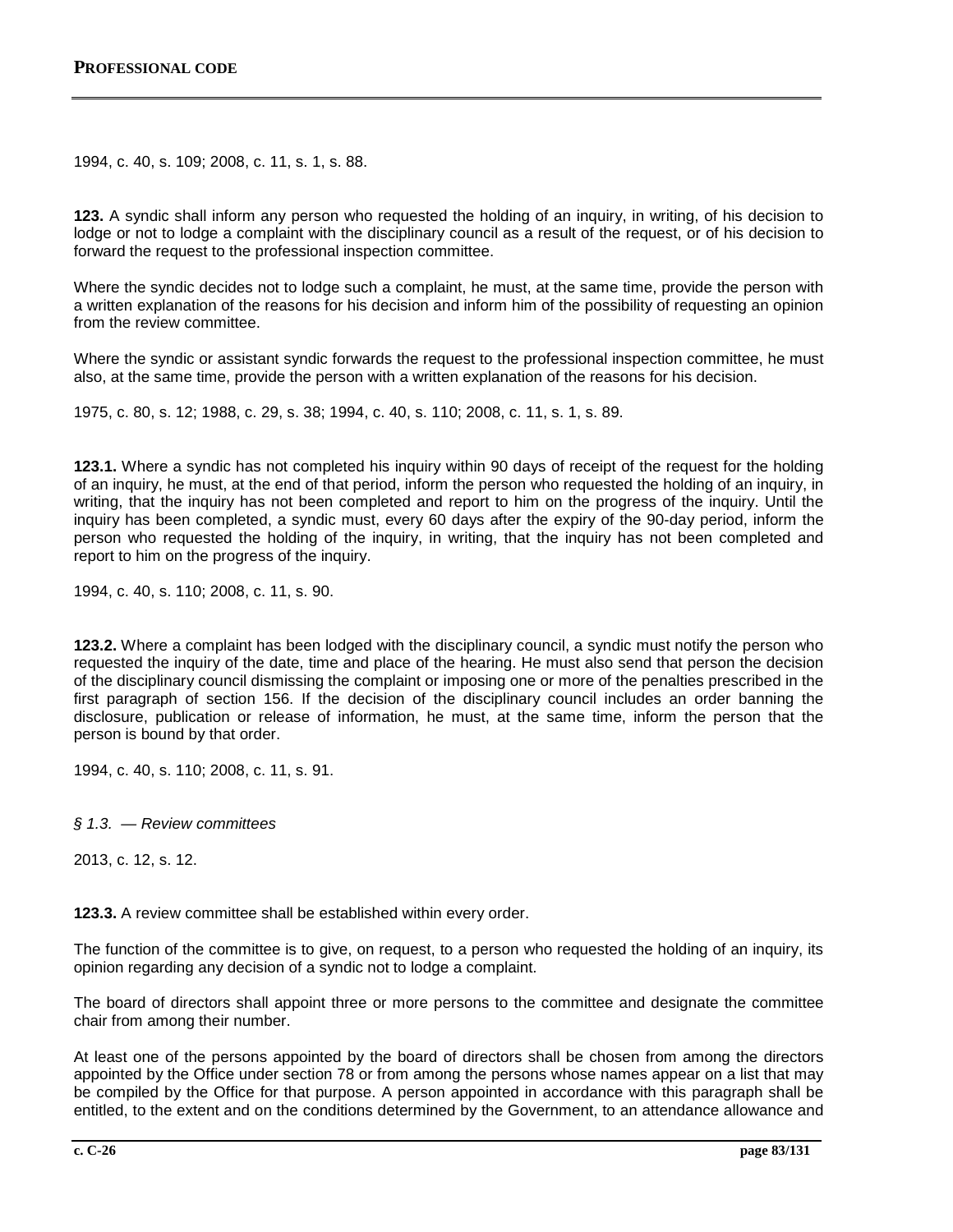the reimbursement of reasonable expenses incurred by the person in the exercise of the function of committee member. The allowance and the reimbursement shall be payable by the Office.

There shall be three persons at the sittings of the committee, including at least one chosen in accordance with the fourth paragraph.

The board of directors shall require the persons appointed in accordance with the third paragraph to take training related to their functions and shall make sure that such training is offered to them. The training must in particular cover the derogatory acts referred to in section 59.1 and such acts of a similar nature as are set out in the code of ethics of the members of the professional order.

Where the number of persons so permits, the committee may sit in divisions of three persons, including at least one chosen in accordance with the fourth paragraph.

1994, c. 40, s. 110; 1995, c. 50, s. 5; 2000, c. 13, s. 26; 2008, c. 11, s. 1, s. 92, s. 213; 2017, c. 11, s. 69.

**123.4.** Within 30 days after the date of receipt of a syndic's decision not to lodge a complaint with the disciplinary council, the person who requested an inquiry may request an opinion from the review committee.

On receiving a request for an opinion, the review committee must inform the person who requested an inquiry of his right to submit observations at any time before the opinion is given.

Within 90 days after the date of receipt of the request for an opinion, the review committee shall give its opinion in writing after examining the record and the documents that a syndic is required to send the review committee, and after hearing the syndic and the person who requested an inquiry, if it decides to hear them.

1994, c. 40, s. 110; 2008, c. 11, s. 93.

**123.5.** In its opinion, the review committee must either

(1) find that there is no cause to lodge a complaint with the disciplinary council;

(2) suggest that the syndic complete the inquiry and subsequently render a new decision as to whether or not to lodge a complaint; or

(3) find that there is cause to lodge a complaint with the disciplinary council and suggest that a syndic ad hoc be appointed who, after an inquiry, if he decides to hold one, will decide whether or not to lodge a complaint.

The review committee may also suggest that a syndic refer the record to the professional inspection committee.

If the review committee suggests that a syndic complete the inquiry or finds that there is cause to lodge a complaint with the disciplinary council, the order must reimburse any fees the person who requested an inquiry may have been charged under paragraph 2 of section 12.3.

The review committee must send its opinion to the person who requested an inquiry and the syndic without delay.

1994, c. 40, s. 110; 2008, c. 11, s. 93.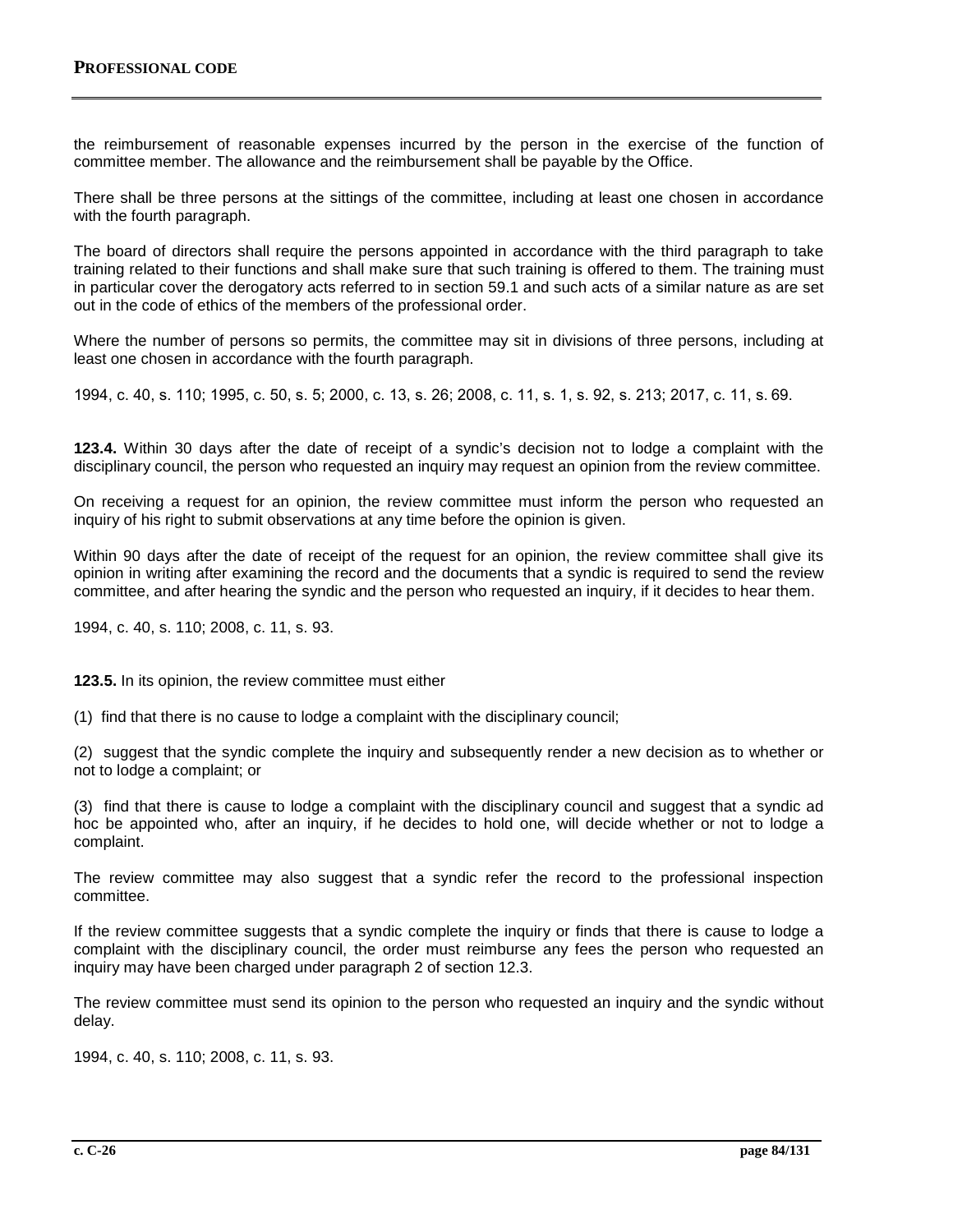**123.6.** A syndic who considers that a settlement could be reached on the facts alleged in support of the request for an inquiry may propose conciliation to the person who made the request and the professional at any time before the complaint against the professional is lodged with the disciplinary council.

If the person who requested an inquiry and the professional consent to conciliation, the syndic who proposed conciliation shall take all reasonable steps, having regard to all the circumstances, to attempt to conciliate the parties.

Before proposing conciliation, a syndic must consider such factors as the gravity of the prejudice sustained and any previous conviction of the professional under this division for an offence in connection with facts similar to those alleged in support of the request for an inquiry.

However, a syndic may not propose conciliation if he considers that the facts alleged in support of the request for an inquiry

(1) are such that the public could be at risk or public trust in the members of the order could be compromised if the disciplinary council were not seized of the complaint; or

(2) indicate that the professional may have engaged in a derogatory act within the meaning of section 59.1.

1994, c. 40, s. 110; 2000, c. 13, s. 27; 2008, c. 11, s. 93.

**123.7.** Any settlement resulting from conciliation must be recorded in writing, approved by the syndic who acted as conciliator and signed by the person who requested the holding of an inquiry and by the professional. The request for the holding of an inquiry is deemed to have been withdrawn once the settlement is completed.

1994, c. 40, s. 110; 2000, c. 13, s. 28; 2008, c. 11, s. 94.

**123.8.** The answers or statements given or made by the person who requested the holding of the inquiry or by the professional during a conciliation attempt may not be used or admitted as proof against the professional in adjudicative proceedings, except in the case of a hearing before the disciplinary council in relation to an allegation that, with the intention to mislead, the professional gave an answer or made a statement he knew to be false.

1994, c. 40, s. 110; 2008, c. 11, s. 1, s. 95.

**123.9.** Where the person who has sent information to the syndic to the effect that a professional has committed an offence is a professional who is himself a party to the offence, a syndic may, if the syndic considers it warranted by the circumstances, grant that person immunity from any complaint lodged with the disciplinary council in connection with the facts related to the commission of the offence.

A syndic must, before granting immunity, consider such factors as the protection of the public, the importance of maintaining public trust in the members of the order, the nature and seriousness of the offence, the importance of the alleged facts for the conduct of the inquiry and their reliability, the professional's collaboration during the inquiry and the extent of the professional's participation in the offence.

2017, c. 11, s. 70.

**124.** The members and the secretary of the disciplinary council, a syndic, any expert whose services are retained by a syndic, any other person assisting a syndic under section 121.2 and the members of the review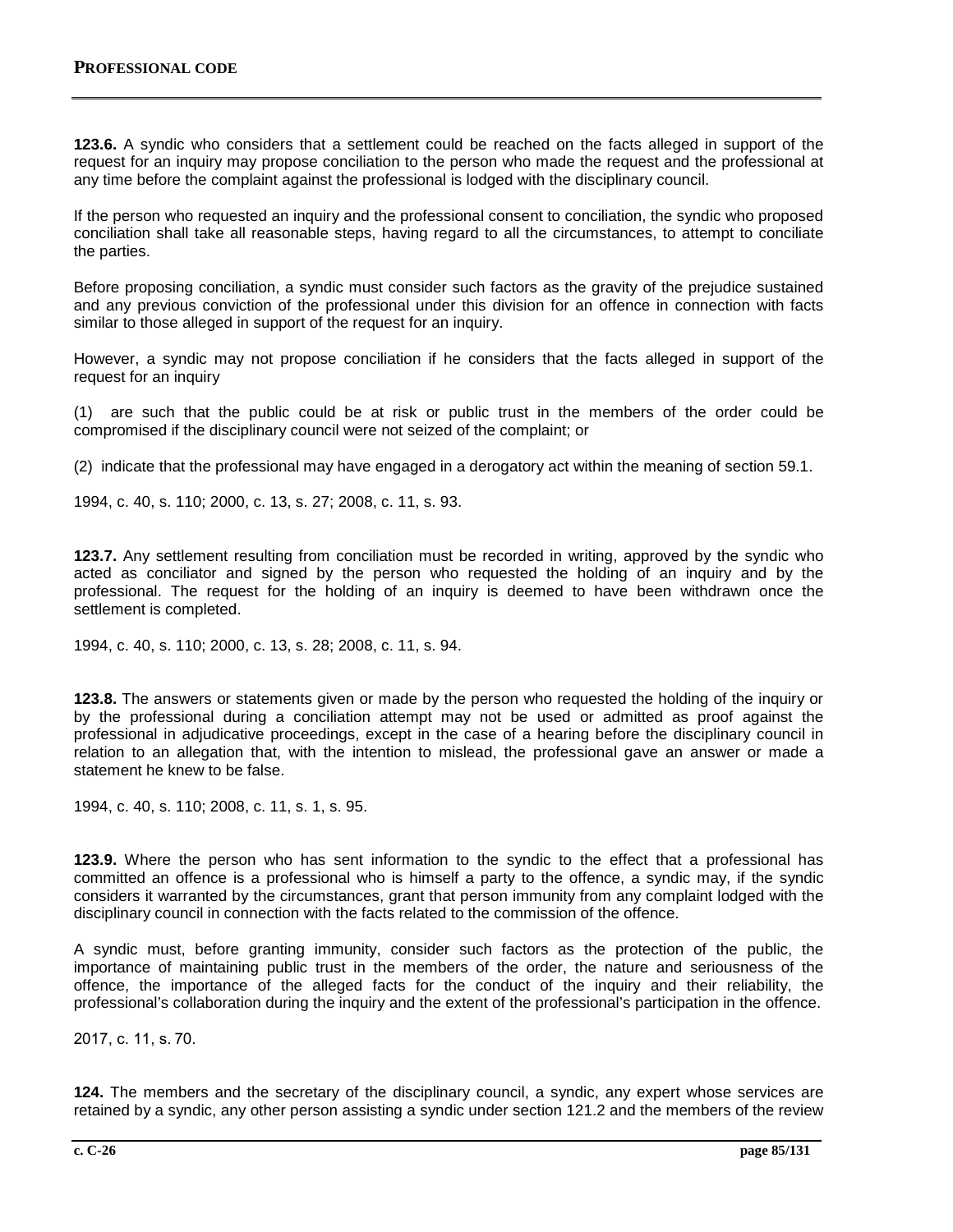committee must take the oath set out in Schedule II. However, the oath shall not be construed as prohibiting the sharing of useful information or documents within the order for the protection of the public.

Neither shall the oath be construed as prohibiting the sharing of useful information or documents between the syndics of different professional orders for the same purpose or between the syndics and the Director of Criminal and Penal Prosecutions within the scope of the powers conferred on the Director by Chapter II.1 of the Act respecting the Director of Criminal and Penal Prosecutions (chapter D-9.1.1).

The second paragraph shall not however operate to authorize a syndic to disclose information that is protected by professional secrecy between an advocate or a notary and a client.

1973, c. 43, s. 121; 1994, c. 40, s. 111; 1999, c. 40, s. 58; 2008, c. 11, s. 96; 2017, c. 11, s. 71; 2018, c. 1, s. 47.

### **125.** *(Repealed).*

1973, c. 43, s. 122; 1988, c. 29, s. 39; 1994, c. 40, s. 112; 1995, c. 50, s. 6; 2008, c. 11, s. 1, s. 213; 2013, c. 12, s. 13.

**125.1.** The syndic shall submit to the board of directors an annual report on the activities of the office of the syndic and, at the request of the board, any other activities report.

1994, c. 40, s. 113; 2008, c. 11, s. 97.

### *§ 2. — Institution of complaints*

**126.** Every complaint lodged against a professional shall be received by the secretary of the disciplinary council, who must send a copy to the senior chair as soon as possible.

The disciplinary council is seized of a complaint on the date of its receipt by the secretary.

1973, c. 43, s. 123; 2008, c. 11, s. 1, s. 98; 2013, c. 12, s. 14.

**127.** The complaint must be made in writing and supported by the oath of the complainant.

The secretary of the disciplinary council may not refuse to receive a complaint on the sole ground that it was not made using the form proposed pursuant to subparagraph 9 of the fourth paragraph of section 12.

1973, c. 43, s. 124; 1994, c. 40, s. 114; 1999, c. 40, s. 58; 2008, c. 11, s. 1, s. 151; 2017, c. 11, s. 72.

**128.** A syndic must, at the request of the board of directors, lodge any complaint against a professional which appears to be justified; he may also, on his own initiative, act in this regard.

A complaint may also be lodged by any other person. Such a person may not be prosecuted by reason of acts engaged in good faith in the exercise of that power.

1973, c. 43, s. 125; 1994, c. 40, s. 115; 2008, c. 11, s. 1, s. 99.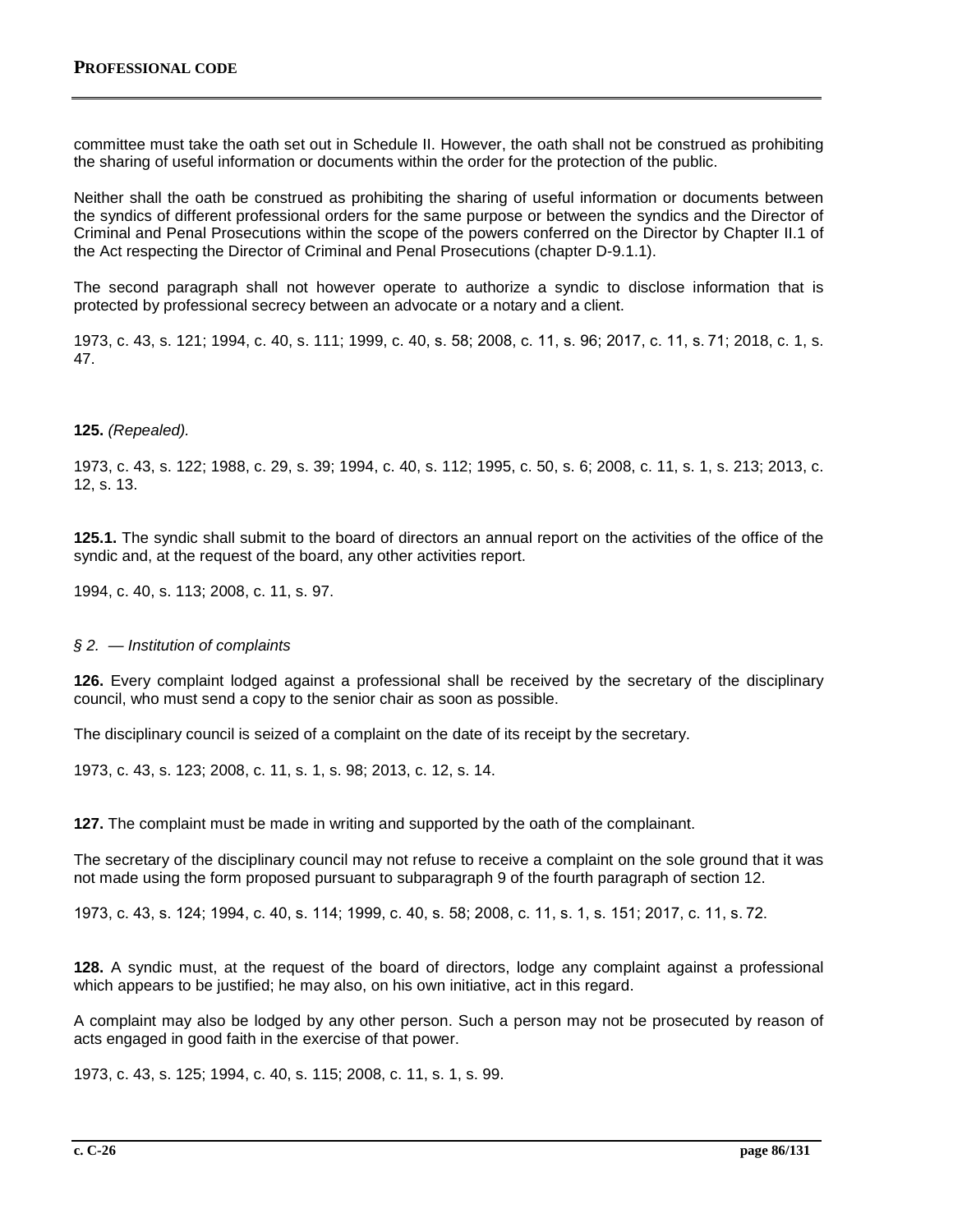**129.** The complaint must state summarily the nature, time and place of the offence with which the professional is charged.

1973, c. 43, s. 126.

**130.** The complaint may demand the immediate provisional striking off the roll of the respondent or the immediate provisional restriction of the respondent's right to engage in professional activities

(1) where the respondent is charged with having engaged in a derogatory act referred to in section 59.1 or 59.1.1;

(2) where the respondent is charged with having appropriated, without entitlement, sums of money or securities held by him on behalf of a client or with having used sums of money or securities for purposes other than those for which they were entrusted to him in the practice of his profession;

(3) where the respondent is charged with having committed an offence of such a nature that the protection of the public could be compromised if the professional were to continue to practise his profession;

(4) where the respondent is charged with having contravened section 114 or the second paragraph of section 122.

1973, c. 43, s. 127; 1994, c. 40, s. 116; 2004, c. 15, s. 4; 2008, c. 11, s. 100; 2013, c. 12, s. 15.

**131.** Where a provision of subdivisions 2, 3 and 4 of this division prescribes that service may be made in accordance with the Code of Civil Procedure (chapter C-25.01), the powers provided in articles 112, 120, 123 and 135 of the said Code shall be exercised by the chair of the disciplinary council.

1975, c. 80, s. 13; 1994, c. 40, s. 117; 2008, c. 11, s. 1, s. 213; 2013, c. 12, s. 16; I.N. 2016-01-01 (NCCP).

**132.** The secretary of the disciplinary council shall have the complaint served in the manner provided in the Code of Civil Procedure (chapter C‐25.01) upon the professional against whom it is lodged.

1973, c. 43, s. 128; 2008, c. 11, s. 1; I.N. 2016-01-01 (NCCP).

**132.1.** Complaints whose subject matter could suitably be combined, whether or not the same parties are involved, may be joined by order of the senior chair or the deputy senior chair, on the conditions they fix. The senior chair or the deputy senior chair may not, however, join complaints for which the disciplinary councils of different professional orders are responsible.

An order made under the first paragraph may be revoked by the chair designated to hear the complaints if the chair believes that the interests of justice will be better served as a result. The chair's decision cannot be appealed.

2013, c. 12, s. 17.

**133.** The secretary of the disciplinary council must send a copy of the request for provisional striking off the roll or immediate provisional restriction of the right to engage in professional activities to the senior chair as soon as possible. The request must be heard and decided by preference after notice is served on the respondent by the secretary of the disciplinary council in accordance with the Code of Civil Procedure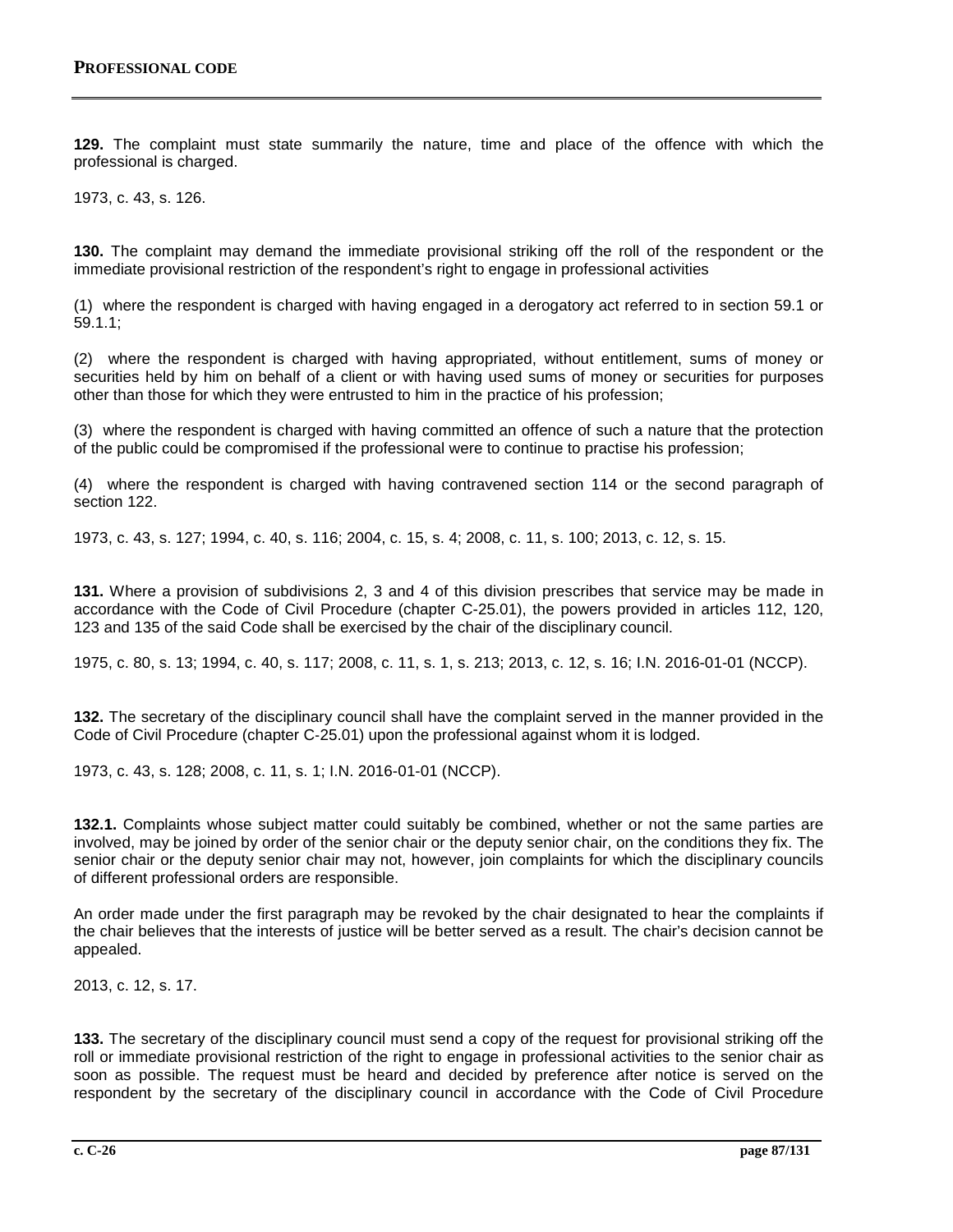(chapter C-25.01) at least two clear working days before the beginning of the hearing. The hearing must begin not later than 10 days after service of the complaint.

Following the hearing, the disciplinary council may make an order imposing provisional striking off the roll or provisional restriction of the right to engage in professional activities against the respondent if it considers that the protection of the public requires it.

The order imposing provisional striking off the roll or provisional restriction of the right to engage in professional activities becomes enforceable on being served on the respondent by the secretary of the disciplinary council in accordance with the Code of Civil Procedure. However, where the order is rendered in the presence of one of the parties, it is deemed to have been served on that party on being so rendered; the secretary shall indicate in the minutes the presence or absence of the parties when the council renders the order.

The order imposing provisional striking off the roll or provisional restriction of the right to engage in professional activities remains in force until the decision of the disciplinary council dismissing the complaint or imposing a penalty, as the case may be, is served, unless the council decides otherwise. However, where the council imposes a penalty under subparagraph b or e of the first paragraph of section 156, the order imposing provisional striking off the roll or provisional restriction of the right to engage in professional activities remains in force until the decision imposing such a penalty becomes enforceable in accordance with section 158 or, where an appeal from the decision to allow the complaint or impose such a penalty is lodged, until the final decision of the Professions Tribunal becomes enforceable in accordance with the third paragraph of section 177, unless the tribunal decides otherwise.

The disciplinary council must, on rendering a decision imposing provisional striking off the roll or immediate provisional restriction of the right to engage in professional activities, decide whether a notice of the decision must be published in a newspaper having general circulation in the place where the professional has his professional domicile and in any other place where the professional has practised or could practise. If the council orders the publication of a notice, it must, in addition, decide whether the publication expenses are to be paid by the professional or by the order, or apportioned between them. The secretary of the council shall choose the newspaper most likely to be read by the professional's clientele.

A notice shall include the name of the respondent, the place of his professional domicile, the name of the order of which he is a member, his specialty, if any, the date and nature of the facts with which he is charged and the date and a summary of the decision.

A decision of the disciplinary council ordering the respondent or the order, or both, to pay the expenses referred to in the fifth paragraph may, if payment is not made voluntarily, be homologated by the Court of Québec, and the decision becomes enforceable in the same manner as any judgment of that court.

1975, c. 80, s. 14; 1994, c. 40, s. 118; 2004, c. 15, s. 5; 2008, c. 11, s. 1, s. 101, s. 151; 2009, c. 35, s. 11; 2013, c. 12, s. 18; I.N. 2016-01-01 (NCCP).

**134.** The professional contemplated in the complaint shall appear in writing, either personally or through an advocate, at the head office of the order, within ten days of the service.

The written appearance may state that the professional acknowledges or denies the fault he is alleged to have committed; a professional whose written appearance contains no such statement is presumed not to have acknowledged any fault.

A written contestation may be enclosed with the written appearance or filed within 10 days.

1973, c. 43, s. 129; 1975, c. 80, s. 15; 1994, c. 40, s. 119; 2008, c. 11, s. 102; 2009, c. 35, s. 12.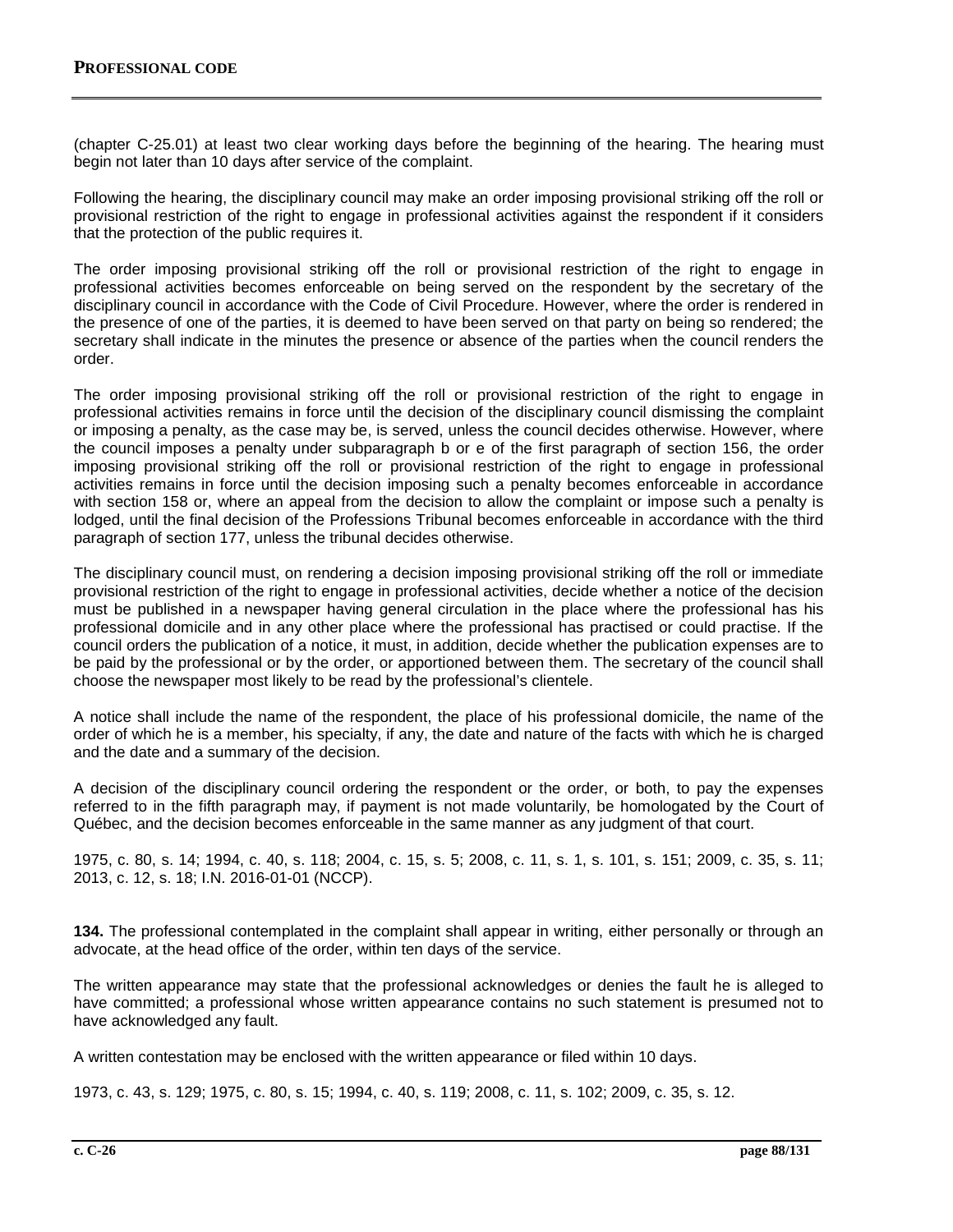**135.** Any party or witness summoned before the disciplinary council is entitled to be assisted or represented by an advocate.

Subject to sections 132 and 139, any document that must be sent to a party under Divisions VII and VIII of this chapter is validly sent to the party if sent to the party's advocate. 1973, c. 43, s. 130; 1986, c. 95, s. 70; 2008, c. 11, s. 1, s. 103.

**136.** *(Repealed).*

1973, c. 43, s. 131; 1994, c. 40, s. 120.

*§ 3. — Trial of complaints*

**137.** A disciplinary council may sit at any place in Québec.

1973, c. 43, s. 132; 2008, c. 11, s. 1.

**138.** A disciplinary council shall sit in divisions, each division consisting of three members, including the chair designated by the senior chair. The secretary of the disciplinary council shall, as soon as possible, choose from among the council members appointed by the board of directors the other two members who are to sit with the chair.

In assigning work to the chairs, the senior chair may take into account their specific knowledge and experience, the number of complaints referred to them and the special needs of certain professional orders.

1973, c. 43, s. 133; 1977, c. 5, s. 229; 1994, c. 40, s. 121; 1995, c. 50, s. 7; 2008, c. 11, s. 1, s. 104, s. 213; 2013, c. 12, s. 19.

**139.** The senior chair, in collaboration with the chair and the secretary of the disciplinary council, must make sure that the hearing begins within a reasonable time. Barring particular circumstances, the hearing must begin within 120 days after service of the complaint.

A notice of not less than three clear days of the date and place of the hearing must be given to the respondent and to his attorney, if any, by the secretary of the disciplinary council. Such notice shall be served in accordance with the Code of Civil Procedure (chapter C-25.01).

1973, c. 43, s. 134; 1975, c. 80, s. 16; 1986, c. 95, s. 71; 1994, c. 40, s. 122; 2008, c. 11, s. 1, s. 105; 2013, c. 12, s. 20; I.N. 2016-01-01 (NCCP).

**139.1.** The disciplinary council chair or, if the latter has not yet been designated, the senior chair may adjourn a hearing if the circumstances so warrant, on the conditions the chair determines.

2015, c. 26, s. 22.

**139.2.** A notice of the Director of Criminal and Penal Prosecutions notified to the secretary of a disciplinary council in accordance with the second paragraph of section 24.2 of the Act respecting the Director of Criminal and Penal Prosecutions (chapter D-9.1.1) withdraws the complaint that is the subject of the notice from the disciplinary council; the notice is public information from the time it is notified.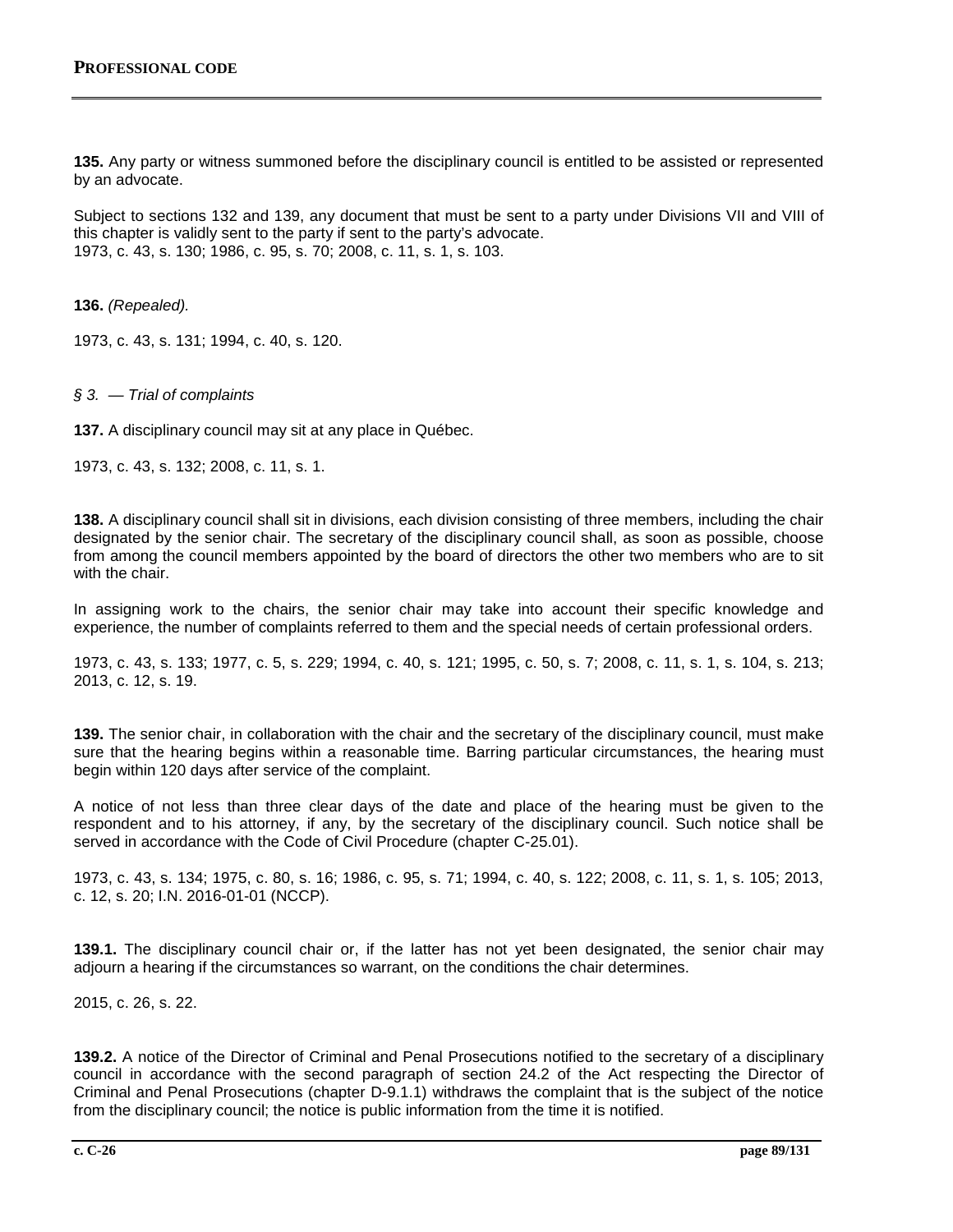The secretary of the disciplinary council must, without delay after receiving such a notice, send it to the chair of the disciplinary council or, if the chair has not yet been appointed, to the senior chair.

2018, c. 1, s. 48.

**140.** A member of the disciplinary council may be recused in the cases provided for in article 202 of the Code of Civil Procedure (chapter C‐25.01), except paragraph 5 of the said article.

Articles 201 to 205 of the said Code apply with the necessary modifications to such recusation.

1973, c. 43, s. 135; 2008, c. 11, s. 1; I.N. 2016-01-01 (NCCP).

**141.** The hearing shall be recorded, unless all the parties dispense with recording.

1973, c. 43, s. 136; 1994, c. 40, s. 123.

**142.** Every hearing shall be public.

Notwithstanding the first paragraph, the disciplinary council may, of its own initiative or upon request, order that a hearing be held in camera or ban the disclosure, publication or release of any information or document it indicates, in the general interest or in the interest of public order, in particular to preserve professional secrecy or to protect a person's privacy or reputation.

Every person who, by performing or omitting to perform an act, infringes an order to hold a hearing in camera or an order banning disclosure, publication or release is guilty of contempt of court.

1973, c. 43, s. 137; 1986, c. 95, s. 72; 1994, c. 40, s. 124; 2008, c. 11, s. 1, s. 106.

**143.** The disciplinary council has the power to decide any question of law or fact necessary for the exercise of its jurisdiction.

It may use all legal means to ascertain the facts alleged in a complaint.

1973, c. 43, s. 139; 2008, c. 11, s. 107.

**143.1.** The chair of the disciplinary council may, on a motion, dismiss a complaint that the chair considers excessive, frivolous or clearly unfounded or subject it to certain conditions.

2007, c. 35, s. 18; 2008, c. 11, s. 1, s. 213; 2009, c. 35, s. 13; 2013, c. 12, s. 21.

**143.2.** If warranted by the circumstances of a complaint, for instance the complexity or foreseeable duration of the hearing, the chair of the disciplinary council may, on his own initiative or at the request of one of the parties, convene them to a case management conference in order to, among other things,

(1) come to an agreement with the parties as to the trial of the complaint, specifying the undertakings of the parties and determining the timetable to be complied with;

(2) if the parties fail to agree, determine a timetable for the proceeding, which is binding on the parties; and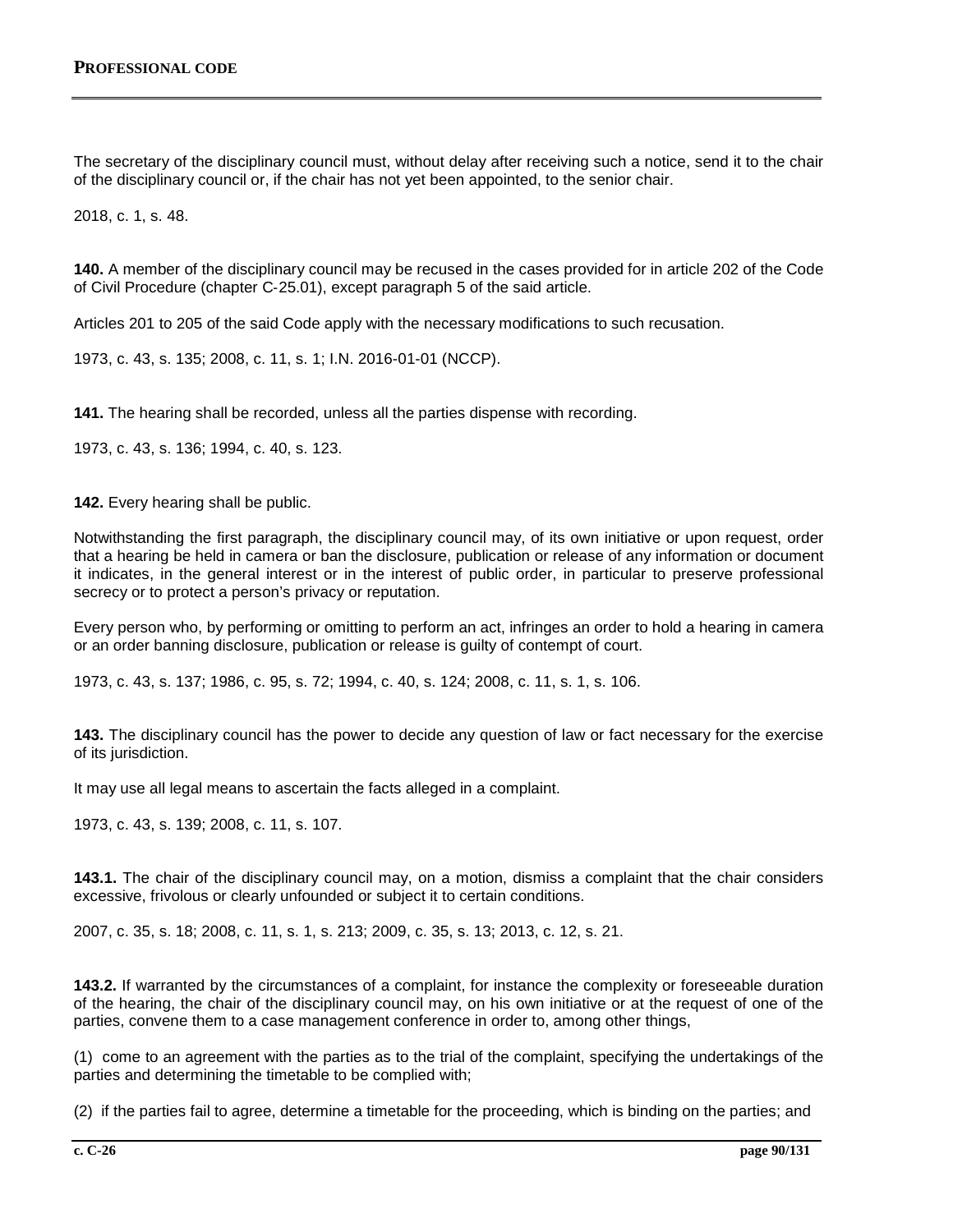(3) determine how the trial of the complaint may be simplified, facilitated or accelerated and the hearing shortened, among other things by better defining the questions at issue or recording admissions concerning any fact or document.

2007, c. 35, s. 18; 2008, c. 11, s. 1, s. 213; 2009, c. 35, s. 13; 2013, c. 12, s. 21.

**143.3.** The minutes of the case management conference shall be drawn up by the secretary of the disciplinary council and signed by the chair.

2007, c. 35, s. 18; 2008, c. 11, s. 1, s. 213; 2009, c. 35, s. 14; 2013, c. 12, s. 21.

**143.4.** If the parties fail to comply with the agreement or the timetable, the chair of the disciplinary council may make the appropriate determinations, including foreclosure of a right under the agreement. The chair may, on request, relieve a defaulting party from default, if required in the interest of justice.

2007, c. 35, s. 18; 2008, c. 11, s. 1, s. 213; 2009, c. 35, s. 15; 2013, c. 12, s. 21.

**143.5.** Once a party's failure to participate is noted in the minutes of the case management conference, the disciplinary council may make the case management determinations it considers appropriate.

2007, c. 35, s. 18; 2008, c. 11, s. 1.

**144.** The disciplinary council must permit the respondent to present a full and complete defence.

The disciplinary council may conduct the hearing in the absence of the respondent if he does not appear on the date and at the place fixed therefor.

1973, c. 43, s. 140; 2008, c. 11, s. 1.

**145.** The complaint may be amended at any time, on the conditions necessary to safeguard the rights of the parties. It may be so amended to request, in particular, provisional striking off the roll under section 130. However, except with the consent of all the parties, the disciplinary council shall not allow any amendment from which an entirely new complaint unrelated to the original would result.

1973, c. 43, s. 141; 1994, c. 40, s. 126; 2008, c. 11, s. 1.

**146.** The disciplinary council shall summon such witnesses and require the production of such documents as it or either party considers useful by ordinary summons over the signature of the secretary.

1973, c. 43, s. 142; 2008, c. 11, s. 1.

**147.** The disciplinary council shall have all the powers of the Superior Court to compel witnesses to appear and answer, and to punish them in case of refusal, except the power to order imprisonment; for such purpose the respondent shall be deemed to be a witness.

1973, c. 43, s. 143; 1999, c. 40, s. 58; 2008, c. 11, s. 1, s. 108.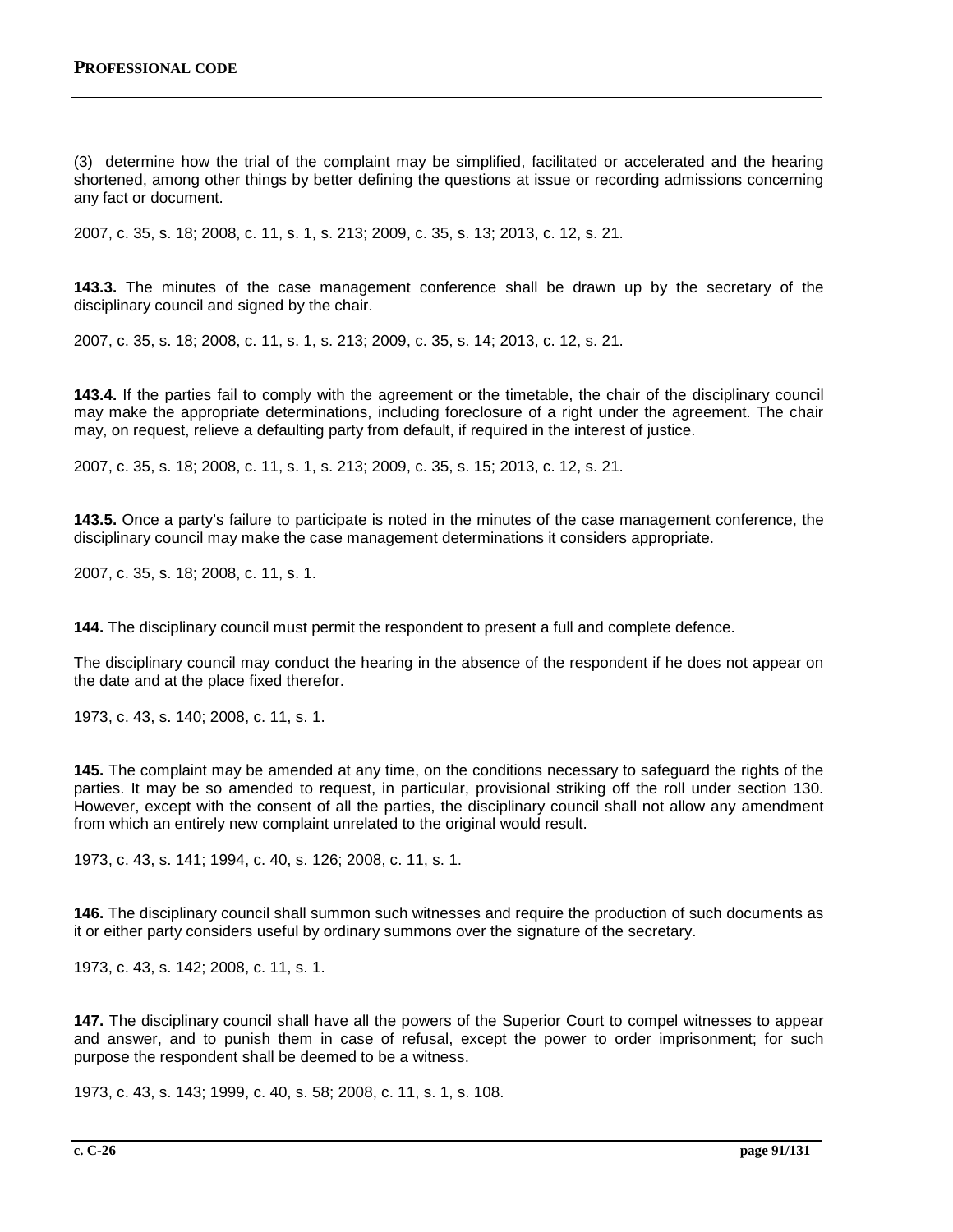**148.** The disciplinary council shall, through one of its members, administer the oath to the parties and witnesses.

1973, c. 43, s. 144; 1999, c. 40, s. 58; 2008, c. 11, s. 1.

**149.** A witness or professional testifying before the disciplinary council shall be bound to answer all questions. His evidence is privileged and cannot be used against him in any adjudicative proceedings. He may not invoke his obligation to protect professional secrecy as a ground for refusing to answer.

Where in camera proceedings are ordered under section 142, every person conversant with such evidence shall be personally bound to secrecy saving the right of the president of the order of which the professional is a member and of the members of the Professions Tribunal to be informed thereof in the performance of their duties.

1973, c. 43, s. 145; 1986, c. 95, s. 73; 1994, c. 40, s. 127; 2008, c. 11, s. 1, s. 109.

**149.1.** A syndic may, by way of a complaint, seize the disciplinary council

(1) of any decision of a Canadian court finding a professional guilty of a criminal offence,

(2) of any decision made in Québec finding a professional guilty of an offence under section 188 or of an offence under a provision of a Québec or a federal Act, or

(3) of any decision made outside Québec finding a professional guilty of an offence which, if committed in Québec, could have resulted in penal proceedings under section 188 or penal proceedings under a provision of a Québec or a federal Act.

The decision referred to in the first paragraph must, in the opinion of the syndic, be related to the practice of the profession.

A certified copy of the judicial decision is proof before the disciplinary council that the offence was committed and that any facts reported in the decision are true. The disciplinary council then imposes on the professional, where expedient, one or more of the sanctions prescribed by section 156.

2004, c. 15, s. 6; 2008, c. 11, s. 1, s. 110; 2013, c. 12, s. 22.

### *§ 4. — Decisions and penalties*

**150.** After the conviction, the parties may be heard with respect to the penalty.

If one of the parties is absent when the disciplinary council finds the respondent guilty, the secretary shall serve a notice of such conviction upon such party in accordance with the Code of Civil Procedure (chapter C‐25.01).

The disciplinary council shall impose the penalty within 60 days after the conviction.

1973, c. 43, s. 146; 1975, c. 80, s. 18; 1975, c. 83, s. 84; 2008, c. 11, s. 1, s. 111; I.N. 2016-01-01 (NCCP).

**151.** The disciplinary council may condemn the complainant or the respondent to pay the costs, or it may apportion the costs between them in the proportions it indicates.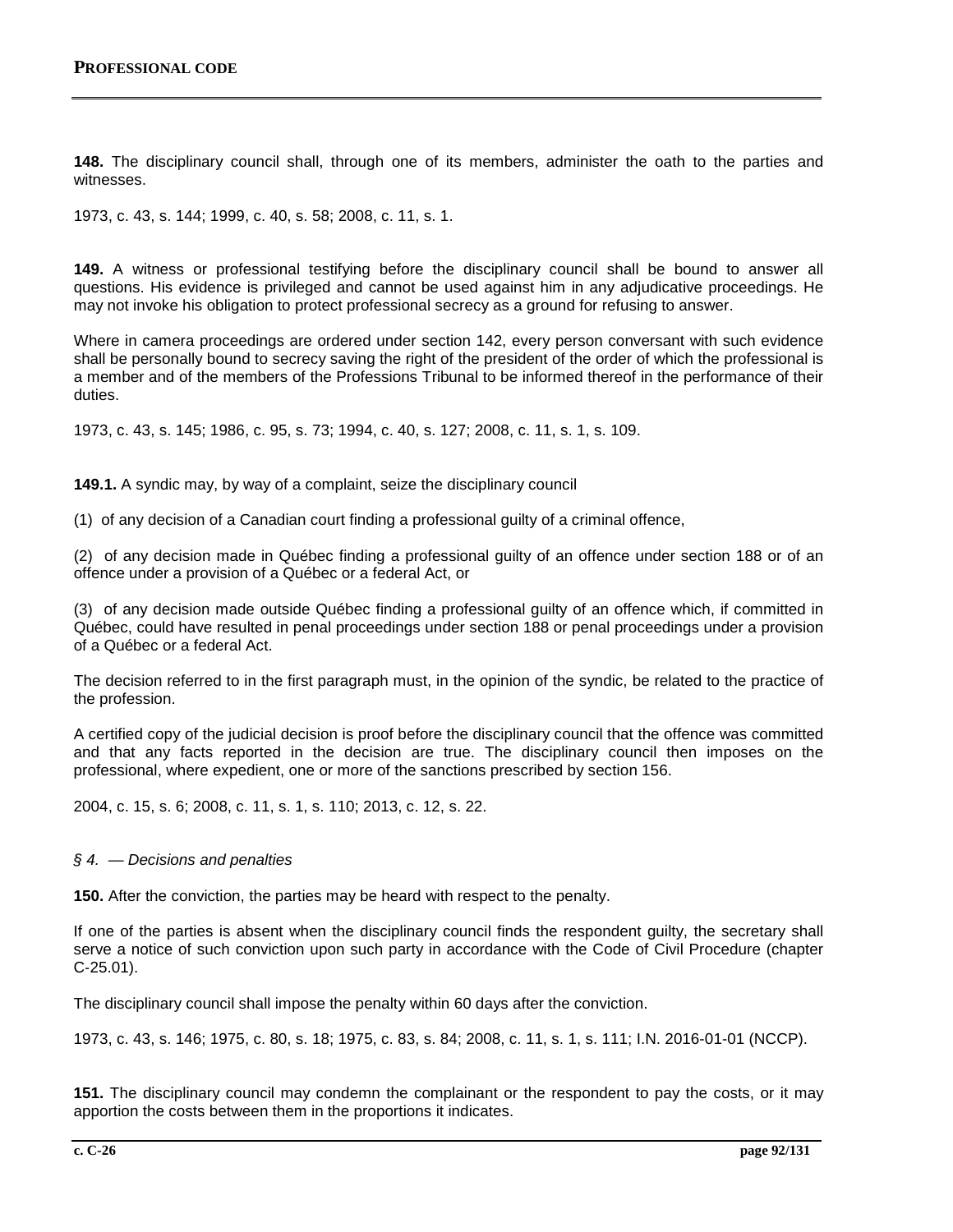However, where the complainant is a person who has lodged a complaint under the second paragraph of section 128, the disciplinary council may condemn him to pay the costs only if the respondent is acquitted of every charge contained in the complaint and the complaint was excessive, frivolous or clearly unfounded.

The chair of a disciplinary council that dismisses a complaint under section 143.1 may condemn the complainant to pay the costs.

The costs are those related to the processing of the complaint. They include, in particular, service costs, registration fees, the cost of expert opinion admitted in evidence as well as the indemnities payable to summoned witnesses, computed in accordance with the tariff established in the Regulation respecting indemnities and allowances payable to witnesses summoned before courts of justice (chapter C-25.01, r. 0.5). If the respondent is found guilty, the costs also include the travel and lodging expenses of the council members appointed by the board of directors of the order.

The council may condemn the respondent who has been found guilty to pay a portion of the expenses incurred by the order to conduct an inquiry if the respondent acted in an excessive or unreasonable manner during the inquiry and therefore contrary to the requirements of good faith. The expenses incurred by the order to conduct an inquiry include, in particular, a syndic's salary as well as the expenses of an investigator or expert whose services have been retained by a syndic.

Where a condemnation to costs or to the expenses incurred by the order to conduct an inquiry becomes enforceable, the secretary of the disciplinary council shall draw up a list of costs or of the expenses incurred by the order to conduct an inquiry and shall have the list served in accordance with the Code of Civil Procedure (chapter C-25.01). The list may be revised by the senior chair or the deputy senior chair on a motion filed within 30 days of the date of service. At least five days' notice in writing of the filing must be given to the parties. A motion for revision does not prevent or suspend the execution of the decision. The decision concerning the revision of the list is not subject to appeal.

1973, c. 43, s. 147; 1994, c. 40, s. 128; 1995, c. 50, s. 8; 2000, c. 13, s. 29; 2007, c. 35, s. 19; 2008, c. 11, s. 1, s. 151, s. 213; 2009, c. 35, s. 16; 2013, c. 12, s. 23; I.N. 2016-01-01 (NCCP); 2017, c. 11, s. 73.

**152**. The disciplinary council shall decide to the exclusion of any court, in first instance, whether the respondent is guilty of an offence referred to in section 116.

Where there is no provision in this Code, the Act constituting the order of which the respondent is a member or a regulation or by-law under this Code or that Act which applies in the particular circumstances, the disciplinary council shall decide to the exclusion of any court

(1) whether the act with which the respondent is charged is derogatory to the honour or dignity of the profession or to the discipline of the members of the order;

(2) whether the profession the respondent practises, or the trade, enterprise or business he carries on, or the office or position he holds, is incompatible with the honour, dignity or practice of the profession.

1973, c. 43, s. 148; 1994, c. 40, s. 129; 2008, c. 11, s. 1.

**153.** The secretary shall record the minutes of the trial and the decision of the disciplinary council in a special register.

The minutes shall mention if the parties have dispensed with recording and shall in such case include a summary of the hearing, including the depositions; the minutes shall constitute evidence of their contents until proof to the contrary.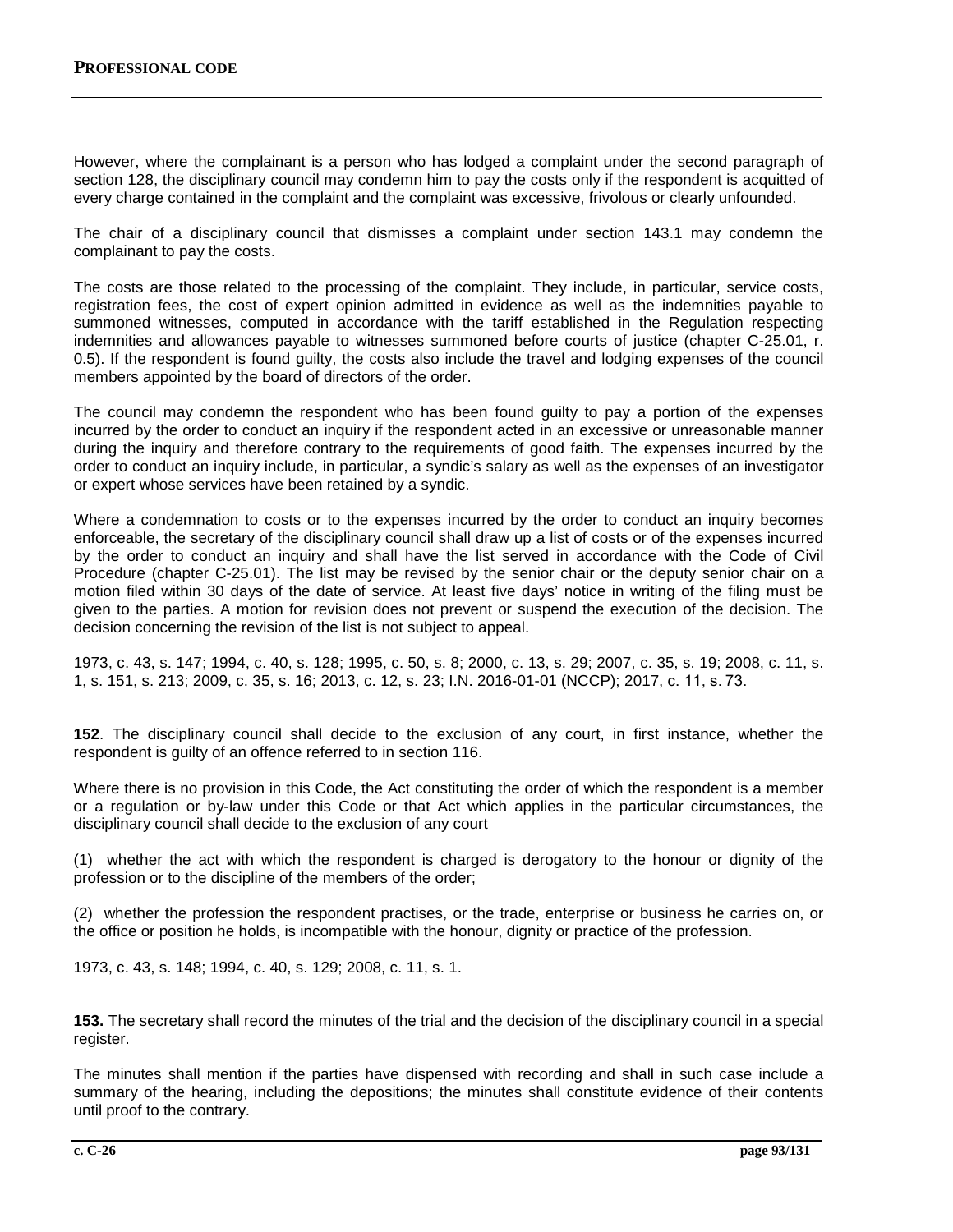1973, c. 43, s. 149; 1994, c. 40, s. 130; 2008, c. 11, s. 1.

**154.** The decision of the disciplinary council shall be rendered by a majority of the members. It shall be recorded in writing and signed by the members of the council who support it. It shall contain, in addition to the conclusions, an indication, where such is the case, that the disclosure, publication or release of certain information or documents is banned and the reasons for the decision.

Despite the first paragraph, if a member refuses or neglects to give reasons, a decision may be rendered by two members on behalf of the majority, provided one of the two is the chair.

1973, c. 43, s. 150; 1986, c. 95, s. 74; 1994, c. 40, s. 131; 2008, c. 11, s. 1, s. 112, s. 213; 2013, c. 12, s. 21.

**154.1.** The disciplinary council shall render its decision within 90 days from the time the matter is taken under advisement.

1994, c. 40, s. 132; 2008, c. 11, s. 1.

**155.** *(Repealed).*

1973, c. 43, s. 152; 1994, c. 40, s. 133.

**156.** The disciplinary council shall impose on a professional convicted of an offence referred to in section 116, one or more of the following penalties in respect of each count contained in the complaint:

(a) reprimand;

(b) temporary or permanent striking off the roll, even if he has not been entered thereon from the date of the offence;

(c) a fine of not less than \$2,500 nor more than \$62,500 for each offence;

(d) the obligation to remit to any person entitled to it a sum of money the professional is or should be holding for him;

(d.1) the obligation to transmit a document or the information contained in any document, and the obligation to complete, delete, update or rectify any document or information;

(e) revocation of his permit;

- (f) revocation of his specialist's certificate;
- (g) restriction or suspension of his right to engage in professional activities.

The disciplinary council shall impose at least the following penalties on a professional found guilty of having engaged in a derogatory act referred to in section 59.1 or an act of a similar nature set out in the code of ethics of the members of the professional order:

(a) in accordance with subparagraph b of the first paragraph, striking off the roll for at least five years, unless he convinces the council that striking off for a shorter time would be justified in the circumstances; and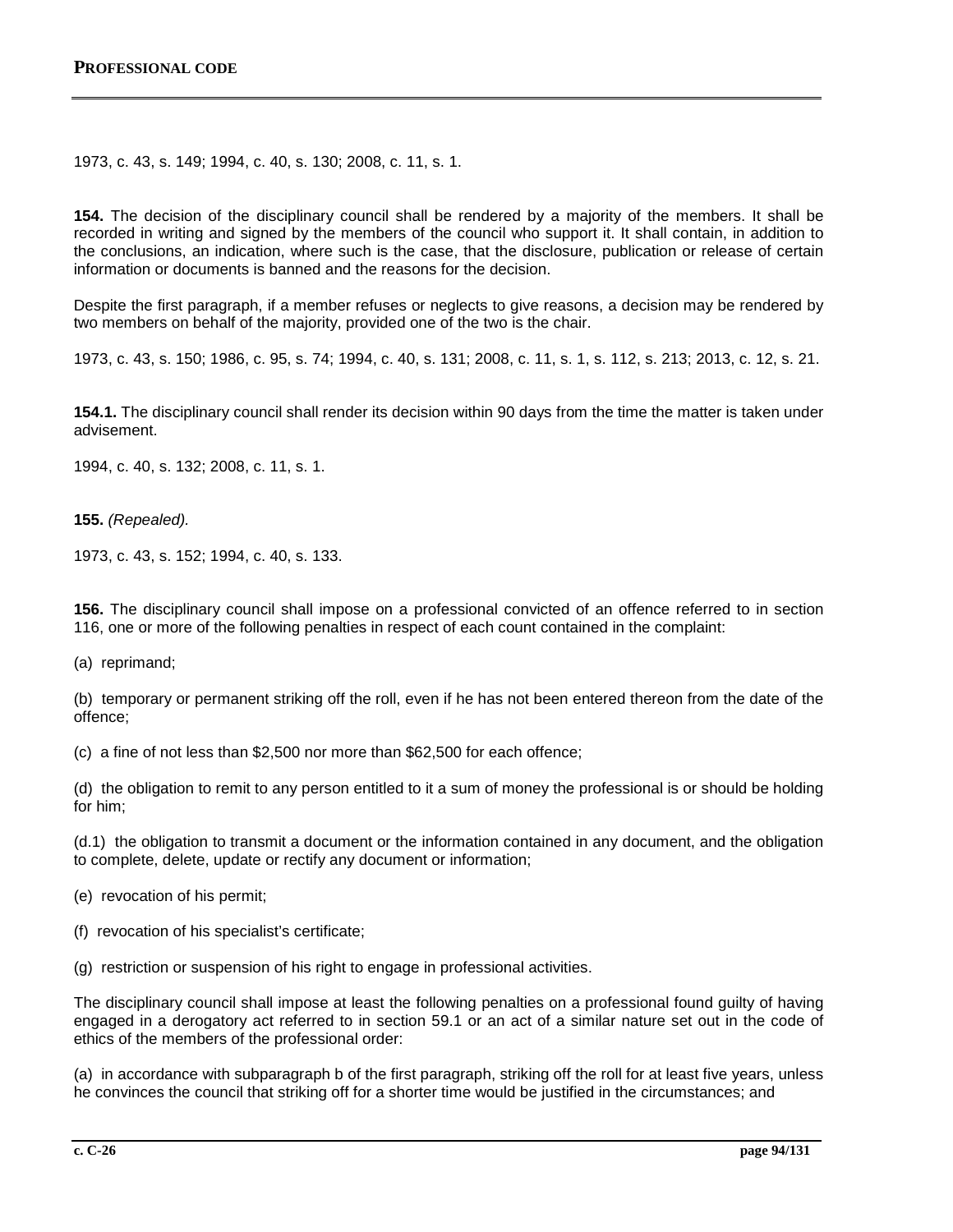(b) a fine, in accordance with subparagraph c of the first paragraph.

When determining the penalties to be imposed under the second paragraph, the council shall take into account

(a) the seriousness of the facts of which the professional was found guilty;

(b) the conduct of the professional during the syndic's inquiry and, if applicable, during the processing of the complaint;

(c) the measures taken by the professional to facilitate his reintegration into the practice of his profession;

(d) how the offence is related to what characterizes the practice of the profession; and

(e) the impact of the offence on public trust in the order's members and in the profession itself.

The disciplinary council shall impose at least temporary striking off the roll in accordance with subparagraph b of the first paragraph on a professional found guilty of having appropriated, without entitlement, sums of money or securities held by him on behalf of a client or of having used sums of money or securities for purposes other than those for which they were entrusted to him in the practice of his profession.

For the purposes of subparagraph c of the first paragraph, when an offence is continuous, its continuity shall constitute a separate offence, day by day. In the case of a subsequent offence, the minimum and maximum fines prescribed in that subparagraph are doubled.

The decision of the disciplinary council imposing one or more of such penalties may include terms and conditions. Where there is more than one penalty, it may also prescribe that the penalties apply consecutively.

The disciplinary council shall, on rendering a decision imposing provisional striking off the roll or a provisional restriction or suspension of a professional's right to engage in professional activities, decide whether a notice of the decision must be published in a newspaper having general circulation in the place where the professional has his professional domicile and in any other place where the professional has practised or could practise. If the council orders the publication of a notice, it must, in addition, decide whether publication expenses are to be paid by the professional or by the order, or apportioned between them. The secretary of the council shall choose the newspaper most likely to be read by the professional's clientele.

A notice shall include the name of the professional found guilty, the place of his professional domicile, the name of the order of which he is a member, his specialty, if any, the date and nature of the offence committed by him and the date and a summary of the decision.

A decision of the disciplinary council condemning the complainant or the professional to costs, or imposing a fine on the professional or ordering him or the order, or both, to pay the expenses referred to in the seventh paragraph may, in default of voluntary payment, be homologated by the Superior Court or the Court of Québec according to their respective jurisdictions, having regard to the amount involved, and such decision shall become enforceable as a judgment of that Court.

1973, c. 43, s. 153; 1977, c. 66, s. 10; 1983, c. 54, s. 24; 1988, c. 29, s. 40; 1988, c. 21, s. 66; 1994, c. 40, s. 134; 2007, c. 25, s. 1; 2008, c. 11, s. 1, s. 113, s. 151; 2017, c. 11, s. 74.

**157.** Within ten days of the decision of the disciplinary council dismissing the complaint or imposing the penalty, as the case may be, and, where applicable, ordering the publication of a notice under the seventh paragraph of section 156, the secretary shall cause such decision to be served on the parties in accordance with the Code of Civil Procedure (chapter C‐25.01).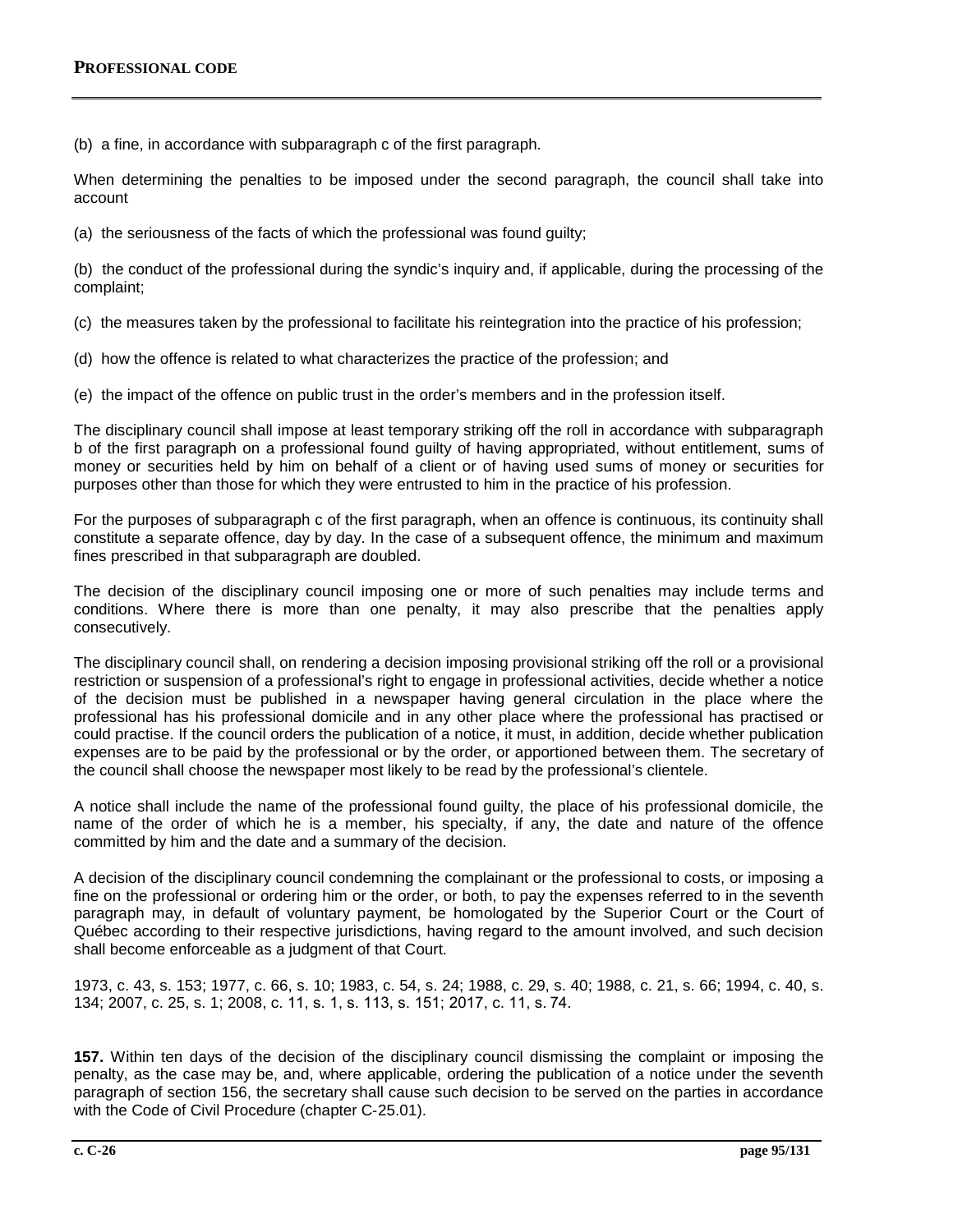However, where such decision is rendered in the presence of one of the parties, it is deemed to be served on such party in accordance with the first paragraph on being so rendered. The secretary shall indicate in the register referred to in section 153 whether the parties are present when the disciplinary council renders such decision.

1973, c. 43, s. 154; 1975, c. 80, s. 20; 1994, c. 40, s. 135; 2008, c. 11, s. 1, s. 114; I.N. 2016-01-01 (NCCP); 2017, c. 11, s. 75.

**158.** The decision of the disciplinary council imposing one or more penalties provided in the first paragraph of section 156 shall be enforceable upon the expiry of the period for appeal in accordance with the conditions and modalities indicated therein, unless the council, on the complainant's request, orders provisional execution of the decision upon its service on the respondent despite an appeal.

However, a decision of the disciplinary council imposing permanent striking off the roll, the revocation of a permit or specialist's certificate or a permanent restriction or suspension of a professional's right to engage in professional activities shall be enforceable upon being served on the respondent.

A decision of the disciplinary council under the seventh paragraph of section 156 shall be enforceable upon the expiry of the time limit for appeal or, if an appeal is lodged from a decision imposing temporary striking off the roll or a temporary restriction or suspension of a professional's right to engage in professional activities pursuant to the first paragraph of section 156, upon service of the final decision of the Professions Tribunal imposing such a penalty.

The disciplinary council may order that a decision under the first or third paragraph be enforceable at a time other than that referred to in those paragraphs.

1975, c. 80, s. 21; 1983, c. 54, s. 25; 1994, c. 40, s. 136; 2008, c. 11, s. 1, s. 115, s. 151; 2017, c. 11, s. 76.

**158.1.** The professional must pay to the order of which he is a member the fine imposed on him by the disciplinary council in accordance with subparagraph c of the first paragraph of section 156.

The disciplinary council may recommend to the board of directors that all or part of the fine be remitted by the order to the person

(1) who disbursed sums of money for the purpose of lodging a complaint under the second paragraph of section 128;

(2) who was the victim of a derogatory act referred to in section 59.1 or of an act of a similar nature set out in the code of ethics of the members of the order, to pay the cost of therapeutic care related to the act.

1994, c. 40, s. 137; 2008, c. 11, s. 1; 2017, c. 11, s. 77.

**159**. When a decision of the disciplinary council requires the professional to remit a sum of money in accordance with subparagraph d of the first paragraph of section 156, the secretary of the council shall inform the person entitled to that sum as soon as possible.

Within 10 days after an appeal is dismissed or, if none is lodged, within 10 days after the time limit for appeal expires, the order may pay the sum fixed by the council to the person entitled to it. In such a case, the order is subrogated to the rights of the person entitled to the sum and may then recover the sum from the offending professional by having the council's decision homologated by the Superior Court or the Court of Québec, depending on which court has jurisdiction given the amount involved, in the judicial district in which the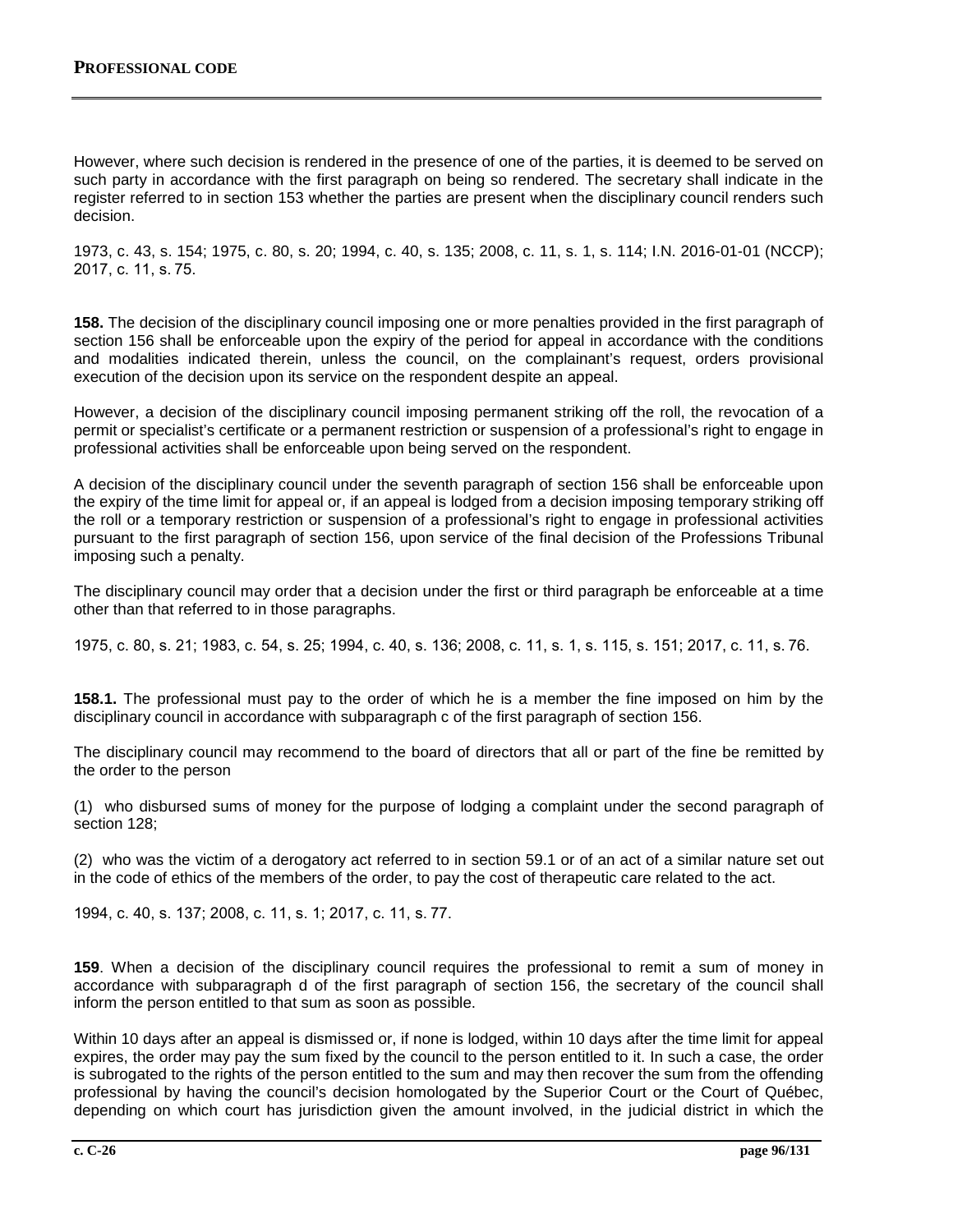professional has his professional domicile. Once homologated, the council's decision becomes enforceable as a judgment of the court. Prescription runs against the order from the date the sum is paid.

In the case of the preceding paragraph, the professional is automatically struck off the roll from the day on which the order pays to the person entitled to it the amount of money fixed by the disciplinary council, until such time as the professional fully reimburses the order in principal, interest and costs; this reimbursement shall not terminate his being struck off under another decision.

The board of directors of the order may, upon motion, suspend a striking off made under this section, provided that the professional struck off undertakes in writing to reimburse fully the amount that he owes, within a fixed time.

1973, c. 43, s. 155; 1988, c. 21, s. 66; 1994, c. 40, s. 138; 1999, c. 40, s. 58; 2008, c. 11, s. 1, s. 116; 2013, c. 12, s. 24.

**160.** A decision of the disciplinary council may, for any reason indicated by the council, include a recommendation to the board of directors of the order that it require the professional to successfully complete a period of refresher training or a refresher course, or both, and that it restrict or suspend the professional's right to engage in professional activities until that requirement is met.

A decision of the disciplinary council may also recommend that a professional found guilty of having engaged in a derogatory act referred to in section 59.1 be required to undergo training, psychotherapy or an intervention program to allow him to improve his behaviour and attitudes and facilitate his reintegration into the practice of the profession.

1973, c. 43, s. 156; 1988, c. 29, s. 41; 1994, c. 40, s. 139; 2000, c. 13, s. 30; 2008, c. 11, s. 1; 2017, c. 11, s. 78.

**161.** Except in the case of a professional struck off the roll for a derogatory act referred to in section 59.1 or for an act of a similar nature set out in the code of ethics of the members of his professional order, a professional struck off the roll or whose right to engage in professional activities has been restricted or suspended by the disciplinary council may, as long as one of those penalties is in force, request, by way of a petition to the disciplinary council filed with the secretary, that he be entered on the roll, in the case of a striking off the roll, or that he be allowed to resume his full right to practise, in the case of a restriction or suspension. The secretary must send a copy of the petition to the senior chair as soon as possible. At least 10 days before the petition is filed, it must be served on the syndic in accordance with the Code of Civil Procedure (chapter C-25.01); the syndic may contest the request.

If the disciplinary council is of opinion that the petition should be granted, it shall make an appropriate recommendation to the board of directors, which shall decide finally. If the council dismisses the petition, no new petition may be submitted before the expiry of the penalty unless the council so authorizes. The decisions of the council are not subject to appeal.

1973, c. 43, s. 157; 1988, c. 29, s. 42; 2008, c. 11, s. 1, s. 117; 2013, c. 12, s. 25; I.N. 2016-01-01 (NCCP); 2017, c. 11, s. 79.

**161.0.1.** A professional struck off the roll for a derogatory act referred to in section 59.1 or for an act of a similar nature set out in the code of ethics of the members of his professional order must, in order to be again entered on the roll, request an opinion from the disciplinary council on or after the 45th day before the end of the time for which he is struck off, by way of a petition served on the council's secretary, the order's syndic and the senior chair at least 10 days before it is to be filed.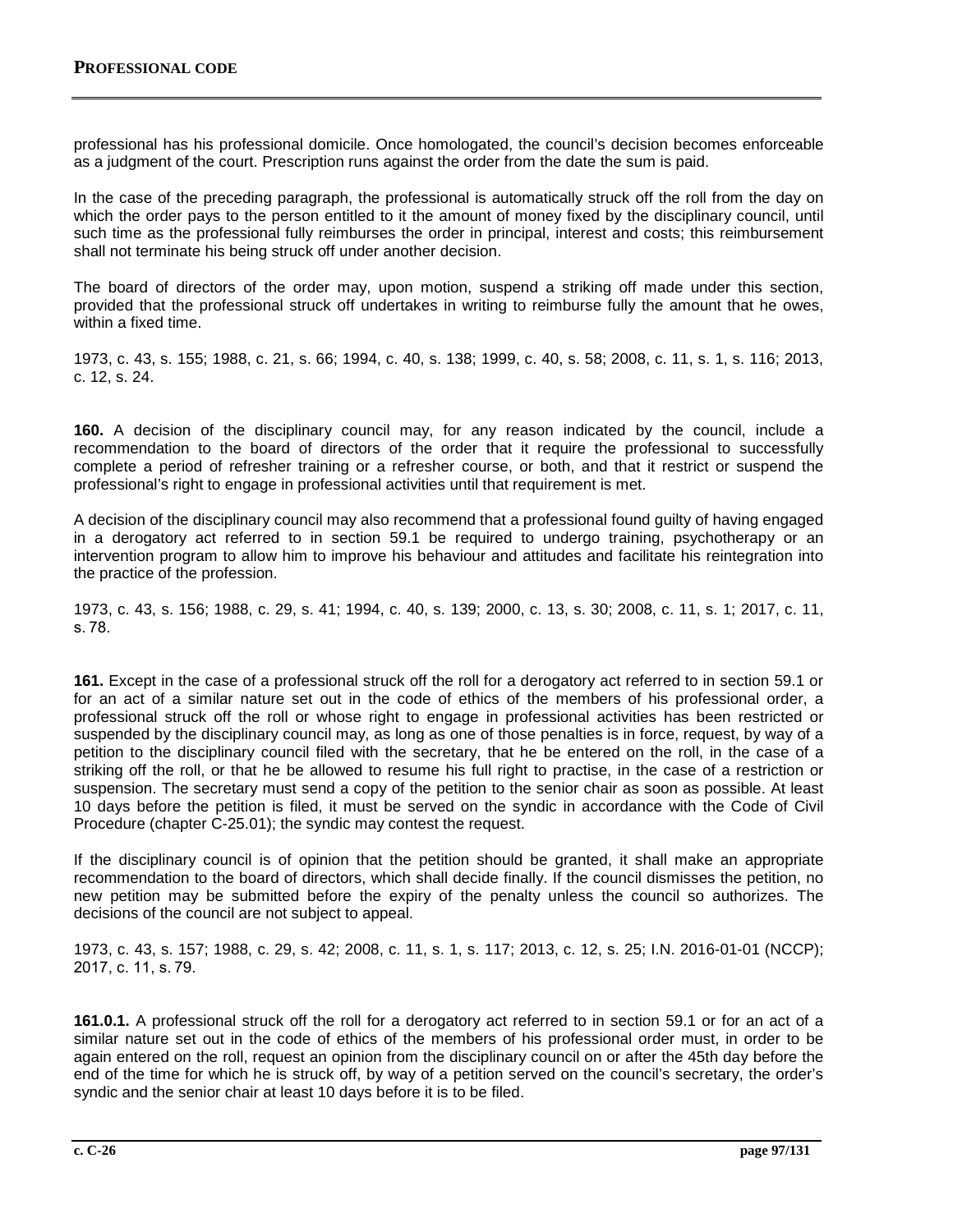The professional must show that he has the appropriate behaviour and attitude to be a member of the order, has complied with the final and enforceable decision of the council or of the Professions Tribunal, as the case may be, and has taken the necessary measures to avoid repeating the offence for which he was struck off the roll.

If the petition is receivable, the disciplinary council shall, in its opinion, make an appropriate recommendation to the board of directors that may be accompanied by a restriction of the right to engage in professional activities or by other conditions it considers reasonable for the protection of the public. The board of directors shall decide the matter finally.

2017, c. 11, s. 80.

**161.1.** The disciplinary council may correct a decision it has rendered where the decision contains an error in writing, a mistake in calculation or any other clerical error.

The decision may be corrected by the disciplinary council of its own initiative, as long as execution of the decision has not commenced. Unless an appeal has been lodged, a correction may be effected at any time on the motion of one of the parties, served on the other parties in accordance with the Code of Civil Procedure (chapter C‐25.01).

1994, c. 40, s. 140; 2008, c. 11, s. 1; I.N. 2016-01-01 (NCCP).

*§ 5. — Appeals*

**162.** A Professions Tribunal is established, composed of eleven judges of the Court of Québec designated by the chief judge of such Court who shall designate among them a chair and a vice-chair to replace him if he is absent or unable to act.

1973, c. 43, s. 158; 1974, c. 65, s. 26; 1988, c. 29, s. 43; 1988, c. 21, s. 66; 1994, c. 40, s. 141; 1999, c. 40, s. 58; 2008, c. 11, s. 213.

**162.1.** The chair of the tribunal shall receive the same additional remuneration as the additional remuneration to which the associate chief judge of the Court of Québec is entitled, and shall be entitled to the same allowance for official expenses.

2000, c. 13, s. 31; 2008, c. 11, s. 213.

**163.** The hearing of the appeal on the merits shall be conducted before three judges of the tribunal. For all other matters, the tribunal shall consist of the chair or the judge designated by the chair. However, the judge hearing an application may refer it to a panel of three judges, except in the case of an application made under the second paragraph of section 171 or pursuant to the second paragraph of section 172.

Where the tribunal consists of a panel of three judges and one of their number ceases to act, whatever the cause, the hearing may be continued and a decision may be made by the two remaining judges.

1973, c. 43, s. 159; 1974, c. 65, s. 26; 1975, c. 80, s. 22; 1977, c. 66, s. 11; 1988, c. 29, s. 44; 1994, c. 40, s. 142; 2000, c. 13, s. 32; 2008, c. 11, s. 213; I.N. 2016-01-01 (NCCP).

**164.** An appeal lies to the Professions Tribunal from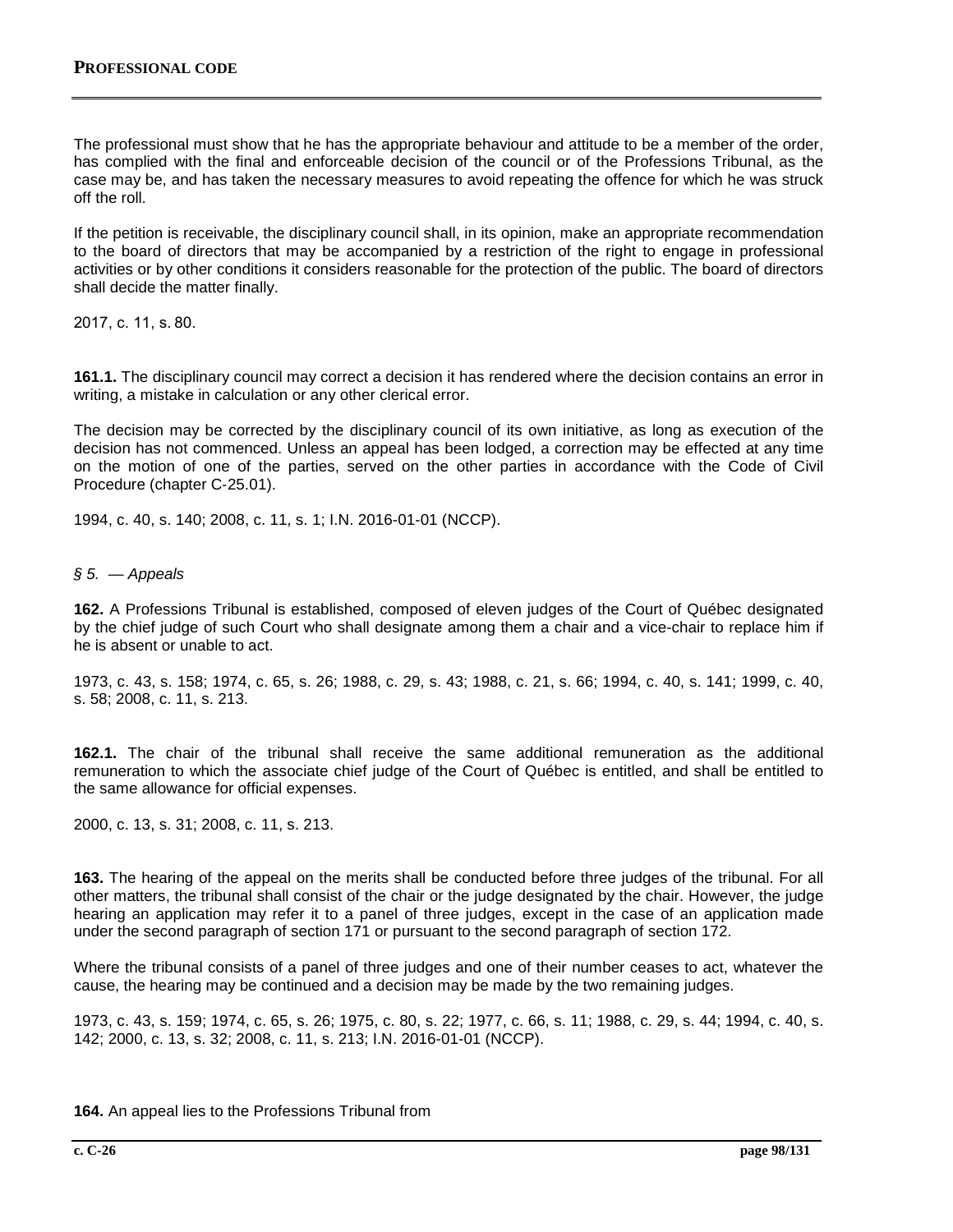(1) a decision of the disciplinary council ordering a provisional striking off the roll, a suspension or a provisional restriction of the right to engage in professional activities or to use a title reserved to the members of the order, setting conditions the professional must meet in order to be allowed to continue to practise the profession or to use the title reserved to the members of the order, allowing or dismissing a complaint or imposing a penalty;

(1.1) a decision of the disciplinary council on the publication of a notice under the fifth paragraph of section 133 or the seventh paragraph of section 156 and, for the professional or, on a resolution of the board of directors of the order, for a syndic, from a decision on the payment of publication expenses in accordance with those paragraphs;

### (2) *(subparagraph repealed).*

Every appeal from a decision referred to in subparagraph 1 or 1.1 of the first paragraph shall be brought by way of an application served on the parties and on the secretary of the disciplinary council in accordance with the Code of Civil Procedure (chapter C-25.01). The application, which must contain a detailed statement of the grounds for appeal, must be filed at the office of the Court of Québec in the judicial district where the respondent in first instance has his professional domicile, within 30 days of the service of the decision. However, no appeal from a decision allowing a complaint may be brought later than thirty days after the date of service of the decision imposing a penalty.

The parties other than the appellant must file a representation statement at the office of the Court of Québec within 10 days of receipt of the application for appeal.

Within 30 days of receipt of the notice of appeal, the secretary of the disciplinary council shall send the original and three copies of the record to the clerk of the Court of Québec and one copy to each of the parties.

The record shall include the complaint, the subsequent written proceedings, the minutes of the proceeding, the decision of the council and the application. The record shall also include the exhibits produced and a transcript of the hearing if it has been recorded, where the complainant in first instance is a person having lodged a complaint under the second paragraph of section 128.

The tribunal may:

(a) on application by the secretary of the council, extend the time provided in the fifth paragraph;

(b) on application by one of the parties, allow that certain contents of the record be not reproduced in the copies which must be sent in accordance with the fifth paragraph.

1973, c. 43, s. 160; 1974, c. 65, s. 27; 1975, c. 80, s. 23; 1988, c. 29, s. 45; 1988, c. 21, s. 66; 1994, c. 40, s. 143; 1999, c. 40, s. 58; 2004, c. 15, s. 7; 2007, c. 35, s. 20; 2008, c. 11, s. 1, s. 118, s. 213; 2009, c. 35, s. 17; 2008, c. 11, s. 118; 2013, c. 12, s. 26; I.N. 2016-01-01 (NCCP); 2017, c. 11, s. 81.

**165.** The tribunal and each of its members shall have the powers and immunity conferred upon commissioners appointed under the Act respecting public inquiry commissions (chapter C‐37), except the power to order imprisonment.

The tribunal or a member thereof may, on the basis of the Code of Civil Procedure (chapter C‐25.01), with the necessary modifications, prescribe such orders of procedure as the exercise of its functions may require.

The clerk and the officers and employees of the Court of Québec of the district in which the tribunal sits must provide it with the services they usually provide to the Court of Québec itself.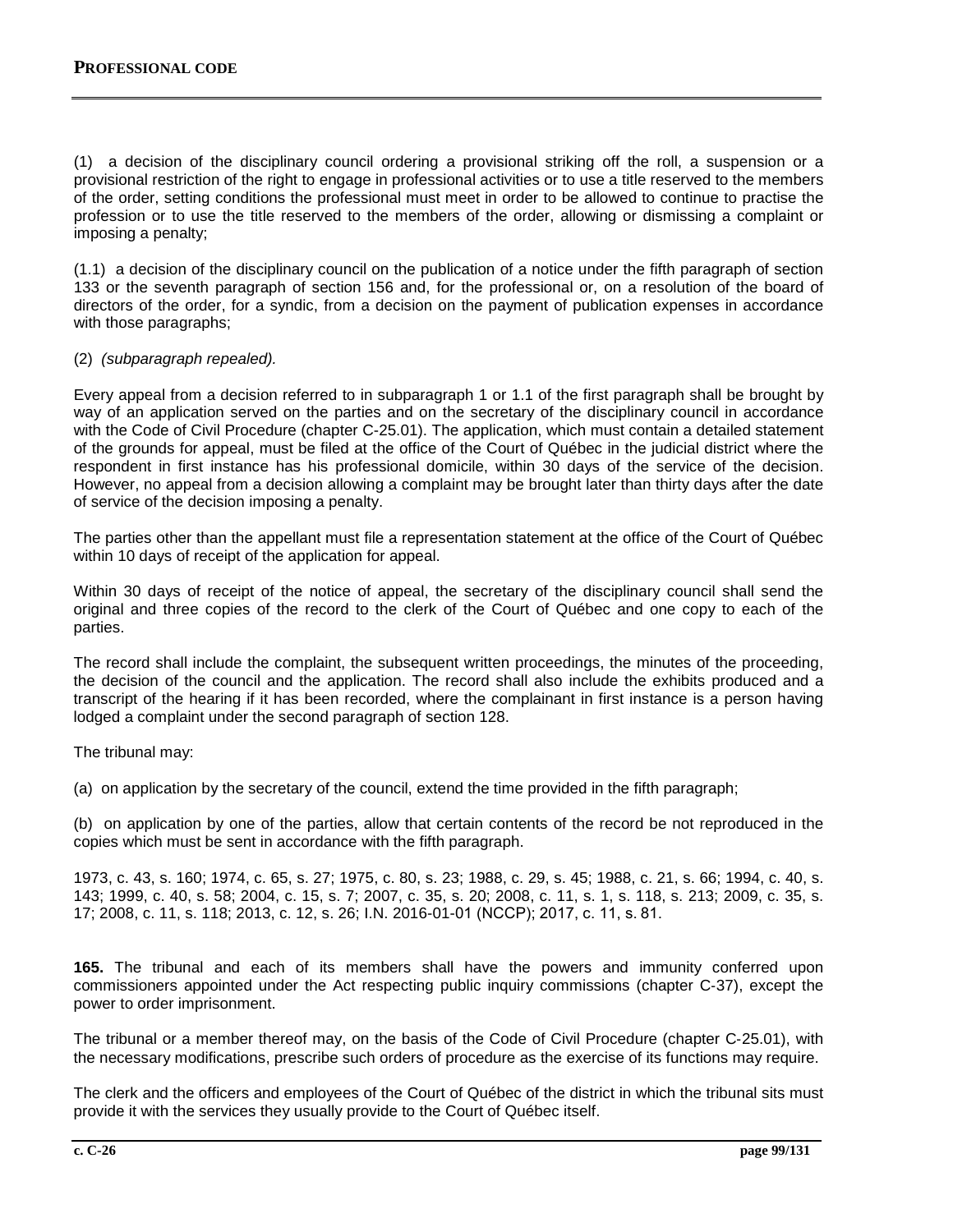1973, c. 43, s. 161; 1975, c. 80, s. 24; 1988, c. 21, s. 66; 1992, c. 61, s. 169; 1994, c. 40, s. 144; I.N. 2016- 01-01 (NCCP).

**166.** Subject to the second paragraph, an appeal shall suspend the execution of the decision of the disciplinary council, unless the tribunal or the council itself, under section 158, orders provisional execution of the decision. The tribunal may, however, terminate the provisional execution ordered by the council.

The following orders and decisions shall be enforceable notwithstanding an appeal, unless the tribunal orders otherwise:

(1) an order for provisional striking off the roll or provisional restriction of the right to engage in professional activities under section 133;

(1.1) an order under section 122.0.3 imposing immediately on the professional either a suspension or provisional restriction of the right to engage in professional activities or to use a title reserved to the members of the order, or conditions the professional must meet in order to be allowed to continue to practise the profession or to use the title reserved to the members of the order;

(2) an order prohibiting the disclosure, publication or release of information under section 142;

(3) a decision imposing permanent striking off the roll, revocation of a permit or specialist's certificate or a permanent restriction or suspension of a professional's right to engage in professional activities under any of subparagraphs b, e, f and g of the first paragraph of section 156;

(4) a decision imposing provisional striking off the roll pursuant to the second or fourth paragraph of section 156.

1973, c. 43, s. 162; 1994, c. 40, s. 145; 2004, c. 15, s. 8; 2008, c. 11, s. 119, s. 151; 2017, c. 11, s. 82.

**167.** Within 30 days of receipt of his copy of the record, the appellant must file at the office of the Court of Québec the original and three copies of a factum setting out his claims, and give a copy thereof to each of the other parties. Within 30 days of receipt of their copies of the factum, the other parties must file the original and three copies of their own factums at the office of the court, and give a copy thereof to the appellant.

Unless the record includes exhibits produced and a transcript of the hearing, each party's factum must include only the exhibits and extracts from the evidence that are necessary to determine the questions at issue, in accordance with the regulations of the Professions Tribunal.

If the appellant does not file his factum within the time fixed, the appeal may be dismissed; if the other parties are in default, the tribunal may refuse to hear them.

1973, c. 43, s. 163; 1988, c. 29, s. 46; 1988, c. 21, s. 66; 1994, c. 40, s. 146; 1999, c. 40, s. 58; 2008, c. 11, s. 120; I.N. 2016-01-01 (NCCP).

**168.** The tribunal may admit, as evidence, a copy of or extract from a document, if the original is not available.

1973, c. 43, s. 164; 1994, c. 40, s. 147.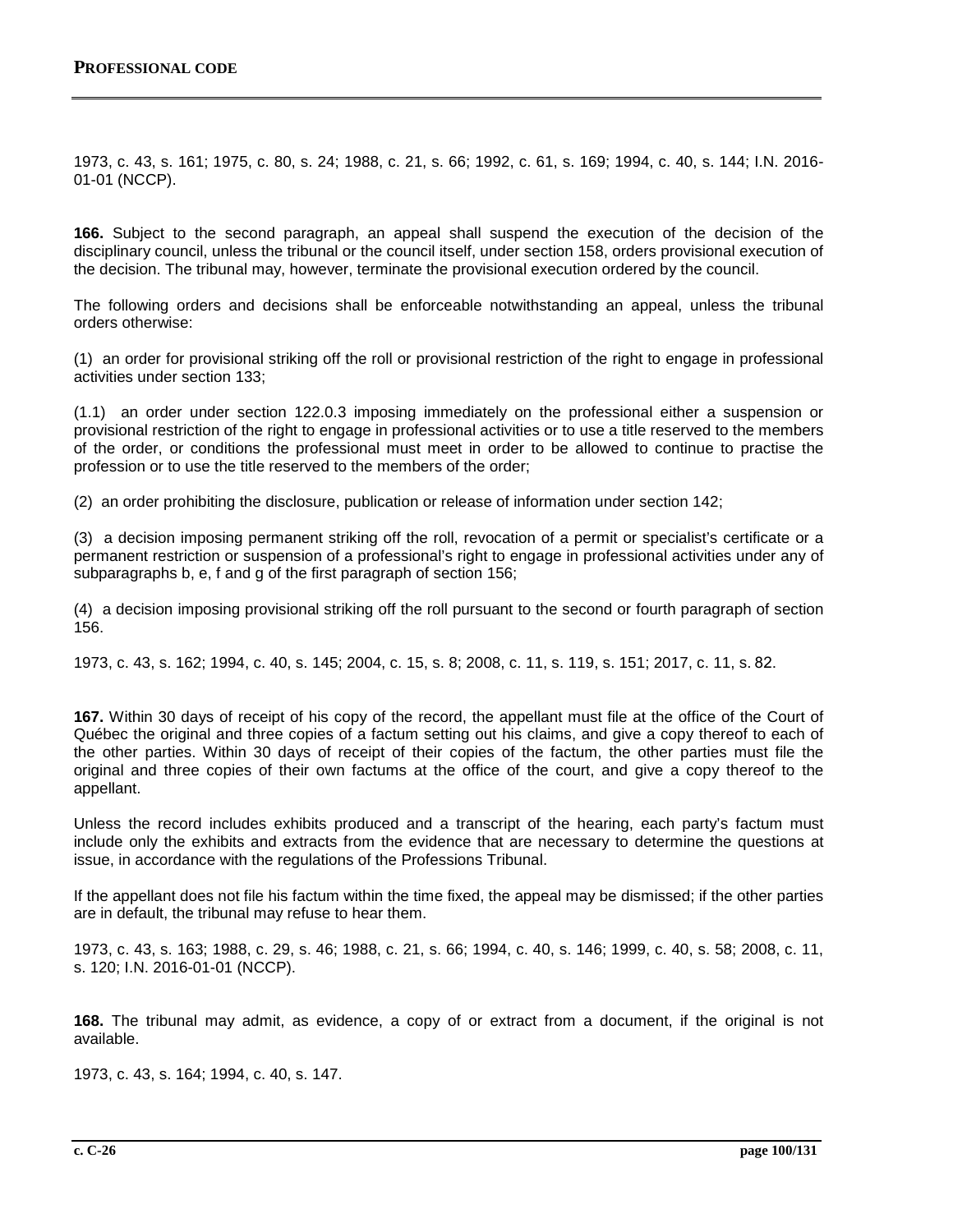**169.** The tribunal may also, by reason of exceptional circumstances and where the ends of justice so require, authorize the presentation of new and indispensable written or verbal evidence.

The application for authorization shall be written and sworn; it shall be presented to the tribunal for adjudication after notice to the opposite party.

If the application is heard, each party may examine and cross-examine the witnesses summoned and present his arguments.

1973, c. 43, s. 165; 1974, c. 65, s. 28; 1994, c. 40, s. 148; I.N. 2016-01-01 (NCCP).

**170.** Every party has the right to be assisted or represented by an advocate.

1973, c. 43, s. 166; 1986, c. 95, s. 75.

**171**. The chair of the tribunal or a judge designated by him shall fix the date for hearing the appeal.

Upon an application from one of the parties, served on the other parties in accordance with the Code of Civil Procedure (chapter C‐25.01), the chair or the judge designated by him may decide that the appeal will be heard and decided by preference.

1973, c. 43, s. 167; 1975, c. 80, s. 25; 1994, c. 40, s. 149; 2008, c. 11, s. 121, s. 213; I.N. 2016-01-01 (NCCP).

**172.** The tribunal shall sit in the judicial district of Québec or Montréal, depending on whether the respondent in first instance has his professional domicile in a district that is under the territorial jurisdiction of the Court of Appeal sitting at Québec or at Montréal pursuant to article 40 of the Code of Civil Procedure (chapter C‐25.01).

However, on application by a party served on the other parties in accordance with the Code of Civil Procedure, the tribunal may decide that the appeal will be heard in the judicial district in which the respondent in first instance has his professional domicile or, where the complainant in first instance is a person having lodged a complaint under the second paragraph of section 128, in the judicial district of the domicile of the complainant. The application may be filed in any district referred to in this section. The hearing shall take place in the district in which the application is filed.

1975, c. 80, s. 26; 1994, c. 40, s. 150; 2000, c. 13, s. 33; 2008, c. 11, s. 122; I.N. 2016-01-01 (NCCP).

**173.** Every hearing shall be public.

Notwithstanding the first paragraph, the tribunal may, of its own initiative or upon request, order that a hearing be held in camera or ban the disclosure, publication or release of any information or document it indicates, in the interest of morality or public order, in particular to preserve professional secrecy or to protect a person's privacy or reputation.

Every person who, by performing an act or omitting to perform an act, infringes an order to hold a hearing in camera or an order banning disclosure, publication or release is guilty of contempt of court.

1973, c. 43, s. 168; 1986, c. 95, s. 76; 2008, c. 11, s. 123.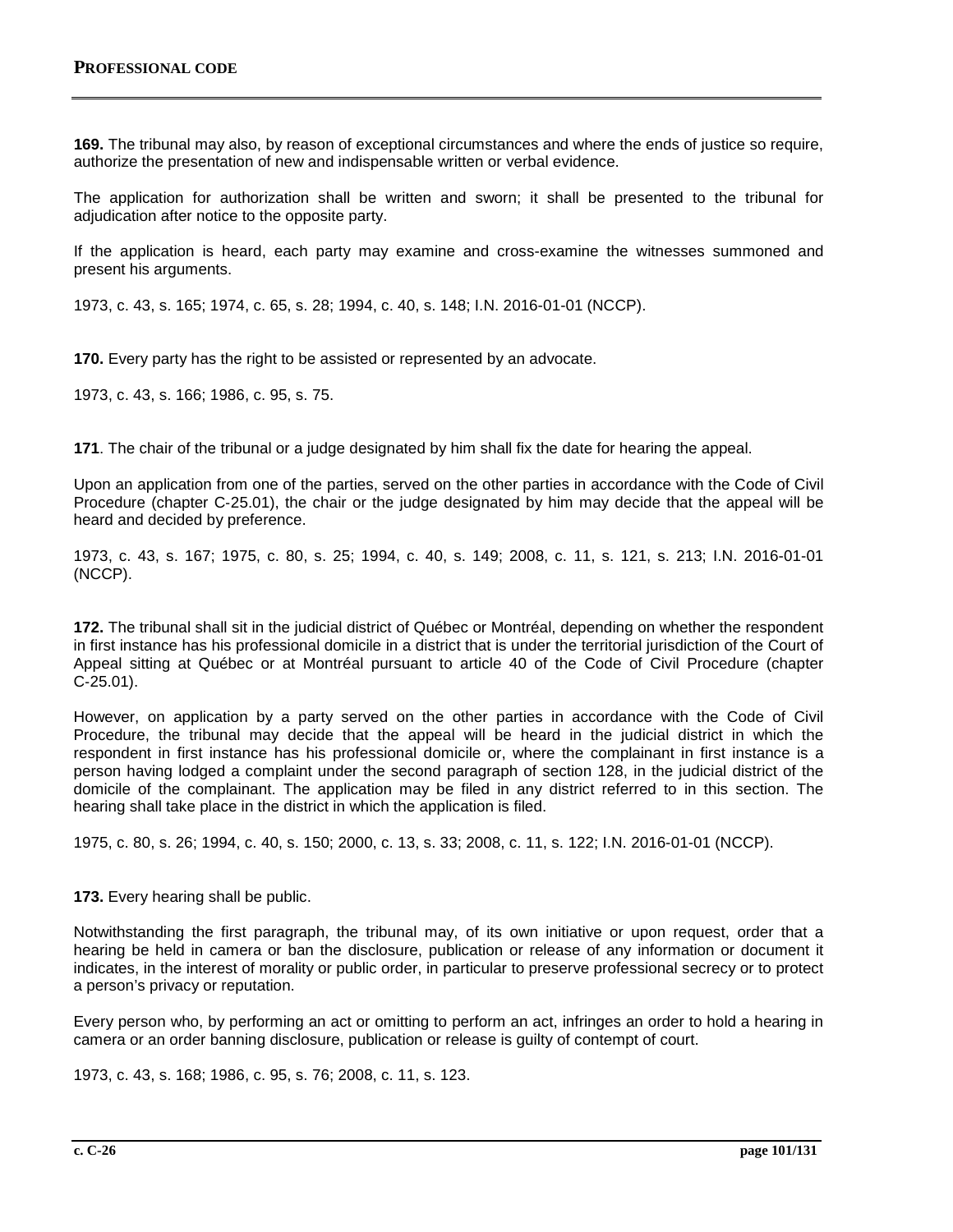**174.** The rules provided in section 149 shall apply to the hearing before the tribunal.

1973, c. 43, s. 169.

**175.** The tribunal may confirm, alter or quash any decision submitted to it and render the decision which it considers should have been rendered in first instance. It may, in particular, substitute any other penalty prescribed by the first paragraph of section 156 for a penalty imposed by the disciplinary council if, in its opinion, that penalty should have been imposed in first instance.

The tribunal has power to order any of the parties to pay the costs or to apportion such costs among them. The costs are costs arising from the hearing and include the cost of preparing and forwarding the record of the appeal, the service costs, registration fees and, where applicable, the cost of expert opinion admitted in evidence as well as the indemnities payable to summoned witnesses, computed in accordance with the tariff established in the Regulation respecting indemnities and allowances payable to witnesses summoned before courts of justice (chapter C-25.01, r. 0.5) and, where applicable, the costs referred to in section 151. However, where the complainant in first instance is a person who lodged a complaint under the second paragraph of section 128, the tribunal may condemn him to pay the costs only if it has acquitted the professional of all the charges contained in the complaint and the complaint was excessive, frivolous or clearly unfounded.

If the tribunal finds the respondent guilty after the disciplinary council had acquitted him, it may impose one or more of the penalties prescribed by the first paragraph of section 156, after having given the parties the opportunity to be heard on the subject of the penalties. The tribunal may also decide to return the record to the disciplinary council so that the council may impose one or more of the penalties prescribed by the said section.

1973, c. 43, s. 170; 1975, c. 80, s. 27; 1982, c. 16, s. 1; 1994, c. 40, s. 153; 2000, c. 13, s. 34; 2007, c. 35, s. 21; 2008, c. 11, s. 1.

**176.** Every decision of the tribunal shall be recorded in writing and signed by the judges who rendered it. If shall contain, in addition to the conclusions, an indication, where such is the case, that the disclosure, publication or release of certain information or documents is banned and the reasons on which it is based.

1973, c. 43, s. 171; 1986, c. 95, s. 77; 1994, c. 40, s. 154; 2008, c. 11, s. 124.

**177.** Within ten days of the final decision of the tribunal, the clerk of the Court of Québec of the district where the tribunal held its sittings shall cause such decision to be served on the parties and on the secretary of the disciplinary council in accordance with the Code of Civil Procedure (chapter C‐25.01).

However, when such decision is rendered in the presence of one of the parties, it is deemed to be served on such party in accordance with the first paragraph on being so rendered.

The final decision of the tribunal is enforceable from its service on the respondent in first instance.

1973, c. 43, s. 172; 1975, c. 80, s. 28; 1988, c. 21, s. 66; 2008, c. 11, s. 1, s. 151; I.N. 2016-01-01 (NCCP).

**177.0.1.** The party entitled to appeal costs shall draw up a bill thereof and have it served, in accordance with the Code of Civil Procedure (chapter C‐25.01), upon the party who owes the costs with a notice of a least five days from the date on which it will be filed for taxation to the clerk; the latter may require proof to be made under oath or by witnesses.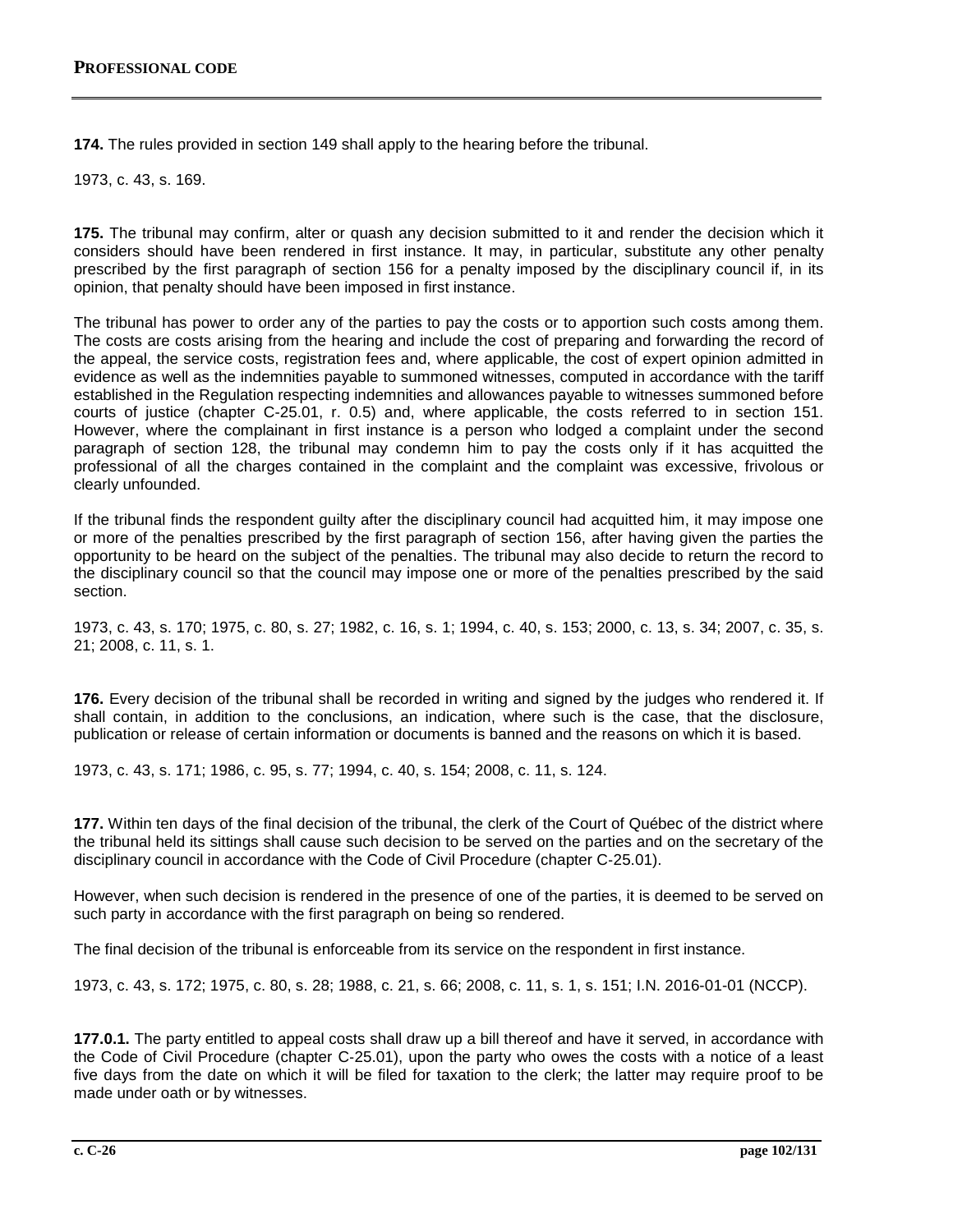The bill of costs drawn up may be revised by the tribunal within 30 days, upon an application served on the opposite party in accordance with the Code of Civil Procedure. The application for revision does not prevent or suspend the execution of the decision. The judgment rendered by the tribunal on the determination of costs is final and not subject to appeal.

The determination of costs established by the clerk or by the tribunal may, if payment is not made voluntarily, be homologated by the Superior Court or the Court of Québec, according to their respective jurisdictions having regard to the amount involved, by the mere filing of the bill of costs with the clerk of the court and the bill of costs becomes enforceable as a judgment of that court.

2000, c. 13, s. 35; 2008, c. 11, s. 125, s. 151; I.N. 2016-01-01 (NCCP).

**177.1.** The tribunal may correct a decision it has rendered where the decision contains an error in writing, a mistake in calculation or any other clerical error.

The decision may be corrected by the tribunal of its own initiative, as long as execution of the decision has not commenced. A correction may be effected at any time on application by one of the parties, served on the other parties in accordance with the Code of Civil Procedure (chapter C‐25.01).

Moreover, the tribunal may revise any decision it has rendered

(1) where a new fact is discovered which, if it had been known in due time, might have justified a different decision;

(2) where a substantive or procedural defect is likely to invalidate the decision;

(3) *(subparagraph repealed).*

The application for revision must be filed within 15 days counting, according to circumstances, from the day on which the party became aware of the decision, the new fact or the substantive or procedural defect likely to invalidate the decision. The time limit of 15 days is peremptory; however, the tribunal may, on an application, and provided that no more than six months have elapsed since the decision, relieve a party of the consequences of a failure to comply with the time limit if the party shows that it was, in fact, impossible to act sooner.

1988, c. 29, s. 47; 1994, c. 40, s. 155; 2000, c. 13, s. 36; I.N. 2016-01-01 (NCCP).

### **178.** *(Repealed).*

1974, c. 65, s. 29; 1988, c. 29, s. 48; 1994, c. 40, s. 156.

### *§ 6. — Publication of decisions and reports*

**179.** Each decision of the disciplinary council or of the Professions Tribunal on an appeal from a decision of that council shall be sent by the secretary of the disciplinary council to the Office within 45 days of the day on which it is rendered.

1973, c. 43, s. 173; 1974, c. 65, s. 109; 1988, c. 29, s. 49; 1994, c. 40, s. 157; 2008, c. 11, s. 1.

**180.** The secretary of the disciplinary council must send to each member of the order to which a professional belongs who is provisionally, temporarily or permanently struck off the roll, whose right to practise is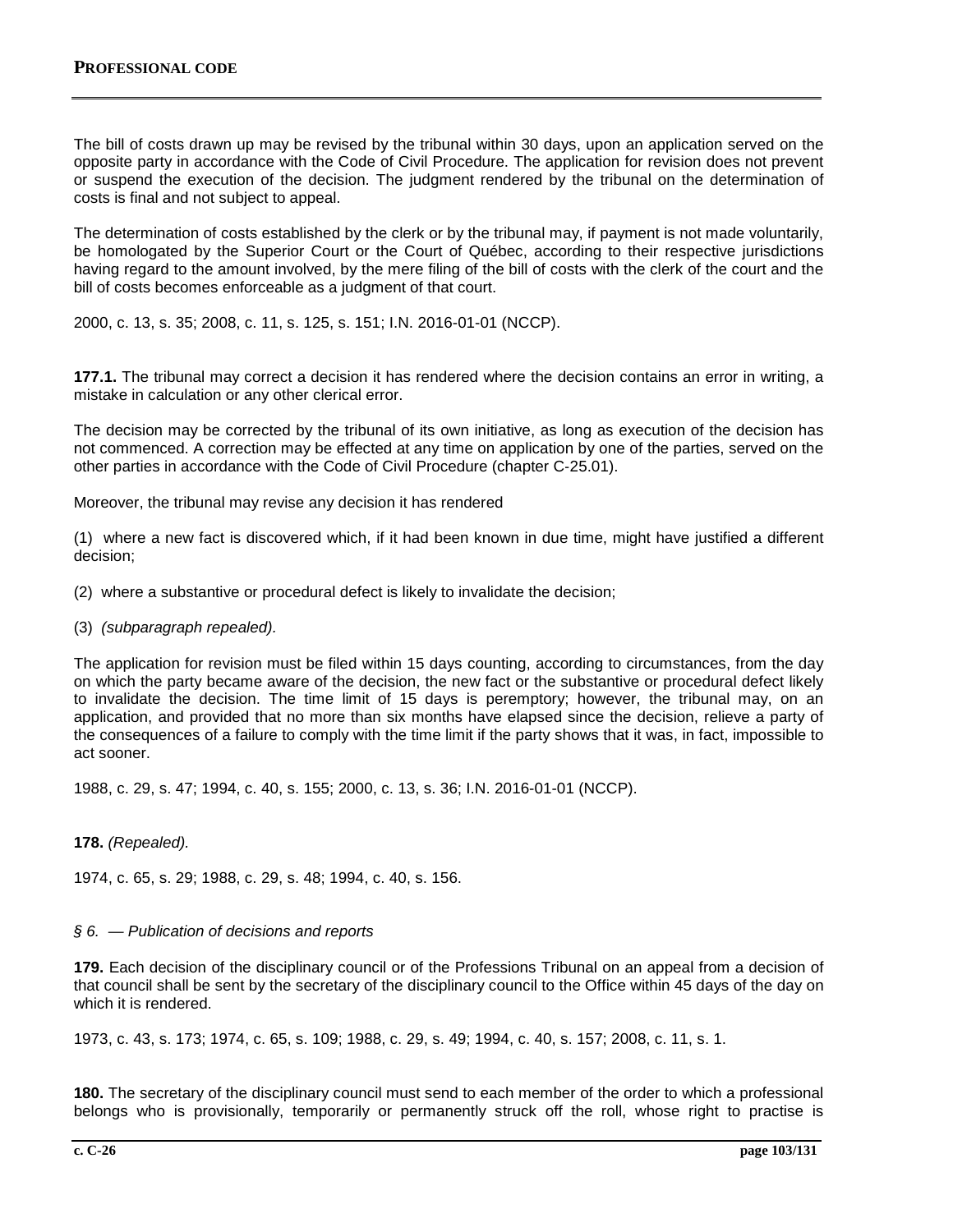restricted or suspended or whose permit or specialist's certificate is revoked, a notice of the final decision of the disciplinary council or the Professions Tribunal, as the case may be, imposing the striking off, restriction, suspension or revocation and, where applicable, a notice of any decision of the disciplinary council correcting such a decision or the tribunal correcting or revising such a decision. The notice shall contain the name of the professional, the place of his professional domicile, the name of the order of which he is a member, his specialty, if any, the nature and the date of the facts with which he is charged, in the case of provisional striking off or provisional restriction of the right to engage in professional activities, or of the offence committed and a summary and the date of the decision.

In addition, where the professional has been permanently struck off or where he has had his right to practise permanently restricted or suspended or his permit or specialist's certificate revoked, the secretary of the disciplinary council must publish the notice in a newspaper having general circulation in the place where the professional had his professional domicile. The secretary of the council may also have a notice published in a newspaper having general circulation in any other place where the professional has practised or could practise. The secretary of the council shall choose the newspaper most likely to be read by the professional's clientele.

The order may recover the expenses incurred for publication of the notices provided for in this section from the professional concerned.

1973, c. 43, s. 174; 1975, c. 80, s. 29; 1988, c. 29, s. 50; 1994, c. 40, s. 158; 2004, c. 15, s. 9; 2008, c. 11, s. 1, s. 126.

**180.1.** *(Repealed).*

1988, c. 29, s. 50; 1994, c. 40, s. 159.

**180.2.** The notices provided for in the first paragraph of section 180 may be published or inserted in an official or regular publication of the order sent to each of its members. If published, a notice must be presented within a delimited space, under a heading clearly stating that the notice concerns the restriction or suspension of a member's right to practise, a member's being struck off the roll or the revocation of a member's permit.

1988, c. 29, s. 50; 1994, c. 40, s. 160; 2008, c. 11, s. 127.

**181.** The secretary of the disciplinary council must make an annual report to the board of directors of the order on the activities of the disciplinary council.

This report must indicate in particular the number and nature of the complaints received, the number dismissed, and the number and nature of the convictions pronounced.

1973, c. 43, s. 175; 1994, c. 40, s. 161; 2008, c. 11, s. 1.

**182.** The Office shall see to it that certain decisions under this division are made public, subject to any order banning the disclosure, publication or release of information or documents issued by the disciplinary council or the Professions Tribunal under section 142 or 173.

A decision made public must, however, indicate the name of the order concerned.

1973, c. 43, s. 176; 1974, c. 65, s. 109; 1975, c. 80, s. 30; 1983, c. 54, s. 26; 1988, c. 29, s. 51; 1994, c. 40, s. 162; 2000, c. 13, s. 37; 2008, c. 11, s. 1, s. 128.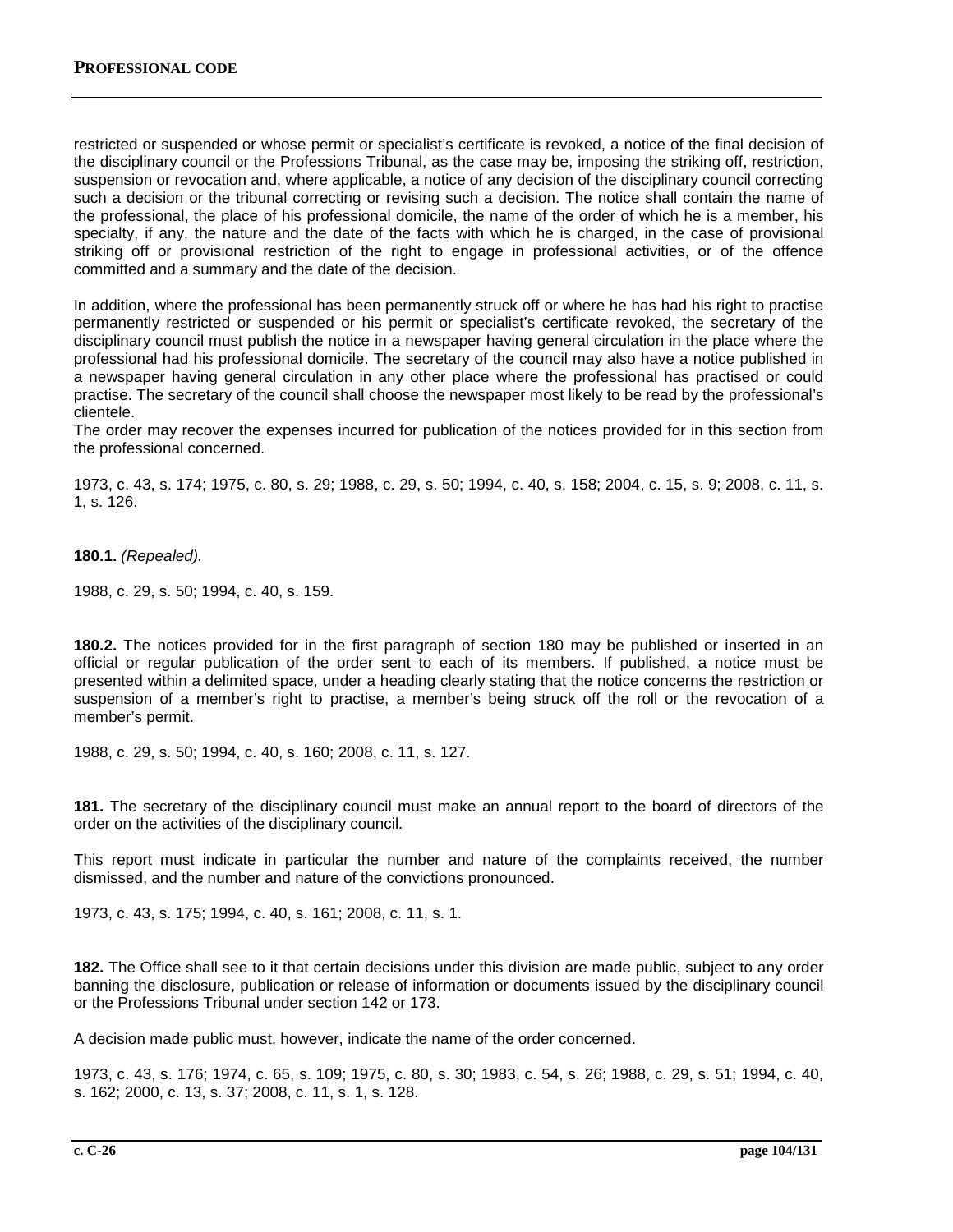# **DIVISION VIII APPEAL FROM CERTAIN DECISIONS OTHER THAN DISCIPLINARY DECISIONS**

1994, c. 40, s. 163.

*§ 1. — Appeal to the Professions Tribunal*

1994, c. 40, s. 163.

**182.1.** This division applies to appeals to the Professions Tribunal from the following decisions:

(1) a decision of the board of directors under section 45 or 45.1, the third paragraph of section 45.3, section 51, the second paragraph of section 52, section 52.1, the third paragraph of section 55, sections 55.1 to 55.3, the second paragraph of section 187, the first paragraph of section 187.4.1 or the second or third paragraph of section 187.9 of this Code;

(2) a decision of the board of directors under section 48 of the Act respecting the Barreau du Québec (chapter B-1) or under subsection 5 of section 70 of that Act;

(3) a decision of the board of directors under section 16 of the Engineers Act (chapter I-9);

(4) a decision of the board of directors under the second paragraph of subsection 2 of section 27 of the Veterinary Surgeons Act (chapter M-8);

(5) a decision of the executive committee under section 12 of the Notaries Act (chapter N-3);

(6) a decision of the board of directors under section 8 of the Chartered Professional Accountants Act (chapter C-48.1).

Section 163, the fourth paragraph of section 164, sections 165, 168, 169, 170, 171, 173, 174, 176 and 177.0.1 and the third and fourth paragraphs of section 177.1 apply to appeals from decisions referred to in the first paragraph. However, the reference in section 172 to section 163 shall be read as a reference to section 182.5.

1994, c. 40, s. 163; 2000, c. 13, s. 38; 2000, c. 44, s. 100; 2004, c. 15, s. 10; 2008, c. 11, s. 1, s. 129; 2009, c. 35, s. 18; 2012, c. 11, s. 22; 2009, c. 28, s. 9; 2014, c. 13, s. 24.

**182.2.** Every appeal from a decision referred to in the first paragraph of section 182.1 shall be brought by way of an application served on the secretary of the board of directors or of the executive committee, as the case may be, in accordance with the Code of Civil Procedure (chapter C-25.01). The application, which must contain a detailed statement of the grounds for appeal, must be filed at the office of the Court of Québec in the judicial district where the appellant has his professional domicile, within 30 days of the service of the decision. Where the appellant is not a member of the order, the application must be filed within the same period at the office of the Court of Québec in the judicial district in which the appellant has his domicile.

Within 30 days of receipt of the notice of appeal, the secretary of the board of directors or of the executive committee, as the case may be, shall send the original and three copies of the record to the clerk of the Court of Québec and a copy to each of the parties.

The record relating to an appeal from a decision made under section 51 or section 52.1 of this Code shall include, the decision ordering the medical examination, the medical examination report, where applicable, the decision made under that section and the application for appeal. The record relating to an appeal from a decision made under the second paragraph of section 52 of this Code shall include, the decision restricting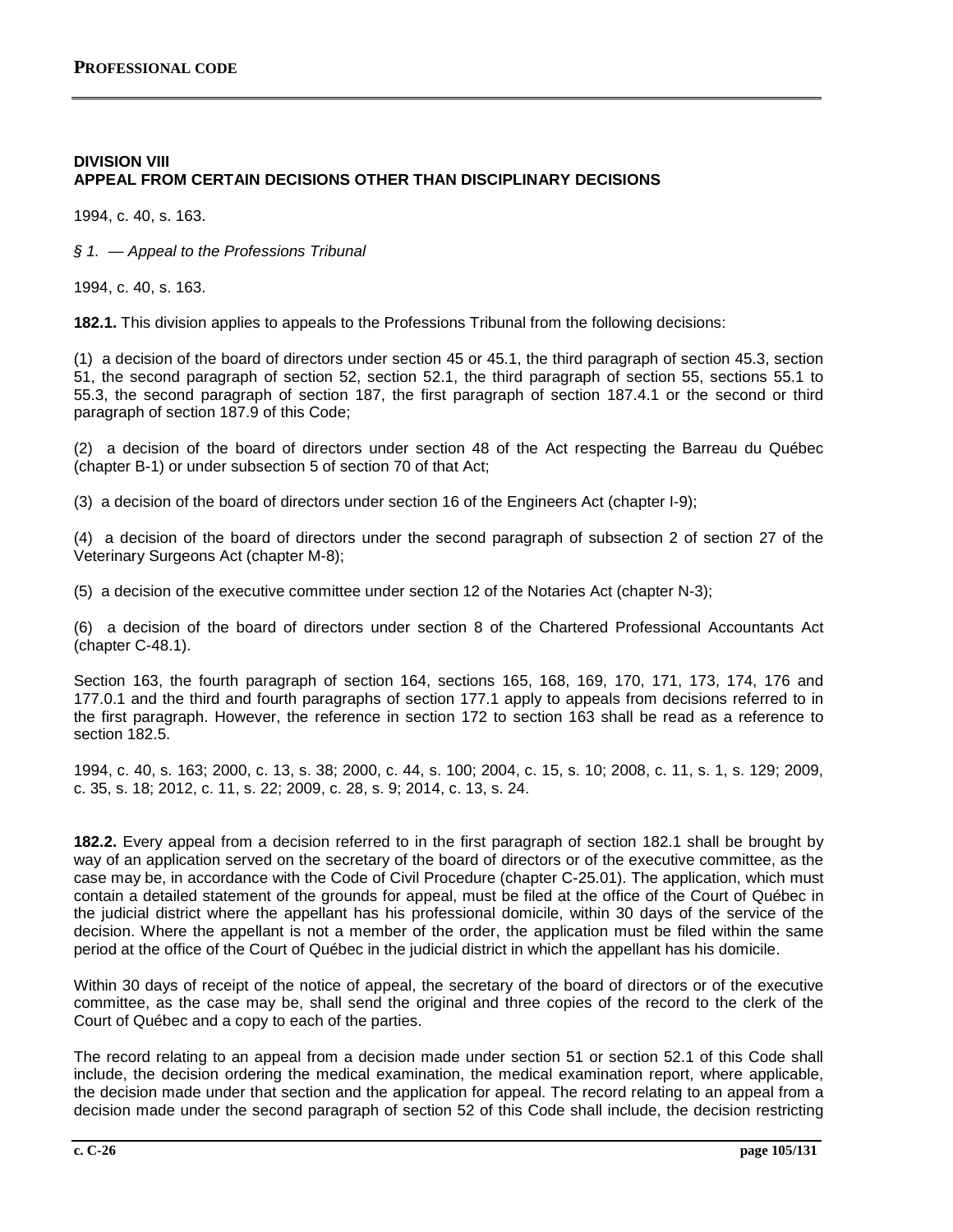or suspending the right to practise the profession or striking the professional off the roll, the written application for reinstatement of the full right to practise or for entry on the roll, the medical examination report, the decision made under that section and the application for appeal.

The record relating to an appeal from a decision made under section 45, 45.1, 55.1 or 55.2 of this Code shall include the decision made under that section, the judicial or disciplinary decision referred to in that section, the opinion, with reasons, of the board of directors that the offence committed is related to the practice of the profession, and the application for appeal.

The record relating to an appeal from a decision under section 48 of the Act respecting the Barreau du Québec (chapter B-1) shall include, the decision of the committee, the record and decision of the board of directors and the application for appeal. The record relating to an appeal from a decision under subsection 5 of section 70 of the Act respecting the Barreau du Québec, or section 12 of the Notaries Act (chapter N-3) shall include, the record and decision of the executive committee and the application for appeal.

The record relating to an appeal from a decision made under the third paragraph of section 45.3, the third paragraph of section 55, section 55.3, the second paragraph of section 187, the first paragraph of section 187.4.1 or the second or third paragraph of section 187.9, under section 16 of the Engineers Act (chapter I-9) or under section 8 of the Chartered Professional Accountants Act (chapter C-48.1) or the second paragraph of subsection 2 of section 27 of the Veterinary Surgeons Act (chapter M-8) shall include, the record and decision of the board of directors and the application for appeal.

The tribunal may

(1) on application by the secretary of the board of directors or of the executive committee, as the case may be, extend the period provided for in the second paragraph;

(2) on application by one of the parties, allow that certain elements of the record not be reproduced in the copies which must be sent in accordance with the second paragraph.

1994, c. 40, s. 163; 2000, c. 13, s. 39; 2000, c. 44, s. 101; 2004, c. 15, s. 11; 2008, c. 11, s. 1, s. 130; 2007, c. 42, s. 2; 2009, c. 35, s. 19; 2012, c. 11, s. 23; 2009, c. 28, s. 10; 2014, c. 13, s. 25; I.N. 2016-01-01 (NCCP).

**182.3.** The appeal shall suspend execution of the decision, except where the tribunal orders provisional execution.

However, a decision refusing entry on the roll, a decision rendered pursuant to the first paragraph of section 51, section 52.1, the first paragraph of section 55.1 or section 55.2 or 55.3, or a decision rendered under section 48 of the Act respecting the Barreau du Québec (chapter B-1) shall be enforceable notwithstanding the appeal, unless the tribunal orders otherwise.

1994, c. 40, s. 163; 2000, c. 13, s. 40; 2004, c. 15, s. 12; 2008, c. 11, s. 131, s. 151.

**182.4.** Within 30 days of receipt of his copy of the record, the appellant must file at the office of the Court of Québec the original and three copies of a factum setting out his claims, and give a copy to the other party. Within 30 days of receipt of his copy of the factum, the other party must file the original and three copies of his own factum at the office of the court and give a copy to the appellant.

If the appellant does not file his factum within the period fixed, the appeal may be dismissed; if the other party is in default, the tribunal may refuse to hear him.

The only documents to be included in the factum filed by a party are the documents and extracts from the evidence that are necessary to determine the questions at issue under the rules of the Professions Tribunal.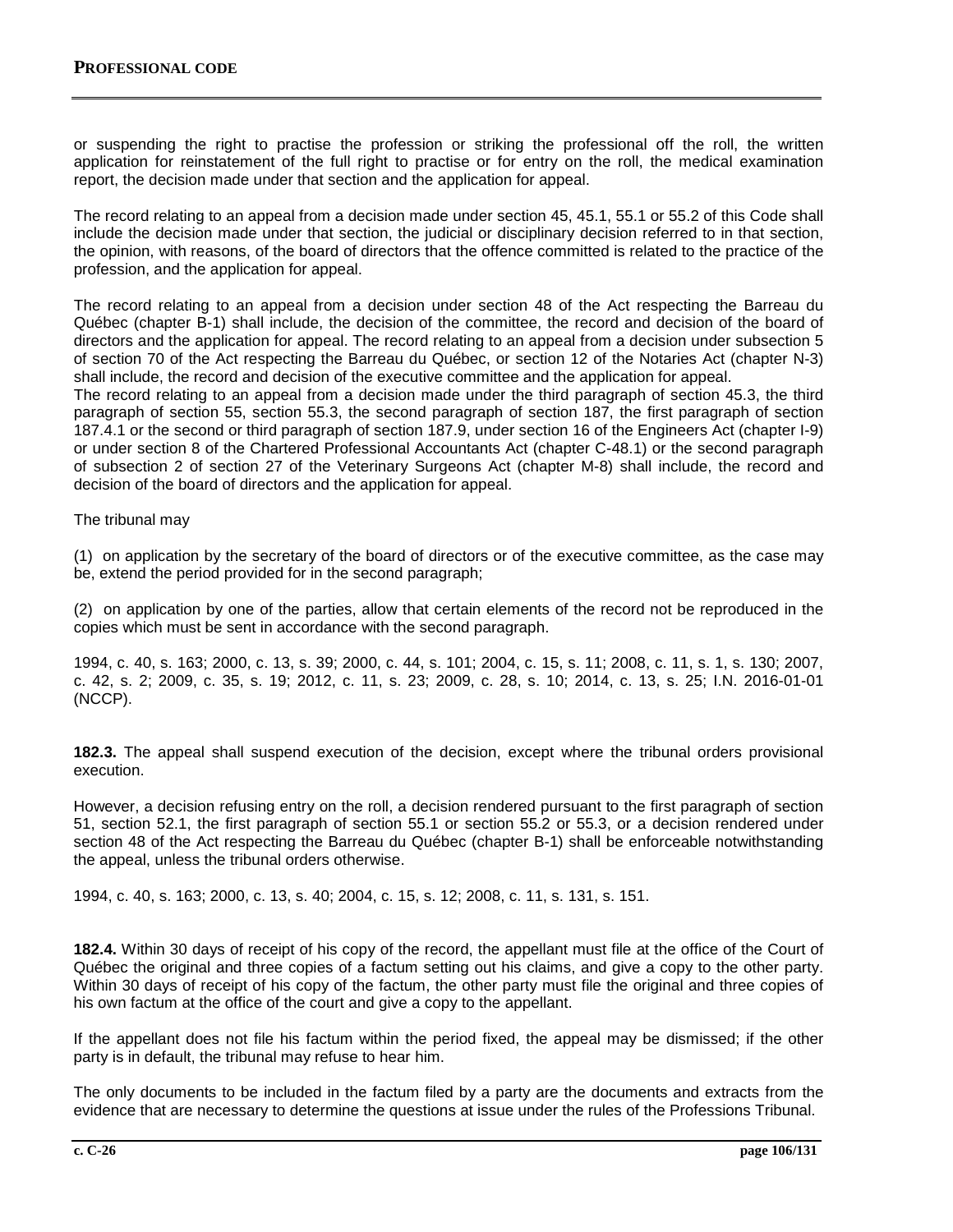1994, c. 40, s. 163; 2009, c. 35, s. 20.

**182.5.** The tribunal shall sit in the judicial district of Québec or Montréal, depending on whether the judicial district in which the professional has his professional domicile or the judicial district in which an appellant who is not a member of an order has his domicile is under the territorial jurisdiction of the Court of Appeal sitting at Québec or at Montréal pursuant to article 40 of the Code of Civil Procedure (chapter C‐25.01).

However, on application by a party served on the other parties in accordance with the Code of Civil Procedure, the tribunal may decide that the appeal will be heard in the judicial district in which the professional has his professional domicile or in the judicial district in which the appellant who is not a member of an order has his domicile. The application may be filed in any district referred to in this section. The hearing of the application shall take place in the district in which the application is filed.

1994, c. 40, s. 163; 2000, c. 13, s. 41; 2008, c. 11, s. 132; I.N. 2016-01-01 (NCCP).

**182.6.** The tribunal may confirm, alter or quash any decision submitted to it and render the decision it considers should have been rendered in first instance.

The tribunal has the power to order either of the parties to pay the costs, or to apportion such costs between them. The costs are costs arising from the hearing and include the cost of preparing and forwarding the record of the appeal, the service costs, registration fees and, where applicable, the cost of expert opinions admitted in evidence as well as the indemnities payable to summoned witnesses, computed in accordance with the tariff established in the Regulation respecting indemnities and allowances payable to witnesses summoned before courts of justice (chapter C-25.01, r. 0.5).

1994, c. 40, s. 163; 2000, c. 13, s. 42.

**182.7.** Within 10 days of the final decision of the tribunal, the clerk of the Court of Québec in the judicial district where the tribunal held its sittings shall cause the decision to be served on the appellant and on the secretary of the board of directors or of the executive committee, as the case may be, in accordance with the Code of Civil Procedure (chapter C‐25.01).

However, where the decision is rendered in the presence of one of the parties, it is deemed to be served on that party in accordance with the first paragraph on being so rendered.

The final decision of the tribunal is enforceable from its service on the appellant.

1994, c. 40, s. 163; 2008, c. 11, s. 1, s. 151; I.N. 2016-01-01 (NCCP).

**182.8.** The tribunal may correct any decision it has rendered where the decision contains an error in writing, a mistake in calculation or any other clerical error.

The decision may be corrected by the tribunal of its own initiative, as long as execution of the decision has not commenced. The correction may be effected at any time on application by the appellant or the board of directors or the executive committee, as the case may be, served in accordance with the Code of Civil Procedure (chapter C‐25.01).

1994, c. 40, s. 163; 2008, c. 11, s. 1; I.N. 2016-01-01 (NCCP).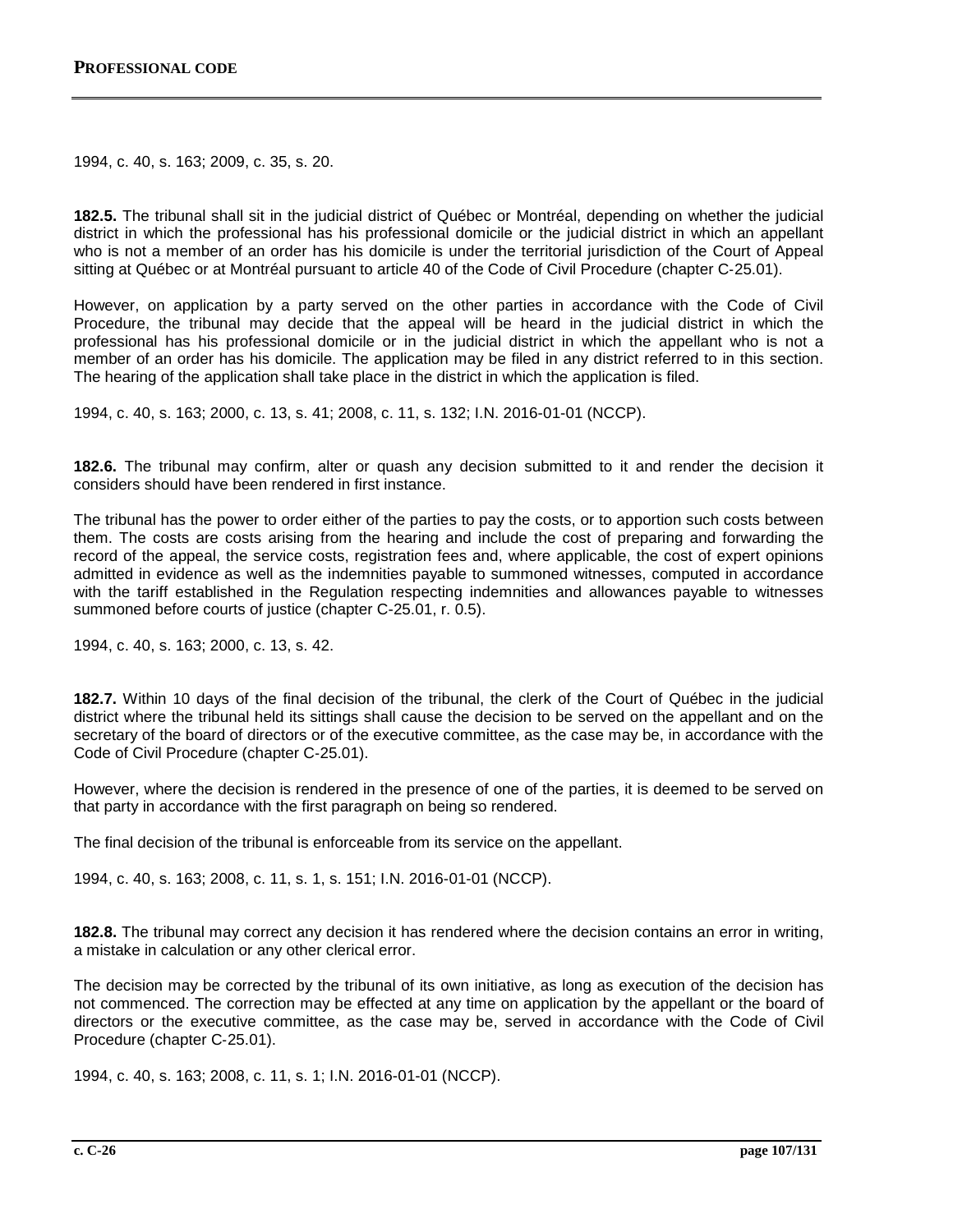## *§ 2. — Publicity of decisions*

1994, c. 40, s. 163.

**182.9.** The secretary of the order of which a professional who is struck off the roll, whose permit or specialist's certificate is revoked or whose right to practise is restricted or suspended is a member must send to each of its members a notice of the final decision of the board of directors or the Professions Tribunal, as the case may be, entailing the striking off the roll, revocation, restriction or suspension and a notice of any decision of the tribunal correcting or revising such a decision. The secretary of the order may also have a notice published in a newspaper having general circulation in the place where the professional has his professional domicile and in any other place where the professional has practised or could practise. The secretary of the council shall choose the newspaper most likely to be read by the professional's clientele. The notice shall contain the name of the professional, the place of his professional domicile, the name of the order of which he is a member, his specialty, if any, and the date and a summary of the decision.

In addition, the secretary of the order must transmit to the Office every final decision of the board of directors or the Professions Tribunal, as the case may be, that entails permanent striking off the roll or permanent restriction or suspension of a professional's right to practise and, where applicable, any decision of the tribunal correcting or revising such a decision.

The notices referred to in the first paragraph may be published or inserted in an official or regular publication of the order sent to each of its members. If published, a notice must be presented within a delimited space, under a heading clearly stating that the notice concerns the restriction or suspension of a member's right to practise, a member's being struck off the roll or the revocation of a member's permit or specialist's certificate. The order may recover the expenses incurred for publication of the notices provided for in this section from the professional concerned.

1994, c. 40, s. 163; 2008, c. 11, s. 1, s. 133.

**182.10.** *(Repealed).*

1994, c. 40, s. 163; 2000, c. 13, s. 43.

#### **CHAPTER V REGULATIONS**

**183.** The Government may, by regulation and after having received the recommendation of the Office pursuant to subparagraph 2 or 4 of the fourth paragraph of section 12, adopt a regulation or amendments to a regulation that the board of directors fails to adopt.

1973, c. 43, s. 177; 1974, c. 65, s. 109; 1988, c. 29, s. 52; 1994, c. 40, s. 164; 2008, c. 11, s. 1; 2017, c. 11, s. 83.

**183.1.** The Government may, by regulation, establish a list of titles, abbreviations of titles or initials which, when used by a person or attributed to himself by a person who is not a member of the professional order indicated in the regulation, may lead to the belief that the person is a member of that order or that the person practises a professional activity reserved for members of that order.

The Government may also, by regulation, establish a list of words or expressions which, when associated with the name of a person who is not a member of the professional order indicated in the regulation, may lead to the belief that the person is a member of that order or that the person practises a professional activity reserved for members of that order.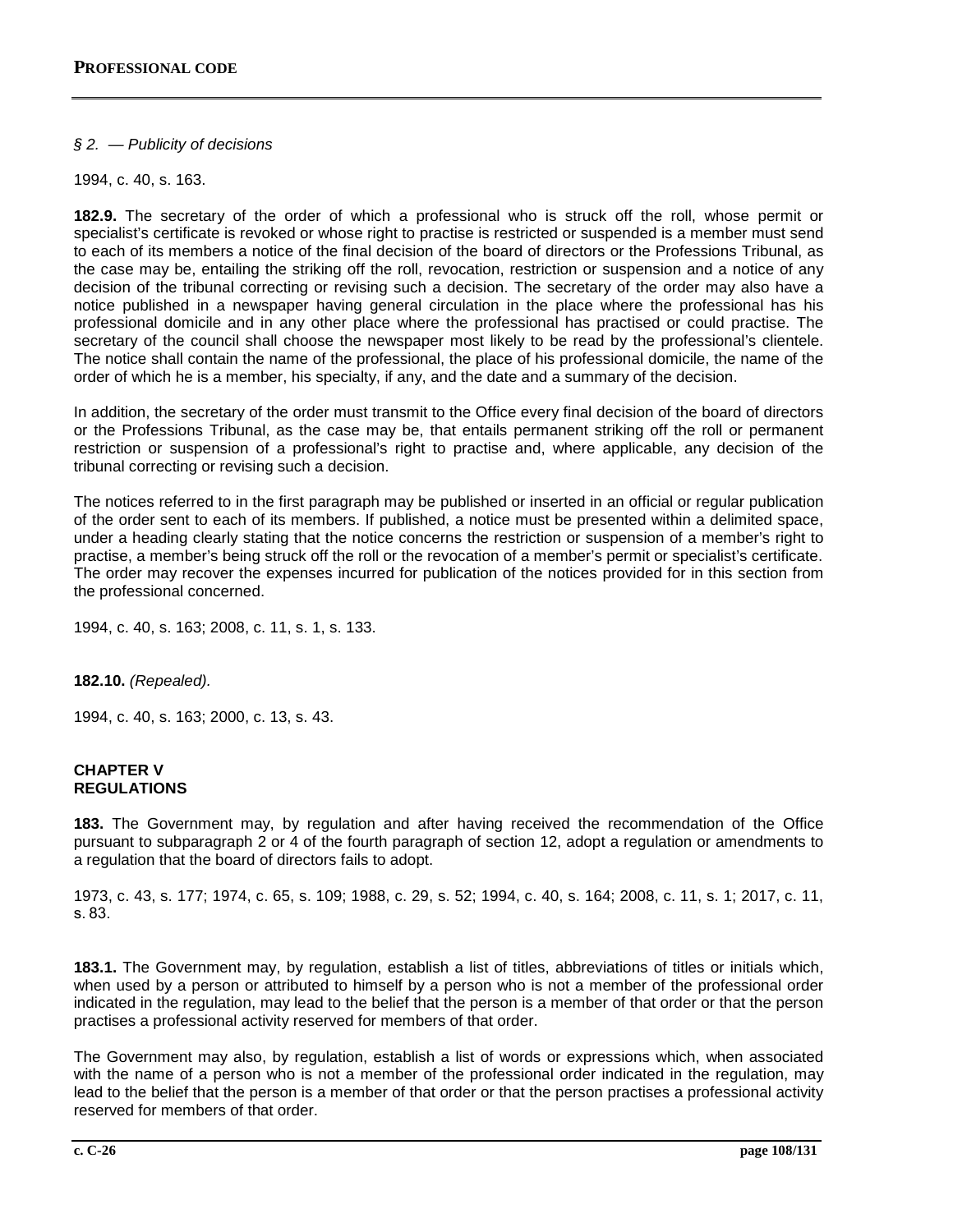1994, c. 40, s. 164.

**184.** After obtaining the advice of the Office in accordance with subparagraph 7 of the fourth paragraph of section 12, and of the order concerned, the Government may, by regulation, determine the diplomas issued by the educational institutions it indicates which give access to a permit or specialist's certificate.

The Government may also, by regulation and after having consulted the Office and the persons or bodies referred to in subparagraph 7 of the fourth paragraph of section 12, fix the terms and conditions of cooperation between the order concerned and the authorities of the educational institutions in Québec referred to in a regulation under the first paragraph, in particular in the development and review of the programs of study leading to a diploma giving access to a permit or specialist's certificate, the standards that the board of directors is required to establish by regulation under paragraph c of section 93 and, where applicable, the other terms and conditions that the board of directors may determine by regulation under paragraph i of section 94, and the standards of equivalence of such terms and conditions that the board of directors may determine under the regulation.

1973, c. 43, s. 178; 1974, c. 65, s. 109; 1975, c. 80, s. 31; 1977, c. 5, s. 14; 1988, c. 29, s. 53; 1993, c. 26, s. 24; 1994, c. 40, s. 164; 2008, c. 11, s. 1; 2017, c. 11, s. 84.

**184.1.** The Government may, in a regulation that it is empowered to make under this Code or under an Act constituting a professional order, make compulsory a standard established by a government or body. It may provide that reference to such a standard includes any subsequent amendment made to it.

1994, c. 40, s. 164.

**184.2.** The Professions Tribunal may adopt the regulations it considers necessary to ensure proper compliance with sections 162 to 177.1 and 182.1 to 182.8 of this Code. The regulations shall be submitted to the Government, which may approve them with or without amendment.

1994, c. 40, s. 164; I.N. 2016-01-01 (NCCP).

**184.3.** The Office may, by regulation and after consultation with the Bureau and the Québec Interprofessional Council, adopt rules of evidence and regulations for the conduct of proceedings relating to complaints and requests submitted to the disciplinary councils.

2008, c. 11, s. 134, s. 213; 2013, c. 12, s. 27; I.N. 2016-01-01 (NCCP); 2017, c. 11, s. 85.

## **CHAPTER VI RADIOLOGY PERMIT**

**185.** No professional other than a physician, veterinary surgeon or dentist acting in accordance with the laws and regulations governing him may practise radiology on animate beings without holding a permit contemplated in section 186.

1973, c. 43, s. 179.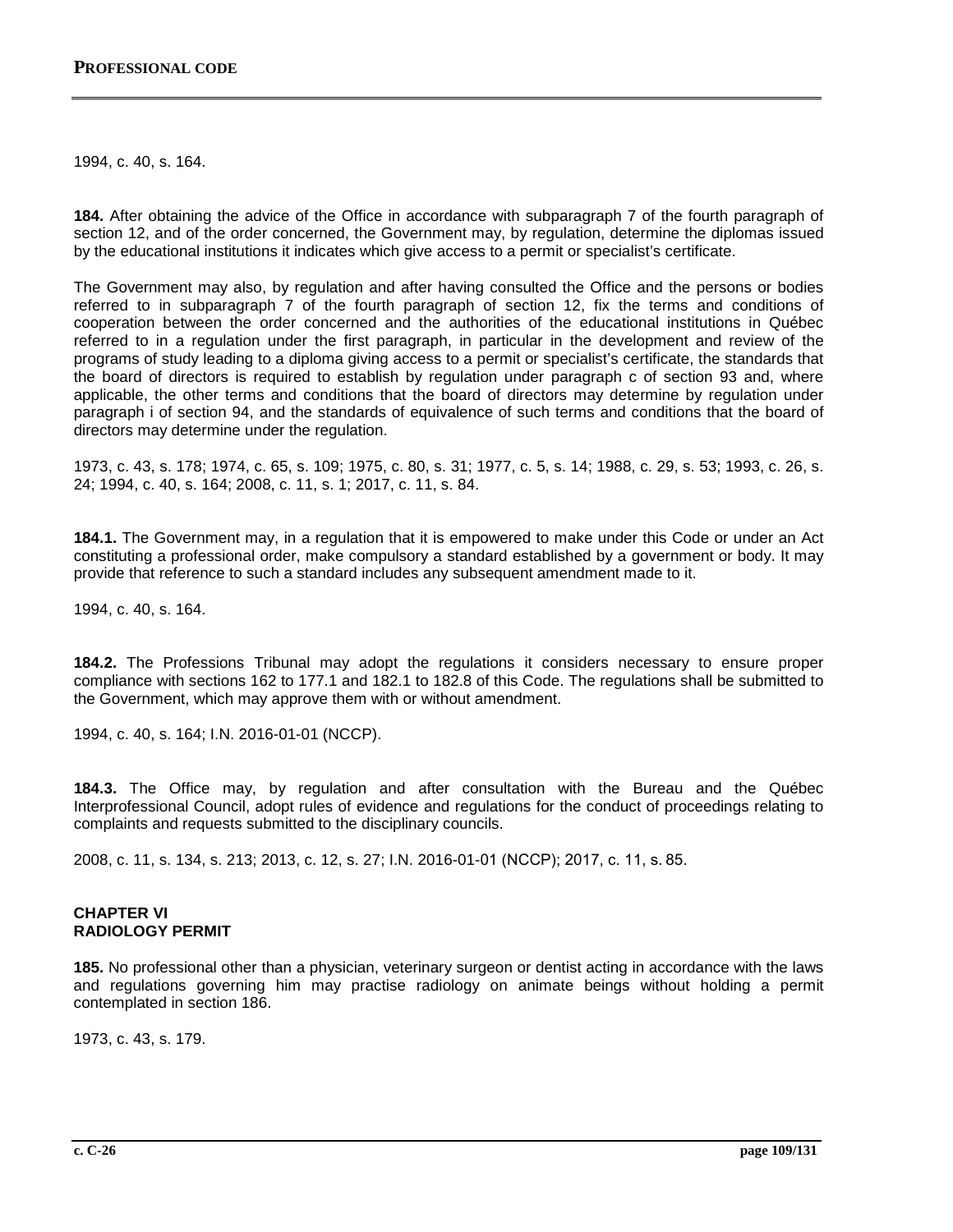**186.** The Office shall fix, by regulation, the standards for the issue and holding of permits to practise radiology. For that purpose, the Office must obtain the assistance of experts including in particular the representatives of the interested professions.

1973, c. 43, s. 180; 1974, c. 65, s. 109; 1988, c. 29, s. 54.

**187.** A professional who wishes to obtain a permit contemplated in section 186 shall apply for it to the board of directors of the order of which he is a member. The board of directors of the order shall issue the permit, in keeping with the standards of the Office, if the professional fulfils the conditions prescribed by these standards.

A permit may be suspended or revoked, in conformity with the standards of the Office, by the board of directors that issued it. A decision under this paragraph may be appealed from to the Professions Tribunal in accordance with the provisions of Division VIII of Chapter IV.

1973, c. 43, s. 181; 1974, c. 65, s. 109; 1994, c. 40, s. 165; 2000, c. 13, s. 44; 2008, c. 11, s. 1.

#### **CHAPTER VI.1 PSYCHOTHERAPIST'S PERMIT**

1998, c. 18, s. 3; 2009, c. 28, s. 11.

**187.1.** With the exception of physicians and psychologists, no person shall practise psychotherapy or use the title of "Psychotherapist" or any other title or abbreviation which may lead to the belief that he is a psychotherapist, unless he holds a psychotherapist's permit and is a member of the Ordre professionnel des conseillers et conseillères d'orientation et des psychoéducateurs et psychoéducatrices du Québec, the Ordre professionnel des ergothérapeutes du Québec, the Ordre professionnel des infirmières et infirmiers du Québec or the Ordre professionnel des travailleurs sociaux et des thérapeutes conjugaux et familiaux du Québec. (see notes 1 and 2 below)

Psychotherapy is psychological treatment for a mental disorder, behavioural disturbance or other problem resulting in psychological suffering or distress, and has as its purpose to foster significant changes in the client's cognitive, emotional or behavioural functioning, his interpersonal relations, his personality or his health. Such treatment goes beyond help aimed at dealing with everyday difficulties and beyond a support or counselling role.

The Office shall establish by regulation a list of actions which relate to psychotherapy but do not constitute psychotherapy within the meaning of the second paragraph, and shall define those actions.

1998, c. 18, s. 3; 2009, c. 28, s. 11.

*NOTE 1: as of 8 December 2010, the Ordre professionnel des conseillers et conseillères d'orientation et des psychoéducateurs et psychoéducatrices du Québec is designated under the name of "Ordre professionnel des conseillers et conseillères d'orientation du Québec". (See chapter C-26, r. 77).*

*NOTE 2: on 8 December 2010, a professional order was constituted by letters patent under the name of "Ordre professionnel des psychoéducateurs et psychoéducatrices du Québec". (See chapter C-26, r. 208).*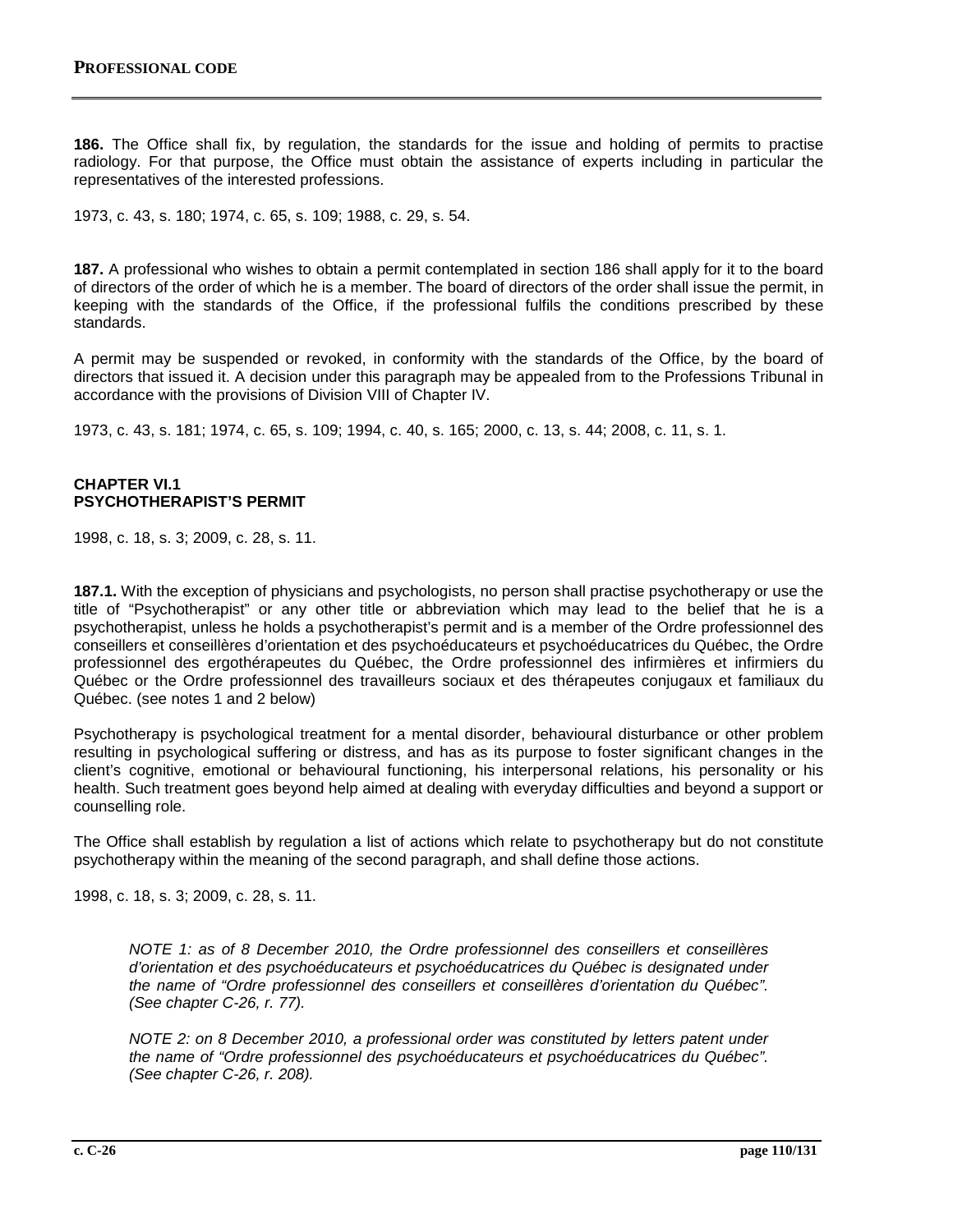*NOTE 3: on 10 October 2013, a professional order was constituted by letters patent under the name of "Ordre professionnel des sexologues du Québec". (See chapter C-26, r. 222.2).*

*NOTE 4: on 22 July 2015, a professional order was constituted by letters patent under the name of «Ordre professionnel des criminologues du Québec». (See chapter C-26, r. 90.1).*

**187.2.** Every physician, psychologist or holder of a psychotherapist's permit shall practise psychotherapy in accordance with the laws and regulations governing the physician, psychologist or permit holder, and with the following rules:

(1) establish a structured process of interaction with the client;

(2) do a thorough initial evaluation;

(3) apply therapeutic procedures based on communication; and

(4) use scientifically recognized theoretical models and proven intervention methods that respect human dignity.

1998, c. 18, s. 3; 2009, c. 28, s. 11.

**187.3.** To obtain a psychotherapist's permit, a person shall apply to the board of directors of the Ordre professionnel des psychologues du Québec and pay the annual fees set by the board.

1998, c. 18, s. 3; 2008, c. 11, s. 1; 2009, c. 28, s. 11.

**187.3.1.** The Office shall determine, by regulation,

(1) the conditions to be met for a physician, psychologist or holder of a psychotherapist's permit to use the title of "Psychotherapist";

(2) the standards for the issue of a psychotherapist's permit; and

(3) the framework for the continuing education requirements with which a physician or psychologist practicing psychotherapy, or a holder of a psychotherapist's permit must comply, in accordance with the conditions set by resolution of the board of directors of the Collège des médecins du Québec and the Ordre professionnel des psychologues du Québec, the penalties for failing to comply and, where applicable, the cases in which a member may be exempted from complying.

2009, c. 28, s. 11.

**187.3.2.** In exercising the regulatory power conferred by section 187.3.1, the Office is authorized to take transitional measures during the first six years following 21 June 2012. These measures may have effect, in whole or in part, from any date not prior to that date.

The Office is also authorized, for the period specified in the first paragraph and under the conditions it determines, to allow a psychotherapist's permit to be issued by the board of directors of the Ordre professionnel des psychologues du Québec to persons who do not satisfy the conditions of issue respecting a permit of one of the professional orders whose members may practise psychotherapy, and to determine the provisions of the Professional Code (chapter C-26) and the regulations made under it by the board of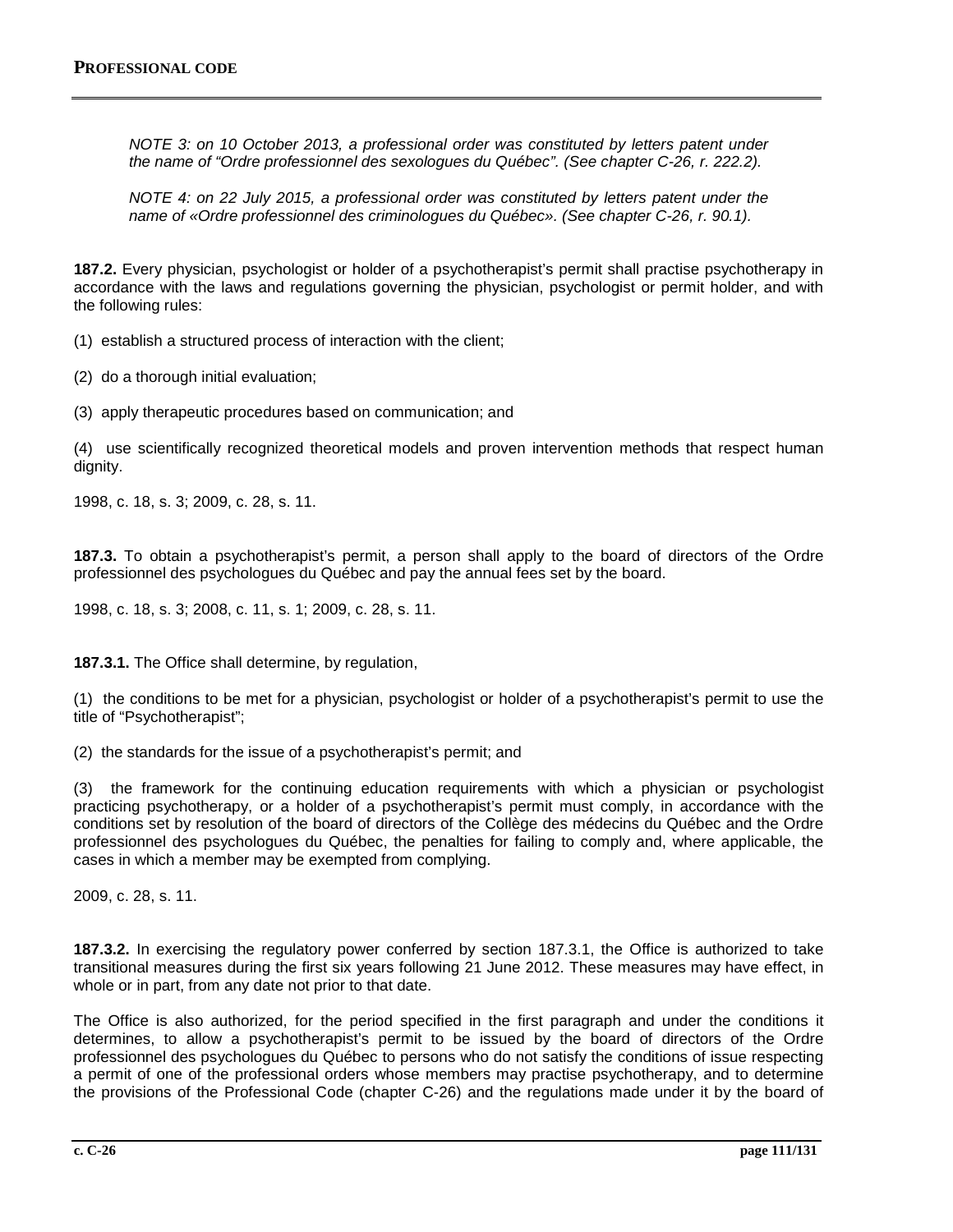directors of the Ordre professionnel des psychologues du Québec that will apply to such a holder of a psychotherapist's permit.

2009, c. 28, s. 11.

**187.4.** When carrying out a specific inspection or an inquiry, the professional inspection committee or the syndic of the professional order to which the holder of a psychotherapist's permit belongs must retain the services of an expert who is a member of the Ordre professionnel des psychologues du Québec.

The board of directors of the professional order to which the holder of a psychotherapist's permit belongs must inform the board of directors of the Ordre professionnel des psychologues du Québec of any recommendation or decision made by the professional inspection committee or the disciplinary council and of any decision of the board of directors further to that recommendation concerning a member of the same order who holds a psychotherapist's permit.

1998, c. 18, s. 3; 2008, c. 11, s. 1; 2009, c. 28, s. 11.

**187.4.1.** The board of directors of the Ordre professionnel des psychologues du Québec may suspend or revoke the psychotherapist's permit of any person who fails to maintain his membership in a professional order, pay the annual fees, meet the conditions relating to the use of the title of "Psychotherapist", or satisfy the standards for the issue of a psychotherapist's permit.

A decision made under the first paragraph may be appealed from to the Professions Tribunal in accordance with the provisions of Division VIII of Chapter IV.

2009, c. 28, s. 11.

**187.4.2.** The board of directors of the Ordre professionnel des psychologues du Québec shall suspend or revoke a psychotherapist's permit if the holder has been the subject of a decision by the board of directors of the professional order of which he is a member or of a final decision by the disciplinary council of that order or by the Professions Tribunal, imposing a suspension or a full restriction on the right to practise psychotherapy. The permit is suspended for the duration specified in the decision of the board of directors, the disciplinary council or the Professions Tribunal.

If the holder of a psychotherapist's permit has been the subject of a decision by the board of directors of the professional order of which he is a member or of a final decision by the disciplinary council of that order or by the Professions Tribunal, imposing a partial restriction on the right to practise psychotherapy, the board of directors of the Ordre professionnel des psychologues du Québec shall restrict, under the same conditions, the right to practise psychotherapy.

The board of directors of the Ordre professionnel des psychologues du Québec shall inform the board of directors of the professional order of which the holder of the psychotherapist's permit is a member of any suspension or revocation of the permit.

2009, c. 28, s. 11.

**187.4.3.** Any penal proceedings for the unlawful practice of psychotherapy or the unauthorized use of the title of "Psychotherapist" are instituted by the Ordre professionnel des psychologues du Québec on a resolution of the board of directors or the executive committee.

2009, c. 28, s. 11.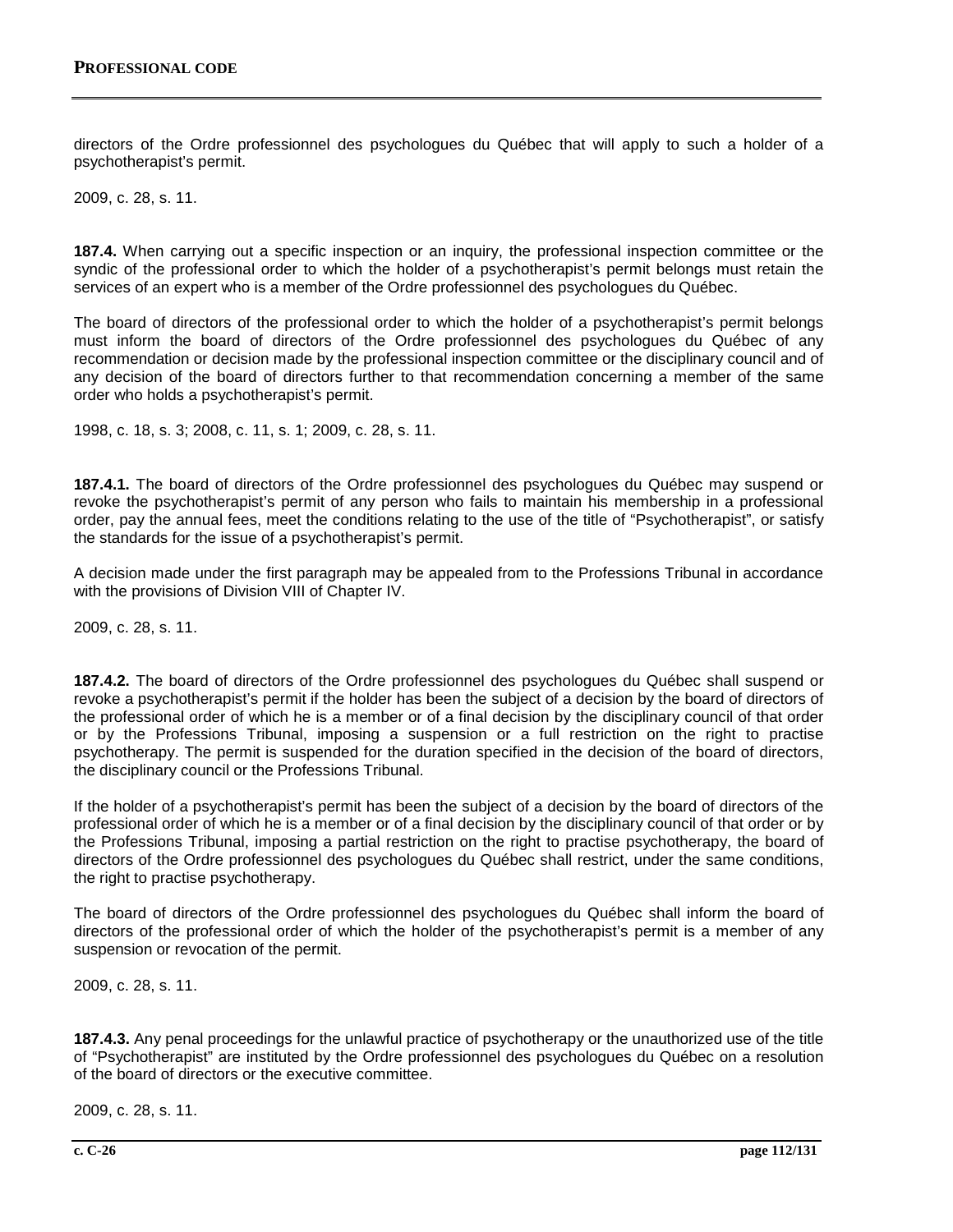**187.5.** An interdisciplinary advisory council on the practice of psychotherapy is hereby established within the Ordre professionnel des psychologues du Québec for a ten-year term renewable by the Government.

1998, c. 18, s. 3; 2009, c. 28, s. 11.

**187.5.1.** The mandate of the interdisciplinary advisory council is to give advisory opinions and make recommendations to the Office des professions du Québec on the draft regulations made by the Office under this chapter, before their adoption by the Office, and on any other matter concerning the practice of psychotherapy that the Office considers expedient to submit to it.

It is also the mandate of the interdisciplinary advisory council to give advisory opinions and make recommendations to the board of directors of the professional orders whose members may practise psychotherapy on the draft regulations on the practice of psychotherapy made by those orders, before their adoption by the order in question, and on any other matter concerning the practice of psychotherapy that the board of directors considers expedient to submit to it.

The interdisciplinary advisory council must also, through the agency of the Office, give advisory opinions and make recommendations to the Minister responsible for the administration of legislation respecting the professions, on any matter concerning the practice of psychotherapy that the Minister considers expedient to submit to it.

2009, c. 28, s. 11.

**187.5.2.** The interdisciplinary advisory council consists of the following members appointed by the Government for their knowledge, experience or professional expertise in the field of psychotherapy:

(1) two psychologists, one of whom is the chair of the council, after consultation with the Ordre professionnel des psychologues du Québec;

(2) two physicians, one of whom is the vice-chair of the council, after consultation with the Collège des médecins du Québec;

(3) a member from each professional order whose members may hold a psychotherapist's permit and, if applicable, a holder of each class of permit issued by that professional order, after consultation with the order concerned.

The interdisciplinary advisory council may consult any person whose expertise is required or who represents a body concerned in a matter under consideration, and authorize him to participate in its meetings.

2009, c. 28, s. 11.

**187.5.3.** The interdisciplinary advisory council may adopt rules for the conduct of its affairs.

2009, c. 28, s. 11.

**187.5.4.** The advisory opinions and recommendations submitted by the interdisciplinary advisory council must, if applicable, include the position of each member.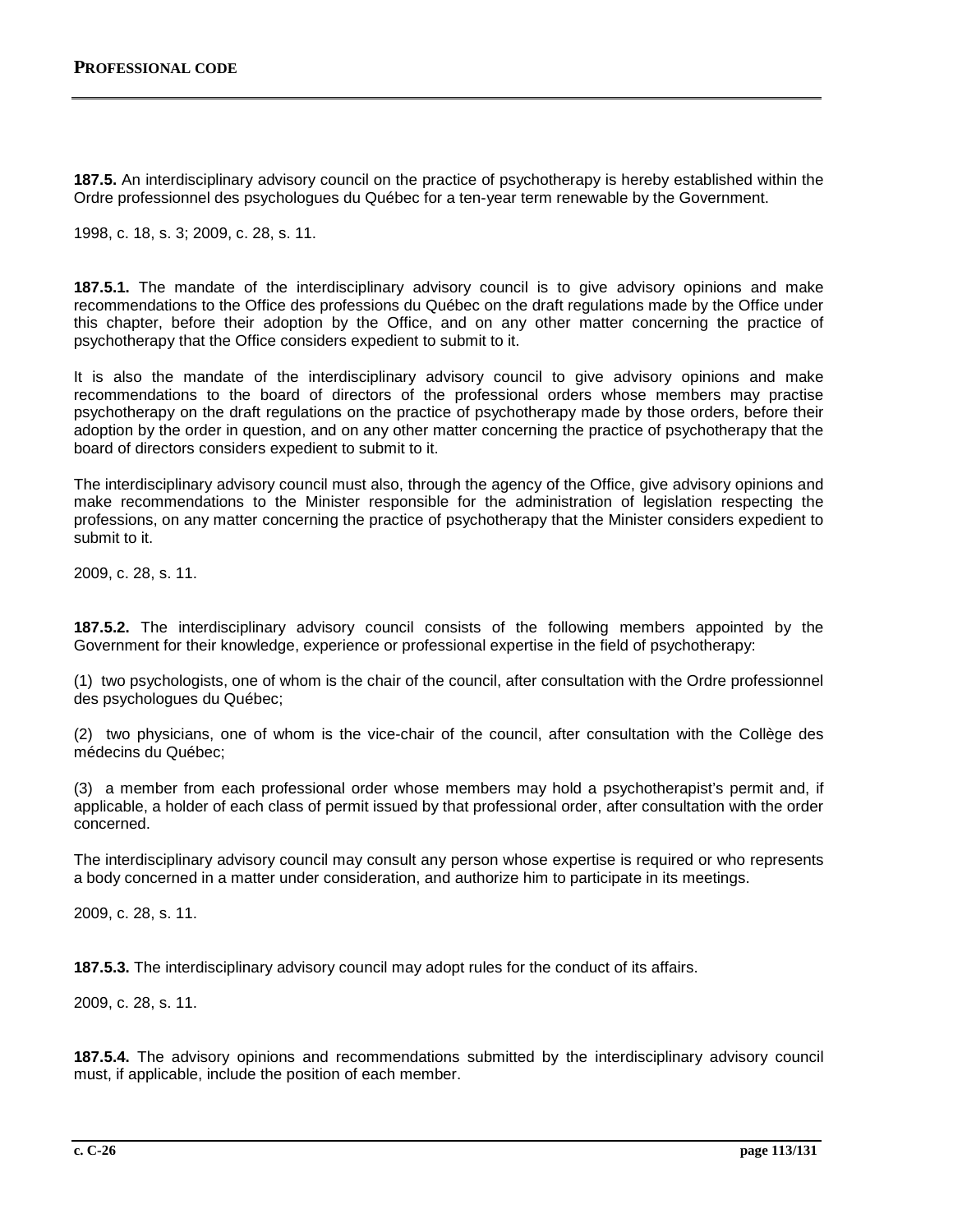The advisory opinions and recommendations must be filed with the Office des professions du Québec or with the Minister responsible for the administration of legislation respecting the professions.

2009, c. 28, s. 11.

**187.5.5.** The Ordre professionnel des psychologues du Québec shall provide the necessary administrative support to the interdisciplinary advisory council, see to the preparation and conservation of its minutes, advisory opinions and recommendations, and convene its meetings when requested.

The operating costs of the interdisciplinary advisory council shall be assumed jointly by the Ordre professionnel des psychologues du Québec and the professional orders whose members may practise psychotherapy.

2009, c. 28, s. 11.

**187.5.6.** At the expiry of a period of five years after 23 June 2010 and every five years thereafter, the interdisciplinary advisory council shall report to the Office des professions du Québec on the implementation of the provisions of Chapter VI.1 and in particular of the transitional measures set out in section 187.3.2.

The Minister responsible for the administration of legislation respecting the professions shall, not later than six months after the expiry of any period set out in the first paragraph, present a report to the Government on the implementation of the provisions of Chapter VI.1.

The Minister shall table the report in the National Assembly within the next 30 days or, if the Assembly is not sitting, within 30 days of resumption.

2009, c. 28, s. 11.

### **CHAPTER VI.2 DENTAL PROSTHESIS LABORATORY MANAGEMENT PERMIT**

2000, c. 13, s. 45.

**187.6.** No person may operate a laboratory equipped to manufacture or repair dental prostheses unless such activities are under the direction of a person holding a dental prosthesis laboratory management permit.

2000, c. 13, s. 45.

**187.7.** The Office shall make regulations fixing standards concerning

(1) the issue and holding of dental prosthesis laboratory management permits;

(2) the operation of laboratories equipped to manufacture or repair dental prostheses.

2000, c. 13, s. 45.

**187.8.** A member of the Ordre professionnel des denturologistes du Québec or of the Ordre professionnel des techniciens et techniciennes dentaires du Québec who wishes to obtain a permit referred to in section 187.6 must apply in writing to the secretary of the professional order of which the person is a member.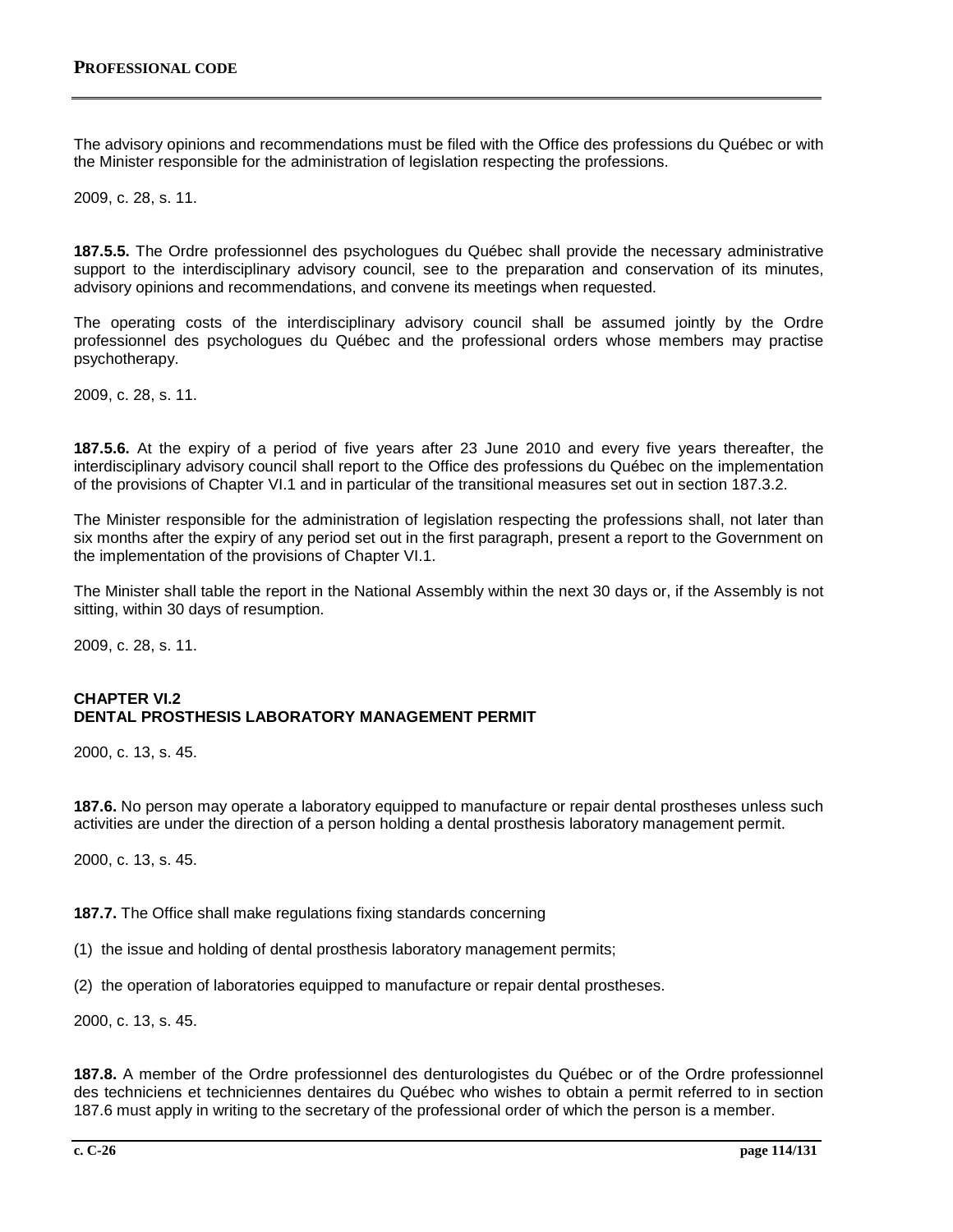Any other person who, on 11 November 1999, directs the activities of a laboratory equipped to manufacture or repair dental prostheses may obtain a permit referred to in section 187.6 if the person applies in writing to the secretary of the Ordre professionnel des techniciens et techniciennes dentaires du Québec on or before 10 October 2000.

2000, c. 13, s. 45.

**187.9.** The board of directors of a professional order referred to in the first paragraph of section 187.8 shall issue a permit to every person who meets the standards fixed by the Office and pays the fees prescribed by the board of directors.

A decision to refuse to issue a permit to a person who applies therefor under the second paragraph of section 187.8 may be appealed from to the Professions Tribunal in accordance with the provisions of Division VIII of Chapter IV.

In accordance with the standards fixed by the Office, a permit may be suspended or cancelled at any time by the board of directors of the professional order that issued the permit. A decision under this paragraph may be appealed from to the Professions Tribunal in accordance with the provisions of Division VIII of Chapter IV.

2000, c. 13, s. 45; 2008, c. 11, s. 1, s. 135.

**187.10.** This chapter does not apply to a member of the Ordre professionnel des dentistes du Québec or the Ordre professionnel des denturologistes du Québec who manufactures or repairs a dental prosthesis for a natural person who has direct recourse to the member's services in the practice of his profession.

2000, c. 13, s. 45.

### **CHAPTER VI.2.1**

*Repealed, 2012, c. 11, s. 24*.

2007, c. 42, s. 3; 2012, c. 11, s. 24.

**187.10.1.** *(Repealed).*

2007, c. 42, s. 3; 2009, c. 35, s. 21, s. 76; 2012, c. 11, s. 24.

**187.10.2.** *(Repealed).*

2007, c. 42, s. 3; 2008, c. 11, s. 1; 2009, c. 35, s. 22, s. 76; 2012, c. 11, s. 24.

**187.10.2.1.** *(Repealed).*

2009, c. 35, s. 23; 2012, c. 11, s. 24.

**187.10.3.** *(Repealed).*

2007, c. 42, s. 3; 2008, c. 11, s. 1; 2009, c. 35, s. 76; 2012, c. 11, s. 24.

**187.10.4.** *(Repealed).*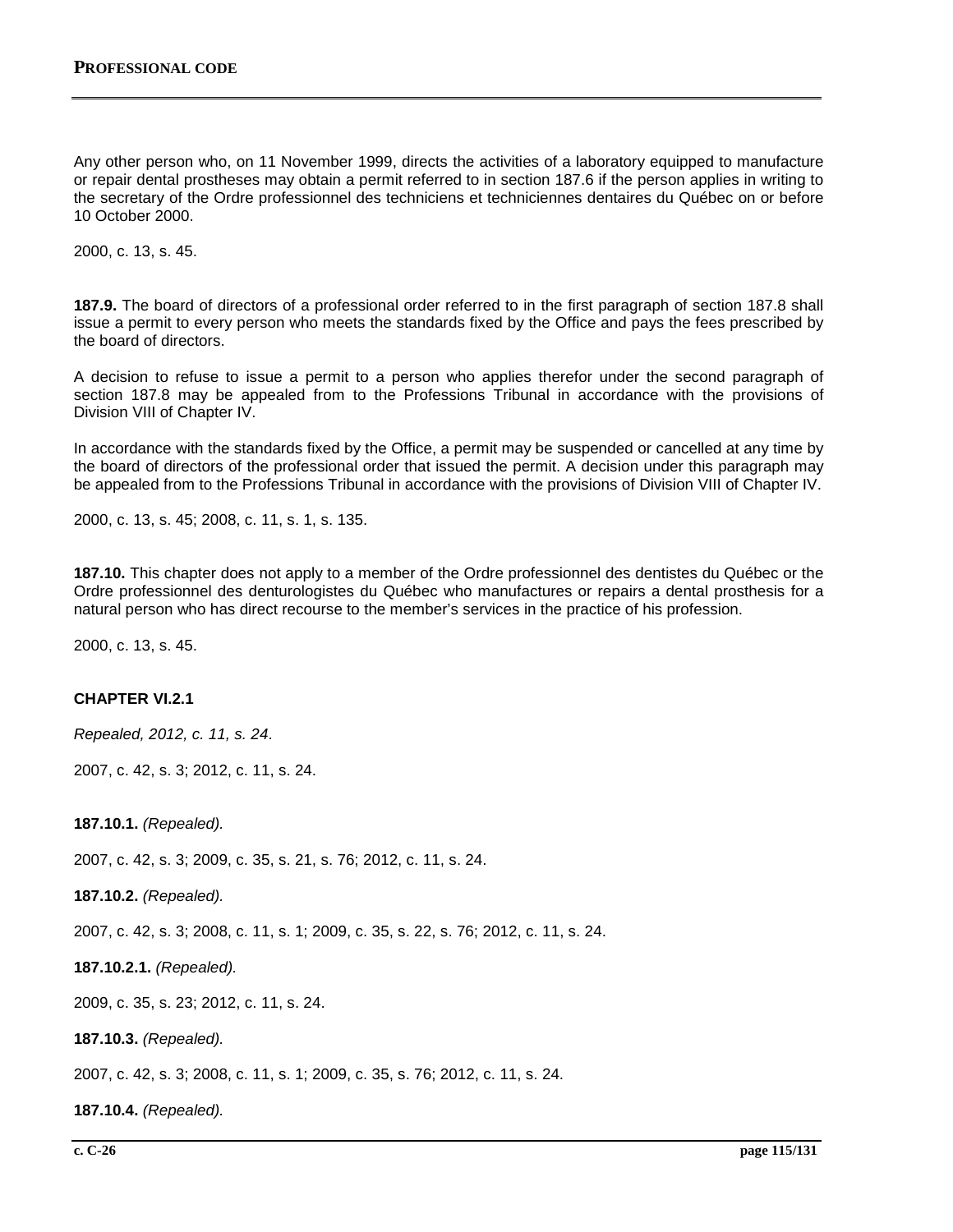2007, c. 42, s. 3; 2008, c. 11, s. 1; 2009, c. 35, s. 24, s. 76; 2012, c. 11, s. 24.

**187.10.5.** *(Repealed).*

2008, c. 7, s. 53; 2008, c. 11, s. 1; 2009, c. 35, s. 76; 2012, c. 11, s. 24.

**187.10.6.** *(Repealed).*

2008, c. 7, s. 53; 2009, c. 35, s. 76; 2012, c. 11, s. 24.

**187.10.7.** *(Repealed).*

2008, c. 7, s. 53; 2012, c. 11, s. 24.

#### **CHAPTER VI.3 CARRYING ON OF PROFESSIONAL ACTIVITIES WITHIN A LIMITED LIABILITY PARTNERSHIP OR A JOINT-STOCK COMPANY**

2001, c. 34, s. 9.

**187.11.** The members of an order may carry on their professional activities within a limited liability partnership or a joint-stock company constituted for that purpose, if

(1) the board of directors of the order makes a regulation under paragraph p of section 94 authorizing the members of the order to carry on their professional activities within such a partnership or company and, as appropriate, determining the applicable terms and conditions and restrictions;

(2) the members of the order carrying on their professional activities within such a partnership or company furnish and maintain security against professional liability, on behalf of the partnership or company, in accordance with the requirements prescribed in a regulation made by the board of directors of the order under paragraph g of section 93; and

(3) the members of the order carrying on their professional activities within such a partnership or company declare that fact to the order in accordance with the conditions and procedure fixed in a regulation made by the board of directors under paragraph h of section 93.

2001, c. 34, s. 9; 2008, c. 11, s. 1.

**187.12.** Subject to the provisions of this chapter, a limited liability partnership is governed by the rules concerning general partnerships contained in the Civil Code.

2001, c. 34, s. 9.

**187.13.** Members of an order carrying on their professional activities within a limited liability partnership must include the expression "limited liability partnership" or the abbreviation "L.L.P." in the name of the partnership.

2001, c. 34, s. 9.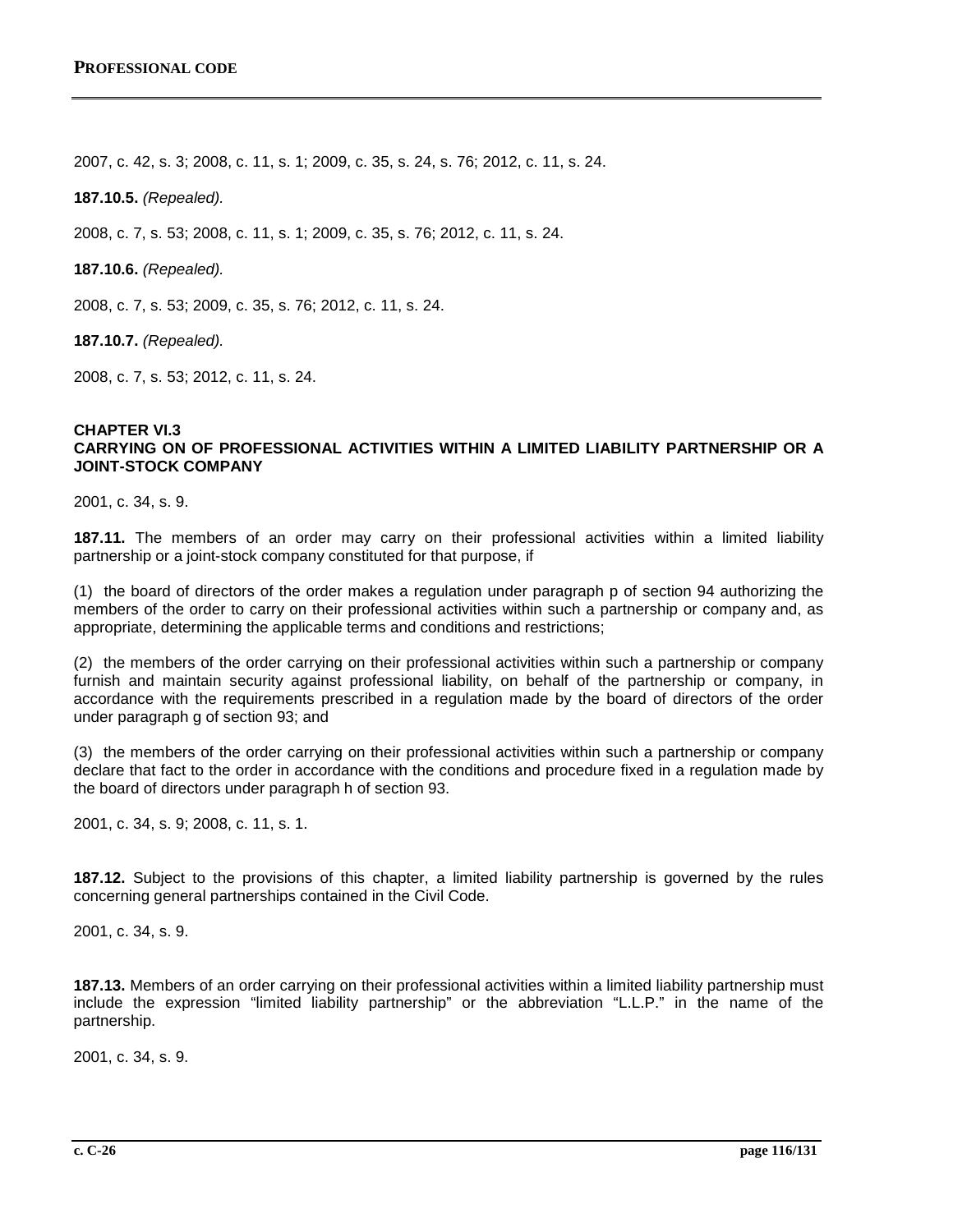**187.14.** A member of an order carrying on his or her professional activities within a limited liability partnership is not personally liable for obligations of the partnership or of any other professional arising from fault on the part of the other professional or the other professional's servant or mandatary in the course of their professional activities within the partnership.

2001, c. 34, s. 9; 2008, c. 11, s. 136.

**187.15.** Two or more members of an order who decide to form a limited liability partnership for the carrying on of their professional activities or who continue a general partnership as a limited liability partnership must so stipulate expressly in a written agreement.

Where a partnership ceases to be a limited liability partnership, the change must also be expressly stipulated in a written agreement.

2001, c. 34, s. 9.

**187.16.** Upon continuance of a general partnership as a limited liability partnership, all rights and obligations of the general partnership which were in existence immediately before its continuance are transferred to the limited liability partnership, and all persons who were partners immediately before the continuance remain liable for all obligations of the general partnership, in accordance with article 2221 of the Civil Code.

2001, c. 34, s. 9.

**187.17.** A member of an order carrying on his or her professional activities within a joint-stock company is not personally liable for obligations of the company or of any other professional arising from fault on the part of the other professional or the other professional's servant or mandatary in the course of their professional activities within the company.

2001, c. 34, s. 9; 2008, c. 11, s. 136.

**187.18.** No director, officer or representative of a joint-stock company may help or, by encouragement, advice or consent, or by an authorization or order, induce a member of an order carrying on his or her professional activities within the company to contravene a provision of this Code, the Act constituting the order or the regulations made under this Code or that Act.

2001, c. 34, s. 9.

**187.19.** A member of an order may not invoke decisions or acts of a joint-stock company within which the member carries on his or her professional activities to justify a contravention of a provision of this Code, the Act constituting the order or the regulations made under this Code or that Act.

2001, c. 34, s. 9.

**187.20.** Members of an order may carry on their professional activities in Québec within a limited liability partnership or a joint-stock company constituted under any Act other than an Act of Québec if the conditions set out in section 187.11 are met in respect of the members and if, in the case of a limited liability partnership, the members comply with the provisions of section 187.13 in carrying on their professional activities in Québec.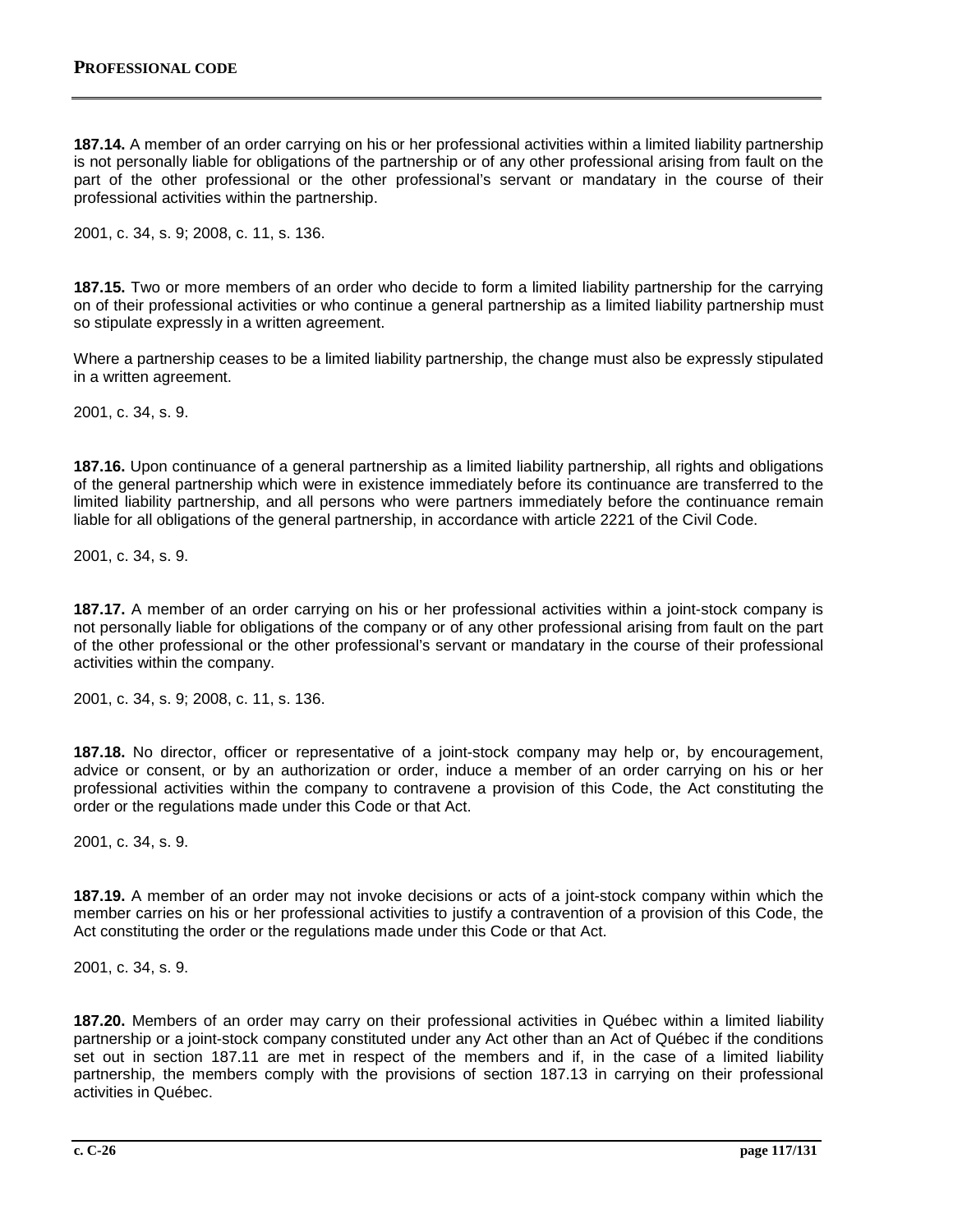The personal liability of members within such a partnership or company, including the liability relating to the obligations of the partnership or company or of another professional within the partnership or company, shall continue to be governed by the law of Québec for all matters concerning the professional activities they carry on in Québec, as if the partnership or company had been constituted under this Code.

2001, c. 34, s. 9.

## **CHAPTER VII PENAL PROVISIONS**

1992, c. 61, s. 170.

**188.** Every person who contravenes a provision of this Code, of the Act or letters patent constituting an order or of an amalgamation or integration order is guilty of an offence and is liable to a fine of not less than \$2,500 nor more than \$62,500 in the case of a natural person and of not less than \$5,000 nor more than \$125,000 in other cases.

In the case of a subsequent offence, the minimum and maximum fines are doubled.

1973, c. 43, s. 182; 1988, c. 29, s. 55; 1990, c. 4, s. 226; 1994, c. 40, s. 166; 1998, c. 14, s. 8; 2007, c. 25, s. 2; 2017, c. 11, s. 86.

**188.1.** Every person is guilty of an offence and is liable, for each offence, to the fine prescribed in section 188 who knowingly

(1) without being a member of a professional order, allows himself to be announced or designated by a title, an abbreviation of that title or initials reserved for members of the order, or by a title, an abbreviation or initials that may lead to the belief that he is a member of the order;

(2) announces or designates a person who is not a member of a professional order by a title, an abbreviation of that title or initials reserved for members of the order, or by a title, an abbreviation or initials that may lead to the belief that the person is a member of the order;

(3) through authorization, advice, an order or encouragement, otherwise than by seeking or obtaining professional services from a person who is not a member of a professional order whose members practise an exclusive profession or engage in a professional activity that is reserved under section 37.1, causes a person who is not a member of the professional order

(a) to engage in professional activities reserved for the members of the order;

(b) to use a title or an abbreviation of that title reserved for the members of the order, or a title or abbreviation that may lead to the belief that the person is a member of the order;

(c) to adopt initials reserved for the members of the order or which may lead to the belief that the person is a member of the order;

(4) through authorization, advice, an order or encouragement, otherwise than by seeking or obtaining professional services from a person who is not a member of a professional order whose members practise a reserved profession, causes a person who is not a member of the professional order

(a) to use a title or an abbreviation of that title reserved for the members of the order, or a title or abbreviation that may lead to the belief that the person is a member of the order;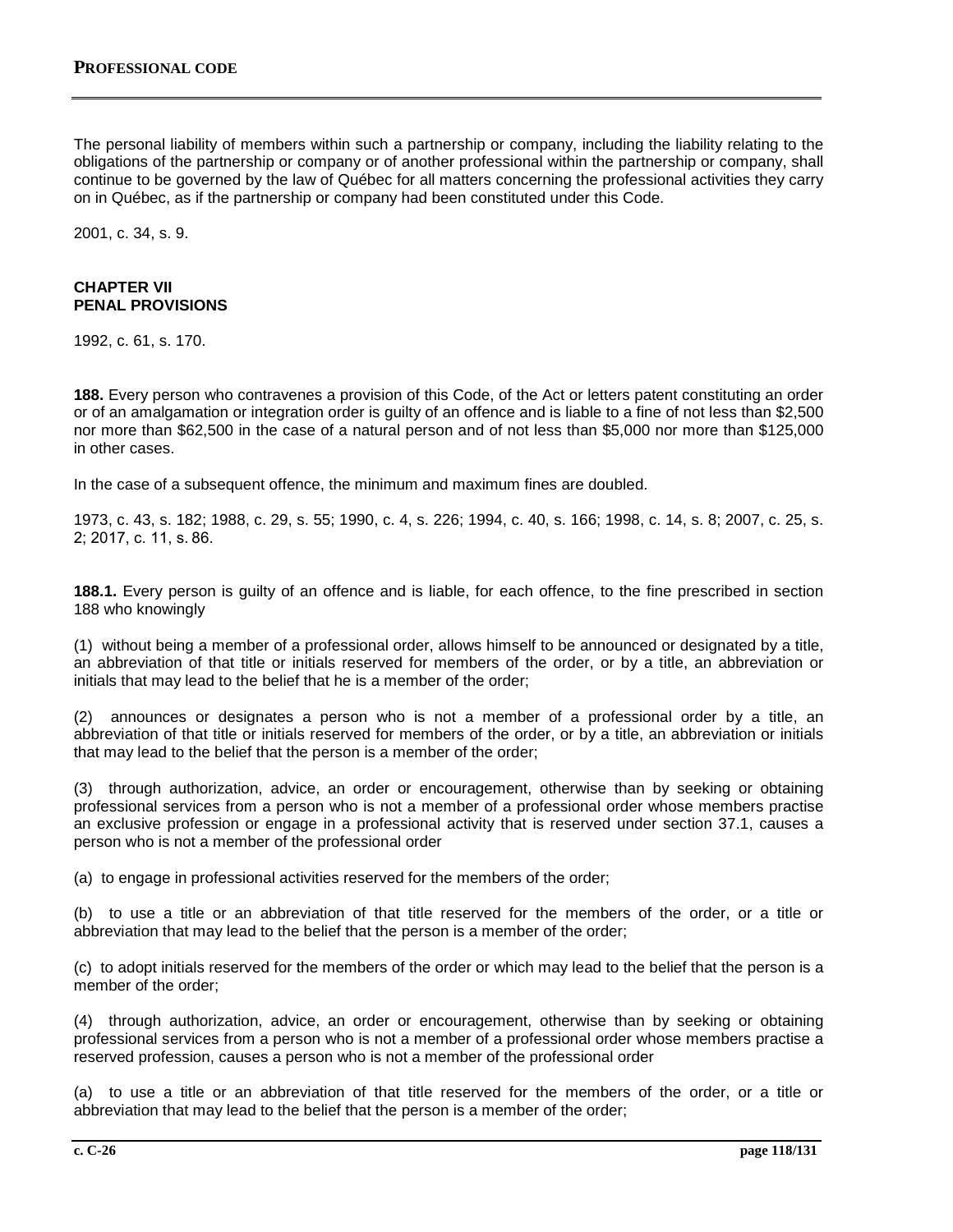(b) to adopt initials reserved for the members of the order or which may lead to the belief that the person is a member of the order.

Every person is guilty of an offence and is liable, for each offence, to the fine prescribed in section 188 who, without being an order to which this Code applies, uses the expression "professional order" or another expression containing those two words or an expression that may lead to the belief that it refers to an order governed by this Code, and in particular the expression "professional corporation".

1988, c. 29, s. 56; 1993, c. 38, s. 4; 1994, c. 40, s. 167; 2002, c. 33, s. 6.

**188.1.1.** Every person is guilty of an offence and is liable, for each offence, to the fine prescribed in section 188 who, without being a member of a professional order indicated in a regulation made pursuant to section 183.1, uses titles or abbreviations, attributes initials to himself or associates his name with a word or expression appearing on the list established by the said regulation.

1994, c. 40, s. 168.

**188.1.2.** Every person is guilty of an offence and is liable, for each offence, to the fine prescribed in section 188 who knowingly

(1) without being a member of a professional order indicated in a regulation made pursuant to section 183.1, allows himself to be announced or designated by a title, an abbreviation, initials, a word or an expression appearing on the list established by the said regulation;

(2) announces or designates a person who is not a member of a professional order indicated in a regulation made pursuant to section 183.1 by a title, an abbreviation, initials, a word or an expression appearing on the list established by the said regulation;

(3) through authorization, advice, an order or encouragement, otherwise than by seeking or obtaining professional services for a person who is not a member of a professional order, causes a person who is not a member of a professional order indicated in a regulation made pursuant to section 183.1 to use a title or an abbreviation or to attribute initials to himself or to associate his name with a word or expression appearing on the list established by the said regulation.

1994, c. 40, s. 168.

**188.2.** Every person is guilty of an offence and is liable, for each offence, to the fine prescribed in section 188 who

(1) is not the holder of a specialist's certificate and knowingly allows himself to be announced or designated by a specialist's title or a title which may lead to the belief that he may act as a specialist;

(2) knowingly announces or designates a person who is not the holder of a specialist's certificate by a specialist's title or a title which may lead to the belief that he may act as a specialist;

(3) knowingly leads, by his authorization, advice, order or encouragement, but otherwise than by soliciting or receiving professional services from a person who is not the holder of a specialist's certificate, a person who is not the holder of such a certificate to

(a) use a specialist's title or a title which may lead to the belief that he is a specialist;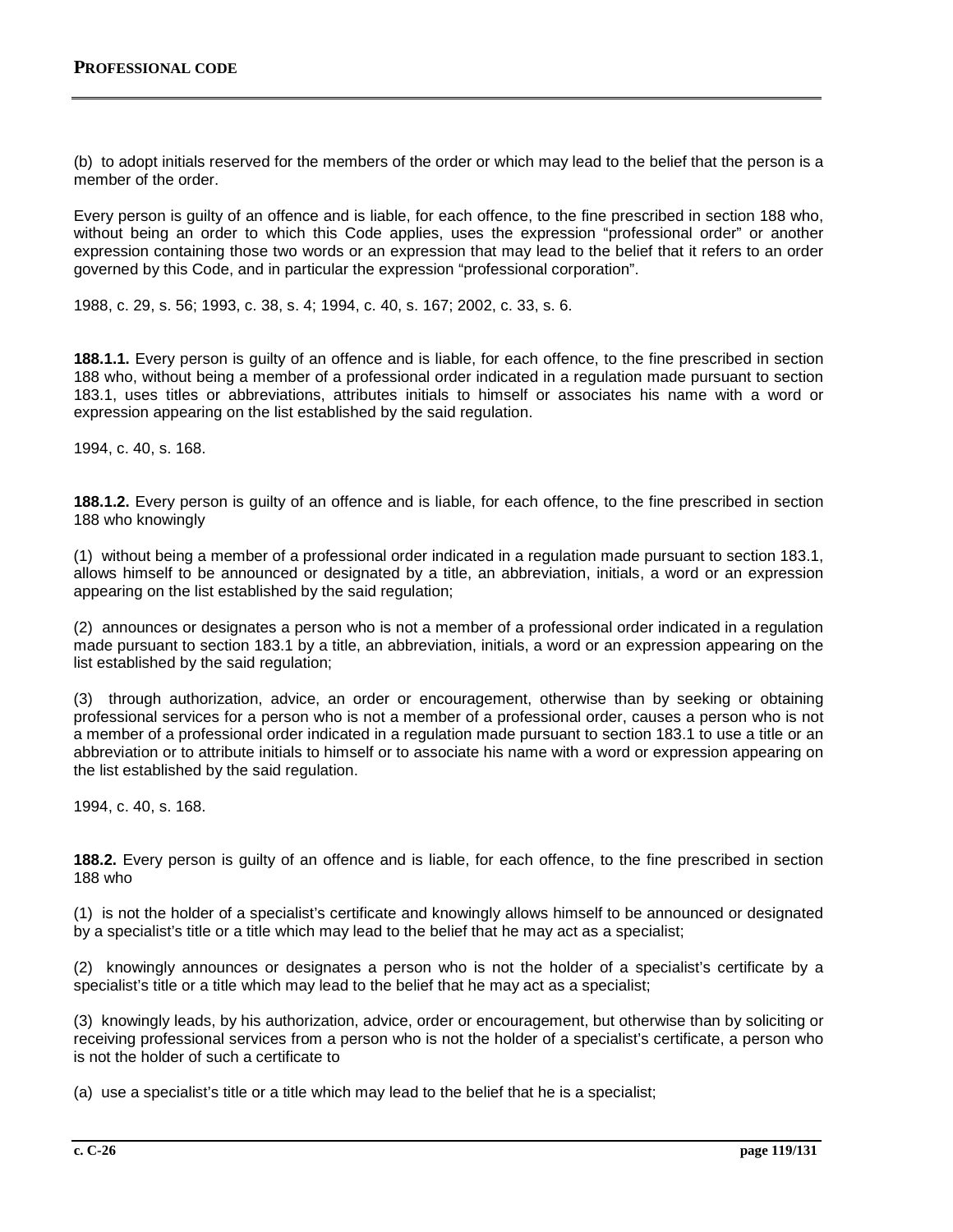(b) act in such a way as to lead to the belief that he is a specialist.

1988, c. 29, s. 56.

**188.2.1.** Every person who helps or, by encouragement, advice or consent, or by an authorization or order, otherwise than by soliciting or receiving professional services from a member of an order, leads a member of a professional order to contravene section 59.1, 59.1.1 or 59.2 or a provision of the code of ethics adopted under section 87 is guilty of an offence and is liable, for each day during which the contravention continues, to the fine prescribed in section 188.

2007, c. 25, s. 3; 2013, c. 12, s. 28; 2017, c. 11, s. 87.

**188.2.2.** Every person who takes or threatens to take reprisals against a person on the grounds that that person has sent information to a syndic to the effect that a professional has committed an offence referred to in section 116 or that that person has cooperated in an inquiry conducted by a syndic is guilty of an offence and is liable to the fine prescribed in section 188.

The demotion, suspension, dismissal or transfer of that person or any other disciplinary measure or measure that adversely affects that person's employment or conditions of employment are presumed to be reprisals.

2017, c. 11, s. 88.

**188.3.** Where a legal person is guilty of an offence under section 188.1, 188.1.2, 188.2, 188.2.1 or 188.2.2, every director, officer, representative, attorney or employee of the legal person who authorized, encouraged, ordered or advised the commission of the offence is guilty of an offence and is liable to the fine prescribed in section 188.

1988, c. 29, s. 56; 1994, c. 40, s. 169; 1999, c. 40, s. 58; 2007, c. 25, s. 4; 2017, c. 11, s. 89.

**189.** A professional order may, on a resolution of its board of directors or executive committee and in accordance with article 10 of the Code of Penal Procedure (chapter C‐25.1), institute penal proceedings for the unlawful practice of the profession that its members are authorized to practise, unlawful engagement in a professional activity reserved to its members in the case of an order referred to in section 39.2, unauthorized use of a title reserved for its members, or, as the case may be, an offence under the Act constituting the order.

Penal proceedings for the unlawful practice of a profession that may be practised by the members of an order constituted under an Act, in relation to an act that is part of the practise of that profession, may also be instituted in accordance with the first paragraph by the order whose members are, under that Act or a regulation adopted by the board of directors of the order constituted under it, authorized to perform that act.

Penal proceedings for the unlawful practice of a profession that may be practised by the members of an order constituted under an Act, in relation to a professional activity that is part of both the practice of that profession and an activity described in section 37, may also be instituted in accordance with the first paragraph by the order whose members are, pursuant to the said section, authorized to practise that professional activity.

Penal proceedings for the unlawful practice of a profession instituted under the second or the third paragraph may be so instituted only against a person who is not a member of a professional order.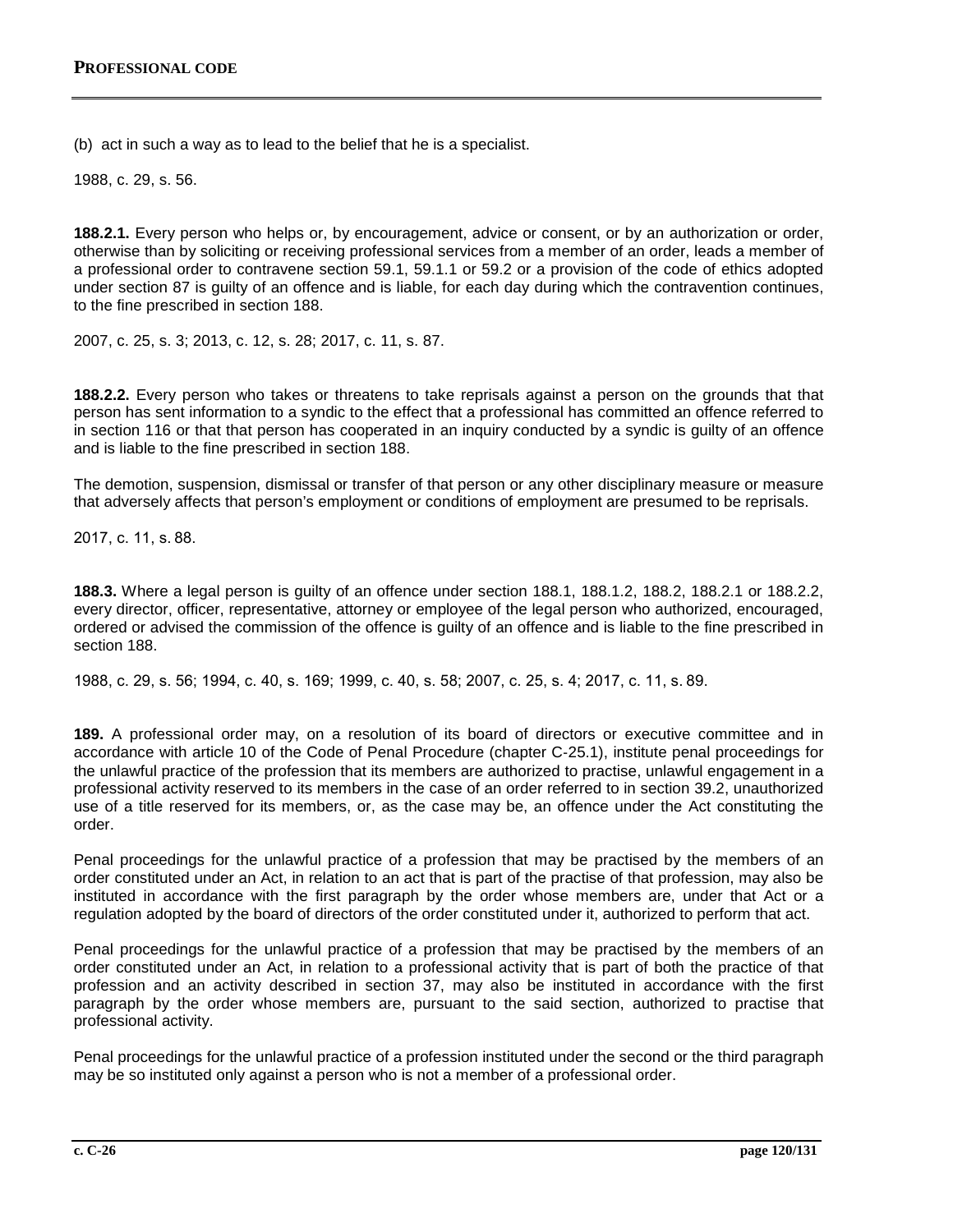A professional order that institutes penal proceedings for the unlawful practice of a profession under the second or the third paragraph shall inform every order whose members are, pursuant to their constituting Acts, authorized to practise that profession.

1973, c. 43, s. 183; 1992, c. 61, s. 171; 1994, c. 40, s. 170; 2002, c. 33, s. 7; 2008, c. 11, s. 1; 2017, c. 11, s. 90.

**189.0.1**. Penal proceedings for the unlawful practice of a profession, unlawful engagement in a professional activity reserved to members of an order in the case of an order referred to in section 39.2, or unauthorized use of a title reserved for members of an order are prescribed three years after the date on which the prosecutor becomes aware of the commission of the offence.

However, no proceedings may be brought if more than seven years have elapsed since the commission of the offence.

A certificate from the secretary of an order attesting the date on which the order became aware of the commission of the offence constitutes, in the absence of any evidence to the contrary, sufficient proof of that fact.

2009, c. 35, s. 25; 2017, c. 11, s. 91.

**189.1.** A professional order may, on a resolution of its board of directors or executive committee and in accordance with article 10 of the Code of Penal Procedure (chapter C-25.1), institute penal proceedings for an offence under section 187.18 or 188.2.1.

The proceedings are prescribed three years after the date on which the prosecutor becomes aware of the commission of the offence.

However, no proceedings may be brought if more than seven years have elapsed since the commission of the offence.

A certificate from the secretary of an order attesting the date on which the order became aware of the commission of the offence constitutes, in the absence of any evidence to the contrary, sufficient proof of that fact.

2001, c. 34, s. 10; 2007, c. 25, s. 5; 2008, c. 11, s. 1; 2017, c. 11, s. 92.

**190.** The fine imposed for an offence under section 188 belongs to the order, where it has taken charge of the penal proceedings.

1973, c. 43, s. 184; 1992, c. 61, s. 172; 1994, c. 40, s. 171.

**190.1.** No search may be carried out on behalf of a professional order unless authorized by a warrant. Only the secretary of the order, a syndic, an inspector of the professional inspection committee or an investigator charged with investigating cases of unlawful practice or unauthorized use of a title may, if specifically designated by name in each case by the board of directors or the executive committee, apply for a search warrant on behalf of the order.

1994, c. 40, s. 172; 2000, c. 13, s. 46; 2008, c. 11, s. 137.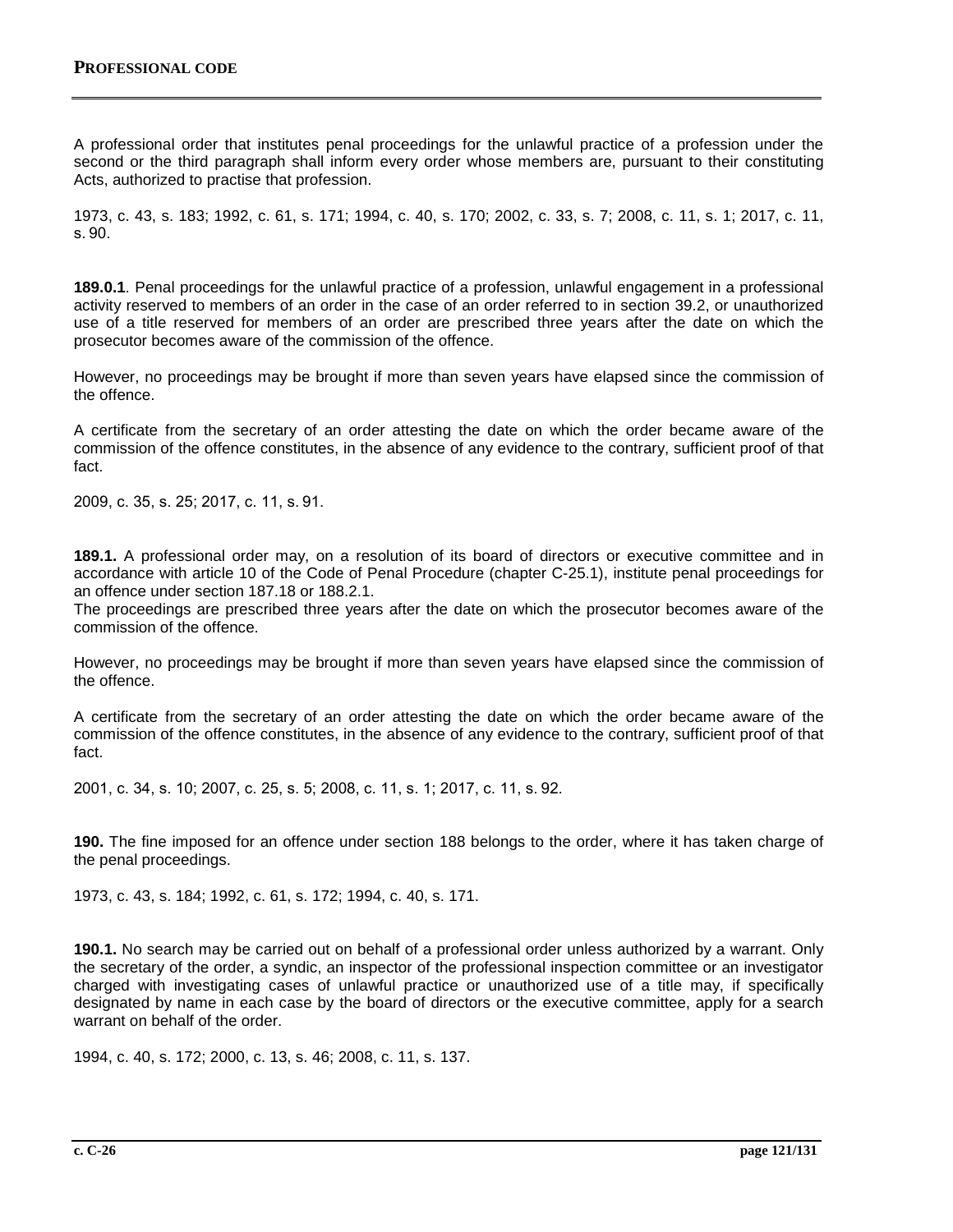**191.** If a person repeats the offences contemplated in any of sections 188, 188.1, 188.1.1, 188.1.2, 188.2, 188.2.1 and 188.3, the Attorney General or, following his authorization and upon a resolution of the board of directors or the executive committee of the interested order, the interested order, after penal proceedings have been instituted, may require of the Superior Court an interlocutory injunction enjoining that person or his directors, officers, representatives, attorneys or employees to cease committing the alleged offences until final judgment is pronounced in penal proceedings.

After pronouncing such judgment, the Superior Court shall itself render final judgment on the application for an injunction.

The Attorney General and the interested order are dispensed from the obligation to give security to obtain an injunction under this section. In all other respects, the provisions of the Code of Civil Procedure (chapter C‐25.01) respecting injunctions apply.

1973, c. 43, s. 185; 1974, c. 65, s. 30; 1988, c. 29, s. 57; 1994, c. 40, s. 173; 2007, c. 25, s. 6; 2008, c. 11, s. 1, s. 138; I.N. 2016-01-01 (NCCP).

#### **CHAPTER VIII INQUIRIES AND IMMUNITIES**

**192.** The following may, in the performance of their duties, examine a record kept by a professional, require the production of any document, make a copy of such a record or document, and require any information:

(1) a professional inspection committee or a member, inspector or expert of such a committee, or the person responsible for professional inspections appointed under section 90;

(2) a syndic, an expert whose services are retained by a syndic and any other person assisting a syndic in the exercise of inquiry functions;

(3) a review committee referred to in section 123.3 or a member of such committee;

(4) a disciplinary council or a member of such council;

(5) the Professions Tribunal or one of its judges;

(6) any committee of inquiry established by a board of directors, a member of such a committee or an investigator of the order;

(7) an administrator designated by the Government under section 14.5;

(8) a person, committee or member of a committee designated by the board of directors for the purposes of any of sections 45 to 45.2, 46.0.1, 48 to 52.1, 55 to 55.2 and 89.1;

(9) (subparagraph repealed);

For the purposes of this section, the professional shall, on request, allow the examination of such record or document and provide such information, and may not invoke his obligation to ensure professional secrecy as a reason for refusing to allow it.

1973, c. 43, s. 186; 1974, c. 65, s. 31; 1988, c. 29, s. 58; 1986, c. 95, s. 78; 1994, c. 40, s. 174; 2000, c. 13, s. 47; 2004, c. 15, s. 13; 2008, c. 11, s. 1, s. 139.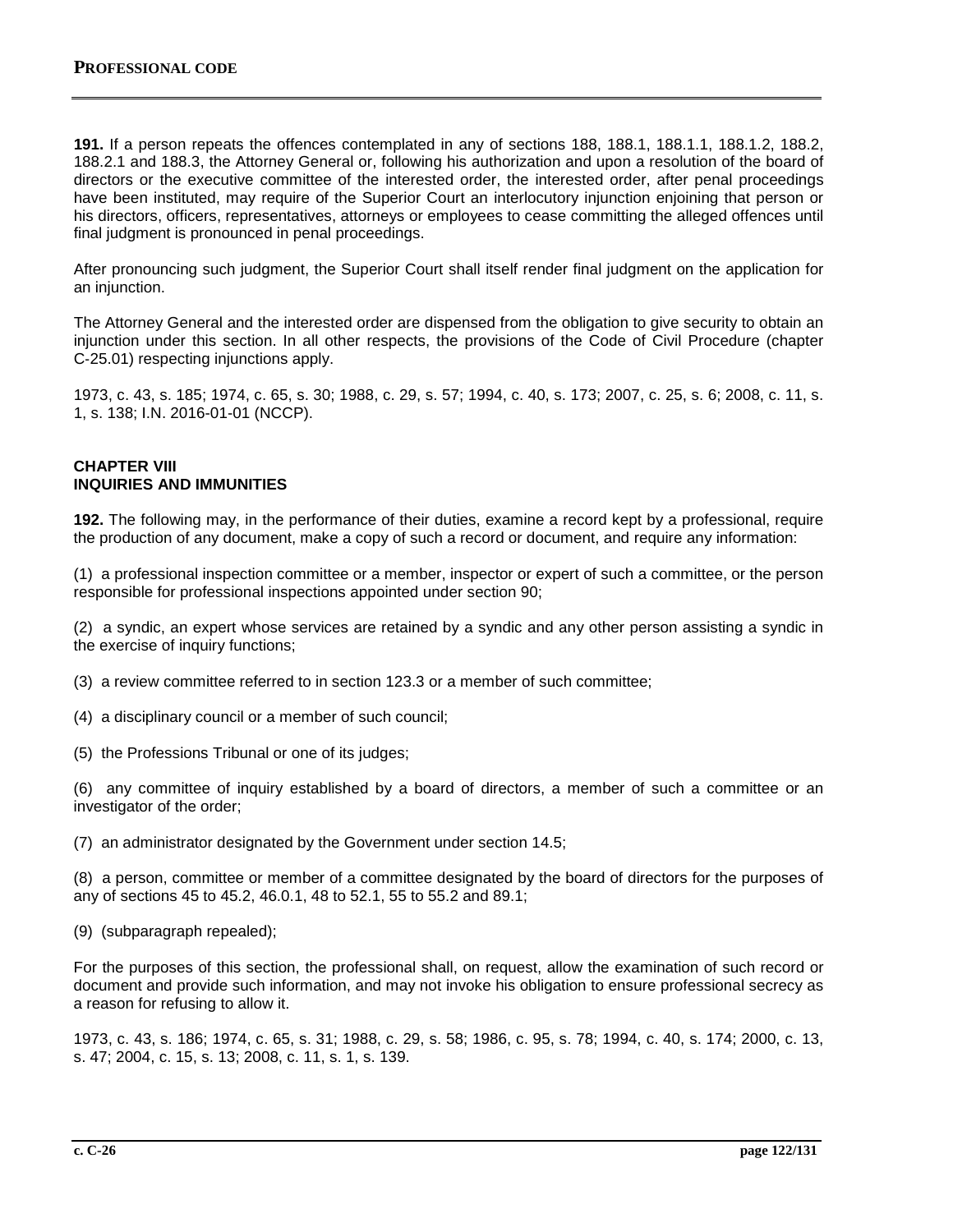**193.** The following persons or bodies cannot be prosecuted by reason of acts engaged in in good faith in the performance of their duties or functions:

(1) a professional inspection committee or a member, inspector, expert or the secretary of such committee, or the person responsible for professional inspections appointed under section 90;

(2) a syndic, an expert whose services are retained by a syndic and any other person assisting a syndic in the exercise of inquiry functions;

(3) a review committee referred to in section 123.3 or a member of such committee;

(4) the senior chair, the deputy senior chair, a disciplinary council or a member or the secretary of such council;

(5) the Professions Tribunal or a judge thereof;

(6) the board of directors, a member of the board of directors, the secretary of the order or the executive director;

(7) a committee of inquiry established by a board of directors, a member of such a committee or an investigator of the order;

(8) the Office or a member of the Office;

(9) an administrator designated by the Government under section 14.5;

(10) a person, committee or member of a committee designated by the board of directors for the purposes of any of sections 45 to 45.2, 46.0.1, 48 to 52.1, 55 to 55.2 and 89.1;

(11) *(paragraph repealed).*

1973, c. 43, s. 187; 1974, c. 65, s. 32, s. 109; 1988, c. 29, s. 59; 1994, c. 40, s. 175; 2000, c. 13, s. 48; 2004, c. 15, s. 14; 2008, c. 11, s. 1, s. 140; 2013, c. 12, s. 29; 2017, c. 11, s. 93.

**193.1.** A person cannot be prosecuted for having, in good faith, sent information to a syndic to the effect that a professional has committed an offence or for having cooperated in an inquiry conducted by a syndic, whatever the conclusions of the syndic's inquiry.

2017, c. 11, s. 94.

**194.** Except on a question of jurisdiction, no application for judicial review under the Code of Civil Procedure (chapter C‐25.01) shall be exercised and no injunction granted against the persons or bodies mentioned in section 193 acting in their official capacities.

1973, c. 43, s. 188; 1982, c. 16, s. 2; 1994, c. 40, s. 176; 2008, c. 11, s. 141; 2014, c. 1, s. 779; I.N. 2016-01- 01 (NCCP).

**195.** Except on a question of jurisdiction, article 33 of the Code of Civil Procedure (chapter C‐25) does not apply to the persons or bodies mentioned in section 193 acting in their official capacities.

1973, c. 43, s. 189; 1982, c. 16, s. 3; 1994, c. 40, s. 177.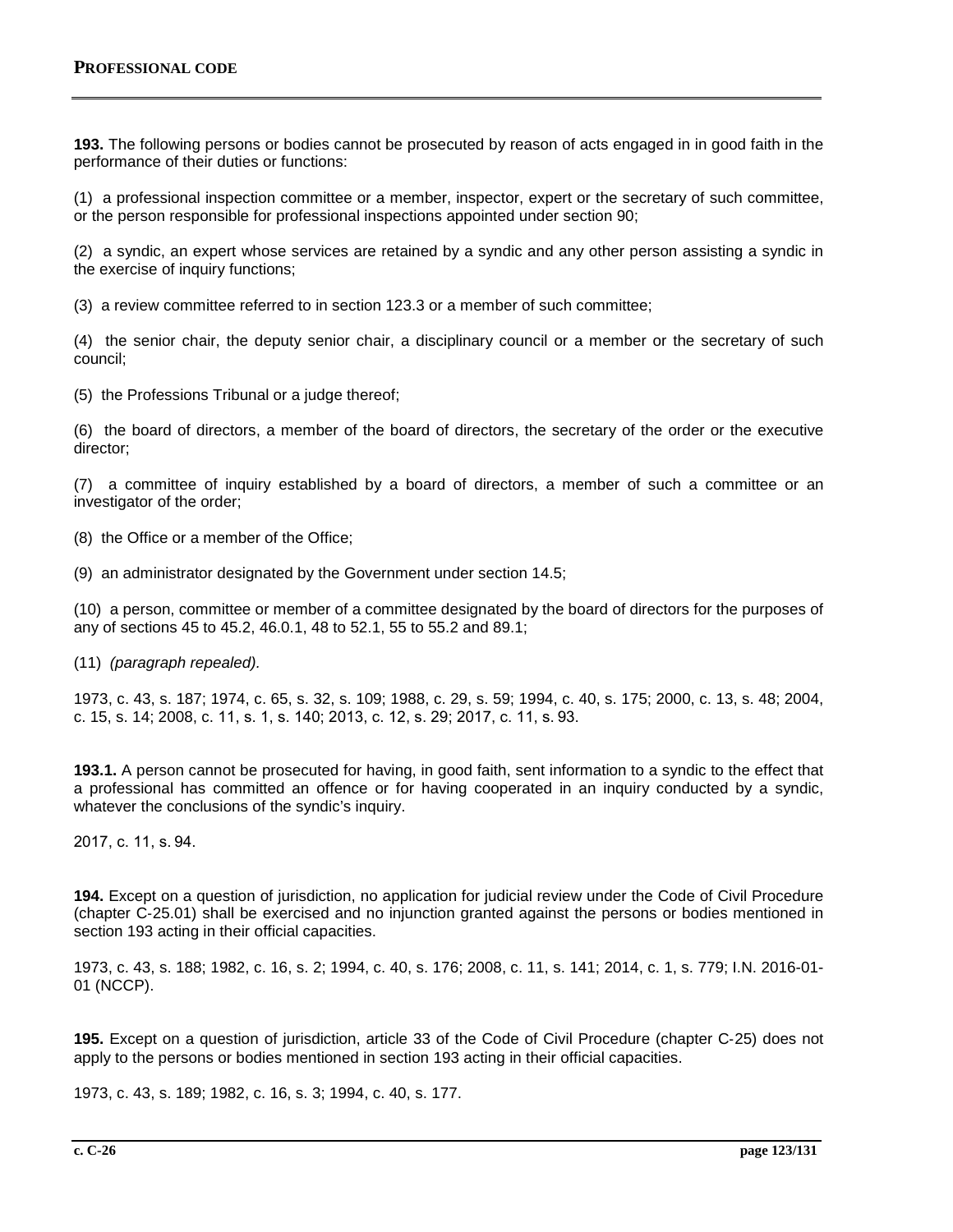**196.** A judge of the Court of Appeal may, on an application, summarily annul any decision, order or injunction made or granted contrary to sections 193 and 194.

1973, c. 43, s. 190; 1979, c. 37, s. 43; I.N. 2016-01-01 (NCCP).

### **CHAPTER VIII.1 FINANCIAL CONTRIBUTIONS**

1995, c. 50, s. 9.

**196.1***. (Repealed).*

1995, c. 50, s. 9; 2008, c. 11, s. 142.

**196.2.** The expenditures incurred by the Office in a fiscal year shall be payable by the members of the professional orders.

To that effect, for each fiscal year of the Office, the members of the orders shall be required to pay a contribution determined by the Government as follows.

Each fiscal year, the surplus of the Office for the preceding fiscal year shall be added to, or its deficit for the preceding fiscal year shall be deducted from, the expenditures determined by the Office in its budget estimates for the following fiscal year. Any surplus or deficit expected by the Office for a fiscal year may also be taken into account in whole or in part. The resulting amount shall then be divided by the number of members in all the orders on 31 March of the calendar year in progress. The quotient is the amount of the annual contribution of each member.

1995, c. 50, s. 9; 2008, c. 11, s. 143; 2009, c. 35, s. 26.

**196.3.** *(Repealed).*

1995, c. 50, s. 9; 2008, c. 11, s. 144.

**196.4.** The Office shall send to each order a written request for remittance of the contribution of each of its members on or before 1 January preceding the fiscal year of the Office in respect of which the contribution is fixed.

1995, c. 50, s. 9; 2008, c. 11, s. 145.

**196.5.** *(Repealed).*

1995, c. 50, s. 9; 2008, c. 11, s. 146.

**196.6.** Each order is required to collect the contribution of each person entered on the roll from 1 April following the date of the written request for remittance referred to in section 196.4.

1995, c. 50, s. 9; 2008, c. 11, s. 147.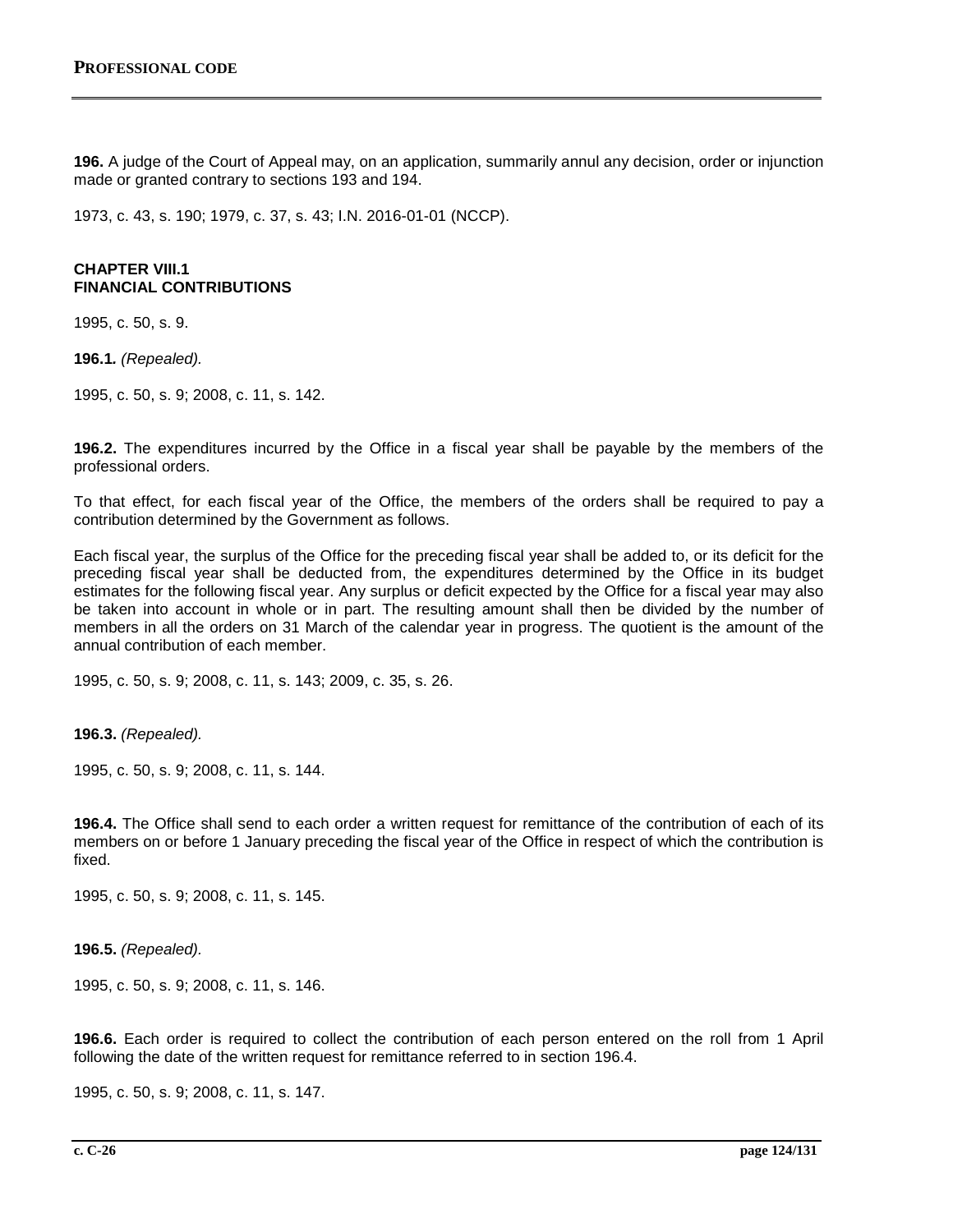**196.7.** The order shall remit the contributions of its members to the Office on or before 1 May following the date of the written request for remittance referred to in section 196.4. The contributions collected after that date must be remitted to the Office by the order on or before 31 March of the fiscal year during which they are collected.

1995, c. 50, s. 9; 2000, c. 13, s. 49; 2008, c. 11, s. 147.

**196.8.** Every person or group and every department or other government body shall pay the charge determined by regulation of the Government after consultation with the Office and the Interprofessional Council in respect of any request they submit to the Office or of any act that must be performed by the Office in the exercise of its functions.

The charges collected during a fiscal year are taken into account in establishing the contribution computed under section 196.2.

1995, c. 50, s. 9; 2008, c. 11, s. 148.

### **CHAPTER IX FINAL PROVISIONS**

**197.** The Minister designated for such purpose by the Government is entrusted with the application of this Code and of the Acts constituting the professional orders.

However, the Minister of Justice is entrusted with the application of Division VII of Chapter IV and sections 162 to 177.1, 182.1 to 182.8 and 184.2 and the Minister responsible for the administration of the Act respecting Access to documents held by public bodies and the Protection of personal information (chapter A-2.1) is entrusted with the application of Division V.1 of Chapter IV.

1973, c. 43, s. 191; 1974, c. 65, s. 33; 1994, c. 40, s. 178; 2006, c. 22, s. 155; 2013, c. 12, s. 30.

*The Minister of Justice is entrusted with the application of this Code and of the Acts constituting the professional orders. Order in Council 29-2016 dated 28 January 2016, (2016) 148 G.O. 2 (French), 1254.*

**198.** The Minister may, on the conditions and in the manner determined by the Government, annually grant a subsidy to an order, taking into account the number of its members, to enable it to meet all its obligations under this Code.

The Minister may also, at the time he considers appropriate and according to the terms and conditions he fixes, convene the Interprofessional Council, the Office and the professional orders in order to assess the operation of the various mechanisms set up pursuant to this Code and, as the case may be, the constituting Acts of the professional orders.

1973, c. 43, s. 267 (part); 1994, c. 40, s. 179.

**198.1.** *(Repealed).*

1994, c. 40, s. 180; 2008, c. 11, s. 149.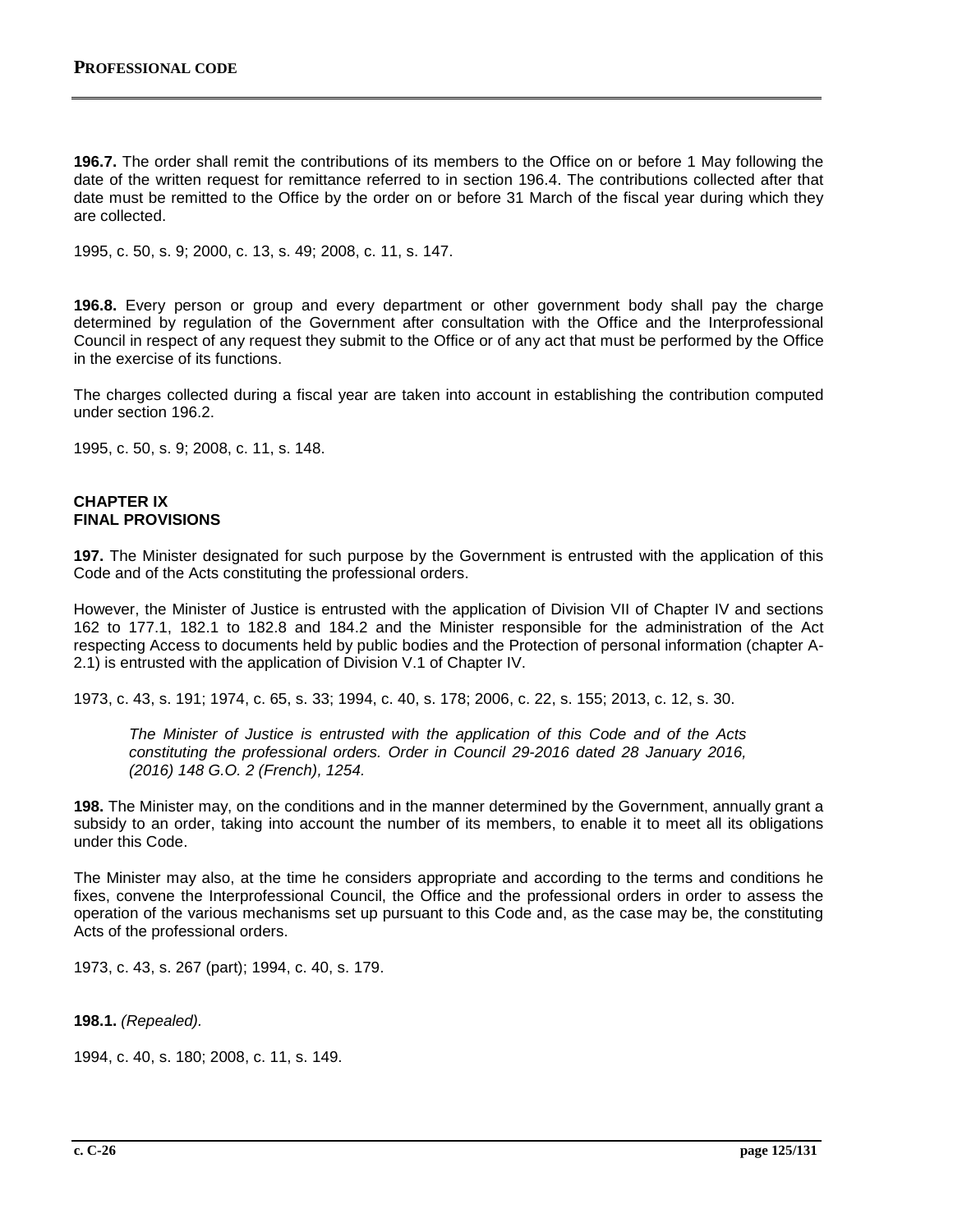**198.2.** At the expiry of a period of two years after the date of coming into force of paragraphs q and r of section 94, the board of directors of each professional order must report to the Office des professions on the implementation of those provisions within the order. The board of directors of an order that did not adopt a regulation under one of those paragraphs must set out the reasons it decided not to do so.

The Minister must, at the expiry of a period of not more than six months after the date of expiry set out in the first paragraph, present a report to the Government on the implementation by the orders of the provisions referred to in the first paragraph, together with the reports presented under that paragraph.

The Minister must table the report in the National Assembly within the next 30 days or, if the Assembly is not sitting, within 30 days of resumption.

2006, c. 20, s. 6; 2008, c. 11, s. 1.

**199.** *(This section ceased to have effect on 17 April 1987).*

1982, c. 21, s. 1; U. K., 1982, c. 11, Sch. B, Part I, s. 33.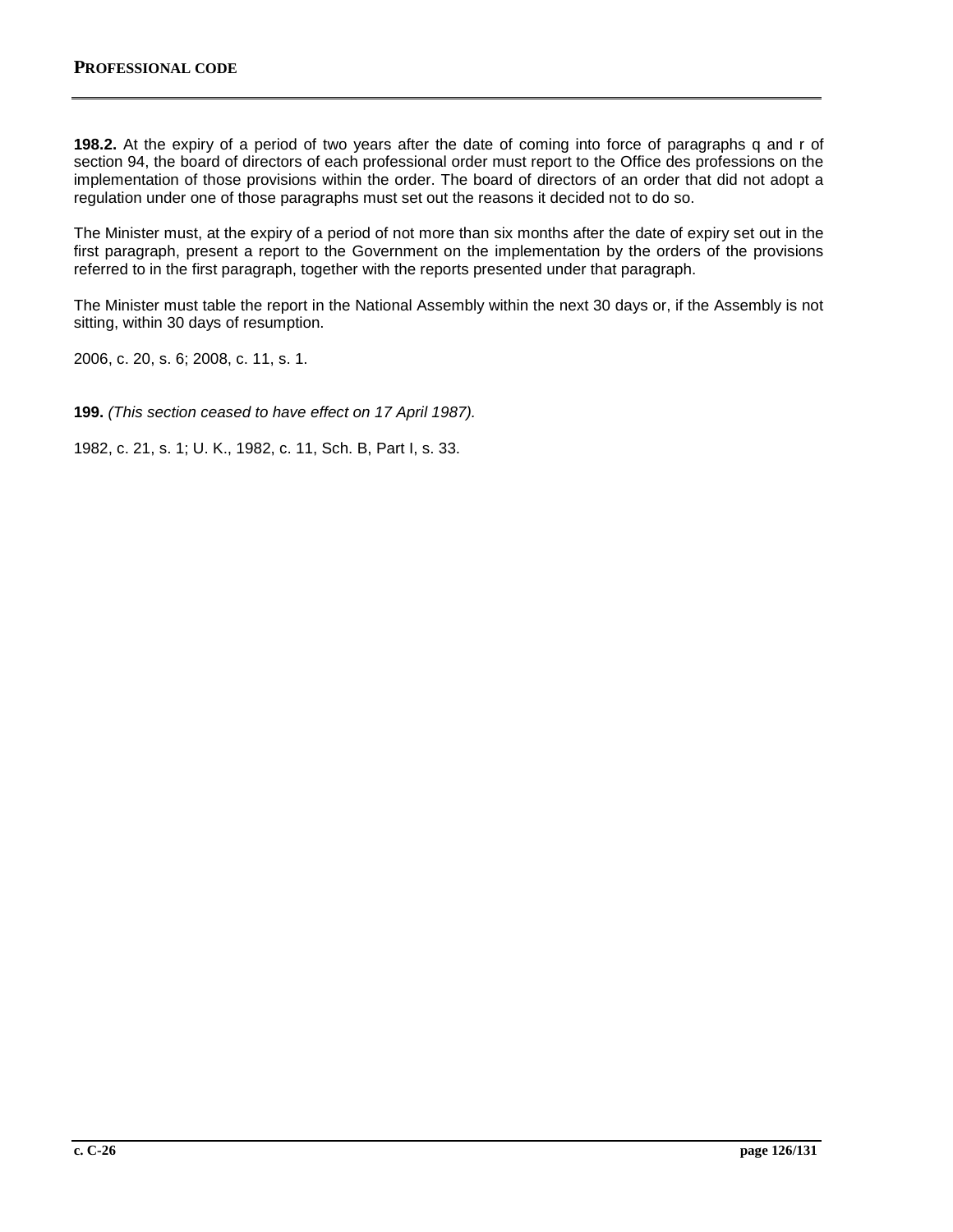# **SCHEDULE I**

*(Sections 1, 24, 31, 35)*

- 1. The Ordre professionnel des avocats du Québec;
- 2. The Ordre professionnel des notaires du Québec;
- 3. The Ordre professionnel des médecins du Québec;
- 4. The Ordre professionnel des dentistes du Québec;
- 5. The Ordre professionnel des pharmaciens du Québec;
- 6. The Ordre professionnel des optométristes du Québec;
- 7. The Ordre professionnel des médecins vétérinaires du Québec;
- 8. The Ordre professionnel des agronomes du Québec;
- 9. The Ordre professionnel des architectes du Québec;
- 10. The Ordre professionnel des ingénieurs du Québec;
- 11. The Ordre professionnel des arpenteurs-géomètres du Québec;
- 12. The Ordre professionnel des ingénieurs forestiers du Québec;
- 13. The Ordre professionnel des chimistes du Québec;
- 14. *(Paragraph repealed);*

15. The Ordre professionnel des technologues en imagerie médicale, en radio-oncologie et en électrophysiologie médicale du Québec;

- 16. The Ordre professionnel des denturologistes du Québec;
- 17. The Ordre professionnel des opticiens d'ordonnances du Québec;
- 18. The Ordre professionnel des chiropraticiens du Québec;
- 19. The Ordre professionnel des audioprothésistes du Québec;
- 20. The Ordre professionnel des podiatres du Québec;
- 21. The Ordre professionnel des infirmières et infirmiers du Québec;
- 21.1 The Ordre professionnel des acupuncteurs du Québec;
- 21.2 The Ordre professionnel des huissiers de justice du Québec;
- 21.3 The Ordre professionnel des sages-femmes du Québec;
- 21.4 The Ordre professionnel des géologues du Québec;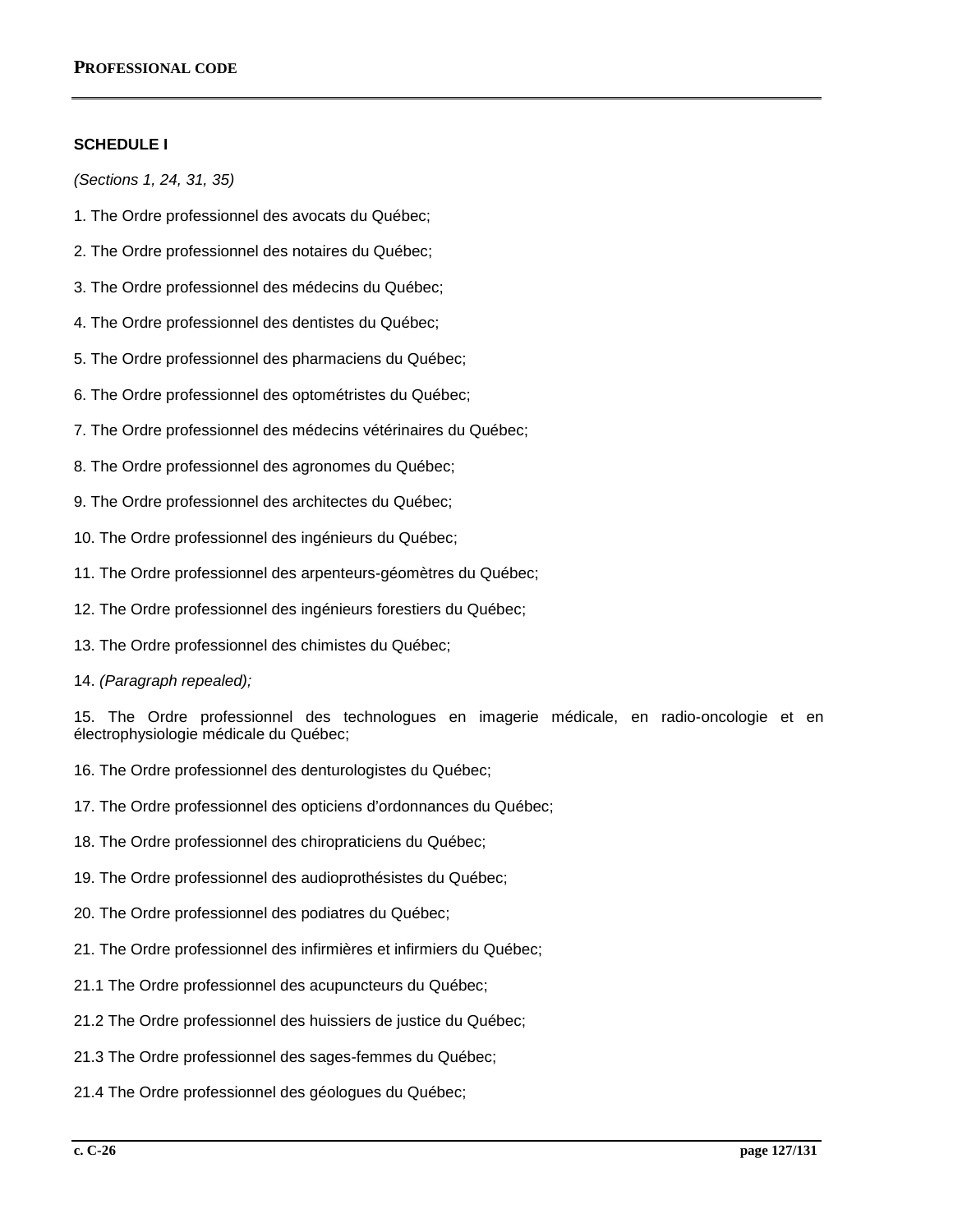21.5 The Ordre professionnel des comptables professionnels agréés du Québec;

- 22. *(Paragraph repealed);*
- 23. *(Paragraph repealed);*
- 24. The Ordre professionnel des diététistes du Québec;

25. The Ordre professionnel des travailleurs sociaux et des thérapeutes conjugaux et familiaux du Québec;

26. The Ordre professionnel des psychologues du Québec;

27. The Ordre professionnel des conseillers en ressources humaines et en relations industrielles agréés du Québec;

28. The Ordre professionnel des conseillers et conseillères d'orientation et des psychoéducateurs et psychoéducatrices du Québec; (see notes 1 and 2 below)

- 29. The Ordre professionnel des urbanistes du Québec;
- 30. The Ordre professionnel des administrateurs agréés du Québec;
- 31. The Ordre professionnel des évaluateurs agréés du Québec;
- 32. The Ordre professionnel des hygiénistes dentaires du Québec;
- 33. The Ordre professionnel des techniciens et techniciennes dentaires du Québec;
- 34. The Ordre professionnel des orthophonistes et audiologistes du Québec;
- 35. The Ordre professionnel de la physiothérapie du Québec;
- 36. The Ordre professionnel des ergothérapeutes du Québec;
- 37. The Ordre professionnel des infirmières et infirmiers auxiliaires du Québec;
- 38. The Ordre professionnel des technologistes médicaux du Québec;
- 39. The Ordre professionnel des technologues professionnels du Québec;
- 40. The Ordre professionnel des inhalothérapeutes du Québec;
- 41. The Ordre professionnel des traducteurs, terminologues et interprètes agréés du Québec.

1973, c. 43, Schedule I; 1974, c. 65, s. 40; 1977, c. 5, s. 229; 1987, c. 17, s. 3; 1988, c. 29, s. 60; 1993, c. 38, s. 5; 1994, c. 40, s. 181; 1994, c. 37, s. 18; 1995, c. 41, s. 22; 1999, c. 24, s. 18; 2000, c. 13, s. 50; 2001, c. 12, s. 14; 2009, c. 35, s. 27; 2012, c. 11, s. 25; 2009, c. 28, s. 12; 2012, c. 10, s. 10.

*NOTE 1: as of 8 December 2010, the Ordre professionnel des conseillers et conseillères d'orientation et des psychoéducateurs et psychoéducatrices du Québec is designated under the name of "Ordre professionnel des conseillers et conseillères d'orientation du Québec". (See chapter C-26, r. 77).*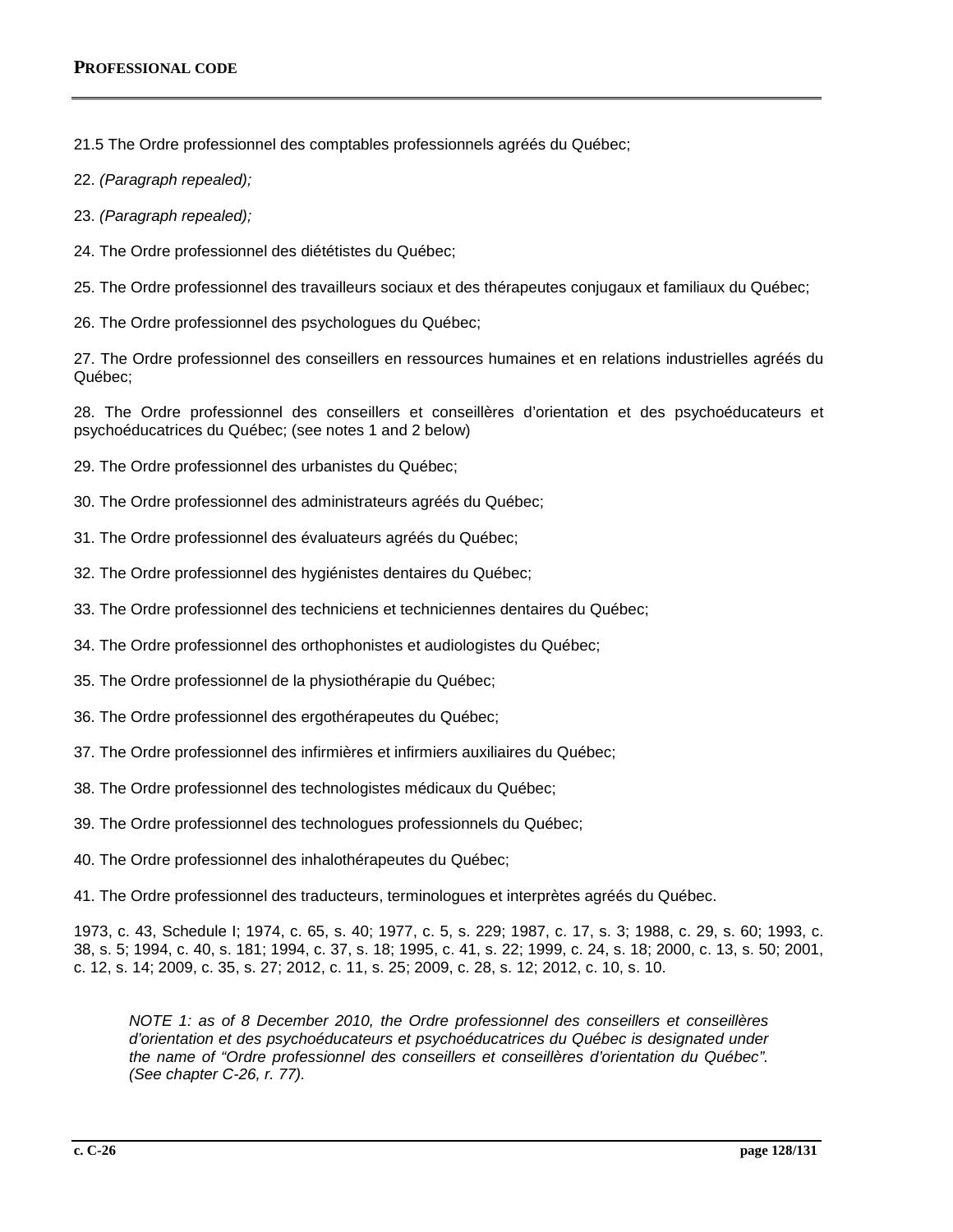*NOTE 2: on 8 December 2010, a professional order was constituted by letters patent under the name of "Ordre professionnel des psychoéducateurs et psychoéducatrices du Québec". (See chapter C-26, r. 208).*

*NOTE 3: on 10 October 2013, a professional order was constituted by letters patent under the name of "Ordre professionnel des sexologues du Québec". (See chapter C-26, r. 222.2).*

*NOTE 4: on 22 July 2015, a professional order was constituted by letters patent under the name of «Ordre professionnel des criminologues du Québec». (See chapter C-26, r. 90.1).*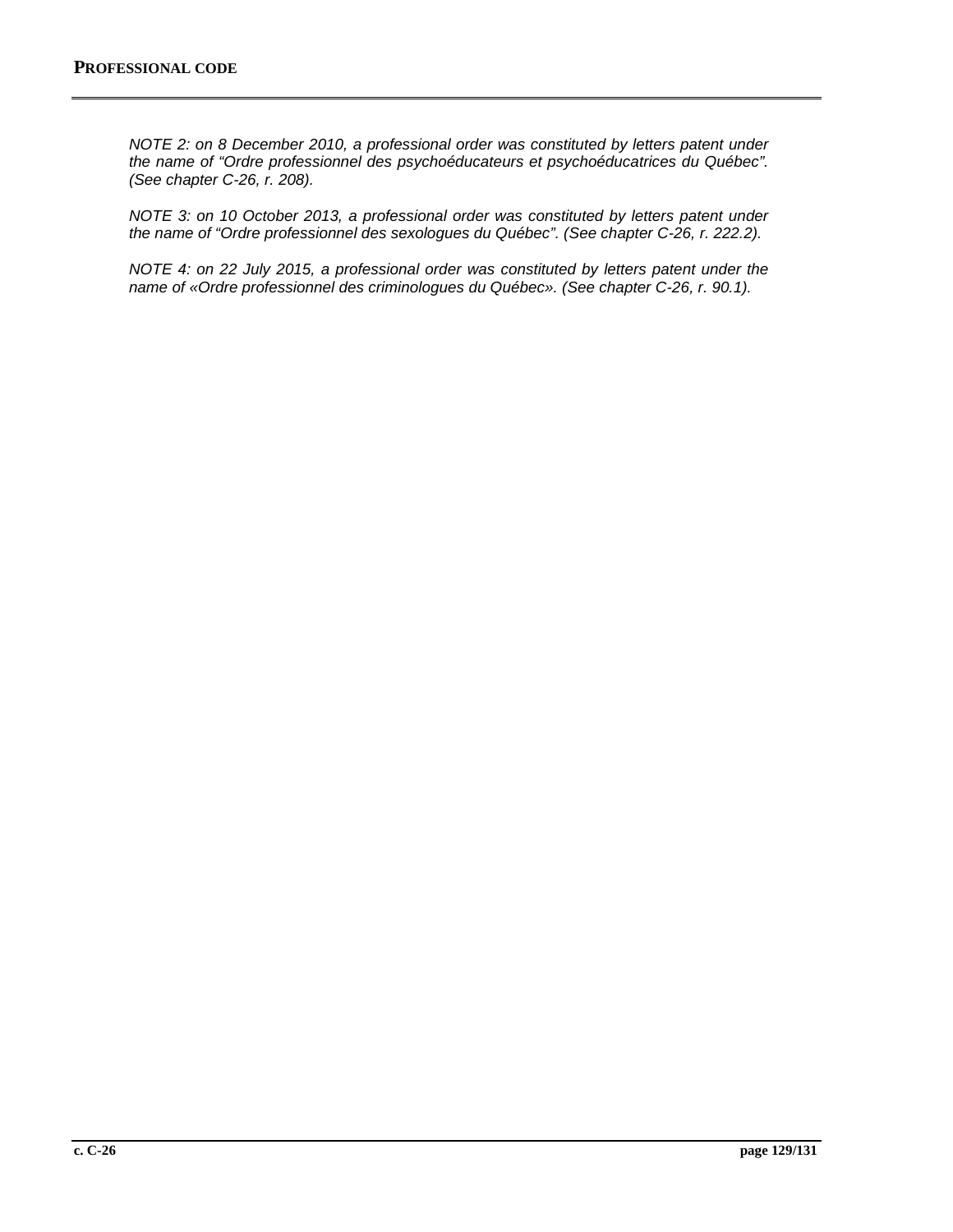# **SCHEDULE II**

*(Sections 11, 14.1, 62.1, 89.1, 111, 124)*

OATH OF DISCRETION

I, A. B., declare under oath that I will not reveal or make known, without being authorized therefor by law, anything whatsoever of which I have taken cognizance in the performance of my duties.

1973, c. 43, Schedule II; 1994, c. 40, s. 182; 1999, c. 40, s. 58; 2008, c. 11, s. 150.